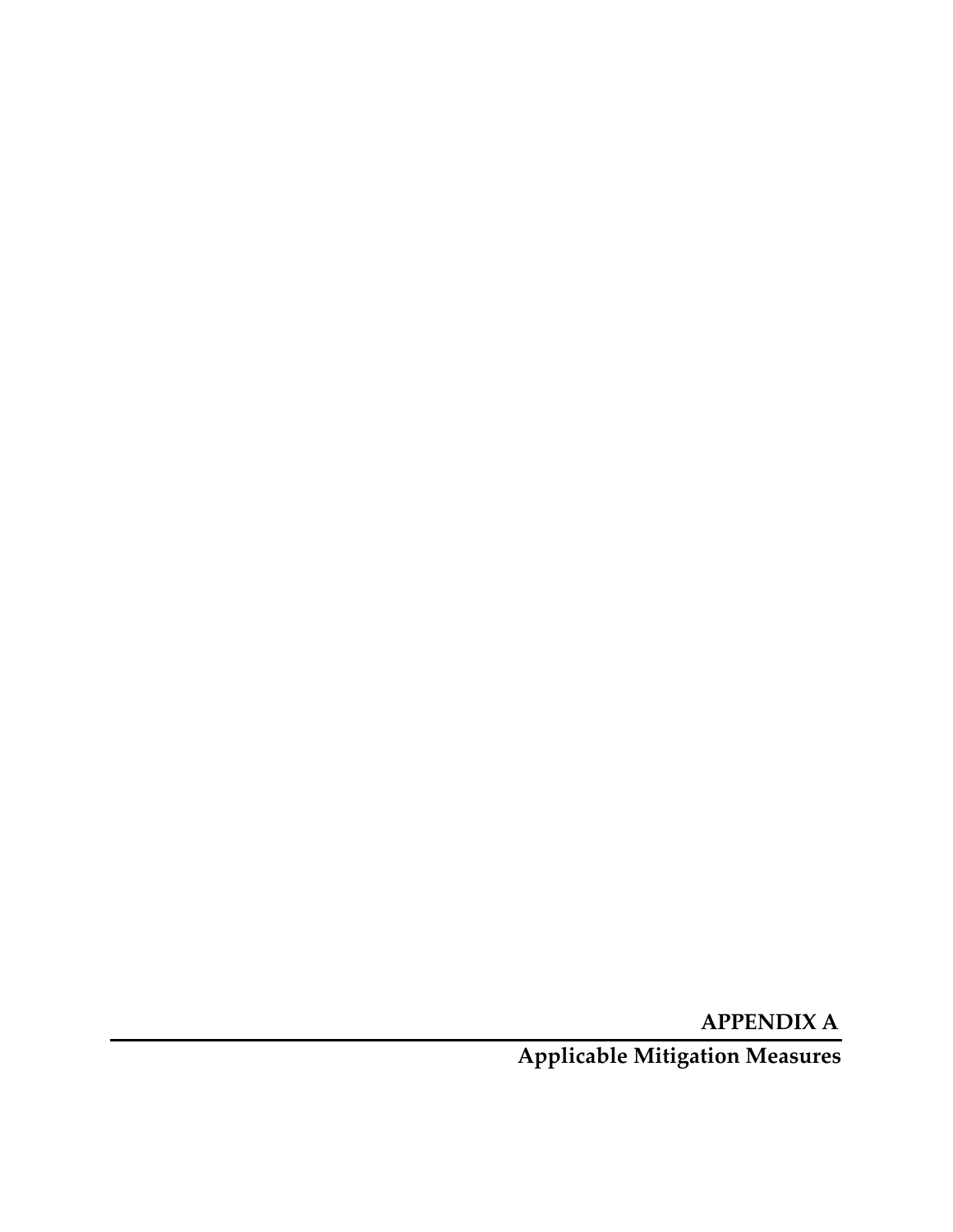# **APPENDIX A**

# **INCORPORATION OF FEASIBLE MITIGATION MEASURES, PERFORMANCE STANDARDS, AND CRITERIA FROM PRIOR APPLICABLE EIRS**

Public Resources Code (PRC) § 21151.2 requires that a transit priority project incorporate all feasible mitigation measures, performance standards, or criteria from prior applicable EIRs. The City has complied with PRC § 21151.2 by reviewing all of the suggested mitigation measures in Southern California Association of Governments (SCAG) Connect SoCal (2020–2045 Regional Transportation Plan/Sustainable Communities Strategy [RTP/SCS]) and the Wilshire Community Plan Transportation Improvement and Mitigation Program (TIMP), August 1999, for imposition on the project. The mitigation measures were not imposed if the project was found to be in substantial compliance with the mitigation measure as proposed or if the mitigation measures were found not to be applicable. If the project was not found to be in substantial compliance or the mitigation measure was found applicable, the City considered whether to use the mitigation measure or an equally effective City mitigation measure (including the mitigation measures developed for the SCEA prepared for the proposed project). The applicable mitigation measures, performance standards, or criteria from the aforementioned documents are discussed in the tables below and are included in applicable technical sections of the Environmental Checklist portion of the SCEA.

**Table 1 SCAG Connect SoCal (2020 – 2045 RTP/SCS) Applicable Mitigation Measures**

| <b>Project Level Mitigation Measure</b>                                                                                                                                                                                                                                                                                                                            | Applicability to the Project                                                                                                                                                                                                                                                                                                                                      |
|--------------------------------------------------------------------------------------------------------------------------------------------------------------------------------------------------------------------------------------------------------------------------------------------------------------------------------------------------------------------|-------------------------------------------------------------------------------------------------------------------------------------------------------------------------------------------------------------------------------------------------------------------------------------------------------------------------------------------------------------------|
| <b>Aesthetics</b>                                                                                                                                                                                                                                                                                                                                                  |                                                                                                                                                                                                                                                                                                                                                                   |
| <b>PMM AES-1:</b> In accordance with provisions of sections<br>15091(a)(2) and 15126.4(a)(1)(B) of the State CEQA<br>Guidelines, a Lead Agency for a project can and should<br>consider mitigation measures to address potential aesthetic<br>impacts to scenic vistas, as applicable and feasible. Such<br>measures may include the following or other comparable | This Mitigation Measure is not applicable to the Proposed<br>Project as PRC § 21099, enacted by Senate Bill 743, provides<br>that "aesthetic and parking impacts of a residential, mixed-use<br>residential, or employment center project on an infill site within<br>a transit priority area shall not be considered significant<br>impacts on the environment." |
| measures identified by the Lead Agency:<br>Use a palette of colors, textures, building materials<br>a)<br>that are graffiti-resistant, and/or plant materials that<br>complement the surrounding landscape and<br>development.                                                                                                                                     | The Project Site is in an urbanized area within the City of Los<br>Angeles. The Proposed Project is a transit-oriented mixed-use<br>development that includes residential and commercial uses.<br>The project site is located less than one-half mile from Metro<br>Bus Lines with frequency intervals of less than 15 minutes                                    |
| Use contour grading to better match surrounding<br>b)<br>terrain. Contour edges of major cut-and-fill to<br>provide a more natural looking finished profile.                                                                                                                                                                                                       | during morning and afternoon peak times. Furthermore, the<br>planned Metro D (Purple) Line station at Wilshire/La Brea is<br>located less than one-half mile away from the Project Site.                                                                                                                                                                          |
| Design new corridor landscaping to respect existing<br>C)<br>natural and man-made features and to complement<br>the dominant landscaping of the surrounding areas.                                                                                                                                                                                                 | Therefore, the proposed project is located in a transit priority<br>area as defined in PRC § 21099. The proposed project's<br>aesthetic impacts shall not be considered significant impacts<br>on the environment pursuant to PRC § 21099.                                                                                                                        |
| Replace and renew landscaping along corridors with<br>d)                                                                                                                                                                                                                                                                                                           |                                                                                                                                                                                                                                                                                                                                                                   |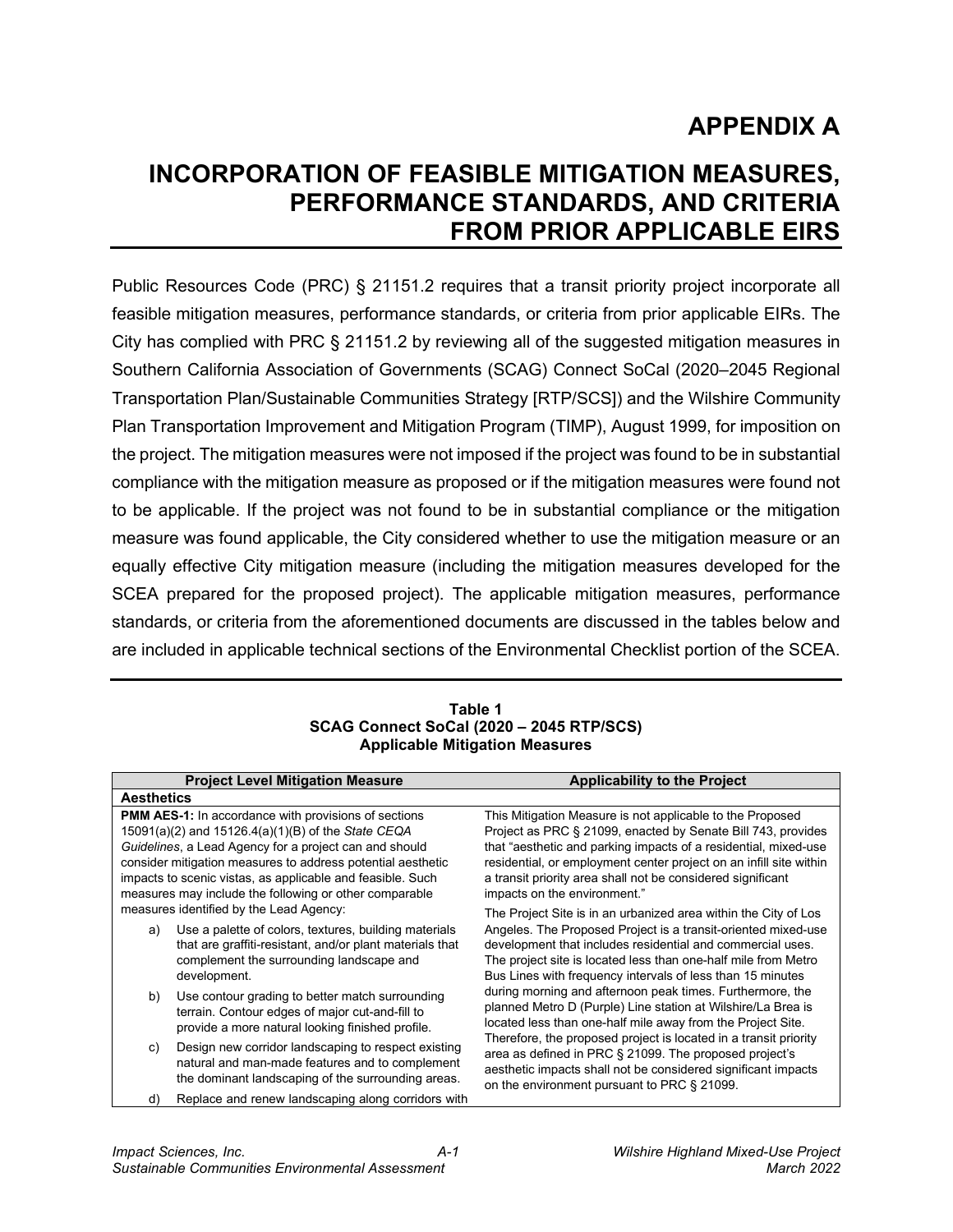|                           |                                                                                                                                                                                                                                                                                                                                                                                                                                                                                                                                                                                                                                                                                                                                                                                                                                                                                                                                                                                                                                                                                                                                                                                                                                                                                                                                                   | Applicable Milligation Measures                                                                                                                                                                                                                                                                                                                                                                                                                                                                                                                                                                                                                                                                                                                                                                                                                                                                                                                                                                                                                                                                                                               |
|---------------------------|---------------------------------------------------------------------------------------------------------------------------------------------------------------------------------------------------------------------------------------------------------------------------------------------------------------------------------------------------------------------------------------------------------------------------------------------------------------------------------------------------------------------------------------------------------------------------------------------------------------------------------------------------------------------------------------------------------------------------------------------------------------------------------------------------------------------------------------------------------------------------------------------------------------------------------------------------------------------------------------------------------------------------------------------------------------------------------------------------------------------------------------------------------------------------------------------------------------------------------------------------------------------------------------------------------------------------------------------------|-----------------------------------------------------------------------------------------------------------------------------------------------------------------------------------------------------------------------------------------------------------------------------------------------------------------------------------------------------------------------------------------------------------------------------------------------------------------------------------------------------------------------------------------------------------------------------------------------------------------------------------------------------------------------------------------------------------------------------------------------------------------------------------------------------------------------------------------------------------------------------------------------------------------------------------------------------------------------------------------------------------------------------------------------------------------------------------------------------------------------------------------------|
|                           | <b>Project Level Mitigation Measure</b>                                                                                                                                                                                                                                                                                                                                                                                                                                                                                                                                                                                                                                                                                                                                                                                                                                                                                                                                                                                                                                                                                                                                                                                                                                                                                                           | <b>Applicability to the Project</b>                                                                                                                                                                                                                                                                                                                                                                                                                                                                                                                                                                                                                                                                                                                                                                                                                                                                                                                                                                                                                                                                                                           |
|                           | road widenings, interchange projects, and related<br>improvements.                                                                                                                                                                                                                                                                                                                                                                                                                                                                                                                                                                                                                                                                                                                                                                                                                                                                                                                                                                                                                                                                                                                                                                                                                                                                                |                                                                                                                                                                                                                                                                                                                                                                                                                                                                                                                                                                                                                                                                                                                                                                                                                                                                                                                                                                                                                                                                                                                                               |
| e)                        | Retain or replace trees bordering highways, so that<br>clear-cutting is not evident.                                                                                                                                                                                                                                                                                                                                                                                                                                                                                                                                                                                                                                                                                                                                                                                                                                                                                                                                                                                                                                                                                                                                                                                                                                                              |                                                                                                                                                                                                                                                                                                                                                                                                                                                                                                                                                                                                                                                                                                                                                                                                                                                                                                                                                                                                                                                                                                                                               |
| f)                        | Provide new corridor landscaping that respects and<br>provides appropriate transition to existing natural and<br>man-made features and is complementary to the<br>dominant landscaping or native habitats<br>of<br>surrounding areas.                                                                                                                                                                                                                                                                                                                                                                                                                                                                                                                                                                                                                                                                                                                                                                                                                                                                                                                                                                                                                                                                                                             |                                                                                                                                                                                                                                                                                                                                                                                                                                                                                                                                                                                                                                                                                                                                                                                                                                                                                                                                                                                                                                                                                                                                               |
| g)                        | Reduce the visibility of construction staging areas by<br>fencing and screening these areas with low contrast<br>materials<br>consistent<br>with<br>the<br>surrounding<br>environment, and by revegetating graded slopes and<br>exposed earth surfaces at the earliest opportunity;                                                                                                                                                                                                                                                                                                                                                                                                                                                                                                                                                                                                                                                                                                                                                                                                                                                                                                                                                                                                                                                               |                                                                                                                                                                                                                                                                                                                                                                                                                                                                                                                                                                                                                                                                                                                                                                                                                                                                                                                                                                                                                                                                                                                                               |
| h)                        | Use see-through safety barrier designs (e.g. railings<br>rather than walls)                                                                                                                                                                                                                                                                                                                                                                                                                                                                                                                                                                                                                                                                                                                                                                                                                                                                                                                                                                                                                                                                                                                                                                                                                                                                       |                                                                                                                                                                                                                                                                                                                                                                                                                                                                                                                                                                                                                                                                                                                                                                                                                                                                                                                                                                                                                                                                                                                                               |
| Agency:<br>a)<br>b)<br>C) | <b>PMM AES-2:</b> In accordance with provisions of sections<br>15091(a)(2) and 15126.4(a)(1)(B) of the State CEQA<br>Guidelines, a Lead Agency for a project can and should<br>consider mitigation measures to address potential aesthetic<br>impacts that substantially degrade visual character, as<br>applicable and feasible. Such measures may include the<br>following or other comparable measures identified by the Lead<br>Minimize contrasts in scale and massing between the<br>projects and surrounding natural forms<br>and<br>development, minimize their intrusion into important<br>viewsheds, and use contour grading to better match<br>surrounding terrain in accordance with county and<br>city hillside ordinances, where applicable.<br>Design landscaping along highway corridors to add<br>significant natural elements and visual interest to<br>soften the hard-edged, linear transportation corridors.<br>Require development of design guidelines for<br>that<br>make<br>elements<br>projects<br>of<br>proposed<br>buildings/facilities visually compatible or minimize<br>visibility of changes in visual quality or character<br>through use of hardscape and softscape solutions.<br>Specific measures to be addressed include setback<br>buffers, landscaping, color, texture, signage, and<br>lighting criteria. | This Mitigation Measure is not applicable to the proposed<br>project as PRC § 21099, enacted by Senate Bill 743, provides<br>that "aesthetic and parking impacts of a residential, mixed-use<br>residential, or employment center project on an infill site within<br>a transit priority area shall not be considered significant<br>impacts on the environment."<br>The Project Site is in an urbanized area within the City of Los<br>Angeles. The Proposed Project is a transit-oriented mixed-use<br>development that includes residential and commercial uses.<br>The project site is located less than one-half mile from Metro<br>Bus Lines with frequency intervals of less than 15 minutes<br>during morning and afternoon peak times. Furthermore, the<br>planned Metro D (Purple) Line station at Wilshire/La Brea is<br>located less than one-half mile away from the Project Site.<br>Therefore, the proposed project is located in a transit priority<br>area as defined in PRC § 21099. The proposed project's<br>aesthetic impacts shall not be considered significant impacts<br>on the environment pursuant to PRC § 21099. |
| d)                        | Design projects consistent with design guidelines of<br>applicable general plans.                                                                                                                                                                                                                                                                                                                                                                                                                                                                                                                                                                                                                                                                                                                                                                                                                                                                                                                                                                                                                                                                                                                                                                                                                                                                 |                                                                                                                                                                                                                                                                                                                                                                                                                                                                                                                                                                                                                                                                                                                                                                                                                                                                                                                                                                                                                                                                                                                                               |
| e)                        | Require that sites are kept in a blight/nuisance-free<br>condition. Remove blight or nuisances that<br>compromise visual character or visual quality of<br>project areas including graffiti abatement, trash<br>removal, landscape management, maintenance of<br>signage and billboards in good condition, and replace<br>compromised native vegetation and landscape.                                                                                                                                                                                                                                                                                                                                                                                                                                                                                                                                                                                                                                                                                                                                                                                                                                                                                                                                                                            |                                                                                                                                                                                                                                                                                                                                                                                                                                                                                                                                                                                                                                                                                                                                                                                                                                                                                                                                                                                                                                                                                                                                               |
| f)                        | Where sound walls are proposed, require sound wall<br>construction and design methods that account for<br>visual impacts as follows:                                                                                                                                                                                                                                                                                                                                                                                                                                                                                                                                                                                                                                                                                                                                                                                                                                                                                                                                                                                                                                                                                                                                                                                                              |                                                                                                                                                                                                                                                                                                                                                                                                                                                                                                                                                                                                                                                                                                                                                                                                                                                                                                                                                                                                                                                                                                                                               |
|                           | use transparent panels to preserve views<br>where sound walls would block views from<br>residences;                                                                                                                                                                                                                                                                                                                                                                                                                                                                                                                                                                                                                                                                                                                                                                                                                                                                                                                                                                                                                                                                                                                                                                                                                                               |                                                                                                                                                                                                                                                                                                                                                                                                                                                                                                                                                                                                                                                                                                                                                                                                                                                                                                                                                                                                                                                                                                                                               |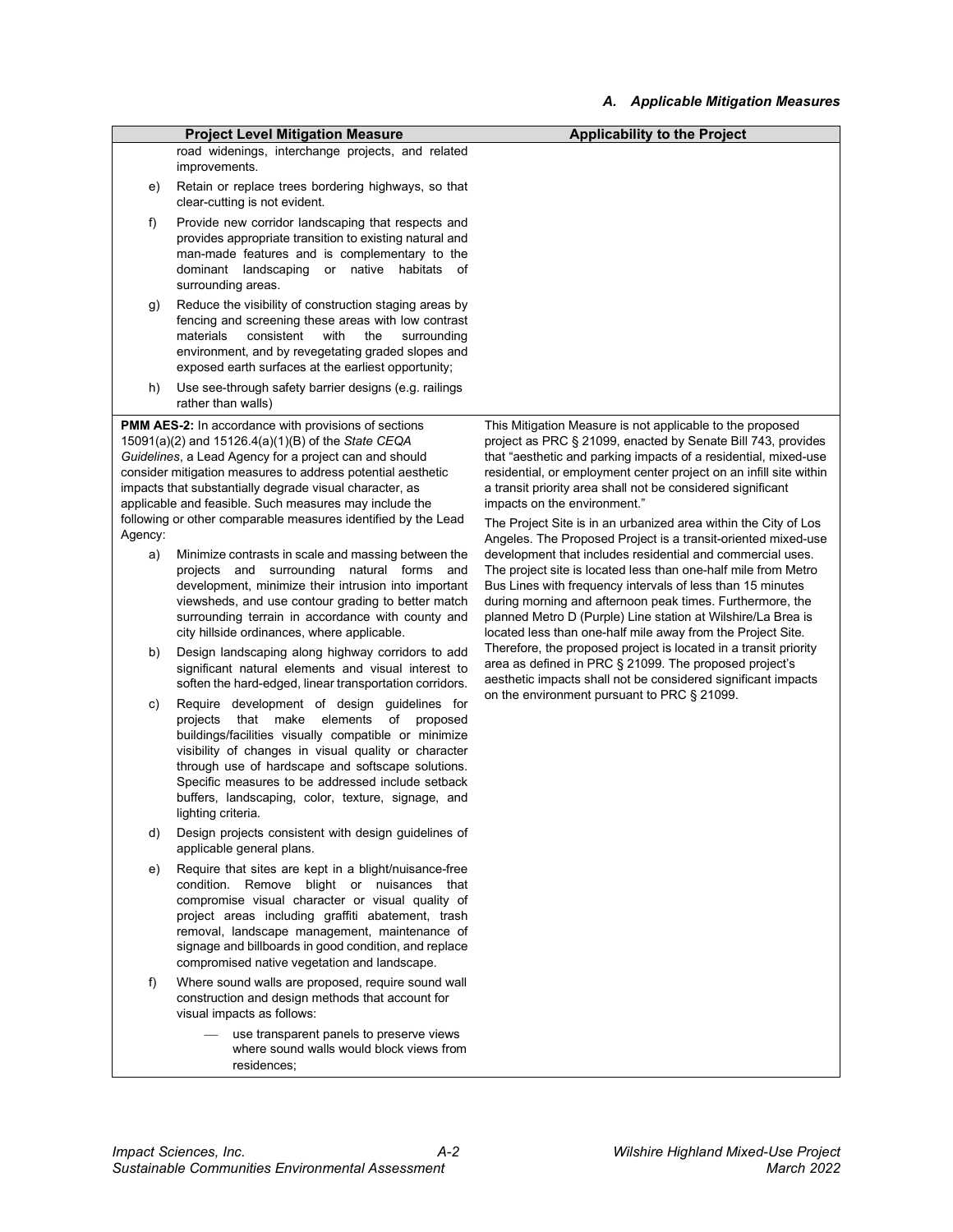|         |                                                                                                                                                                                                                                                                                                                                                                                                                                  | Applicable mitigation measures                                                                                                                                                                                                                                                                                                                                                                                                                                                                        |
|---------|----------------------------------------------------------------------------------------------------------------------------------------------------------------------------------------------------------------------------------------------------------------------------------------------------------------------------------------------------------------------------------------------------------------------------------|-------------------------------------------------------------------------------------------------------------------------------------------------------------------------------------------------------------------------------------------------------------------------------------------------------------------------------------------------------------------------------------------------------------------------------------------------------------------------------------------------------|
|         | <b>Project Level Mitigation Measure</b>                                                                                                                                                                                                                                                                                                                                                                                          | <b>Applicability to the Project</b>                                                                                                                                                                                                                                                                                                                                                                                                                                                                   |
|         | use landscaped earth berm or a<br>combination wall and berm to minimize<br>the apparent sound wall height;                                                                                                                                                                                                                                                                                                                       |                                                                                                                                                                                                                                                                                                                                                                                                                                                                                                       |
|         | construct sound walls of materials whose<br>color and texture complements the<br>surrounding landscape and development;                                                                                                                                                                                                                                                                                                          |                                                                                                                                                                                                                                                                                                                                                                                                                                                                                                       |
| g)      | Design sound walls to increase visual interest,<br>reduce apparent height, and be visually compatible<br>with the surrounding area; and landscape the sound<br>walls with plants that screen the sound wall,<br>preferably with either native vegetation or<br>landscaping that complements the dominant<br>landscaping of surrounding areas.                                                                                    |                                                                                                                                                                                                                                                                                                                                                                                                                                                                                                       |
| Agency: | <b>PMM AES-3:</b> In accordance with provisions of sections<br>15091(a)(2) and 15126.4(a)(1)(B) of the State CEQA<br>Guidelines, a Lead Agency for a project can and should<br>consider mitigation measures to address potential aesthetic<br>impacts that substantially degrade visual character, as<br>applicable and feasible. Such measures may include the<br>following or other comparable measures identified by the Lead | This Mitigation Measure is not applicable to the Proposed<br>Project as PRC § 21099, enacted by Senate Bill 743, provides<br>that "aesthetic and parking impacts of a residential, mixed-use<br>residential, or employment center project on an infill site within<br>a transit priority area shall not be considered significant<br>impacts on the environment."<br>The Project Site is in an urbanized area within the City of Los<br>Angeles. The Proposed Project is a transit-oriented mixed-use |
| a)      | Use lighting fixtures that are adequately shielded to a<br>point below the light bulb and reflector and that<br>prevent unnecessary glare onto adjacent properties.                                                                                                                                                                                                                                                              | development that includes residential and commercial uses.<br>The project site is located less than one-half mile from Metro<br>Bus Lines with frequency intervals of less than 15 minutes                                                                                                                                                                                                                                                                                                            |
| b)      | Restrict the operation of outdoor lighting for<br>construction and operation activities to the hours of<br>7:00 a.m. to 10:00 p.m. or as otherwise required by<br>applicable local rules or ordinances.                                                                                                                                                                                                                          | during morning and afternoon peak times. Furthermore, the<br>planned Metro D (Purple) Line station at Wilshire/La Brea is<br>located less than one-half mile away from the Project Site.<br>Therefore, the proposed project is located in a transit priority                                                                                                                                                                                                                                          |
| C)      | Use high pressure sodium and/or cut-off fixtures<br>instead of typical mercury-vapor fixtures for outdoor<br>lighting.                                                                                                                                                                                                                                                                                                           | area as defined in PRC § 21099. The proposed project's<br>aesthetic impacts shall not be considered significant impacts<br>on the environment pursuant to PRC § 21099.                                                                                                                                                                                                                                                                                                                                |
| d)      | Use unidirectional lighting to avoid light trespass onto<br>adjacent properties.                                                                                                                                                                                                                                                                                                                                                 |                                                                                                                                                                                                                                                                                                                                                                                                                                                                                                       |
| e)      | Design exterior lighting to confine illumination to the<br>project site, and/or to areas which do not include light-<br>sensitive uses.                                                                                                                                                                                                                                                                                          |                                                                                                                                                                                                                                                                                                                                                                                                                                                                                                       |
| f)      | Provide structural and/or vegetative screening from<br>light-sensitive uses.                                                                                                                                                                                                                                                                                                                                                     |                                                                                                                                                                                                                                                                                                                                                                                                                                                                                                       |
| g)      | Shield and direct all new street and pedestrian<br>lighting away from light-sensitive off-site uses.                                                                                                                                                                                                                                                                                                                             |                                                                                                                                                                                                                                                                                                                                                                                                                                                                                                       |
| h)      | Use non-reflective glass or glass treated with a non-<br>reflective coating for all exterior windows and glass<br>used on building surfaces.                                                                                                                                                                                                                                                                                     |                                                                                                                                                                                                                                                                                                                                                                                                                                                                                                       |
| i)      | Architectural lighting shall be directed onto the<br>building surfaces and have low reflectivity to<br>minimize glare and limit light onto adjacent<br>properties.                                                                                                                                                                                                                                                               |                                                                                                                                                                                                                                                                                                                                                                                                                                                                                                       |
|         | <b>Agriculture and Forestry</b>                                                                                                                                                                                                                                                                                                                                                                                                  |                                                                                                                                                                                                                                                                                                                                                                                                                                                                                                       |
|         | PMM AG-1: In accordance with provisions of sections<br>15091(a)(2) and 15126.4(a)(1)(B) of the State CEQA<br>Guidelines, a Lead Agency for a project can and should<br>consider mitigation measures to address potential adverse<br>effects on agricultural resources, as applicable and feasible.<br>Such measures may include the following or other comparable<br>measures identified by the Lead Agency:                     | This Mitigation Measure is not applicable to the Proposed<br>Project as no farmland or agricultural activity exists on or in the<br>vicinity of the project site. See Section 2, Agricultural<br>Resources, of the SCEA for further information.                                                                                                                                                                                                                                                      |
| a)      | Require project sponsors to mitigate for loss of<br>farmland by providing permanent protection of in-kind                                                                                                                                                                                                                                                                                                                        |                                                                                                                                                                                                                                                                                                                                                                                                                                                                                                       |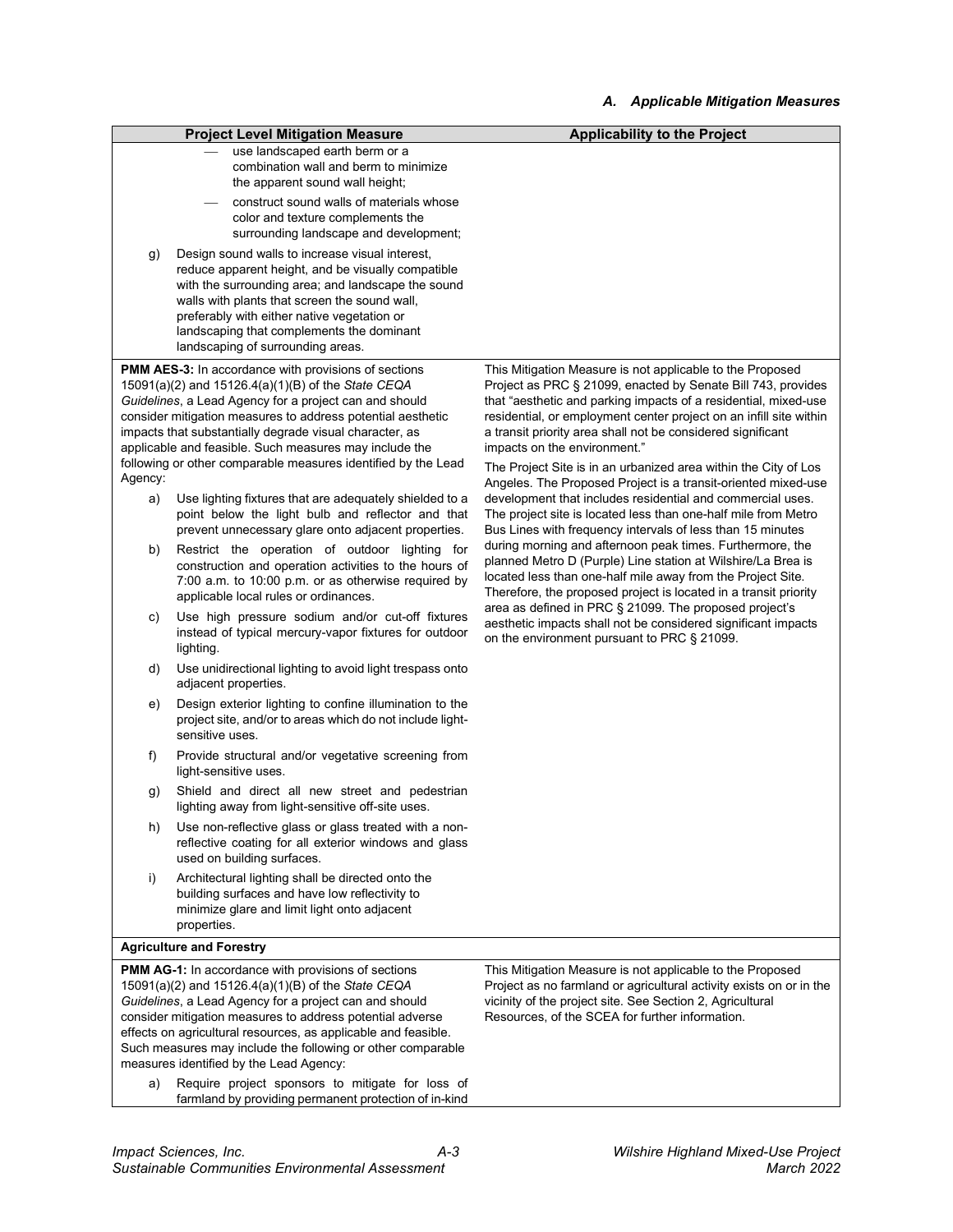|    | <b>Project Level Mitigation Measure</b>                                                                                                                                                                                                                                                                                                                                                                                             | <b>Applicability to the Project</b>                                                                                                                                                                                                                                                                                                            |
|----|-------------------------------------------------------------------------------------------------------------------------------------------------------------------------------------------------------------------------------------------------------------------------------------------------------------------------------------------------------------------------------------------------------------------------------------|------------------------------------------------------------------------------------------------------------------------------------------------------------------------------------------------------------------------------------------------------------------------------------------------------------------------------------------------|
|    | farmland in the form of easements, fees, or                                                                                                                                                                                                                                                                                                                                                                                         |                                                                                                                                                                                                                                                                                                                                                |
|    | elimination of development rights/potential.                                                                                                                                                                                                                                                                                                                                                                                        |                                                                                                                                                                                                                                                                                                                                                |
| b) | Project relocation or corridor realignment to avoid<br>Prime Farmland, Unique Farmland, or Farmland of<br>Local or Statewide Importance.                                                                                                                                                                                                                                                                                            |                                                                                                                                                                                                                                                                                                                                                |
| c) | Maintain and expand agricultural land protections<br>such as urban growth boundaries.                                                                                                                                                                                                                                                                                                                                               |                                                                                                                                                                                                                                                                                                                                                |
| d) | Provide for mitigation fees to support a mitigation<br>bank that invests in farmer education, agricultural<br>infrastructure, water supply, marketing, etc. that<br>enhance the commercial viability of retained<br>agricultural lands.                                                                                                                                                                                             |                                                                                                                                                                                                                                                                                                                                                |
| e) | Minimize severance and fragmentation of agricultural<br>land by constructing underpasses and overpasses at<br>reasonable intervals to provide property access.                                                                                                                                                                                                                                                                      |                                                                                                                                                                                                                                                                                                                                                |
| f) | Use berms, buffer zones, setbacks, and fencing to<br>reduce conflicts between new development and<br>farming uses and protect the functions of farmland.                                                                                                                                                                                                                                                                            |                                                                                                                                                                                                                                                                                                                                                |
|    | <b>PMM AG-2:</b> Project level mitigation measures can and should<br>be considered by Lead Agencies as applicable and feasible.<br>Measures to reduce substantial adverse effects on Williamson<br>Act contracts to the maximum extent practicable, as<br>determined appropriate by each Lead Agency, may include the<br>following, or other comparable measures:                                                                   | This Mitigation Measure is not applicable to the Proposed<br>Project as the Project Site is not zoned for agricultural<br>production, there is no farmland at the project site, and there<br>are no Williamson Act Contracts in effect for the project site.<br>See Section 2, Agricultural Resources, of the SCEA for further<br>information. |
| a) | Project relocation or corridor realignment to avoid<br>lands in Williamson Act contracts.                                                                                                                                                                                                                                                                                                                                           |                                                                                                                                                                                                                                                                                                                                                |
| b) | Establish conservation easements consistent with<br>the recommendations of the Department of<br>Conservation, or 20-year Farmland Security Zone<br>contracts (Government Code Section 51296 et<br>seq.), 10-year Williamson Act contracts<br>(Government Code Section 51200 et seq.), or use of<br>other conservation tools available from the California<br>Department of Conservation Division of Land<br>Resource Protection.    |                                                                                                                                                                                                                                                                                                                                                |
|    | <b>PMM AG-3: Project level mitigation measures can and should</b><br>be considered by Lead Agencies as applicable and feasible.<br>Measures to reduce substantial adverse effects, through the<br>conversion of Farmland to maximum extent practicable, as<br>determined appropriate by each Lead Agency, may include the<br>following, or other comparable measures:                                                               | This Mitigation Measure is not applicable to the Proposed<br>Project as the Project Site is not zoned for agricultural<br>production and there is no farmland at the project site. See<br>Section 2, Agricultural Resources, of the SCEA for further<br>information.                                                                           |
| a) | Minimize construction related impacts to agricultural<br>and forestry resources by locating materials and<br>stationary equipment in such a way as to prevent<br>conflict with agriculture and forestry resources.                                                                                                                                                                                                                  |                                                                                                                                                                                                                                                                                                                                                |
| a) | <b>PMM AG-4:</b> Project level mitigation measures can and should<br>be considered by Lead Agencies as applicable and feasible.<br>Measures to reduce substantial adverse effects, through the<br>conversion of Farmland, to the maximum extent practicable, as<br>determined appropriate by each Lead Agency, may include the<br>following, or other comparable measures:<br>Design proposed projects to minimize, to the greatest | This Mitigation Measure is not applicable to the Proposed<br>Project as the Project Site is not zoned for agricultural<br>production and there is no farmland at the project site. See<br>Section 2, Agricultural Resources, of the SCEA for further<br>information.                                                                           |
|    | extent feasible, the loss of the highest valued<br>agricultural land.                                                                                                                                                                                                                                                                                                                                                               |                                                                                                                                                                                                                                                                                                                                                |

<span id="page-4-0"></span> $1$  The California Department of Fish and Wildlife provides a definition for conservation or mitigation banks on their website (please se[e https://www.wildlife.ca.gov/Conservation/Planning/Banking\)](https://www.wildlife.ca.gov/Conservation/Planning/Banking).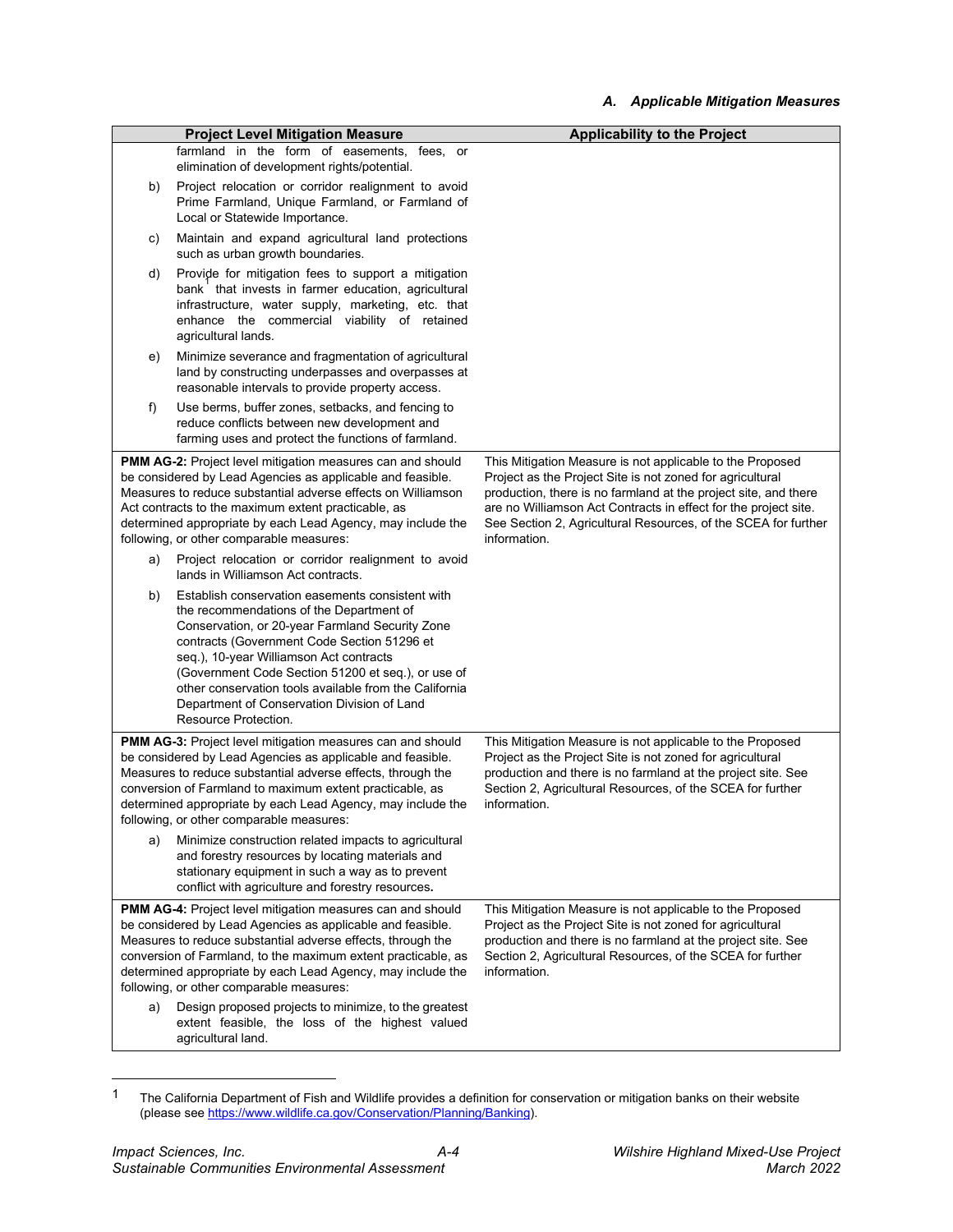#### *A. Applicable Mitigation Measures*

|                    | <b>Project Level Mitigation Measure</b>                                                                                                                                                                                                                                                                                                                                                                                                                                                                                                                                                                                                                                                                                                                                                                                                      | <b>Applicability to the Project</b>                                                                                                                                                                                                                                                                                                                                                                      |
|--------------------|----------------------------------------------------------------------------------------------------------------------------------------------------------------------------------------------------------------------------------------------------------------------------------------------------------------------------------------------------------------------------------------------------------------------------------------------------------------------------------------------------------------------------------------------------------------------------------------------------------------------------------------------------------------------------------------------------------------------------------------------------------------------------------------------------------------------------------------------|----------------------------------------------------------------------------------------------------------------------------------------------------------------------------------------------------------------------------------------------------------------------------------------------------------------------------------------------------------------------------------------------------------|
| b)<br>C)           | Redesign project features to minimize fragmenting or<br>isolating Farmland. Where a project involves<br>acquiring land or easements, ensure that the<br>remaining non-project area is of a size sufficient to<br>allow economically viable farming operations. The<br>project proponents shall be responsible for acquiring<br>easements, making lot line adjustments, and merging<br>affected land parcels into units suitable for continued<br>commercial agricultural management.<br>Reconnect utilities or infrastructure that serve                                                                                                                                                                                                                                                                                                     |                                                                                                                                                                                                                                                                                                                                                                                                          |
|                    | agricultural uses if these are disturbed by project<br>construction. If a project temporarily or permanently<br>cuts off roadway access or removes utility lines,<br>irrigation features, or other infrastructure, the project<br>proponents shall be responsible for restoring access<br>as necessary to ensure that economically viable<br>farming operations are not interrupted.                                                                                                                                                                                                                                                                                                                                                                                                                                                         |                                                                                                                                                                                                                                                                                                                                                                                                          |
|                    | <b>PMM AG-5:</b> Project level mitigation measures can and should<br>be considered by Lead Agencies as applicable and feasible.<br>Measures to reduce substantial adverse effects, through the<br>conversion of Farmland, to the maximum extent practicable, as<br>determined appropriate by each Lead Agency, may include the<br>following, or other comparable measures:                                                                                                                                                                                                                                                                                                                                                                                                                                                                   | This Mitigation Measure is not applicable to the Proposed<br>Project as the Project Site is not zoned for agricultural<br>production and there is no farmland at the project site. See<br>Section 2, Agricultural Resources, of the SCEA for further<br>information.                                                                                                                                     |
| a)                 | Manage project operations to minimize the<br>introduction of invasive species or weeds that may<br>affect agricultural production on adjacent agricultural<br>land. Where a project has the potential to introduce<br>sensitive species or habitats or have other spill-over<br>effects on nearby agricultural lands, the project<br>proponents shall be responsible for acquiring<br>easements on nearby agricultural land and/or<br>financially compensating for indirect effects on<br>nearby agricultural land. Easements (e.g., flowage<br>easements) shall be required for temporary or<br>intermittent interruption in farming activities (e.g.,<br>because of seasonal flooding or groundwater<br>seepage). Acquisition or compensation would be<br>required for permanent or significant loss of<br>economically viable operations. |                                                                                                                                                                                                                                                                                                                                                                                                          |
| <b>Air Quality</b> |                                                                                                                                                                                                                                                                                                                                                                                                                                                                                                                                                                                                                                                                                                                                                                                                                                              |                                                                                                                                                                                                                                                                                                                                                                                                          |
|                    | PMM AQ-1: In accordance with provisions of sections<br>15091(a)(2) and 15126.4(a)(1)(B) of the State CEQA<br>Guidelines, a Lead Agency for a project can and should<br>consider mitigation measures to reduce substantial adverse<br>effects related to violating air quality standards. Such<br>measures may include the following or other comparable<br>measures identified by the Lead Agency:                                                                                                                                                                                                                                                                                                                                                                                                                                           | The proposed project is subject to the South Coast Air Quality<br>Management District (SCAQMD) rules and mentioned in<br>Section 3, Air Quality of the SCEA. Upon compliance, the<br>Project would satisfy the applicable requirements of this<br>mitigation measure.<br>The Project's impacts to Air Quality were analyzed in Section<br>3, Air Quality, of the SCEA analysis and were found to be less |
| a)                 | Minimize land disturbance.                                                                                                                                                                                                                                                                                                                                                                                                                                                                                                                                                                                                                                                                                                                                                                                                                   | than significant and the Project would not require any                                                                                                                                                                                                                                                                                                                                                   |
| b)                 | Suspend grading and earth moving when wind gusts<br>exceed 25 miles per hour unless the soil is wet<br>enough to prevent dust plumes.                                                                                                                                                                                                                                                                                                                                                                                                                                                                                                                                                                                                                                                                                                        | mitigation measures for this impact.                                                                                                                                                                                                                                                                                                                                                                     |
| C)                 | Cover trucks when hauling dirt.                                                                                                                                                                                                                                                                                                                                                                                                                                                                                                                                                                                                                                                                                                                                                                                                              |                                                                                                                                                                                                                                                                                                                                                                                                          |
| d)                 | Stabilize the surface of dirt piles if not removed<br>immediately.                                                                                                                                                                                                                                                                                                                                                                                                                                                                                                                                                                                                                                                                                                                                                                           |                                                                                                                                                                                                                                                                                                                                                                                                          |
| e)                 | Limit vehicular paths on unpaved surfaces and<br>stabilize any temporary roads.                                                                                                                                                                                                                                                                                                                                                                                                                                                                                                                                                                                                                                                                                                                                                              |                                                                                                                                                                                                                                                                                                                                                                                                          |
| f)                 | Minimize unnecessary vehicular and machinery<br>activities.                                                                                                                                                                                                                                                                                                                                                                                                                                                                                                                                                                                                                                                                                                                                                                                  |                                                                                                                                                                                                                                                                                                                                                                                                          |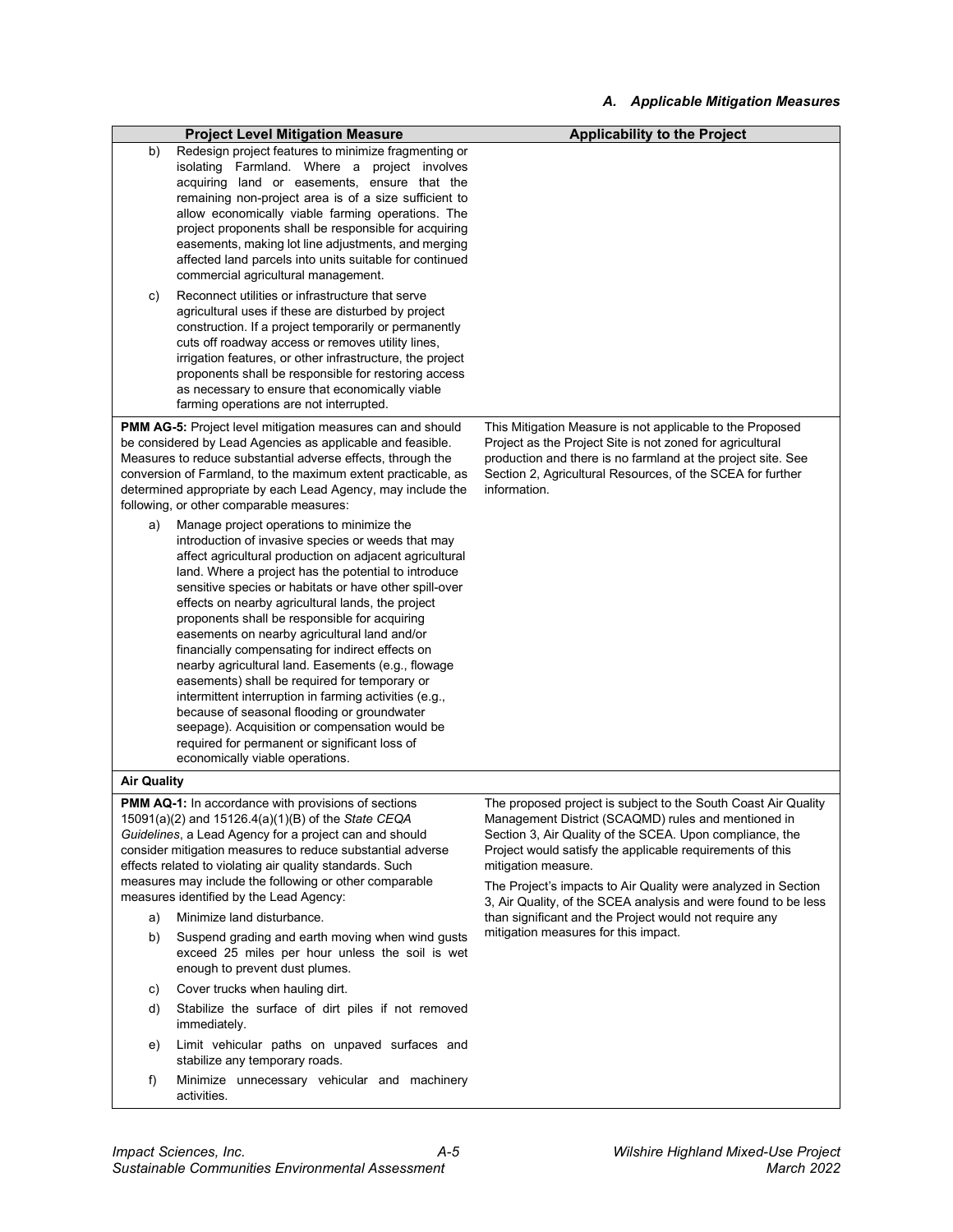|    | <b>Project Level Mitigation Measure</b>                                                                                                                                                                                                                                                                                                                                                                                                                                                                                                                                                            | <b>Applicability to the Project</b> |
|----|----------------------------------------------------------------------------------------------------------------------------------------------------------------------------------------------------------------------------------------------------------------------------------------------------------------------------------------------------------------------------------------------------------------------------------------------------------------------------------------------------------------------------------------------------------------------------------------------------|-------------------------------------|
| g) | Sweep paved streets at least once per day where<br>there is evidence of dirt that has been carried on to<br>the roadway.                                                                                                                                                                                                                                                                                                                                                                                                                                                                           |                                     |
| h) | Revegetate disturbed land, including vehicular paths<br>created during construction to avoid future off-road<br>vehicular activities.                                                                                                                                                                                                                                                                                                                                                                                                                                                              |                                     |
| i) | On.<br>Caltrans<br>projects,<br>Caltrans<br>Standard<br>Specifications 10-Dust Control, 17-Watering, and 18-<br>Dust Palliative shall be incorporated into project<br>specifications.                                                                                                                                                                                                                                                                                                                                                                                                              |                                     |
| j) | Require contractors to assemble a comprehensive<br>inventory list (i.e., make, model, engine year,<br>horsepower, emission rates) of all heavy-duty off-<br>road (portable<br>and mobile) equipment (50<br>horsepower and greater) that could be used an<br>aggregate of 40 or more hours for the construction<br>project. Prepare a plan for approval by the applicable<br>air district demonstrating achievement of the<br>applicable percent reduction for a CARB-approved<br>fleet.                                                                                                            |                                     |
| k) | Ensure that all construction equipment is properly<br>tuned and maintained.                                                                                                                                                                                                                                                                                                                                                                                                                                                                                                                        |                                     |
| I) | Minimize idling time to 5 minutes-saves fuel and<br>reduces emissions.                                                                                                                                                                                                                                                                                                                                                                                                                                                                                                                             |                                     |
| m) | Provide an operational water truck on-site at all times.<br>Use watering trucks to minimize dust; watering should<br>be sufficient to confine dust plumes to the project<br>work areas. Sweep paved streets at least once per<br>day where there is evidence of dirt that has been<br>carried on to the roadway.                                                                                                                                                                                                                                                                                   |                                     |
| n) | Utilize existing power sources (e.g., power poles) or<br>clean fuel generators rather than temporary power<br>generators.                                                                                                                                                                                                                                                                                                                                                                                                                                                                          |                                     |
| o) | Develop a traffic plan to minimize community impacts<br>as a result of traffic flow interference from<br>construction activities. The plan may include advance<br>public notice of routing, use of public transportation,<br>and satellite parking areas with a shuttle service.<br>Schedule operations affecting traffic for off-peak<br>hours. Minimize obstruction of through-traffic lanes.<br>Provide a flag person to guide traffic properly and<br>ensure safety at construction sites. Project sponsors<br>should consider developing a goal for the<br>minimization of community impacts. |                                     |
| p) | As appropriate require that portable engines and<br>portable engine-driven equipment units used at the<br>project work site, with the exception of on-road and<br>off-road motor vehicles, obtain CARB Portable<br>Equipment Registration with the state or a local<br>district permit. Arrange appropriate consultations with<br>the CARB or the District to determine registration and<br>permitting requirements prior to equipment operation<br>at the site.                                                                                                                                   |                                     |
| q) | Require projects to use Tier 4 Final equipment or<br>better for all engines above 50 horsepower (hp). In<br>the event that construction equipment cannot meet to<br>Tier 4 Final engine certification, the Project<br>representative or contractor must demonstrate<br>through future study with written findings supported                                                                                                                                                                                                                                                                        |                                     |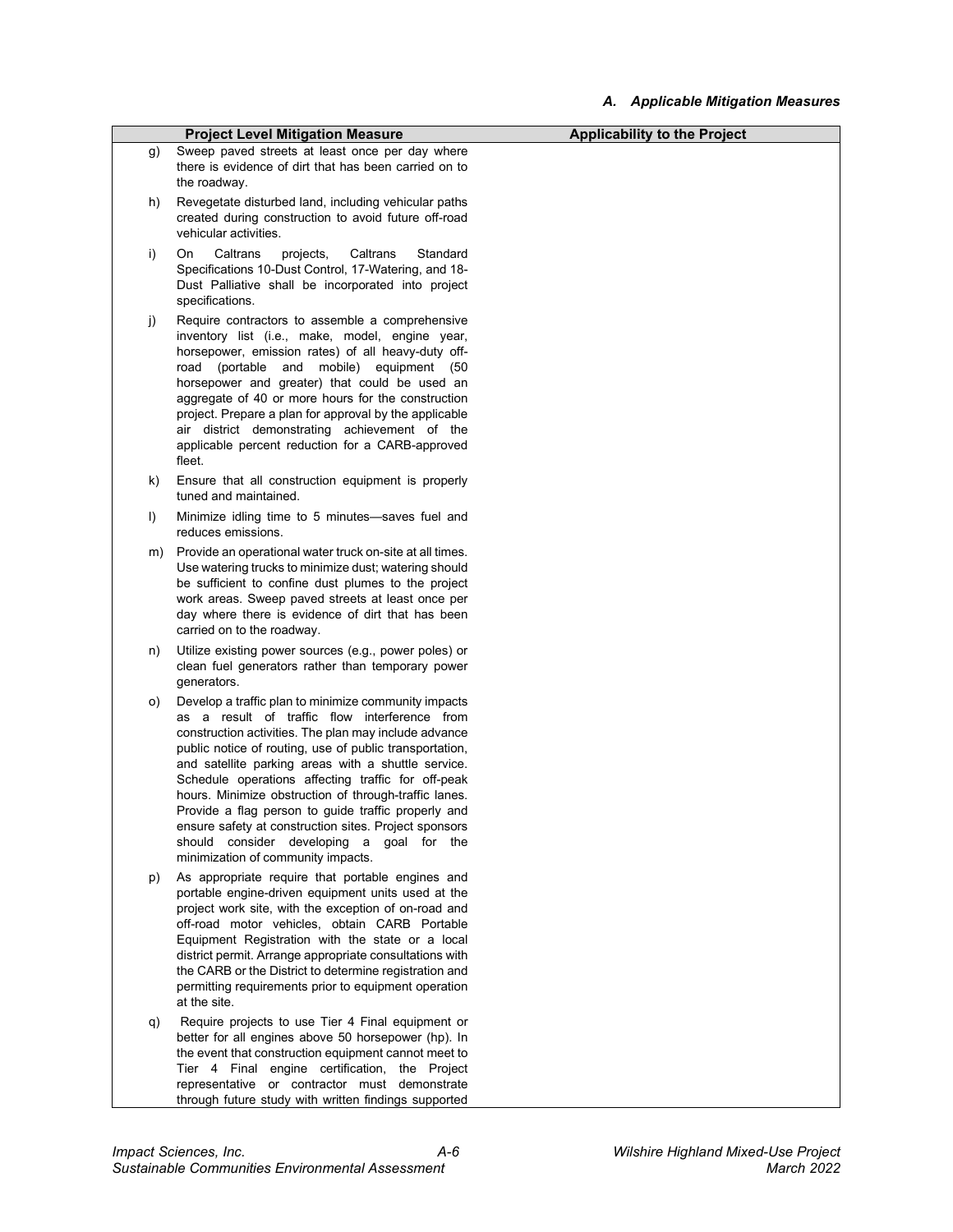#### *A. Applicable Mitigation Measures*

|    | <b>Project Level Mitigation Measure</b>                                                                                                                                                                                                                                                                                                                                                                                                                                                                                                                                                                                                                                                                                                                                                                                                                                                                                                                                                                                                    | <b>Applicability to the Project</b> |
|----|--------------------------------------------------------------------------------------------------------------------------------------------------------------------------------------------------------------------------------------------------------------------------------------------------------------------------------------------------------------------------------------------------------------------------------------------------------------------------------------------------------------------------------------------------------------------------------------------------------------------------------------------------------------------------------------------------------------------------------------------------------------------------------------------------------------------------------------------------------------------------------------------------------------------------------------------------------------------------------------------------------------------------------------------|-------------------------------------|
|    | by substantial evidence that is approved by SCAG<br>before<br>other<br>technologies/strategies.<br>using<br>Alternative applicable strategies may include, but<br>would not be limited to, construction equipment with<br>Tier 4 Interim or reduction in the number and/or<br>horsepower rating of construction equipment and/or<br>limiting the number of construction equipment<br>operating at the same time. All equipment must be<br>tuned and maintained in compliance with the<br>manufacturer's recommended maintenance schedule<br>and specifications. All maintenance records for each<br>equipment and their contractor(s) should make<br>available for inspection and remain on-site for a<br>period of at least two years from completion of<br>construction, unless the individual project can<br>demonstrate that Tier 4 engines would not be<br>required to mitigate emissions below significance<br>thresholds. Project sponsors should also consider<br>including ZE/ZNE technologies where appropriate<br>and feasible. |                                     |
| r) | Projects located within the South Coast Air Basin<br>should consider applying for South Coast AQMD<br>"SOON" funds which provides funds to applicable<br>fleets for the purchase of commercially available low-<br>emission heavy-duty engines to achieve near-term<br>reduction of NO <sub>x</sub> emissions from in-use off-road<br>diesel vehicles.                                                                                                                                                                                                                                                                                                                                                                                                                                                                                                                                                                                                                                                                                     |                                     |
| s) | Projects located within AB 617 communities should<br>review the applicable Community Emissions<br>Reduction Plan (CERP) for additional mitigation that<br>can be applied to individual projects.                                                                                                                                                                                                                                                                                                                                                                                                                                                                                                                                                                                                                                                                                                                                                                                                                                           |                                     |
| t) | Where<br>applicable,<br>projects<br>should<br>provide<br>information about air quality related programs to<br>schools, including the Environmental Justice<br>Community Partnerships (EJCP), Clean Air Ranger<br>Education (CARE), and Why Air Quality Matters<br>programs.                                                                                                                                                                                                                                                                                                                                                                                                                                                                                                                                                                                                                                                                                                                                                                |                                     |
| u) | Projects should work with local cities and counties to<br>install adequate signage that prohibits truck idling in<br>certain locations (e.g., near schools and sensitive<br>receptors).                                                                                                                                                                                                                                                                                                                                                                                                                                                                                                                                                                                                                                                                                                                                                                                                                                                    |                                     |
| V) | As applicable for airport projects, the following<br>measures should be considered:                                                                                                                                                                                                                                                                                                                                                                                                                                                                                                                                                                                                                                                                                                                                                                                                                                                                                                                                                        |                                     |
|    | Considering operational improvements to<br>a.<br>reduce taxi time and auxiliary power unit<br>usage, where feasible. Additionally,<br>consider single engine taxing, if feasible<br>as allowed per Federal Aviation<br>Administration guidelines.                                                                                                                                                                                                                                                                                                                                                                                                                                                                                                                                                                                                                                                                                                                                                                                          |                                     |
|    | b.<br>Set goals to achieve a reduction in<br>emissions from aircraft operations over<br>the lifetime of the proposed project.                                                                                                                                                                                                                                                                                                                                                                                                                                                                                                                                                                                                                                                                                                                                                                                                                                                                                                              |                                     |
|    | Require the use of ground service<br>с.<br>equipment (GSE) that can operate on<br>battery-power. If electric equipment<br>cannot be obtained, require the use of<br>alternative fuel, the cleanest gasoline<br>equipment, or Tier 4, at a minimum.                                                                                                                                                                                                                                                                                                                                                                                                                                                                                                                                                                                                                                                                                                                                                                                         |                                     |
| W) | As applicable for port projects, the following<br>measures should be considered:                                                                                                                                                                                                                                                                                                                                                                                                                                                                                                                                                                                                                                                                                                                                                                                                                                                                                                                                                           |                                     |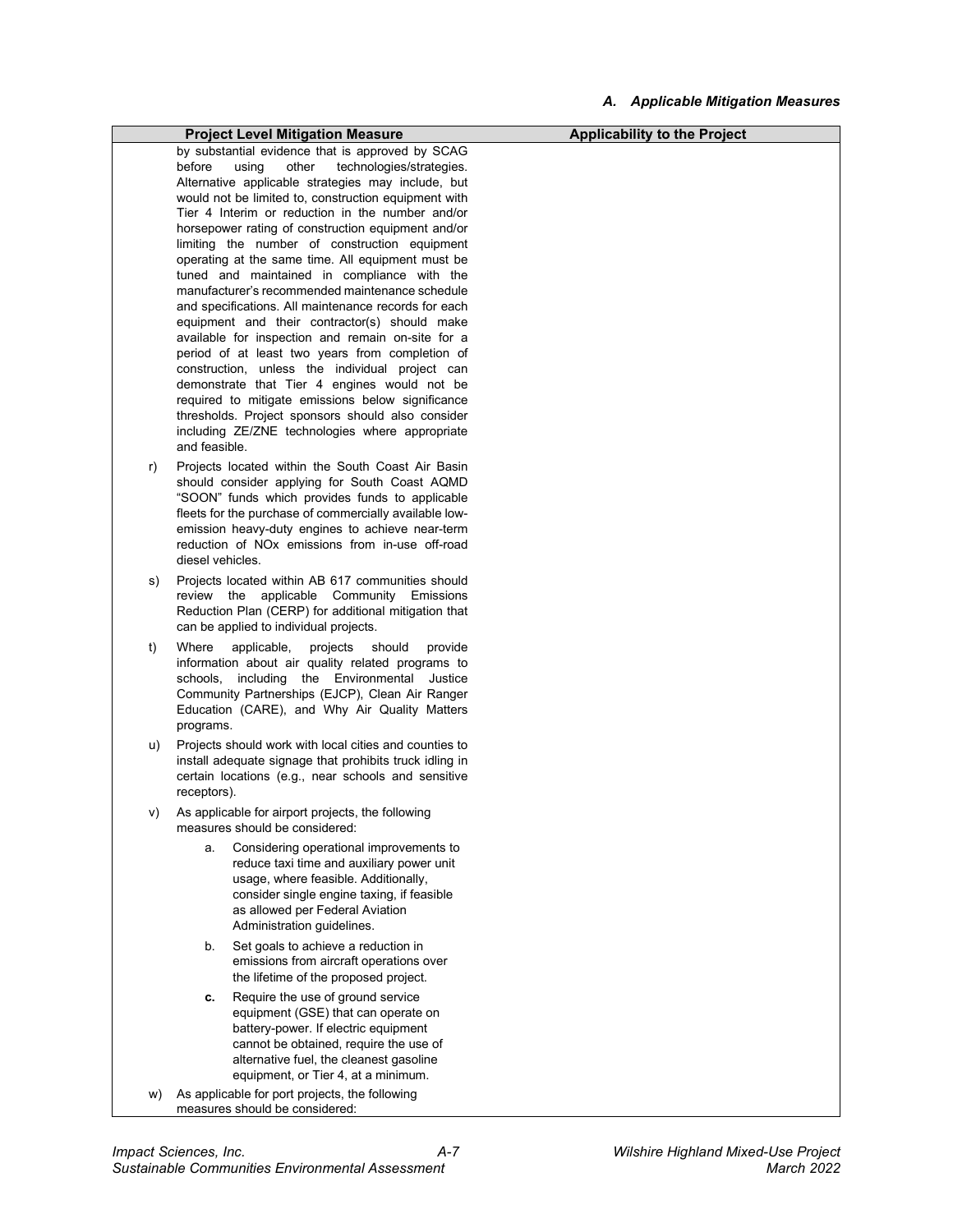|    |    | <b>Project Level Mitigation Measure</b>                                                                                                                                                                                                                                                                                                                                                          | <b>Applicability to the Project</b> |
|----|----|--------------------------------------------------------------------------------------------------------------------------------------------------------------------------------------------------------------------------------------------------------------------------------------------------------------------------------------------------------------------------------------------------|-------------------------------------|
|    | a. | Develop specific timelines for transitioning<br>to zero emission cargo handling<br>equipment (CHE).                                                                                                                                                                                                                                                                                              |                                     |
|    | b. | Develop interim performance standards<br>with a minimum amount of CHE<br>replacement each year to ensure<br>adequate progress.                                                                                                                                                                                                                                                                   |                                     |
|    | c. | Use short side electric power for ships,<br>which may include tugboats and other<br>ocean-going vessels or develop incentives<br>to gradually ramp up the usage of shore<br>power.                                                                                                                                                                                                               |                                     |
|    | d. | Install the appropriate infrastructure to<br>provide shore power to operate the ships.<br>Electrical hookups should be appropriately<br>sized.                                                                                                                                                                                                                                                   |                                     |
|    | е. | Maximize participation in the Port of Los<br>Angeles' Vessel Speed Reduction<br>Program or the Port of Long Beach's<br>Green Flag Initiation Program in order to<br>reduce the speed of vessel transiting<br>within 40 nautical miles of Point Fermin.                                                                                                                                           |                                     |
|    | f. | Encourage the participation in the Green<br>Ship Incentives.                                                                                                                                                                                                                                                                                                                                     |                                     |
|    | g. | Offer incentives to encourage the use of<br>on-dock rail.                                                                                                                                                                                                                                                                                                                                        |                                     |
| X) |    | As applicable for rail projects, the following<br>measures should be considered:                                                                                                                                                                                                                                                                                                                 |                                     |
|    | a. | Provide the highest incentives for electric<br>locomotives and then locomotives that<br>meet Tier 5 emission standards with a<br>floor on the incentives for locomotives that<br>meet Tier 4 emission standards.                                                                                                                                                                                 |                                     |
| y) |    | Projects that will introduce sensitive receptors within<br>500 feet of freeways and other sources should<br>consider installing high efficiency of enhanced<br>filtration units, such as Minimum Efficiency<br>Reporting Value (MERV) 13 or better. Installation of<br>enhanced filtration units can be verified during<br>occupancy inspection prior to the issuance of an<br>occupancy permit. |                                     |
| Z) |    | Develop an ongoing monitoring, inspection, and<br>maintenance program for the MERV filters.                                                                                                                                                                                                                                                                                                      |                                     |
|    | a. | Disclose potential health impacts to<br>prospective sensitive receptors from living<br>in close proximity to freeways or other<br>sources of air pollution and the reduced<br>effectiveness of air filtration systems when<br>windows are open or residents are<br>outside.                                                                                                                      |                                     |
|    | b. | Identify the responsible implementing and<br>enforcement agency to ensure that<br>enhanced filtration units are installed on-<br>site before a permit of occupancy is<br>issued.                                                                                                                                                                                                                 |                                     |
|    | c. | Disclose the potential increase in energy<br>costs for running the HVAC system to<br>prospective residents.                                                                                                                                                                                                                                                                                      |                                     |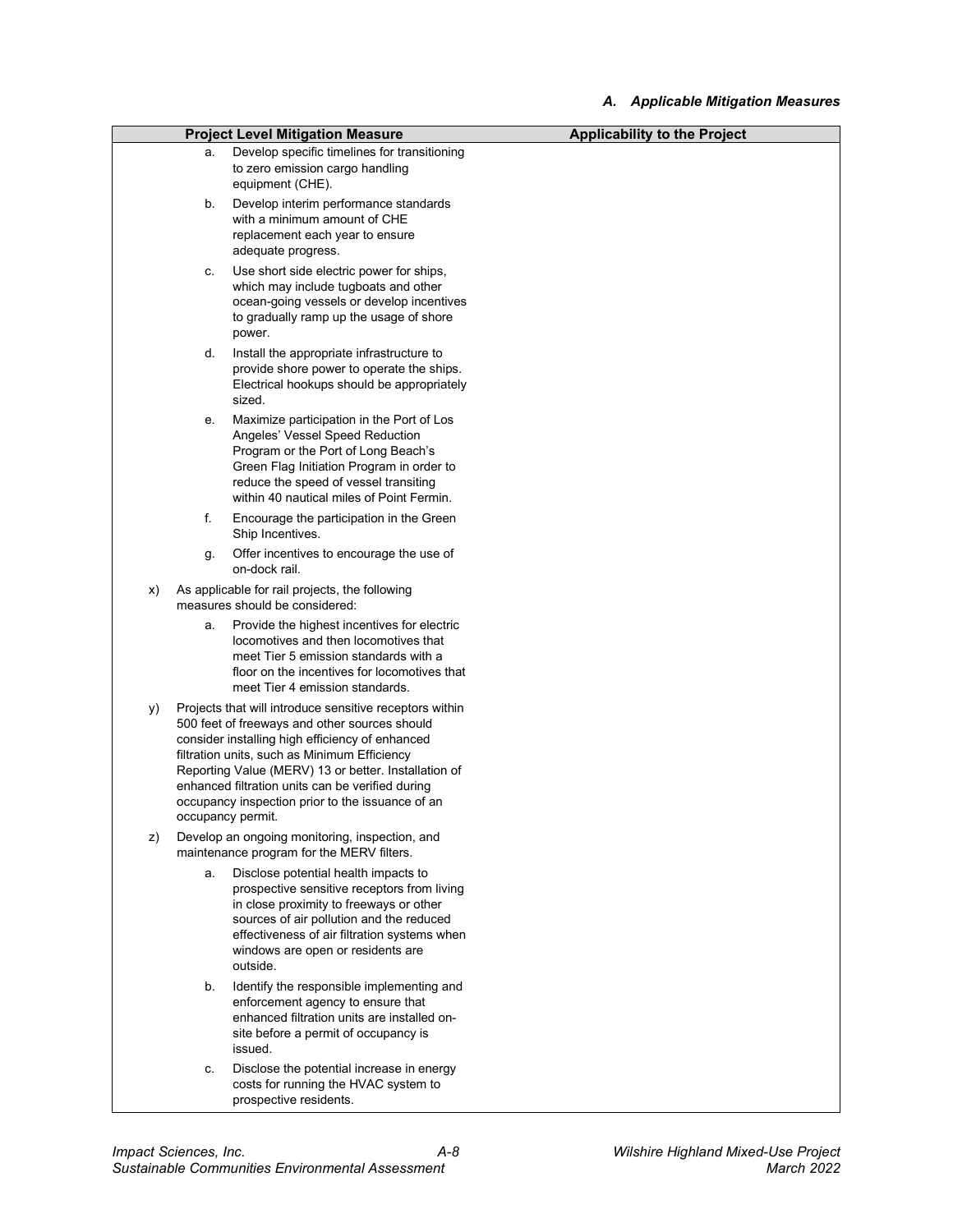|               |                             | <b>Project Level Mitigation Measure</b>                                                                                                                                                                                                                                                                                                                                                                                                                                                                                               | <b>Applicability to the Project</b>                                                                                                                                                                                                                                                                                                                                                                                                                                                                                                                                                                                   |
|---------------|-----------------------------|---------------------------------------------------------------------------------------------------------------------------------------------------------------------------------------------------------------------------------------------------------------------------------------------------------------------------------------------------------------------------------------------------------------------------------------------------------------------------------------------------------------------------------------|-----------------------------------------------------------------------------------------------------------------------------------------------------------------------------------------------------------------------------------------------------------------------------------------------------------------------------------------------------------------------------------------------------------------------------------------------------------------------------------------------------------------------------------------------------------------------------------------------------------------------|
|               | d.                          | Provide information to residents on where<br>MERV filters can be purchased.                                                                                                                                                                                                                                                                                                                                                                                                                                                           |                                                                                                                                                                                                                                                                                                                                                                                                                                                                                                                                                                                                                       |
|               | е.                          | Provide recommended schedule (e.g.,<br>every year or every six months) for<br>replacing the enhanced filtration units.                                                                                                                                                                                                                                                                                                                                                                                                                |                                                                                                                                                                                                                                                                                                                                                                                                                                                                                                                                                                                                                       |
|               | f.                          | Identify the responsible entity such as<br>future residents themselves,<br>Homeowner's Association, or property<br>managers for ensuring enhanced filtration<br>units are replaced on time.                                                                                                                                                                                                                                                                                                                                           |                                                                                                                                                                                                                                                                                                                                                                                                                                                                                                                                                                                                                       |
|               | g.                          | Identify, provide, and disclose ongoing<br>cost-sharing strategies, if any, for<br>replacing the enhanced filtration units.                                                                                                                                                                                                                                                                                                                                                                                                           |                                                                                                                                                                                                                                                                                                                                                                                                                                                                                                                                                                                                                       |
|               | h.                          | Set criteria for assessing progress in<br>installing and replacing the enhanced<br>filtration units; and                                                                                                                                                                                                                                                                                                                                                                                                                              |                                                                                                                                                                                                                                                                                                                                                                                                                                                                                                                                                                                                                       |
|               | i.                          | Develop a process for evaluating the<br>effectiveness of the enhanced filtration<br>units.                                                                                                                                                                                                                                                                                                                                                                                                                                            |                                                                                                                                                                                                                                                                                                                                                                                                                                                                                                                                                                                                                       |
|               |                             | aa) Consult the SCAG Environmental Justice Toolbox<br>for potential measures to address impacts to low-<br>income and/or minority communities.                                                                                                                                                                                                                                                                                                                                                                                        |                                                                                                                                                                                                                                                                                                                                                                                                                                                                                                                                                                                                                       |
|               | <b>Biological Resources</b> |                                                                                                                                                                                                                                                                                                                                                                                                                                                                                                                                       |                                                                                                                                                                                                                                                                                                                                                                                                                                                                                                                                                                                                                       |
| Agency:<br>a) |                             | <b>PMM BIO-1:</b> In accordance with provisions of sections<br>15091(a)(2) and 15126.4(a)(1)(B) of the State CEQA<br>Guidelines, a Lead Agency for a project can and should<br>consider mitigation measures to reduce substantial adverse<br>effects related to threatened and endangered species, as<br>applicable and feasible. Such measures may include the<br>following or other comparable measures identified by the Lead<br>Require project design to avoid occupied habitat,                                                 | This Mitigation Measure is not applicable to the Proposed<br>Project as the Project Site does not contain any critical habitat<br>or support any species identified or designated as a candidate,<br>sensitive, or special status species in local or regional plans,<br>policies, or regulations, or by the California Department of Fish<br>and Game or U.S. Fish and Wildlife Service. The Project Site<br>is located in an urbanized area of the City and is not identified<br>as a vegetation zone that could serve as species' habitat. No<br>mitigation is required for this impact. See Section 4, Biological |
|               |                             | potentially suitable habitat, and designated critical<br>habitat, wherever practicable and feasible.                                                                                                                                                                                                                                                                                                                                                                                                                                  | Resources, of the SCEA for further information.                                                                                                                                                                                                                                                                                                                                                                                                                                                                                                                                                                       |
| b)            |                             | Where avoidance is determined to be infeasible,<br>provide conservation measures to fulfill the<br>requirements of the applicable authorization for<br>incidental take pursuant to Section 7 or 10(a) of the<br>federal ESA, Section 2081 of the California ESA to<br>support issuance of an incidental take permit, and/or<br>as identified in local or regional plans. Conservation<br>strategies to protect the survival and recovery of<br>federally and state-listed endangered and local<br>special status species may include: |                                                                                                                                                                                                                                                                                                                                                                                                                                                                                                                                                                                                                       |
|               | i.                          | Impact minimization strategies                                                                                                                                                                                                                                                                                                                                                                                                                                                                                                        |                                                                                                                                                                                                                                                                                                                                                                                                                                                                                                                                                                                                                       |
|               | ii.                         | Contribution of in-lieu fees for in-kind<br>conservation and mitigation efforts                                                                                                                                                                                                                                                                                                                                                                                                                                                       |                                                                                                                                                                                                                                                                                                                                                                                                                                                                                                                                                                                                                       |
|               | iii.                        | Use of in-kind mitigation bank credits                                                                                                                                                                                                                                                                                                                                                                                                                                                                                                |                                                                                                                                                                                                                                                                                                                                                                                                                                                                                                                                                                                                                       |
|               | iv.                         | Funding of research and recovery efforts                                                                                                                                                                                                                                                                                                                                                                                                                                                                                              |                                                                                                                                                                                                                                                                                                                                                                                                                                                                                                                                                                                                                       |
|               | ν.                          | Habitat restoration                                                                                                                                                                                                                                                                                                                                                                                                                                                                                                                   |                                                                                                                                                                                                                                                                                                                                                                                                                                                                                                                                                                                                                       |
|               | vi.                         | Establishment of conservation easements                                                                                                                                                                                                                                                                                                                                                                                                                                                                                               |                                                                                                                                                                                                                                                                                                                                                                                                                                                                                                                                                                                                                       |
|               | vii.                        | Permanent dedication of in-kind habitat                                                                                                                                                                                                                                                                                                                                                                                                                                                                                               |                                                                                                                                                                                                                                                                                                                                                                                                                                                                                                                                                                                                                       |
| c)            |                             | Design projects to avoid desert native plants                                                                                                                                                                                                                                                                                                                                                                                                                                                                                         |                                                                                                                                                                                                                                                                                                                                                                                                                                                                                                                                                                                                                       |

protected under the California Desert Native Plants Act, salvage and relocate desert native plants,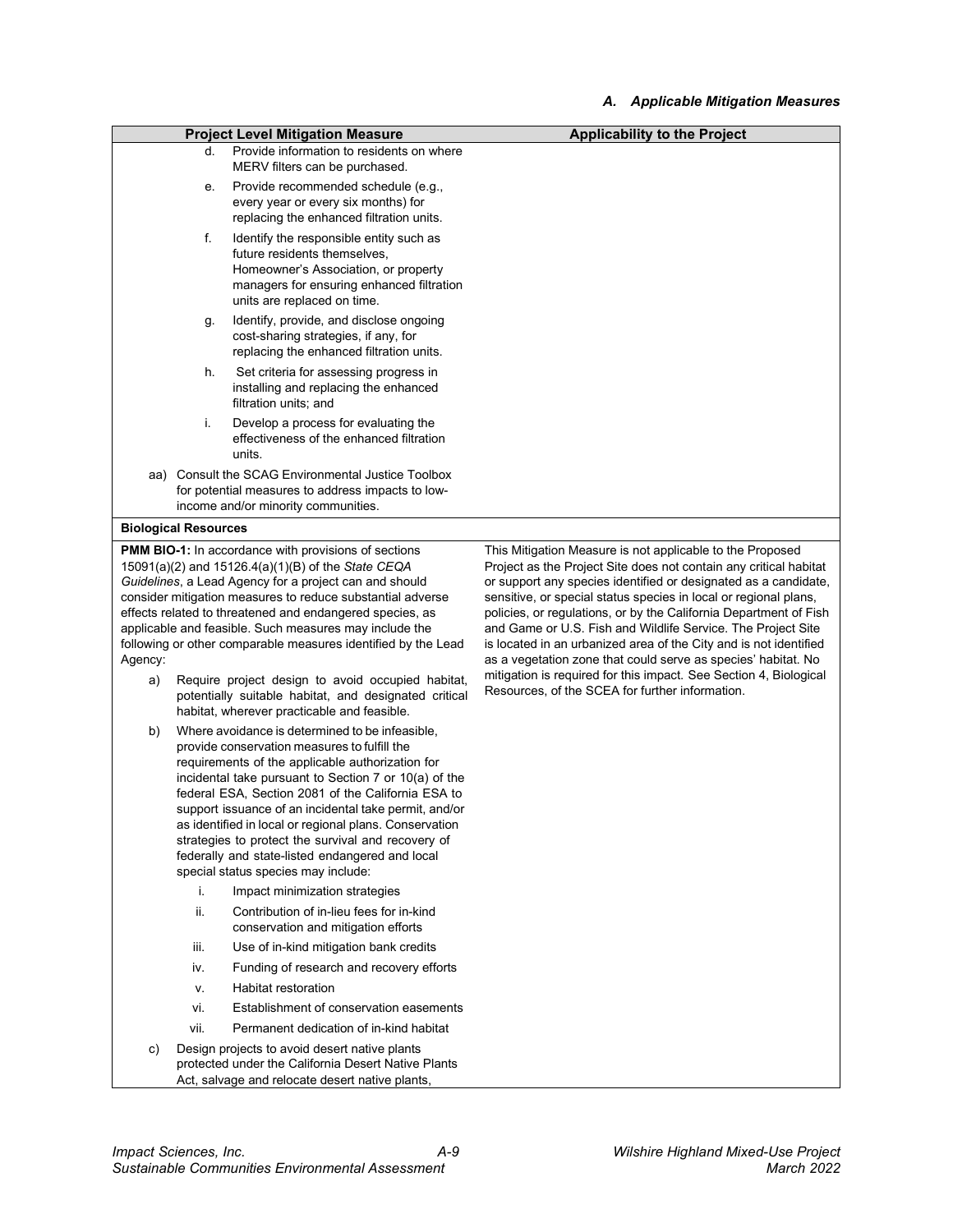|    | <b>Project Level Mitigation Measure</b>                                                                                                                                                                                                                                                                                                                                         | <b>Applicability to the Project</b>                                                                                            |
|----|---------------------------------------------------------------------------------------------------------------------------------------------------------------------------------------------------------------------------------------------------------------------------------------------------------------------------------------------------------------------------------|--------------------------------------------------------------------------------------------------------------------------------|
|    | and/or pay in lieu fees to support off-site long-term<br>conservation strategies.                                                                                                                                                                                                                                                                                               |                                                                                                                                |
| d) | Temporary access roads and staging areas will not<br>be located within areas containing sensitive plants,<br>wildlife species or native habitat wherever feasible,<br>so as to avoid or minimize impacts to these species.                                                                                                                                                      |                                                                                                                                |
| e) | Develop and implement a Worker Environmental<br>Awareness Program (environmental education) to<br>inform project workers of their responsibilities to<br>avoid and minimize impacts on sensitive biological<br>resources.                                                                                                                                                       |                                                                                                                                |
| f) | Retain a qualified botanist to document the presence<br>or absence of special status plants before project<br>implementation.                                                                                                                                                                                                                                                   |                                                                                                                                |
| g) | Appoint a qualified biologist to monitor construction<br>activities that may occur in or adjacent to occupied<br>sensitive species' habitat to facilitate avoidance of<br>resources not permitted for impact.                                                                                                                                                                   |                                                                                                                                |
| h) | Appoint a qualified biologist to monitor<br>implementation of mitigation measures.                                                                                                                                                                                                                                                                                              |                                                                                                                                |
| i) | Schedule construction activities to avoid sensitive<br>times for biological resources (e.g. steelhead<br>spawning periods during the winter and spring,<br>nesting bird season) and to avoid the rainy season<br>when erosion and sediment transport is increased.                                                                                                              |                                                                                                                                |
| j) | Develop an invasive species control plan associated<br>with project construction.                                                                                                                                                                                                                                                                                               |                                                                                                                                |
| k) | If construction occurs during breeding seasons in or<br>adjacent to suitable habitat, include appropriate<br>sound attenuation measures required for sensitive<br>avian species and other best management practices<br>appropriate for potential local sensitive wildlife.                                                                                                      |                                                                                                                                |
| I) | Conduct pre-construction surveys to delineate<br>occupied sensitive species' habitat to facilitate<br>avoidance.                                                                                                                                                                                                                                                                |                                                                                                                                |
| m) | Where projects are determined to be within suitable<br>habitat and may impact listed or sensitive species<br>that have specific field survey protocols or guidelines<br>outlined by the USFWS, CDFW, or other local<br>agency, conduct preconstruction surveys that follow<br>applicable protocols and guidelines and are<br>conducted by qualified and/or certified personnel. |                                                                                                                                |
|    | <b>PMM BIO-2:</b> In accordance with provisions of sections                                                                                                                                                                                                                                                                                                                     | This Mitigation Measure is not applicable to the Proposed                                                                      |
|    | 15091(a)(2) and 15126.4(a)(1)(B) of the State CEQA                                                                                                                                                                                                                                                                                                                              | Project as the Project Site does not contain any state-                                                                        |
|    | Guidelines, a Lead Agency for a project can and should<br>consider mitigation measures to reduce substantial adverse                                                                                                                                                                                                                                                            | designated sensitive habitats, including riparian habitats that<br>are in the jurisdiction and responsibility of U.S. Fish and |
|    | effects related to riparian habitats and other sensitive natural                                                                                                                                                                                                                                                                                                                | Wildlife Service, the National Marine Fisheries Service, the                                                                   |
|    | communities, as applicable and feasible. Such measures may                                                                                                                                                                                                                                                                                                                      | California Department of Fish and Wildlife; and other public                                                                   |
|    | include the following or other comparable measures identified<br>by the Lead Agency:                                                                                                                                                                                                                                                                                            | agencies, and/or Lead Agencies. See Section 4, Biological<br>Resources, of the SCEA for more information.                      |
| a) | Consult with the USFWS and NMFS where such                                                                                                                                                                                                                                                                                                                                      |                                                                                                                                |
|    | state-designated sensitive or riparian habitats provide<br>potential or occupied habitat for federally listed rare,<br>threatened, and endangered species afforded<br>protection pursuant to the federal ESA.                                                                                                                                                                   |                                                                                                                                |
| b) | Consult with the USFS where such state-designated                                                                                                                                                                                                                                                                                                                               |                                                                                                                                |

sensitive or riparian habitats provide potential or occupied habitat for federally listed rare, threatened,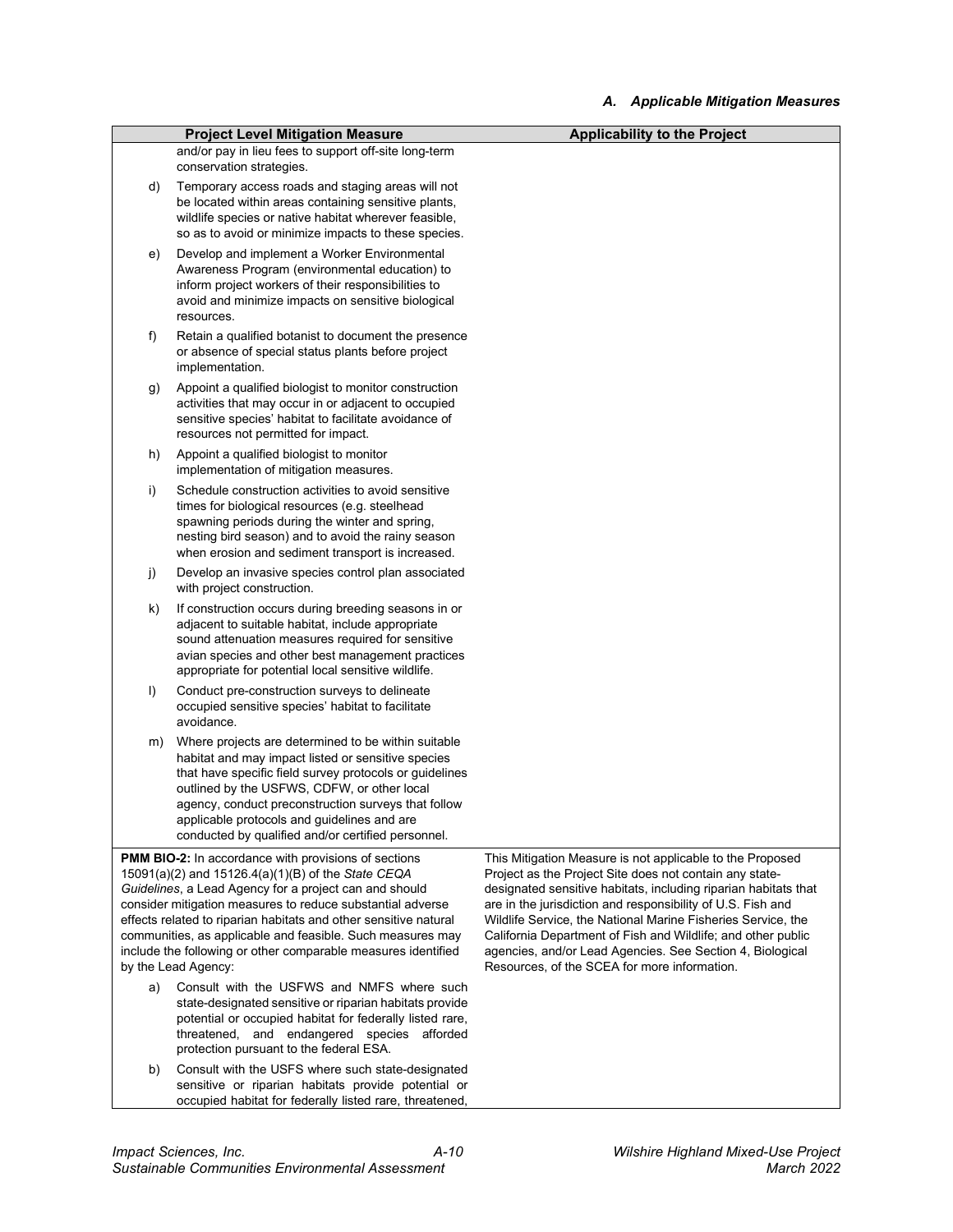|    | <b>Project Level Mitigation Measure</b>                                                                  | <b>Applicability to the Project</b> |
|----|----------------------------------------------------------------------------------------------------------|-------------------------------------|
|    | and endangered species afforded<br>protection                                                            |                                     |
|    | pursuant to the federal ESA and any additional                                                           |                                     |
|    | species afforded protection by an adopted Forest                                                         |                                     |
|    | Land Management Plan or Resource Management                                                              |                                     |
|    | Plan for the four national forests in the six-county<br>area: Angeles, Cleveland, Los Padres, and San    |                                     |
|    | Bernardino.                                                                                              |                                     |
| C) | Consult with the CDFW where such state-designated                                                        |                                     |
|    | sensitive or riparian habitats provide potential or                                                      |                                     |
|    | occupied habitat for state-listed rare, threatened, and                                                  |                                     |
|    | endangered species afforded protection pursuant to                                                       |                                     |
|    | the California ESA, or Fully Protected Species                                                           |                                     |
|    | afforded protection pursuant to the State Fish and<br>Game Code.                                         |                                     |
|    |                                                                                                          |                                     |
| d) | Consult with the CDFW pursuant to the provisions of<br>Section 1600 of the State Fish and Game Code as   |                                     |
|    | they relate to Lakes and Streambeds.                                                                     |                                     |
| e) | Consult with the USFWS, USFS, CDFW, and                                                                  |                                     |
|    | counties and cities in the SCAG region, where state-                                                     |                                     |
|    | designated sensitive or riparian habitats are occupied                                                   |                                     |
|    | by birds afforded protection pursuant to the MBTA                                                        |                                     |
|    | during the breeding season.                                                                              |                                     |
| f) | Consult with the CDFW for state-designated sensitive                                                     |                                     |
|    | or riparian habitats where furbearing mammals,                                                           |                                     |
|    | afforded protection pursuant to the provisions of the<br>State Fish and Game Code for fur-beaming        |                                     |
|    | mammals, are actively using the areas in conjunction                                                     |                                     |
|    | with breeding activities.                                                                                |                                     |
| g) | Require project design to avoid sensitive natural                                                        |                                     |
|    | communities and riparian habitats, wherever                                                              |                                     |
|    | practicable and feasible.                                                                                |                                     |
| h) | Where avoidance is determined to be infeasible,                                                          |                                     |
|    | develop sufficient conservation measures through<br>coordination with local agencies and the regulatory  |                                     |
|    | agency (i.e., USFWS or CDFW) to protect sensitive                                                        |                                     |
|    | natural communities and riparian habitats and                                                            |                                     |
|    | develop appropriate compensatory mitigation, where                                                       |                                     |
|    | required.                                                                                                |                                     |
| i) | Appoint a qualified wetland biologist to monitor                                                         |                                     |
|    | construction activities that may occur in or adjacent to<br>sensitive communities.                       |                                     |
|    |                                                                                                          |                                     |
| j) | Appoint a qualified wetland biologist to monitor<br>implementation of mitigation measures.               |                                     |
| k) | Schedule construction activities to avoid sensitive                                                      |                                     |
|    | times for biological resources and to avoid the rainy                                                    |                                     |
|    | season when erosion and sediment transport is                                                            |                                     |
|    | increased.                                                                                               |                                     |
| I) | When<br>activities<br>construction<br>require<br>stream                                                  |                                     |
|    | crossings, schedule work during dry conditions and                                                       |                                     |
|    | use rubber-wheeled vehicles, when feasible. Have a<br>qualified wetland scientist determine if potential |                                     |
|    | project impacts require a Notification of Lake or                                                        |                                     |
|    | Streambed Alteration to CDFW during the planning                                                         |                                     |
|    | phase of projects.                                                                                       |                                     |
| m) | Consult with local agencies, jurisdictions, and                                                          |                                     |
|    | landowners where such state-designated sensitive or                                                      |                                     |
|    | riparian habitats are afforded protection pursuant an<br>adopted regional conservation plan.             |                                     |
|    |                                                                                                          |                                     |
| n) | Install fencing and/or mark sensitive habitat to be                                                      |                                     |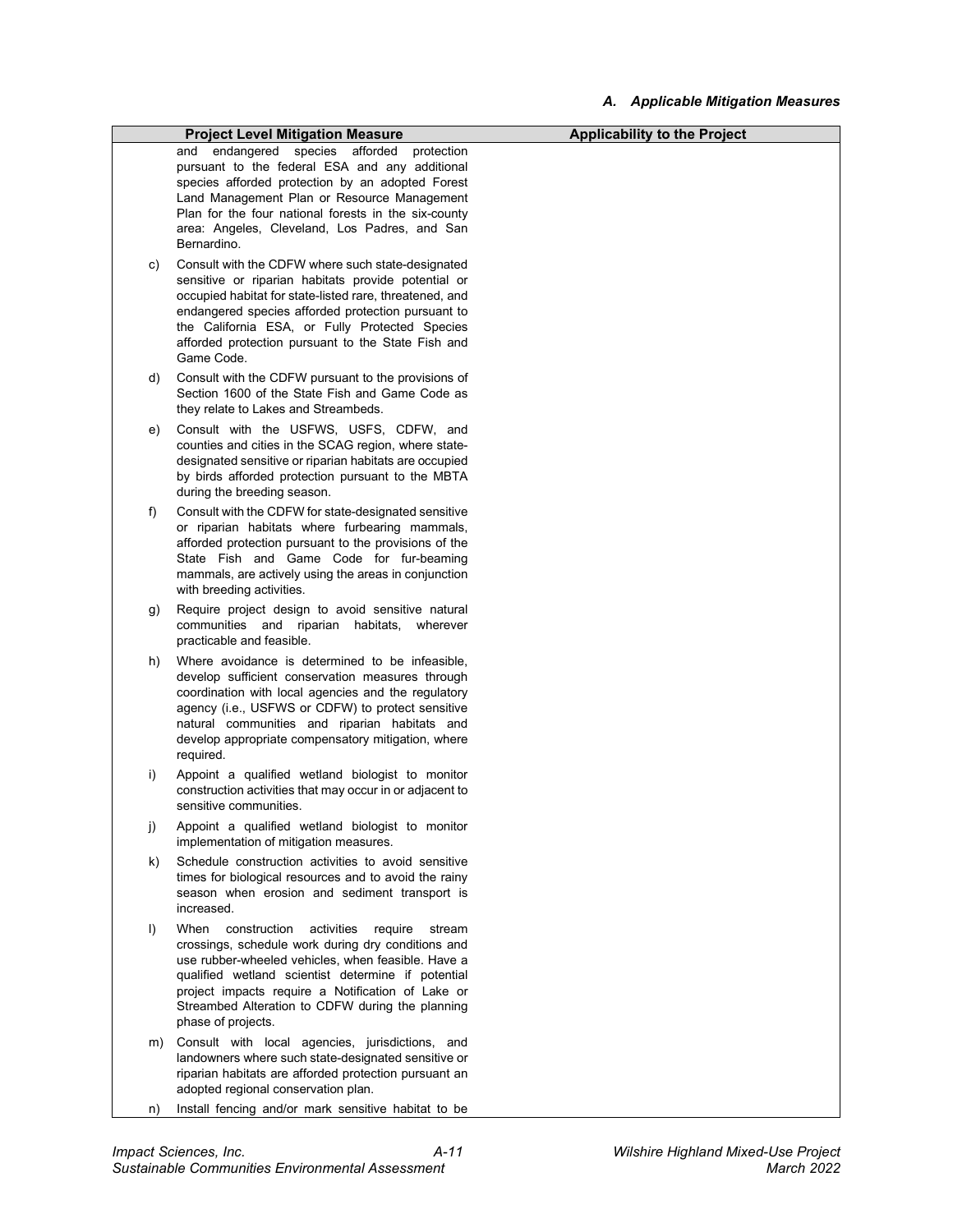|    | <b>Project Level Mitigation Measure</b>                                                                                                                                                                                                                                                                                                                                                                                                                                                                                                                                                                                                                                                                                                                                                                                                                                               | <b>Applicability to the Project</b>                                                                                                                                                                                               |
|----|---------------------------------------------------------------------------------------------------------------------------------------------------------------------------------------------------------------------------------------------------------------------------------------------------------------------------------------------------------------------------------------------------------------------------------------------------------------------------------------------------------------------------------------------------------------------------------------------------------------------------------------------------------------------------------------------------------------------------------------------------------------------------------------------------------------------------------------------------------------------------------------|-----------------------------------------------------------------------------------------------------------------------------------------------------------------------------------------------------------------------------------|
|    | avoided during construction activities.                                                                                                                                                                                                                                                                                                                                                                                                                                                                                                                                                                                                                                                                                                                                                                                                                                               |                                                                                                                                                                                                                                   |
| O) | Salvage and stockpile topsoil (the surface material<br>from 6 to 12 inches deep) and perennial native plants,<br>when recommended by the qualified wetland<br>biologist, for use in restoring native vegetation to<br>areas of temporary disturbance within the project<br>area. Salvage of soils containing invasive species,<br>seeds and/or rhizomes will be avoided as identified<br>by the qualified wetland biologist.                                                                                                                                                                                                                                                                                                                                                                                                                                                          |                                                                                                                                                                                                                                   |
| p) | Revegetate with appropriate native vegetation<br>following the completion of construction activities, as<br>identified by the qualified wetland biologist.                                                                                                                                                                                                                                                                                                                                                                                                                                                                                                                                                                                                                                                                                                                            |                                                                                                                                                                                                                                   |
| q) | Complete habitat enhancement (e.g.,<br>through<br>removal of non-native invasive wetland species and<br>replacement with more ecologically valuable native<br>species).                                                                                                                                                                                                                                                                                                                                                                                                                                                                                                                                                                                                                                                                                                               |                                                                                                                                                                                                                                   |
| r) | Use Best Management Practices (BMPs) at<br>construction sites to minimize erosion and sediment<br>transport from the area. BMPs include encouraging<br>growth of native vegetation in disturbed areas, using<br>straw bales or other silt-catching devices, and using<br>settling basins to minimize soil transport.                                                                                                                                                                                                                                                                                                                                                                                                                                                                                                                                                                  |                                                                                                                                                                                                                                   |
|    | <b>PMM BIO-3:</b> In accordance with provisions of sections<br>15091(a)(2) and 15126.4(a)(1)(B) of the State CEQA<br>Guidelines, a Lead Agency for a project can and should<br>consider mitigation measures to reduce substantial adverse<br>effects related to wetlands, as applicable and feasible. Such<br>measures may include the following or other comparable<br>measures identified by the Lead Agency.                                                                                                                                                                                                                                                                                                                                                                                                                                                                       | This Mitigation Measure is not applicable to the Proposed<br>Project as the Project Site does not contain any state or<br>federally protected wetlands. See Section 4, Biological<br>Resources, of the SCEA for more information. |
| a) | Require project design to avoid federally protected<br>aquatic resources consistent with the provisions of<br>Sections 404 and 401 of the CWA, wherever<br>practicable and feasible.                                                                                                                                                                                                                                                                                                                                                                                                                                                                                                                                                                                                                                                                                                  |                                                                                                                                                                                                                                   |
| b) | Where the lead agency has identified that a project,<br>or other regionally significant project, has the<br>potential to impact other wetlands or waters, such as<br>those considered Waters Of the State of California<br>under the State Wetland Definition and Procedures<br>for Dischargers of Dredged or Fill Material to Waters<br>of the State, not protected under Section 404 or 401<br>of the CWA, seek comparable coverage for these<br>wetlands and waters in consultation with the SWRCB,<br>applicable RWQCB, and CDFW.                                                                                                                                                                                                                                                                                                                                                 |                                                                                                                                                                                                                                   |
| C) | Where avoidance is determined to be infeasible,<br>develop sufficient conservation measures to fulfill<br>the requirements of the applicable authorization for<br>impacts to federal and state protected aquatic<br>resource to support issuance of a permit under<br>Section 404 of the CWA as administered by the<br>USACE. The use of an authorized Nationwide<br>Permit or issuance of an individual permit requires<br>the project applicant to demonstrate compliance with<br>the USACE's Final Compensatory Mitigation Rule.<br>The USACE reviews projects to ensure<br>environmental impacts to aquatic resources are<br>avoided or minimized as much as possible.<br>Consistent with the administration's performance<br>standard of "no net loss of wetlands" a USACE<br>permit may require a project proponent to restore,<br>establish, enhance or preserve other aquatic |                                                                                                                                                                                                                                   |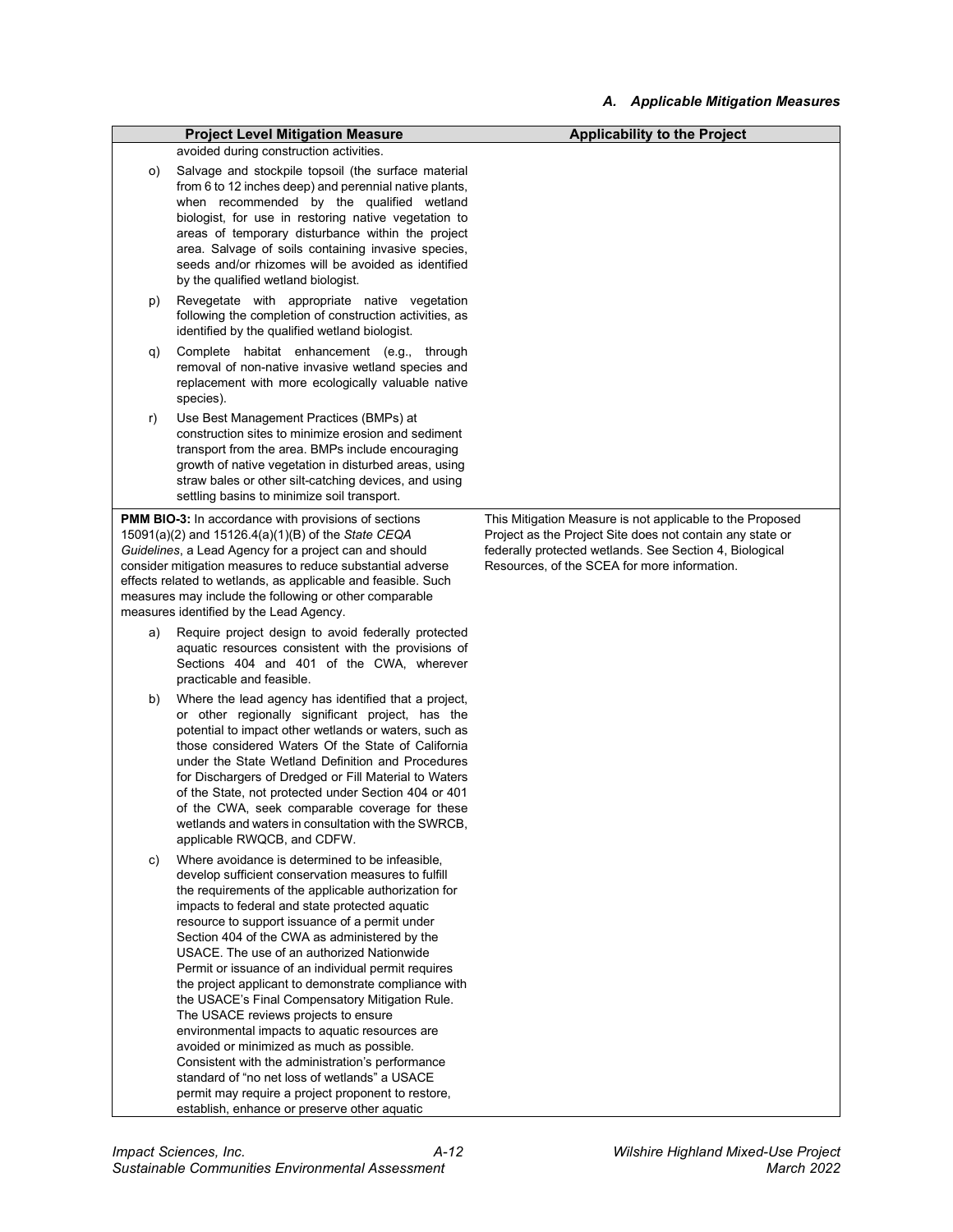|    | <b>Project Level Mitigation Measure</b>                                                                           | <b>Applicability to the Project</b>                                                                                          |
|----|-------------------------------------------------------------------------------------------------------------------|------------------------------------------------------------------------------------------------------------------------------|
|    | resources in order to replace those affected by the                                                               |                                                                                                                              |
|    | proposed project. This compensatory mitigation                                                                    |                                                                                                                              |
|    | process seeks to replace the loss of existing aquatic                                                             |                                                                                                                              |
|    | resource functions and area. Project proponents                                                                   |                                                                                                                              |
|    | required to complete mitigation are encouraged to<br>use a watershed approach and watershed planning              |                                                                                                                              |
|    | information. The new rule establishes performance                                                                 |                                                                                                                              |
|    | standards, sets timeframes for decision making, and                                                               |                                                                                                                              |
|    | to the extent possible, establishes equivalent                                                                    |                                                                                                                              |
|    | requirements and standards for the three sources of                                                               |                                                                                                                              |
|    | compensatory mitigation:                                                                                          |                                                                                                                              |
|    | Permittee-responsible mitigation                                                                                  |                                                                                                                              |
|    | Contribution of in-kind in-lieu fees                                                                              |                                                                                                                              |
|    | Use of in-kind mitigation bank credits                                                                            |                                                                                                                              |
| d) | Where avoidance is determined to be infeasible and                                                                |                                                                                                                              |
|    | proposed projects' impacts exceed an existing                                                                     |                                                                                                                              |
|    | Nationwide Permit (NWP) and/or California SWRCB-                                                                  |                                                                                                                              |
|    | certified NWP, or applicable County Special Area                                                                  |                                                                                                                              |
|    | Management Plan (SAMP), the lead agency should                                                                    |                                                                                                                              |
|    | provide USACE and SWRCB (where applicable) an                                                                     |                                                                                                                              |
|    | alternative analysis consistent with the Least                                                                    |                                                                                                                              |
|    | Environmentally Damaging Practicable Alternatives                                                                 |                                                                                                                              |
|    | in this order of priorities:                                                                                      |                                                                                                                              |
|    | Avoidance                                                                                                         |                                                                                                                              |
|    | Impact Minimization                                                                                               |                                                                                                                              |
|    | On-site alternatives                                                                                              |                                                                                                                              |
|    | Off-site alternatives                                                                                             |                                                                                                                              |
| e) | Require review of construction drawings by a                                                                      |                                                                                                                              |
|    | certified wetland delineator as part of each project-                                                             |                                                                                                                              |
|    | specific environmental analysis to determine                                                                      |                                                                                                                              |
|    | whether aquatic resources will be affected and, if<br>necessary, perform formal wetland delineation.              |                                                                                                                              |
|    |                                                                                                                   |                                                                                                                              |
|    | <b>PMM BIO-4:</b> In accordance with provisions of sections<br>15091(a)(2) and 15126.4(a)(1)(B) of the State CEQA | This Mitigation Measure is not applicable to the Proposed<br>Project as the project is located in a developed urban area and |
|    | Guidelines, a Lead Agency for a project can and should                                                            | does not involve the dispersal of wildlife nor would the project                                                             |
|    | consider mitigation measures to reduce substantial adverse                                                        | result in a barrier to migration or movement. The project would                                                              |
|    | effects related to wildlife movement, as applicable and                                                           | also comply with the Migratory Bird Treaty Act which governs                                                                 |
|    | feasible. Such measures may include the following or other                                                        | the taking, killing, possession, transportation, and importation                                                             |
|    | comparable measures identified by the Lead Agency:                                                                | of migratory birds, their eggs, parts, and nests. See Section 4,                                                             |
| a) | Consult with the USFS where impacts to migratory                                                                  | Biological Resources, of the SCEA for further information.                                                                   |
|    | wildlife corridors may occur in an area afforded                                                                  |                                                                                                                              |
|    | protection by an adopted Forest Land Management                                                                   |                                                                                                                              |
|    | Plan or Resource Management Plan for the four                                                                     |                                                                                                                              |
|    | national forests in the six-County area: Angeles,                                                                 |                                                                                                                              |
|    | Cleveland, Los Padres, and San Bernardino.                                                                        |                                                                                                                              |
| b) | Consult with counties, cities, and other local                                                                    |                                                                                                                              |
|    | organizations when impacts may occur to open space                                                                |                                                                                                                              |
|    | areas that have been designated as important for                                                                  |                                                                                                                              |
|    | wildlife movement related to local ordinances or                                                                  |                                                                                                                              |
|    | conservation plans.                                                                                               |                                                                                                                              |
| C) | Prohibit construction activities within 500 feet of                                                               |                                                                                                                              |
|    | occupied breeding areas for wildlife afforded                                                                     |                                                                                                                              |
|    | protection pursuant to Title 14 § 460 of the California<br>Code of Regulations protecting<br>fur-bearing          |                                                                                                                              |
|    | mammals, during the breeding season.                                                                              |                                                                                                                              |
| d) | Conduct a survey to identify active raptor and other                                                              |                                                                                                                              |
|    | migratory nongame bird nests by a qualified biologist                                                             |                                                                                                                              |

at least two weeks before the start of construction at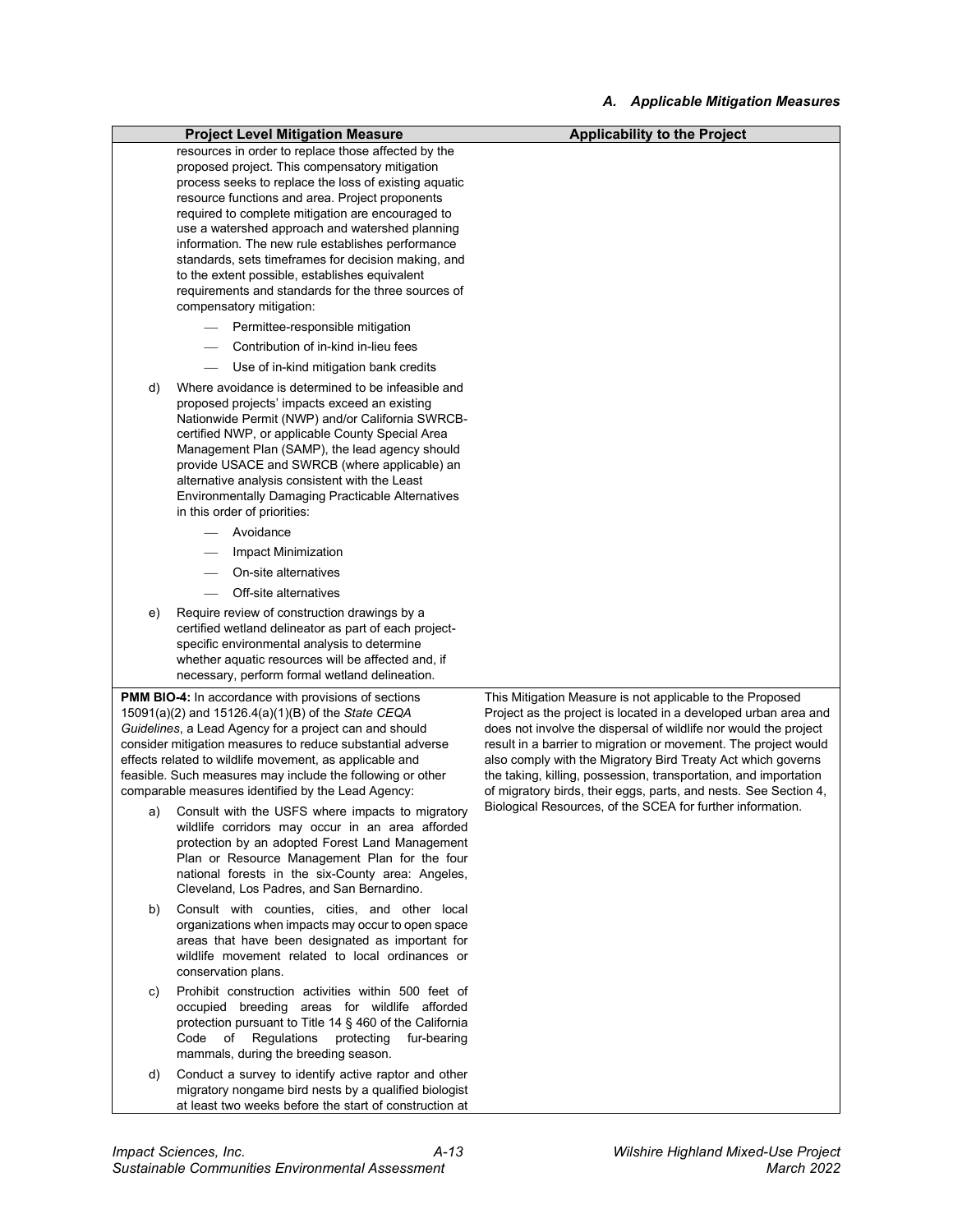|         | <b>Project Level Mitigation Measure</b>                                                                                                                                                                                                                                                                                                                                                                                                                                                                                                                         | <b>Applicability to the Project</b> |
|---------|-----------------------------------------------------------------------------------------------------------------------------------------------------------------------------------------------------------------------------------------------------------------------------------------------------------------------------------------------------------------------------------------------------------------------------------------------------------------------------------------------------------------------------------------------------------------|-------------------------------------|
|         | project sites from February 1 through August 31.                                                                                                                                                                                                                                                                                                                                                                                                                                                                                                                |                                     |
| e)      | Prohibit construction activities with 300 feet of<br>occupied nest of birds afforded protection pursuant to<br>the Migratory Bird Treaty Act, during the breeding<br>season.                                                                                                                                                                                                                                                                                                                                                                                    |                                     |
| f)      | Ensure that suitable nesting sites for migratory<br>nongame native bird species protected under the<br>Migratory Bird Treaty Act and/or trees with<br>unoccupied raptor nests should only be removed prior<br>to February 1, or following the nesting season.                                                                                                                                                                                                                                                                                                   |                                     |
| g)      | When feasible and practicable, proposed projects will<br>be designed to minimize impacts to wildlife movement<br>and habitat connectivity and preserve existing and<br>functional wildlife corridors.                                                                                                                                                                                                                                                                                                                                                           |                                     |
| h)      | Conduct site-specific analyses of opportunities to<br>preserve or improve habitat linkages with areas on-<br>and off-site.                                                                                                                                                                                                                                                                                                                                                                                                                                      |                                     |
| i)      | Long linear projects with the possibility of impacting<br>wildlife<br>movement<br>should<br>analyze<br>habitat<br>linkages/wildlife movement corridors on a broad scale<br>to avoid critical narrow choke points that could reduce<br>function of recognized movement corridor.                                                                                                                                                                                                                                                                                 |                                     |
| j)      | Require review of construction drawings and habitat<br>connectivity mapping by a qualified biologist to<br>determine the risk of habitat fragmentation.                                                                                                                                                                                                                                                                                                                                                                                                         |                                     |
| k)      | Pursue mitigation banking to preserve habitat<br>linkages and corridors (opportunities to purchase,<br>maintain, and/or restore offsite habitat).                                                                                                                                                                                                                                                                                                                                                                                                               |                                     |
| $\vert$ | When practicable and feasible design projects to<br>promote wildlife corridor redundancy by including<br>multiple connections between habitat patches.                                                                                                                                                                                                                                                                                                                                                                                                          |                                     |
| m)      | Evaluate the potential for installation of overpasses,<br>underpasses, and culverts to create wildlife crossings<br>in cases where a roadway or other transportation<br>project may interrupt the flow of species through their<br>habitat. Retrofitting of existing infrastructure in project<br>areas should also be considered for wildlife crossings<br>for purposes of mitigation.                                                                                                                                                                         |                                     |
| n)      | Install wildlife fencing where appropriate to minimize<br>the probability of wildlife injury due to direct<br>interaction<br>between<br>wildlife<br>roads<br>and<br>or<br>construction.                                                                                                                                                                                                                                                                                                                                                                         |                                     |
| O)      | Where avoidance is determined to be infeasible,<br>design sufficient conservation measures through<br>coordination with local agencies and the regulatory<br>agency (i.e., USFWS or CDFW) and in accordance<br>with the respective counties and cities general plans<br>to establish plans to mitigate for the loss of fish and<br>wildlife movement corridors and/or wildlife nursery<br>sites. The consideration of conservation measures<br>may include the following measures, in addition to<br>the measures outlined in MM-BIO-1(b), where<br>applicable: |                                     |
|         | Wildlife movement buffer zones                                                                                                                                                                                                                                                                                                                                                                                                                                                                                                                                  |                                     |
|         | Corridor realignment                                                                                                                                                                                                                                                                                                                                                                                                                                                                                                                                            |                                     |
|         | Appropriately spaced breaks in center<br>barriers                                                                                                                                                                                                                                                                                                                                                                                                                                                                                                               |                                     |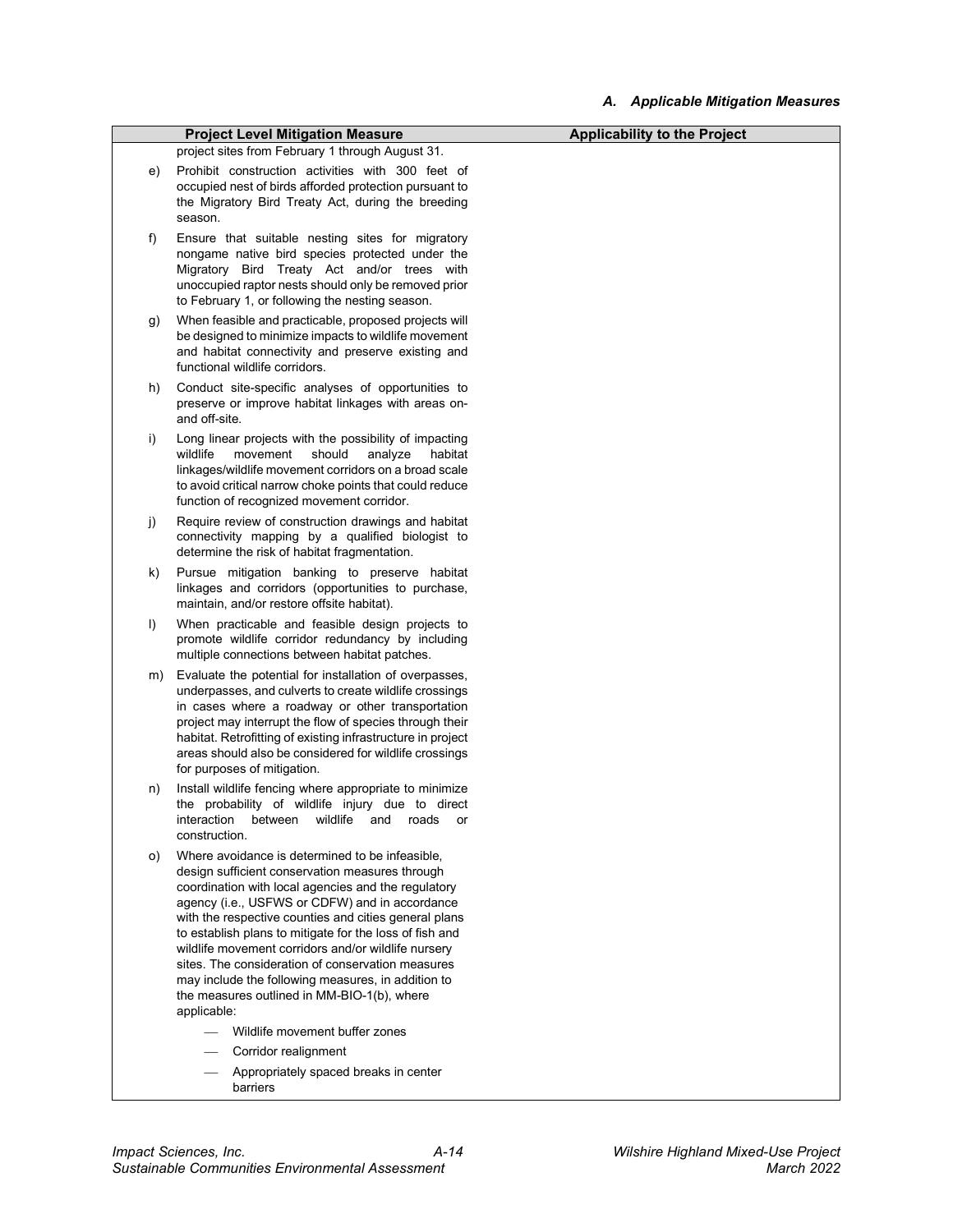|         |                                                                                                                                                                                                                                                                                                                                                                                                                                                                                                                                                                      | A. Applicable Mitigation Measures                                                                                                                                                                                                                                                                                                                                                                                                                                                                             |
|---------|----------------------------------------------------------------------------------------------------------------------------------------------------------------------------------------------------------------------------------------------------------------------------------------------------------------------------------------------------------------------------------------------------------------------------------------------------------------------------------------------------------------------------------------------------------------------|---------------------------------------------------------------------------------------------------------------------------------------------------------------------------------------------------------------------------------------------------------------------------------------------------------------------------------------------------------------------------------------------------------------------------------------------------------------------------------------------------------------|
|         | <b>Project Level Mitigation Measure</b>                                                                                                                                                                                                                                                                                                                                                                                                                                                                                                                              | <b>Applicability to the Project</b>                                                                                                                                                                                                                                                                                                                                                                                                                                                                           |
|         | Stream rerouting                                                                                                                                                                                                                                                                                                                                                                                                                                                                                                                                                     |                                                                                                                                                                                                                                                                                                                                                                                                                                                                                                               |
|         | Culverts<br>$\overline{\phantom{m}}$                                                                                                                                                                                                                                                                                                                                                                                                                                                                                                                                 |                                                                                                                                                                                                                                                                                                                                                                                                                                                                                                               |
|         | Creation of artificial movement corridors<br>such as freeway under- or overpasses                                                                                                                                                                                                                                                                                                                                                                                                                                                                                    |                                                                                                                                                                                                                                                                                                                                                                                                                                                                                                               |
|         | Other comparable measures                                                                                                                                                                                                                                                                                                                                                                                                                                                                                                                                            |                                                                                                                                                                                                                                                                                                                                                                                                                                                                                                               |
| p)      | Where the lead agency has identified that a<br>RTP/SCS project, or other regionally significant<br>project, has the potential to impact other open space<br>or nursery site areas, seek comparable coverage for<br>these areas in consultation with the USFWS, CDFW,<br>NMFS, or other local jurisdictions.                                                                                                                                                                                                                                                          |                                                                                                                                                                                                                                                                                                                                                                                                                                                                                                               |
| q)      | Incorporate applicable and appropriate guidance<br>(e.g. FHWA-HEP-16-059), as well as best<br>management practices, to benefit pollinators with a<br>focus on native plants.                                                                                                                                                                                                                                                                                                                                                                                         |                                                                                                                                                                                                                                                                                                                                                                                                                                                                                                               |
| Agency: | <b>PMM BIO-5:</b> In accordance with provisions of sections<br>15091(a)(2) and 15126.4(a)(1)(B) of the State CEQA<br>Guidelines, a Lead Agency for a project can and should<br>consider mitigation measures to reduce conflicts with local<br>policies and ordinances protecting biological resources, as<br>applicable and feasible. Such measures may include the<br>following or other comparable measures identified by the Lead                                                                                                                                 | This Mitigation Measure is not applicable to the Proposed<br>Project. The Project is subject to the City's Tree Preservation<br>Ordinance. The Proposed Project would remove the existing<br>trees onsite, none of which are protected species (refer to<br>Appendix C, Tree Report); and plant 61 new trees.<br>Compliance with these provisions would ensure that there<br>would be no potentially significant impacts to on-site biological<br>resources. See Section 4, Biological Resources, of the SCEA |
| a)      | Consult with the appropriate local agency responsible<br>for the administration of the policy or ordinance<br>protecting biological resources.                                                                                                                                                                                                                                                                                                                                                                                                                       | for further information.                                                                                                                                                                                                                                                                                                                                                                                                                                                                                      |
| b)      | Prioritize retention of trees on-site consistent with<br>local regulations. Provide adequate protection during<br>the construction period for any trees that are to<br>standing,<br>as recommended<br>remain<br>by an<br>International Society of Arboriculture (ISA) certified<br>arborist.                                                                                                                                                                                                                                                                         |                                                                                                                                                                                                                                                                                                                                                                                                                                                                                                               |
| C)      | If specific project area trees are designated as<br>"Protected Trees," "Landmark Trees," or "Heritage<br>Trees," obtain approval for encroachment or<br>removals through the appropriate entity, and develop<br>appropriate mitigation measures at that time, to<br>ensure that the trees are replaced. Mitigation trees<br>shall be locally collected native species, as directed<br>by a qualified biologist.                                                                                                                                                      |                                                                                                                                                                                                                                                                                                                                                                                                                                                                                                               |
| d)      | Appoint an ISA certified arborist to monitor<br>construction activities that may occur in areas with<br>trees are designated as "Protected Trees,"<br>"Landmark Trees," or "Heritage Trees," to facilitate<br>avoidance of resources not permitted for impact.<br>Before the start of any clearing, excavation,<br>construction or other work on the site, securely fence<br>off every protected tree deemed to be potentially<br>endangered by said site work. Keep such fences in<br>place for duration of all such work. Clearly mark all<br>trees to be removed. |                                                                                                                                                                                                                                                                                                                                                                                                                                                                                                               |
| e)      | Establish a scheme for the removal and disposal of<br>logs, brush, earth and other debris that will avoid<br>injury to any protected tree. Where proposed<br>development or other site work could encroach upon<br>the protected perimeter of any protected tree,<br>incorporate special measures to allow the roots to<br>breathe and obtain water and nutrients. Minimize any<br>excavation, cutting, filing, or compaction of the                                                                                                                                 |                                                                                                                                                                                                                                                                                                                                                                                                                                                                                                               |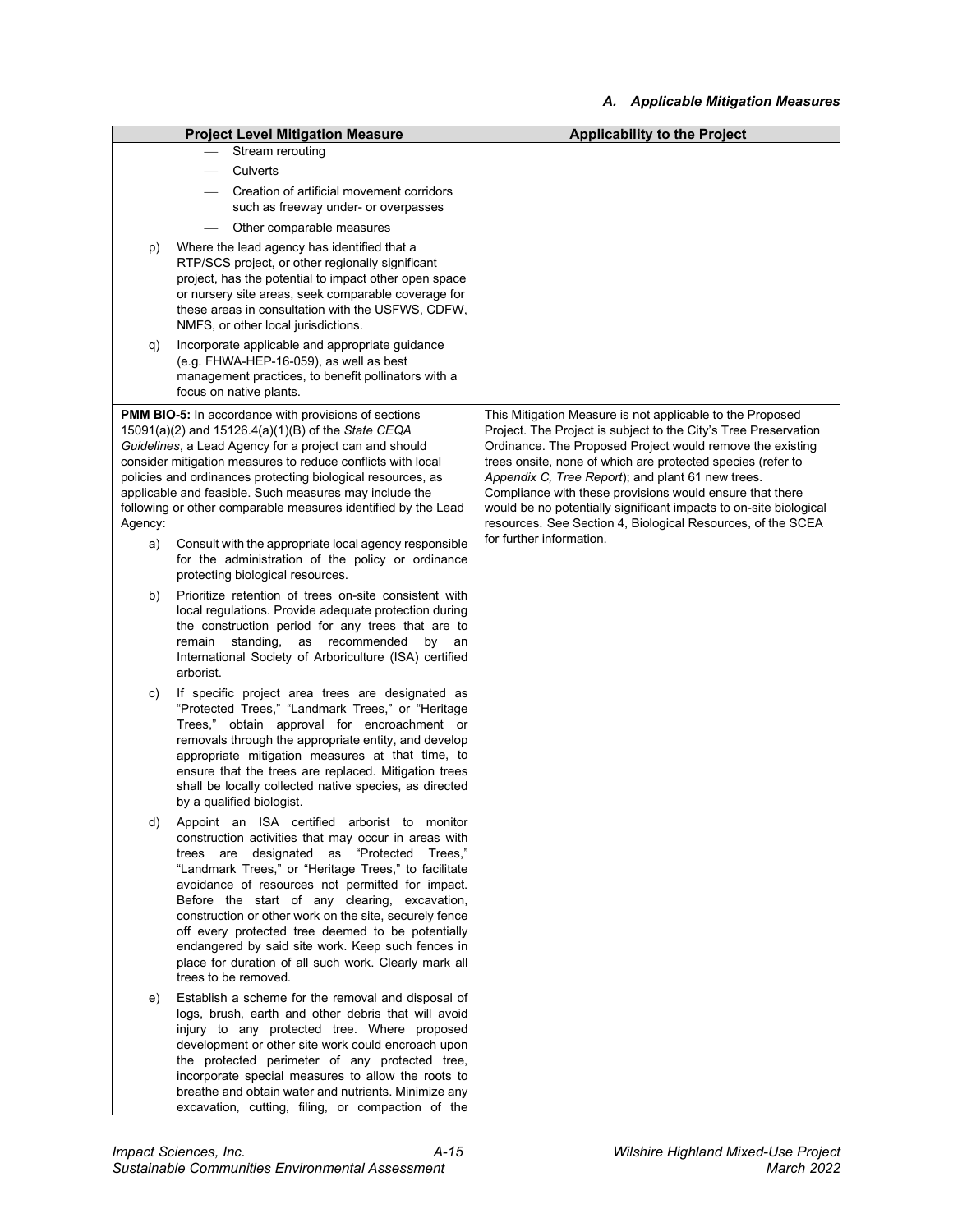|    | <b>Project Level Mitigation Measure</b>                                                                                                                                                                                                                                                                                                                                                                                                                                                                                                                                                                                                                                                                                                                                                                                                     | <b>Applicability to the Project</b>                                                                                                                                                                                                                                                                                                           |
|----|---------------------------------------------------------------------------------------------------------------------------------------------------------------------------------------------------------------------------------------------------------------------------------------------------------------------------------------------------------------------------------------------------------------------------------------------------------------------------------------------------------------------------------------------------------------------------------------------------------------------------------------------------------------------------------------------------------------------------------------------------------------------------------------------------------------------------------------------|-----------------------------------------------------------------------------------------------------------------------------------------------------------------------------------------------------------------------------------------------------------------------------------------------------------------------------------------------|
|    | existing ground surface within the protected<br>perimeter. Require that no change in existing ground<br>level occur from the base of any protected tree at any<br>time. Require that no burning or use of equipment<br>with an open flame occur near or within the protected<br>perimeter of any protected tree.                                                                                                                                                                                                                                                                                                                                                                                                                                                                                                                            |                                                                                                                                                                                                                                                                                                                                               |
| f) | Require that no storage or dumping of oil, gas,<br>chemicals, or other substances that may be harmful<br>to trees occur from the base of any protected trees,<br>or any other location on the site from which such<br>substances might enter the protected perimeter.<br>Require that no heavy construction equipment or<br>construction materials be operated or stored within a<br>distance from the base of any protected trees.<br>Require that wires, ropes, or other devices not be<br>attached to any protected tree, except as needed for<br>support of the tree. Require that no sign, other than a<br>tag showing the botanical classification, be attached<br>to any protected tree.                                                                                                                                             |                                                                                                                                                                                                                                                                                                                                               |
| g) | Thoroughly spray the leaves of protected trees with<br>water periodically during construction to prevent<br>buildup of dust and other pollution that would inhibit<br>leaf transpiration, as directed by the certified arborist.                                                                                                                                                                                                                                                                                                                                                                                                                                                                                                                                                                                                            |                                                                                                                                                                                                                                                                                                                                               |
| h) | If any damage to a protected tree should occur during<br>or as a result of work on the site, the appropriate local<br>agency will be immediately notified of such damage.<br>If, such tree cannot be preserved in a healthy state,<br>as determined by the certified arborist, require<br>replacement of any tree removed with another tree or<br>trees on the same site deemed adequate by the local<br>agency to compensate for the loss of the tree that is<br>removed. Remove all debris created as a result of any<br>tree removal work from the property within two weeks<br>of debris creation, and such debris shall be properly<br>disposed of in accordance with all applicable laws,<br>ordinances, and regulations. Design projects to avoid<br>conflicts with local policies and ordinances protecting<br>biological resources |                                                                                                                                                                                                                                                                                                                                               |
| i) | Where avoidance is determined to be infeasible.<br>sufficient conservation measures to fulfill the<br>requirements of the applicable policy or ordinance<br>shall be developed, such as to support issuance of a<br>tree removal permit. The consideration of<br>conservation measures may include:<br>Avoidance strategies                                                                                                                                                                                                                                                                                                                                                                                                                                                                                                                 |                                                                                                                                                                                                                                                                                                                                               |
|    | Contribution of in-lieu fees                                                                                                                                                                                                                                                                                                                                                                                                                                                                                                                                                                                                                                                                                                                                                                                                                |                                                                                                                                                                                                                                                                                                                                               |
|    | Planting of replacement trees                                                                                                                                                                                                                                                                                                                                                                                                                                                                                                                                                                                                                                                                                                                                                                                                               |                                                                                                                                                                                                                                                                                                                                               |
|    | Re-landscaping areas with native<br>vegetation post-construction                                                                                                                                                                                                                                                                                                                                                                                                                                                                                                                                                                                                                                                                                                                                                                            |                                                                                                                                                                                                                                                                                                                                               |
|    | Other comparable measures developed in<br>consultation with local agency and<br>certified arborist.                                                                                                                                                                                                                                                                                                                                                                                                                                                                                                                                                                                                                                                                                                                                         |                                                                                                                                                                                                                                                                                                                                               |
|    | <b>PMM BIO-6:</b> In accordance with provisions of sections<br>15091(a)(2) and 15126.4(a)(1)(B) of the State CEQA<br>Guidelines, a Lead Agency for a project can and should<br>consider mitigation measures to reduce substantial adverse<br>effects on HCPs and NCCPs, as applicable and feasible. Such<br>measures may include the following or other comparable                                                                                                                                                                                                                                                                                                                                                                                                                                                                          | This Mitigation Measure is not applicable to the Proposed<br>Project as no habitat conservation plan or natural community<br>conservation plans encompass the site and no locally<br>designated natural communities occur on or adjacent to the<br>project site. See Section 4, Biological Resources, of the SCEA<br>for further information. |

measures identified by the Lead Agency: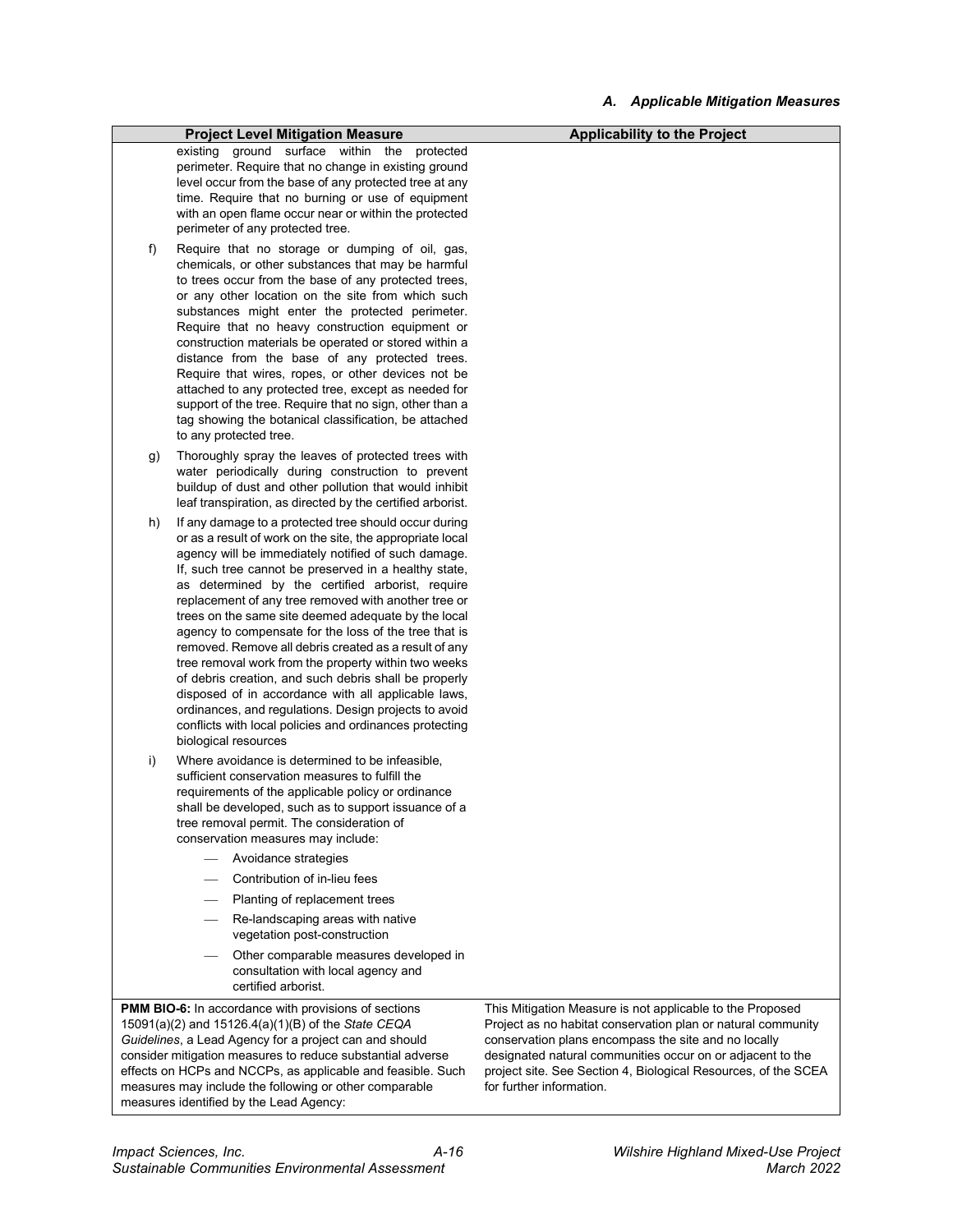#### **Project Level Mitigation Measure Applicability to the Project**

- a) Consult with the appropriate federal, state, and/or local agency responsible for the administration of HCPs or NCCPs.
- b) Wherever practicable and feasible, the project shall be designed to avoid lands preserved under the conditions of an HCP or NCCP.
- c) Where avoidance is determined to be infeasible, sufficient conservation measures to fulfill the requirements of the HCP and/or NCCP, which would include but not be limited to applicable authorization for incidental take pursuant to Section 7 or 10(a) of the federal Endangered Species Act or Section 2081 of the California ESA, shall be developed to support issuance of an incidental take permit or any other permissions required for development within the HCP/NCCP boundaries. The consideration of additional conservation measures would include the measures outlined in SMM-BIO-2, where applicable.

#### **Cultural Resources**

**PMM CULT-1:** In accordance with provisions of sections 15091(a)(2) and 15126.4(a)(1)(B) of the *State CEQA Guidelines*, a Lead Agency for a project can and should consider mitigation measures to reduce substantial adverse effects related to historical resources, as applicable and feasible. Such measures may include the following or other comparable measures identified by the Lead Agency:

- a) Pursuant to *CEQA Guidelines* Section 15064.5, conduct a record search during the project planning phase at the appropriate Information Center to determine whether the project area has been previously surveyed and whether historical resources were identified.
- b) During the project planning phase, retain a qualified architectural historian, defined as an individual who meets the Secretary of the Interior's (SOI) Professional Qualification Standards (PQS) in Architectural History, to conduct historic architectural surveys if a built environment resource greater than 45 years in age may be affected by the project or if recommended by the Information Center.
- c) Comply with Section 106 of the National Historic Preservation Act (NHPA) including, but not limited to, projects for which federal funding or approval is required for the individual project. This law requires federal agencies to evaluate the impact of their actions on resources included in or eligible for listing in the National Register. Federal agencies must coordinate with the State Historic Preservation Officer in evaluating impacts and developing mitigation. These mitigation measures may include, but are not limited to the following:
	- Employ design measures to avoid historical resources and undertake adaptive reuse where appropriate and feasible. If resources are to be preserved, as feasible, carry out the maintenance, repair, stabilization, rehabilitation, restoration, preservation, conservation or reconstruction in a manner consistent with the Secretary of the Interior's Guidelines

#### **Historical Resources**

Impacts on historical resources are less than significant and no mitigation measures are required. See Section 5, Cultural Resources, of the SCEA for further information.

#### **Archaeological Resources**

An archaeological report was prepared in anticipation of the Proposed Project. The report noted that the archaeological pedestrian survey did not result in the identification of any prehistoric or historic archaeological sites as there is no exposed ground surface within the Project parcel. However, several prehistoric sites had been previously documented in proximity to the Project and the NAHC search of the Sacred Lands File returned a positive result. The condition of the parcel and specifically the presence or absence of archaeological materials prior to the initial development and subsequent redevelopment on the property is unknown.

As such, archaeological monitoring of initial ground disturbance related to the Project, up to approximately 6 feet in depth or when a qualified archaeologist has recommended that the possibility of encountering archaeological material has been exhausted, is recommended as a mitigation measure. Mitigation Measures **MM-CUL-1** and **MM-CUL-2** would reduce impacts to a less than significant measure and would satisfy this project level mitigation measure from SCAG.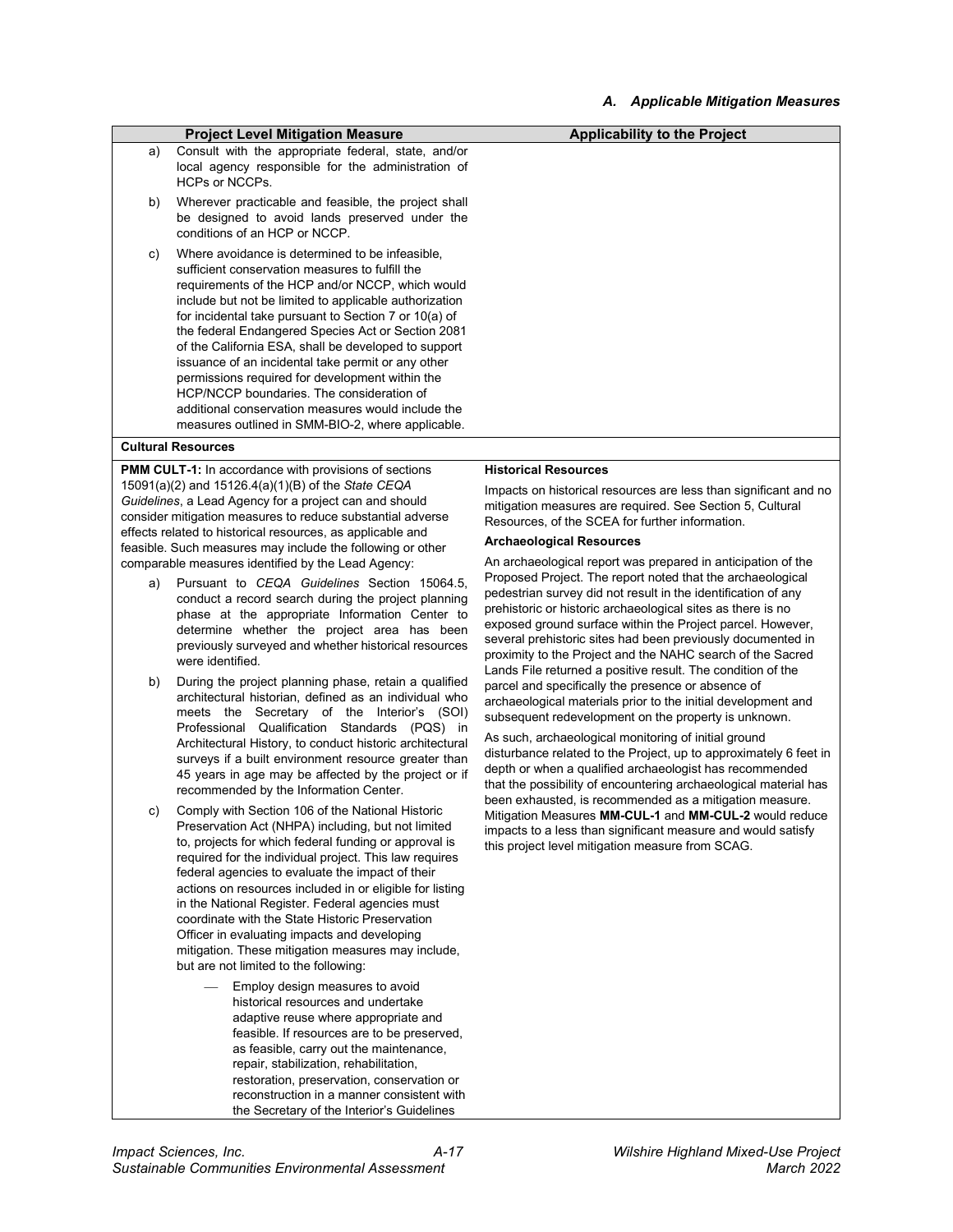|    | <b>Project Level Mitigation Measure</b>                                                                                                                                                                                                                                                                                                                                                                                                                                                                                                                                                                                                                                                                                                                                                                                                                                                                                           | <b>Applicability to the Project</b> |
|----|-----------------------------------------------------------------------------------------------------------------------------------------------------------------------------------------------------------------------------------------------------------------------------------------------------------------------------------------------------------------------------------------------------------------------------------------------------------------------------------------------------------------------------------------------------------------------------------------------------------------------------------------------------------------------------------------------------------------------------------------------------------------------------------------------------------------------------------------------------------------------------------------------------------------------------------|-------------------------------------|
|    | for Preserving, Rehabilitating, Restoring,<br>and Reconstructing Historic Buildings. If<br>resources would be impacted, impacts<br>should be minimized to the extent<br>feasible.                                                                                                                                                                                                                                                                                                                                                                                                                                                                                                                                                                                                                                                                                                                                                 |                                     |
|    | Where feasible, noise buffers/walls and/or<br>visual buffers/landscaping should be<br>constructed to preserve the contextual<br>setting of significant built resources.                                                                                                                                                                                                                                                                                                                                                                                                                                                                                                                                                                                                                                                                                                                                                           |                                     |
| d) | If a project requires the relocation, rehabilitation, or<br>alteration of an eligible historical resource, the<br>Secretary of the Interior's Standards for the<br>Treatment of Historic Properties should be used to<br>the maximum extent possible to ensure the historical<br>significance of the resource is not impaired. The<br>application of the standards should be overseen by<br>an architectural historian or historic architect<br>meeting the SOI PQS. Prior to any construction<br>activities that may affect the historical resource, a<br>report, meeting industry standards, should identify<br>and specify the treatment of character-defining<br>features and construction activities and be provided<br>to the Lead Agency for review and approval.                                                                                                                                                          |                                     |
| e) | If a project would result in the demolition or<br>significant alteration of a historical resource eligible<br>for or listed in the National Register of Historic<br>Places (NRHP), California Register of Historical<br>Resources (CRHR), or local register, recordation<br>should take the form of Historic American Buildings<br>Survey (HABS), Historic American Engineering<br>Record (HAER), or Historic American Landscape<br>Survey (HALS) documentation, and should be<br>performed by an architectural historian or historian<br>who meets the SOI PQS. Recordation should meet<br>the SOI Standards and Guidelines for Architectural<br>and Engineering, which defines the products<br>acceptable for inclusion in the HABS/HAER/HALS<br>collection at the Library of Congress. The specific<br>scope and details of documentation should be<br>developed at the project level in coordination with<br>the Lead Agency. |                                     |
| f) | During the project planning phase, obtain a qualified<br>archaeologist, defined as one who meets the SOI<br>PQS for archaeology, to conduct a record search at<br>the appropriate Information Center of the California<br>Historical Resources Information System (CHRIS) to<br>determine whether the project area has been<br>previously surveyed and whether resources were<br>identified.                                                                                                                                                                                                                                                                                                                                                                                                                                                                                                                                      |                                     |
| g) | Contact the NAHC to request a Sacred Lands File<br>search and a list of applicable Native American<br>contacts who may have additional information.                                                                                                                                                                                                                                                                                                                                                                                                                                                                                                                                                                                                                                                                                                                                                                               |                                     |
| h) | During the project planning phase, obtain a qualified<br>archaeologist or architectural historian (depending<br>on applicability) to conduct archaeological and/or<br>historic architectural surveys as recommended by<br>the qualified professional, the Lead Agency, or the<br>Information Center. In the event the qualified<br>professional or Information Center will make a                                                                                                                                                                                                                                                                                                                                                                                                                                                                                                                                                 |                                     |

recommendation on whether a survey is warranted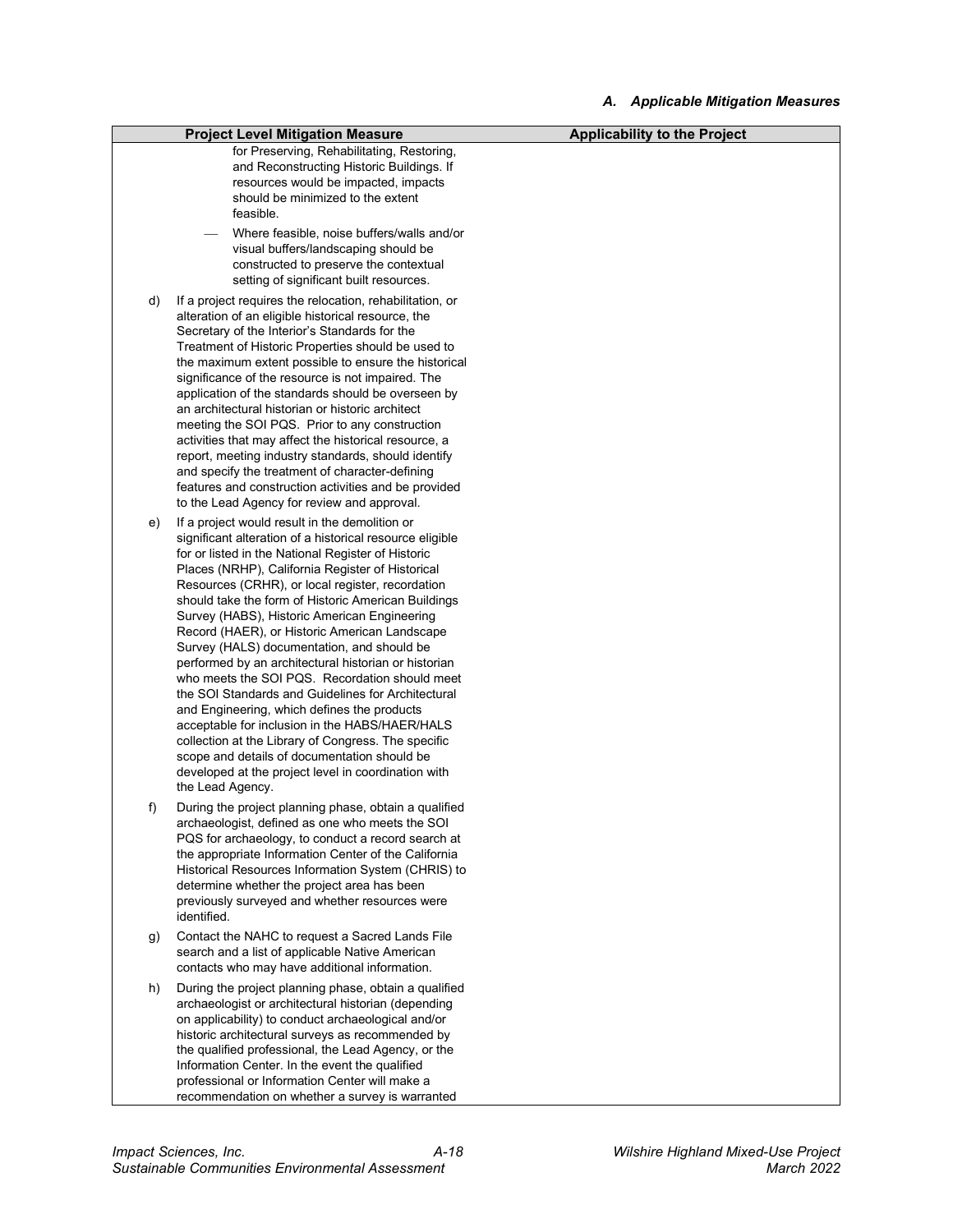|    | <b>Project Level Mitigation Measure</b>                                                                                                                                                                                                                                                                                                                                                                                                                                                                                                                                                                                                                                                                                                                                                                                                                                                                                                                                                                                                                                                                                                                                                                                                                                                                                                                                                                                                                                                                                                                                                                                                                                                                                                                                                                                                                                                            | <b>Applicability to the Project</b> |
|----|----------------------------------------------------------------------------------------------------------------------------------------------------------------------------------------------------------------------------------------------------------------------------------------------------------------------------------------------------------------------------------------------------------------------------------------------------------------------------------------------------------------------------------------------------------------------------------------------------------------------------------------------------------------------------------------------------------------------------------------------------------------------------------------------------------------------------------------------------------------------------------------------------------------------------------------------------------------------------------------------------------------------------------------------------------------------------------------------------------------------------------------------------------------------------------------------------------------------------------------------------------------------------------------------------------------------------------------------------------------------------------------------------------------------------------------------------------------------------------------------------------------------------------------------------------------------------------------------------------------------------------------------------------------------------------------------------------------------------------------------------------------------------------------------------------------------------------------------------------------------------------------------------|-------------------------------------|
|    | based on the sensitivity of the project area for<br>archaeological resources. Survey shall be<br>conducted where the records indicate that no<br>previous survey has been conducted, or if survey<br>has not been conducted within the past 10 years. If<br>tribal resources are identified during tribal outreach,<br>consultation, or the record search, a Native<br>American representative traditionally affiliated with<br>the project area, as identified by the NAHC, shall be<br>given the opportunity to provide a representative or<br>monitor to assist with archaeological surveys.                                                                                                                                                                                                                                                                                                                                                                                                                                                                                                                                                                                                                                                                                                                                                                                                                                                                                                                                                                                                                                                                                                                                                                                                                                                                                                    |                                     |
| i) | If potentially significant archaeological resources are<br>identified through survey, and impacts to these<br>resources cannot be avoided, a Phase II Testing<br>and Evaluation investigation should be performed by<br>a qualified archaeologist prior to any construction-<br>related ground-disturbing activities to determine<br>significance. If resources determined significant or<br>unique through Phase II testing, and avoidance is<br>not possible, appropriate resource-specific mitigation<br>measures should be established by the lead agency,<br>in consultation with consulting tribes, where<br>appropriate, and undertaken by qualified personnel.<br>These might include a Phase III data recovery<br>program implemented by a qualified archaeologist<br>and performed in accordance with the OHP's<br>Archaeological Resource Management Reports<br>(ARMR): Recommended Contents and Format and<br>Guidelines for Archaeological Research Designs.<br>Additional options can include 1) interpretative<br>signage, or 2) educational outreach that helps inform<br>the public of the past activities that occurred in this<br>area. Should the project require extended Phase I<br>testing, Phase II evaluation, or Phase III data<br>recovery, a Native American representative<br>traditionally affiliated with the project area, as<br>indicated by the NAHC, shall be given the<br>opportunity to provide a representative or monitor to<br>assist with the archaeological assessments. The<br>long-term disposition of archaeological materials<br>collected from a significant resource should be<br>determined in consultation with the affiliated tribe(s),<br>where applicable; this could include curation with a<br>recognized scientific or educational repository,<br>transfer to the tribe, or respectful reinternment in an<br>area designated by the tribe. |                                     |
| j) | In cases where the project area is developed and no<br>natural ground surface is exposed, sensitivity for<br>subsurface resources should be assessed based on<br>review of literature, geology, site development<br>history, and consultation with tribal parties. If this<br>archaeological desktop assessment indicates that<br>the project is located in an area sensitive for<br>archaeological resources, as determined by the<br>Lead Agency in consultation with a qualified<br>archaeologist, the project should retain an<br>archaeological monitor and, in the case of sensitivity<br>for tribal resources, a tribal monitor, to observe<br>ground disturbing operations, including but not<br>limited to grading, excavation, trenching, or removal<br>of existing features of the subject property. The                                                                                                                                                                                                                                                                                                                                                                                                                                                                                                                                                                                                                                                                                                                                                                                                                                                                                                                                                                                                                                                                                |                                     |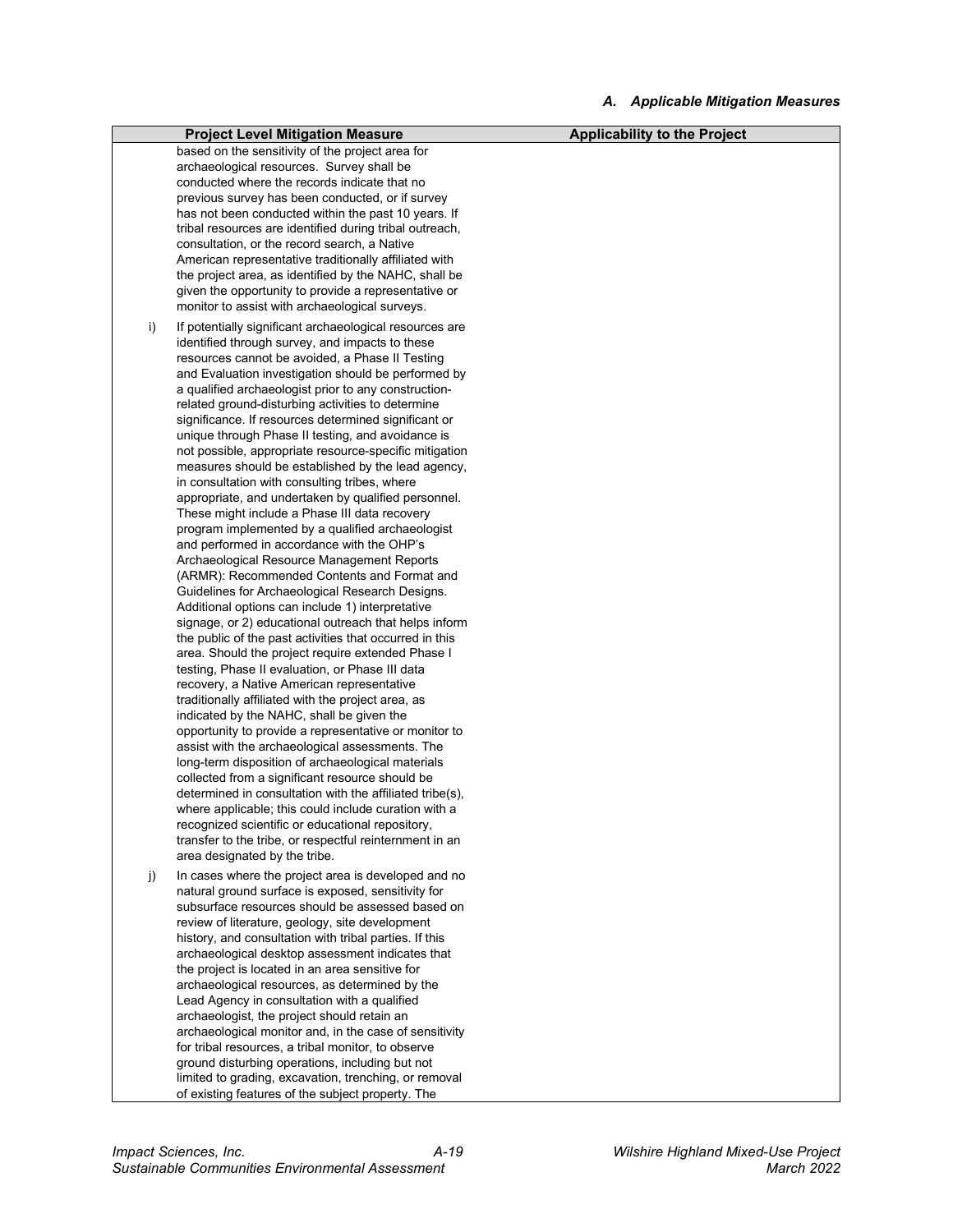|         | <b>Project Level Mitigation Measure</b>                                                                                                                                                                                                                                                                                                                                                                                                                                                                                                                                                                                                                   | <b>Applicability to the Project</b>                                                                                                                                                                                                                                                                                |
|---------|-----------------------------------------------------------------------------------------------------------------------------------------------------------------------------------------------------------------------------------------------------------------------------------------------------------------------------------------------------------------------------------------------------------------------------------------------------------------------------------------------------------------------------------------------------------------------------------------------------------------------------------------------------------|--------------------------------------------------------------------------------------------------------------------------------------------------------------------------------------------------------------------------------------------------------------------------------------------------------------------|
|         | archaeological monitor should be supervised by an<br>archaeologist meeting the SOI PQS                                                                                                                                                                                                                                                                                                                                                                                                                                                                                                                                                                    |                                                                                                                                                                                                                                                                                                                    |
| k)      | Conduct construction activities and excavation to<br>avoid cultural resources (if identified). If avoidance is<br>not feasible, further work may be needed to<br>determine the importance of a resource. Retain a<br>qualified archaeologist, and/or as appropriate, a<br>qualified architectural historian who should make<br>recommendations regarding the work necessary to<br>assess significance. If the cultural resource is<br>determined to be significant under state or federal<br>guidelines, impacts to the cultural resource will need<br>to be mitigated.                                                                                   |                                                                                                                                                                                                                                                                                                                    |
| $\vert$ | Stop construction activities and excavation in the<br>area where cultural resources are found until a<br>qualified archaeologist can determine whether these<br>resources are significant, and tribal consultation can<br>be conducted, in the case of tribal resources. If the<br>archaeologist determines that the discovery is<br>significant, its long-term disposition should be<br>determined in consultation with the affiliated tribe(s);<br>this could include curation with a recognized<br>scientific or educational repository, transfer to the<br>tribe, or respectful reinternment in an area<br>designated by the tribe.                   |                                                                                                                                                                                                                                                                                                                    |
|         | <b>PMM CULT-2:</b> In accordance with provisions of sections                                                                                                                                                                                                                                                                                                                                                                                                                                                                                                                                                                                              | There are no known human remains on the site. The project                                                                                                                                                                                                                                                          |
|         | 15091(a)(2) and 15126.4(a)(1)(B) of the State CEQA<br>Guidelines, a Lead Agency for a project can and should                                                                                                                                                                                                                                                                                                                                                                                                                                                                                                                                              | site is not part of a formal cemetery and is not known to have<br>been used for disposal of historic or prehistoric human                                                                                                                                                                                          |
|         | consider mitigation measures to reduce substantial adverse<br>effects related to human remains, as applicable and feasible.                                                                                                                                                                                                                                                                                                                                                                                                                                                                                                                               | remains. Thus, human remains are not expected to be<br>encountered during construction of the proposed project. In the<br>unlikely event that human remains are encountered during<br>project construction, State Health and Safety Code § 7050.5                                                                  |
|         | Such measures may include the following or other comparable<br>measures identified by the Lead Agency:                                                                                                                                                                                                                                                                                                                                                                                                                                                                                                                                                    |                                                                                                                                                                                                                                                                                                                    |
| a)      | In the event of discovery or recognition of any human<br>remains during construction or excavation activities<br>associated with the project, in any location other than<br>a dedicated cemetery, cease further excavation or<br>disturbance of the site or any nearby area reasonably<br>suspected to overlie adjacent human remains until<br>the coroner of the county in which the remains are<br>discovered has been informed and has determined<br>that no investigation of the cause of death is required.                                                                                                                                          | requires the project to halt until the County Coroner has made<br>the necessary findings as to the origin and disposition of the<br>remains pursuant to PRC § 5097.98. Compliance with these<br>regulations would ensure the proposed project would satisfy<br>applicable requirements of this mitigation measure. |
| b)      | If any discovered remains are of Native American<br>origin, as determined by the county Coroner, an<br>experienced osteologist, or another qualified<br>professional:                                                                                                                                                                                                                                                                                                                                                                                                                                                                                     |                                                                                                                                                                                                                                                                                                                    |
|         | Contact the County Coroner to contact the<br>NAHC to designate a Native American<br>Most Likely Descendant (MLD). The MLD<br>should make a recommendation to the<br>landowner or the person responsible for<br>the excavation work, for means of treating<br>or disposing of, with appropriate dignity,<br>the human remains and any associated<br>grave goods. This may include obtaining a<br>qualified archaeologist or team of<br>archaeologists to properly excavate the<br>human remains. In some cases, it is<br>necessary for the Lead Agency, qualified<br>archaeologist, or developer to also reach<br>out to the NAHC to coordinate and ensure |                                                                                                                                                                                                                                                                                                                    |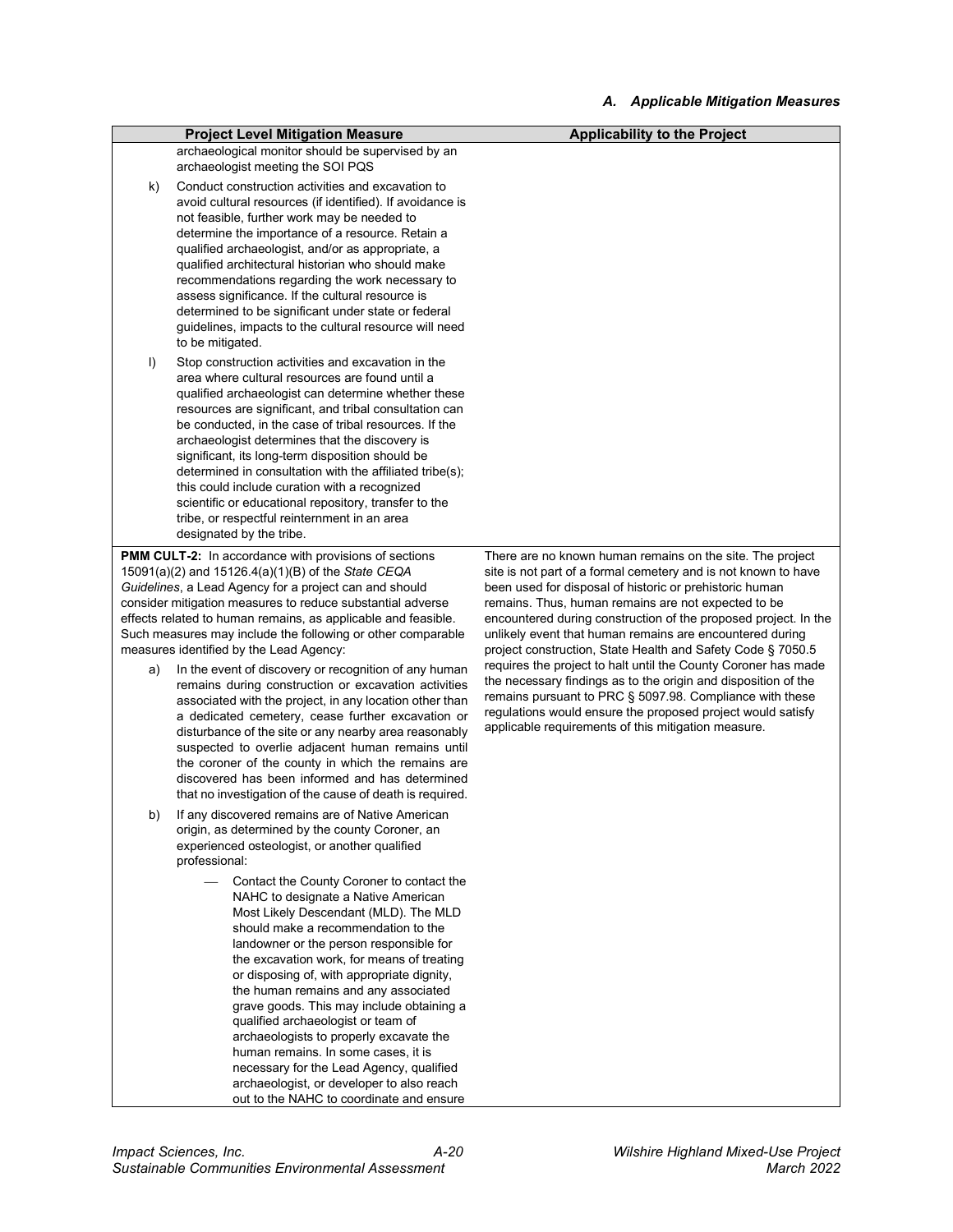| <b>Project Level Mitigation Measure</b>                                                                                                                                                                                                                                                                                                                                                                                                                                                                                                                                                                                                                                                | Applicability to the Project |
|----------------------------------------------------------------------------------------------------------------------------------------------------------------------------------------------------------------------------------------------------------------------------------------------------------------------------------------------------------------------------------------------------------------------------------------------------------------------------------------------------------------------------------------------------------------------------------------------------------------------------------------------------------------------------------------|------------------------------|
| notification in the event the Coroner is not<br>available.                                                                                                                                                                                                                                                                                                                                                                                                                                                                                                                                                                                                                             |                              |
| If the NAHC is unable to identify a MLD, or<br>the MLD fails to make a recommendation<br>within 48 hours after being notified by the<br>commission, or the landowner or his<br>representative rejects the<br>recommendation of the MLD and the<br>mediation by the NAHC fails to provide<br>measures acceptable to the landowner,<br>obtain a culturally affiliated Native<br>American monitor, and an archaeologist, if<br>recommended by the Native American<br>monitor, and rebury the Native American<br>human remains and any associated grave<br>goods, with appropriate dignity, on the<br>property and in a location that is not<br>subject to further subsurface disturbance. |                              |
|                                                                                                                                                                                                                                                                                                                                                                                                                                                                                                                                                                                                                                                                                        |                              |

#### **Geology and Soils**

**PMM-GEO-1**: In accordance with provisions of sections 15091(a)(2) and 15126.4(a)(1)(B) of the *State CEQA Guidelines*, a Lead Agency for a project can and should consider mitigation measures to reduce substantial adverse effects related to historical resources, as applicable and feasible. Such measures may include the following or other comparable measures identified by the Lead Agency:

- a) Consistent with the CBC and local regulatory agencies with oversight of development associated with the Plan, ensure that site-specific geotechnical investigations conducted by a qualified geotechnical expert are conducted to ascertain soil types prior to preparation of project designs. These investigations can and should identify areas of potential failure and recommend remedial geotechnical measures to eliminate any problems.
- b) Consistent with the requirements of the State Water Resources Control Board (SWRCB) for projects over one acre in size, obtain coverage under the General Construction Activity Storm Water Permit (General Construction Permit) issued by the SWRCB and prepare a stormwater pollution prevention plan (SWPPP) and submit the plan for review and approval by the Regional Water Quality Control Board (RWQCB). At a minimum, the SWPPP should include a description of construction materials, practices, and equipment storage and maintenance; a list of pollutants likely to contact stormwater; site-specific erosion and sedimentation control practices; a list of provisions to eliminate or reduce discharge of materials to stormwater; best management practices (BMPs); and an inspection and monitoring program.
- c) Consistent with the requirements of the SWRCB and local regulatory agencies with oversight of development associated with the Plan, ensure that project designs provide adequate slope drainage and appropriate landscaping to minimize the occurrence of slope instability and erosion. Design features should include measures to reduce erosion caused by storm water. Road cuts should be designed to maximize the potential for revegetation.

As analyzed and concluded in Section 7, Geology and Soils, of the SCEA, the project does not have the potential for significant effects related to the exposure of people and infrastructure to the effects of earthquakes, seismic related ground-failure, liquefaction, and seismically induced landslides. Further, the Proposed Project already complies to this Mitigation Measure as it is subject to the building construction protocols for reducing seismic hazards as provided in the Los Angeles Municipal Code and applicable regulations. Compliance would help avoid or reduce the potentially significant effects on the potential for projects to result in the exposure of people and infrastructure to the effects of earthquakes, seismic related ground-failure, liquefaction, and seismically induced landslides, that are in the jurisdiction and responsibility of public agencies, regulatory agencies, and/or Lead Agencies. The Proposed Project would also comply with all seismic standards provided in the California Building Code as approved as approved by the Department of Building and Safety.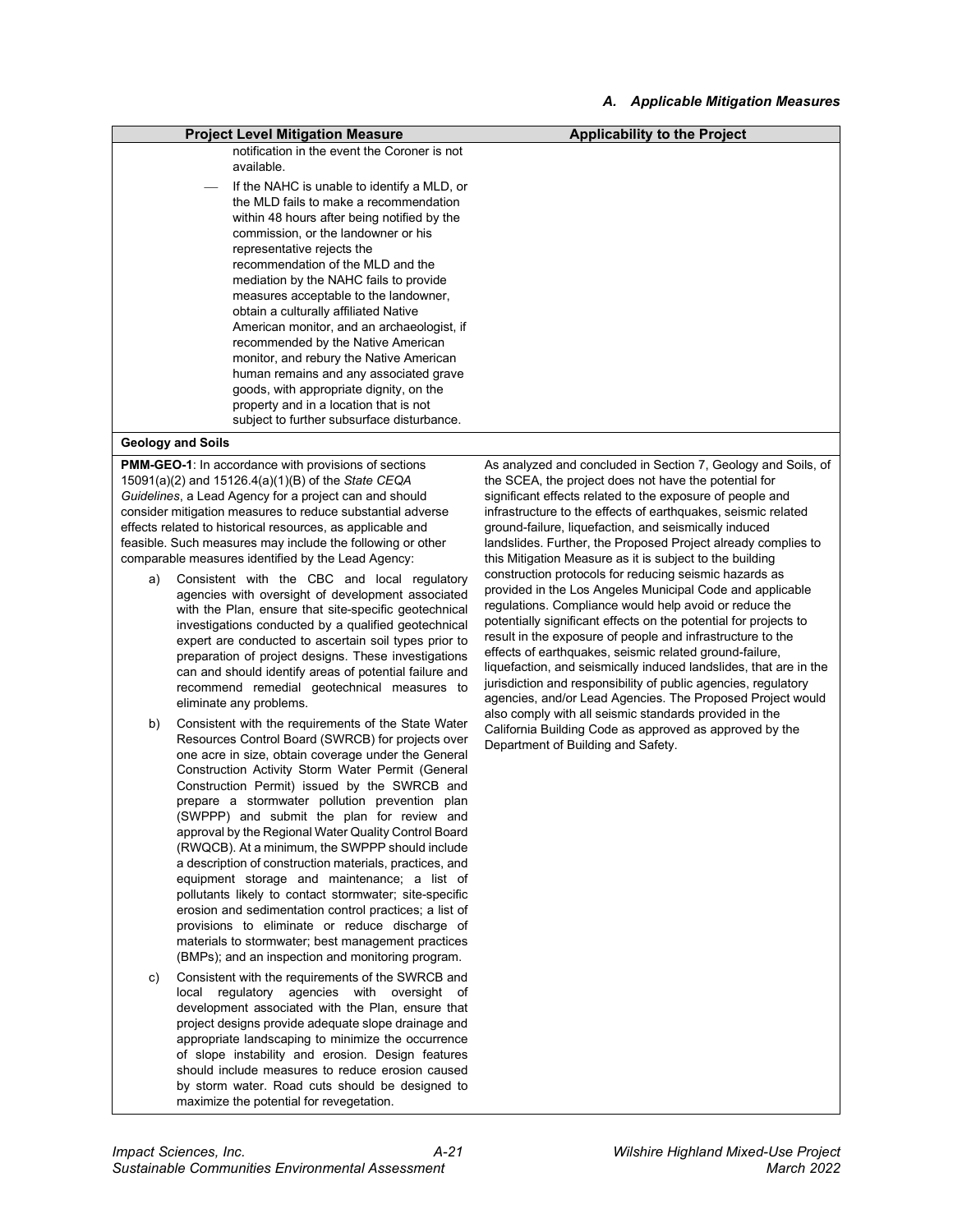#### **Project Level Mitigation Measure Applicability to the Project**

d) Consistent with the CBC and local regulatory agencies with oversight of development associated with the Plan, ensure that, prior to preparing project designs, new and abandoned wells are identified within construction areas to ensure the stability of nearby soils.

**PMM GEO-2:** In accordance with provisions of sections 15091(a)(2) and 15126.4(a)(1)(B) of the State CEQA Guidelines, a Lead Agency for a project can and should consider mitigation measures to reduce substantial adverse effects related to paleontological resources. Such measures may include the following or other comparable measures identified by the **Lead** Agency:

- a) Ensure compliance with the Paleontological Resources Preservation Act, the Federal Land Policy and Management Act, the Antiquities Act, Section 5097.5 of the Public Resources Code (PRC), adopted county and city general plans, and other federal, state and local regulations, as applicable and feasible, by adhering to and incorporating the performance standards and practices from the 2010 Society for Vertebrate Paleontology (SVP) standard procedures for the assessment and mitigation of adverse impacts to paleontological resources.
- b) Obtain review by a qualified paleontologist (e.g. who meets the SVP standards for a Principal Investigator or Project Paleontologist or the Bureau of Land Management (BLM) standards for a Principal Investigator), to determine if the project has the potential to require ground disturbance of parent material with potential to contain unique paleontological or resources, or to require the substantial alteration of a unique geologic feature. The assessment should include museum records searches, a review of geologic mapping and the scientific literature, geotechnical studies (if available), and potentially a pedestrian survey, if units with paleontological potential are present at the surface.
- Avoid exposure or displacement of parent material with potential to yield unique paleontological resources.
- d) Where avoidance of parent material with the potential to yield unique paleontological resources is not feasible:

**PMM-GHG-1:** In accordance with provisions of sections 15091(a)(2) and 15126.4(a)(1)(B) of the *State CEQA Guidelines*, a Lead Agency for a project can and should consider mitigation measures to reduce substantial adverse effects related to greenhouse gas emissions, as applicable and feasible. Such measures may include the following or other comparable measures identified by the Lead Agency:

- Integrate green building measures consistent with CALGreen (California Building Code Title 24), local building codes and other applicable laws, into project design including:
	- i. Use energy efficient materials in building design, construction, rehabilitation, and retrofit.

The Proposed Project is not known to contain paleontological resources. The Natural History Museum conducted a search of their paleontology collection records for the locality and specimen data for the Project Site and does not have any vertebrate fossil localities that lie directly within the project area boundaries, but do have localities nearby from the same sedimentary deposits that occur in the area.

However, construction of the proposed project will include a three-level subterranean parking garage that could involve grading and excavation to greater depths than previously undertaken. Project-related grading and excavation activities could disturb unknown paleontological resources buried in site soils. In the event of an unexpected disturbance, significant impacts to paleontological resources could occur.

Mitigation Measure **MM-GEO-1** would reduce potential impacts in the event that paleontological resources are unearthed during ground-disturbing activities. Compliance with the measure would require that the City of Los Angeles Department of Building and Safety will be notified immediately, and all work will cease in the area of the find until a qualified paleontologist evaluates the find and that any found deposits would be treated in accordance with federal, State, and local guidelines, including those set forth in California PRC § 21083.2. See Section 7, Geology and Soils, of the SCEA for further information.

Impacts regarding the generation of greenhouse gas emissions were analyzed in Section 8, Greenhouse Gas Emissions, in the SCEA. The Air Quality and Greenhouse Gas Report provides a detailed analysis demonstrating the proposed project's consistency with CARB's 2017 Scoping Plan and SCAG's Connect SoCal Plan. The project would have a less than significant GHG impact and therefore mitigation is not required.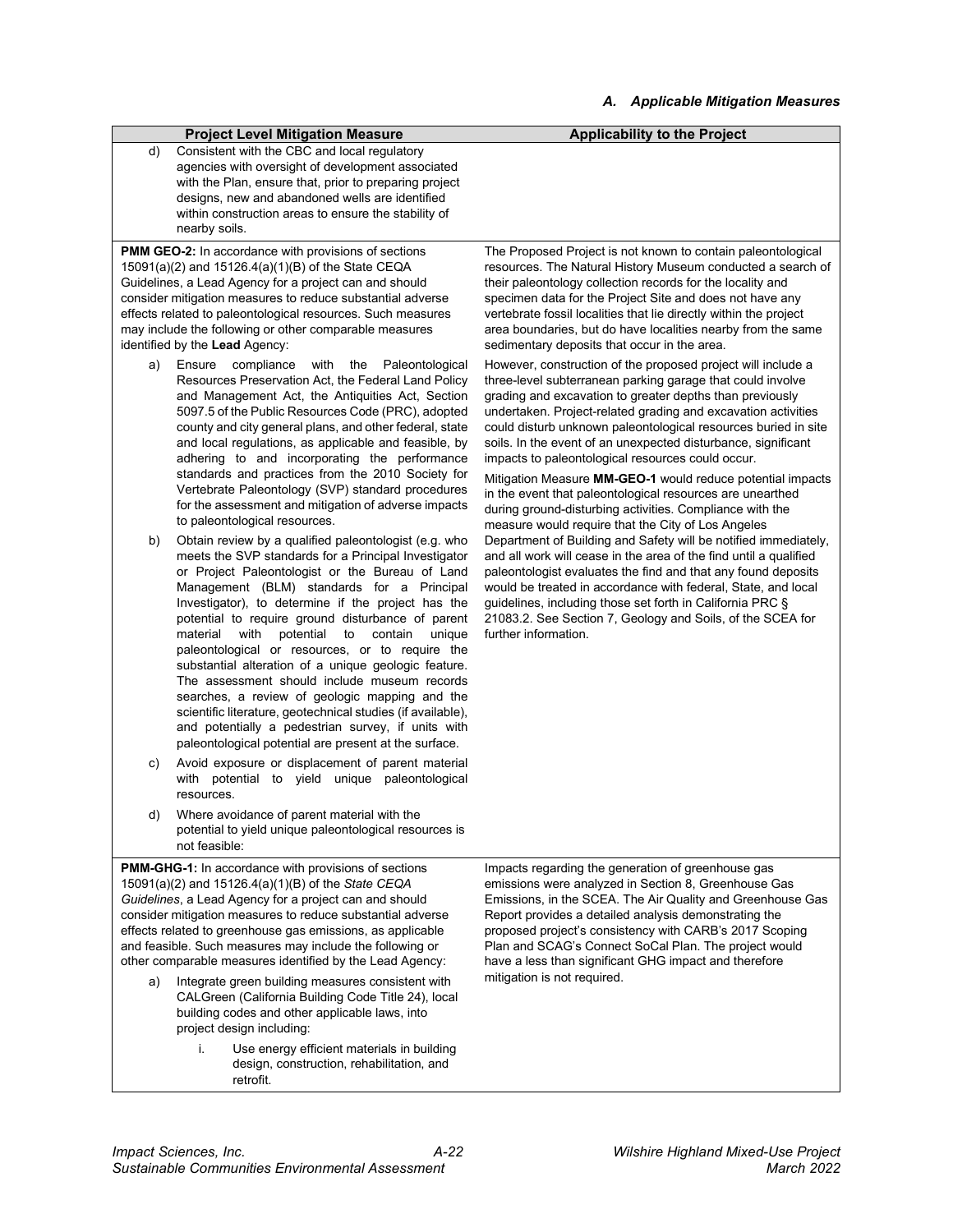|    |            | <b>Project Level Mitigation Measure</b>                                                                                                                                                                  | <b>Applicability to the Project</b> |
|----|------------|----------------------------------------------------------------------------------------------------------------------------------------------------------------------------------------------------------|-------------------------------------|
|    | ii.        | Install energy-efficient lighting, heating,<br>and cooling systems (cogeneration); water<br>heaters; appliances; equipment; and<br>control systems.                                                      |                                     |
|    | iii.       | Reduce lighting, heating, and cooling<br>needs by taking advantage of light-colored<br>roofs, trees for shade, and sunlight.                                                                             |                                     |
|    | iv.        | Incorporate passive environmental control<br>systems that account for the<br>characteristics of the natural environment.                                                                                 |                                     |
|    | ۷.         | Use high-efficiency lighting and cooking<br>devices.                                                                                                                                                     |                                     |
|    | vi.        | Incorporate passive solar design.                                                                                                                                                                        |                                     |
|    | vii.       | Use high-reflectivity building materials and<br>multiple glazing.                                                                                                                                        |                                     |
|    | viii.      | Prohibit gas-powered landscape<br>maintenance equipment.                                                                                                                                                 |                                     |
|    | ix.        | Install electric vehicle charging stations.                                                                                                                                                              |                                     |
|    | Х.         | Reduce wood burning stoves or<br>fireplaces.                                                                                                                                                             |                                     |
|    | xi.        | Provide bike lanes accessibility and<br>parking at residential developments.                                                                                                                             |                                     |
| b) |            | Reduce emissions resulting from projects through<br>implementation of project features, project design, or<br>other measures, such as those described in<br>Appendix F of the State CEQA Guidelines.     |                                     |
| C) | emissions. | Include off-site measures to mitigate a project's                                                                                                                                                        |                                     |
| d) |            | Measures that consider incorporation of Best<br>Available Control Technology (BACT) during design,<br>construction and operation of projects to minimize<br>GHG emissions, including but not limited to: |                                     |
|    | i.         | Use energy and fuel-efficient vehicles and<br>equipment;                                                                                                                                                 |                                     |
|    | ii.        | Deployment of zero- and/or near zero<br>emission technologies;                                                                                                                                           |                                     |
|    | iii.       | Use lighting systems that are energy<br>efficient, such as LED technology;                                                                                                                               |                                     |
|    | iv.        | Use the minimum feasible amount of<br>GHG-emitting construction materials;                                                                                                                               |                                     |
|    | ٧.         | Use cement blended with the maximum<br>feasible amount of flash or other materials<br>that reduce GHG emissions from cement<br>production;                                                               |                                     |
|    | vi.        | Incorporate design measures to reduce<br>GHG emissions from solid waste<br>management through encouraging solid<br>waste recycling and reuse;                                                            |                                     |
|    | vii.       | Incorporate design measures to reduce<br>energy consumption and increase use of<br>renewable energy;                                                                                                     |                                     |
|    | viii.      | Incorporate design measures to reduce<br>water consumption;                                                                                                                                              |                                     |
|    | ix.        | Use lighter-colored pavement where<br>feasible;                                                                                                                                                          |                                     |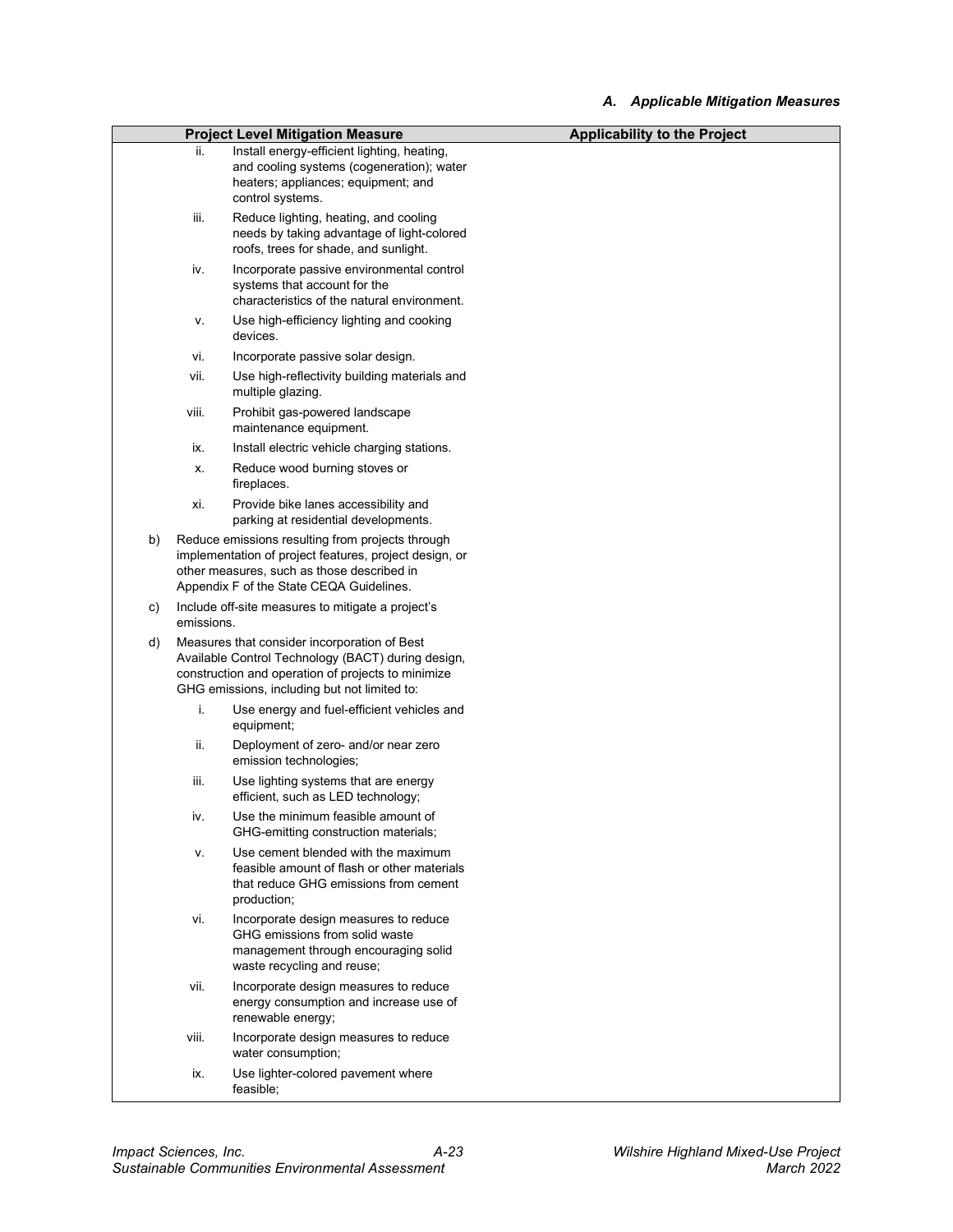|    |                | <b>Project Level Mitigation Measure</b>                                                                                                                                                                                                                     | <b>Applicability to the Project</b> |
|----|----------------|-------------------------------------------------------------------------------------------------------------------------------------------------------------------------------------------------------------------------------------------------------------|-------------------------------------|
|    | Х.             | Recycle construction debris to maximum                                                                                                                                                                                                                      |                                     |
|    |                | extent feasible;                                                                                                                                                                                                                                            |                                     |
|    | xi.            | Plant shade trees in or near construction<br>projects where feasible; and                                                                                                                                                                                   |                                     |
|    | xii.           | Solicit bids that include concepts listed<br>above.                                                                                                                                                                                                         |                                     |
| e) |                | Measures that encourage transit use, carpooling,<br>bike-share and car-share programs, active<br>transportation, and parking strategies, including, but<br>not limited to the following:                                                                    |                                     |
|    | i.             | Promote transit-active transportation<br>coordinated strategies;                                                                                                                                                                                            |                                     |
|    | ii.            | Increase bicycle carrying capacity on<br>transit and rail vehicles;                                                                                                                                                                                         |                                     |
|    | iii.           | Improve or increase access to transit;                                                                                                                                                                                                                      |                                     |
|    | iv.            | Increase access to common goods and<br>services, such as groceries, schools, and<br>day care;                                                                                                                                                               |                                     |
|    | ۷.             | Incorporate affordable housing into the<br>project;                                                                                                                                                                                                         |                                     |
|    | vi.            | Incorporate the neighborhood electric<br>vehicle network;                                                                                                                                                                                                   |                                     |
|    | vii.           | Orient the project toward transit, bicycle<br>and pedestrian facilities;                                                                                                                                                                                    |                                     |
|    | viii.          | Improve pedestrian or bicycle networks, or<br>transit service;                                                                                                                                                                                              |                                     |
|    | ix.            | Provide traffic calming measures;                                                                                                                                                                                                                           |                                     |
|    | х.             | Provide bicycle parking;                                                                                                                                                                                                                                    |                                     |
|    | xi.            | Limit or eliminate park supply;                                                                                                                                                                                                                             |                                     |
|    | xii.           | Unbundle parking costs;                                                                                                                                                                                                                                     |                                     |
|    | xiii.          | Provide parking cash-out programs;                                                                                                                                                                                                                          |                                     |
|    | xiv.           | Implement or provide access to commute<br>reduction program;                                                                                                                                                                                                |                                     |
| f) |                | Incorporate bicycle and pedestrian facilities into<br>project designs, maintaining these facilities, and<br>providing amenities incentivizing their use; and<br>planning for and building local bicycle projects that<br>connect with the regional network; |                                     |
| g) |                | Improving transit access to rail and bus routes by<br>incentives for construction of transit facilities within<br>developments, and/or providing dedicated shuttle<br>service to transit stations; and                                                      |                                     |
| h) | measures that: | Adopting employer trip reduction measures to<br>reduce employee trips such as vanpool and carpool<br>programs, providing end-of-trip facilities, and<br>telecommuting programs including but not limited to                                                 |                                     |
|    | i.             | Provide car-sharing, bike sharing, and<br>ride-sharing programs;                                                                                                                                                                                            |                                     |
|    | ii.            | Provide transit passes;                                                                                                                                                                                                                                     |                                     |
|    | iii.           | Shift single occupancy vehicle trips to<br>carpooling or vanpooling, for example<br>providing ride-matching services;                                                                                                                                       |                                     |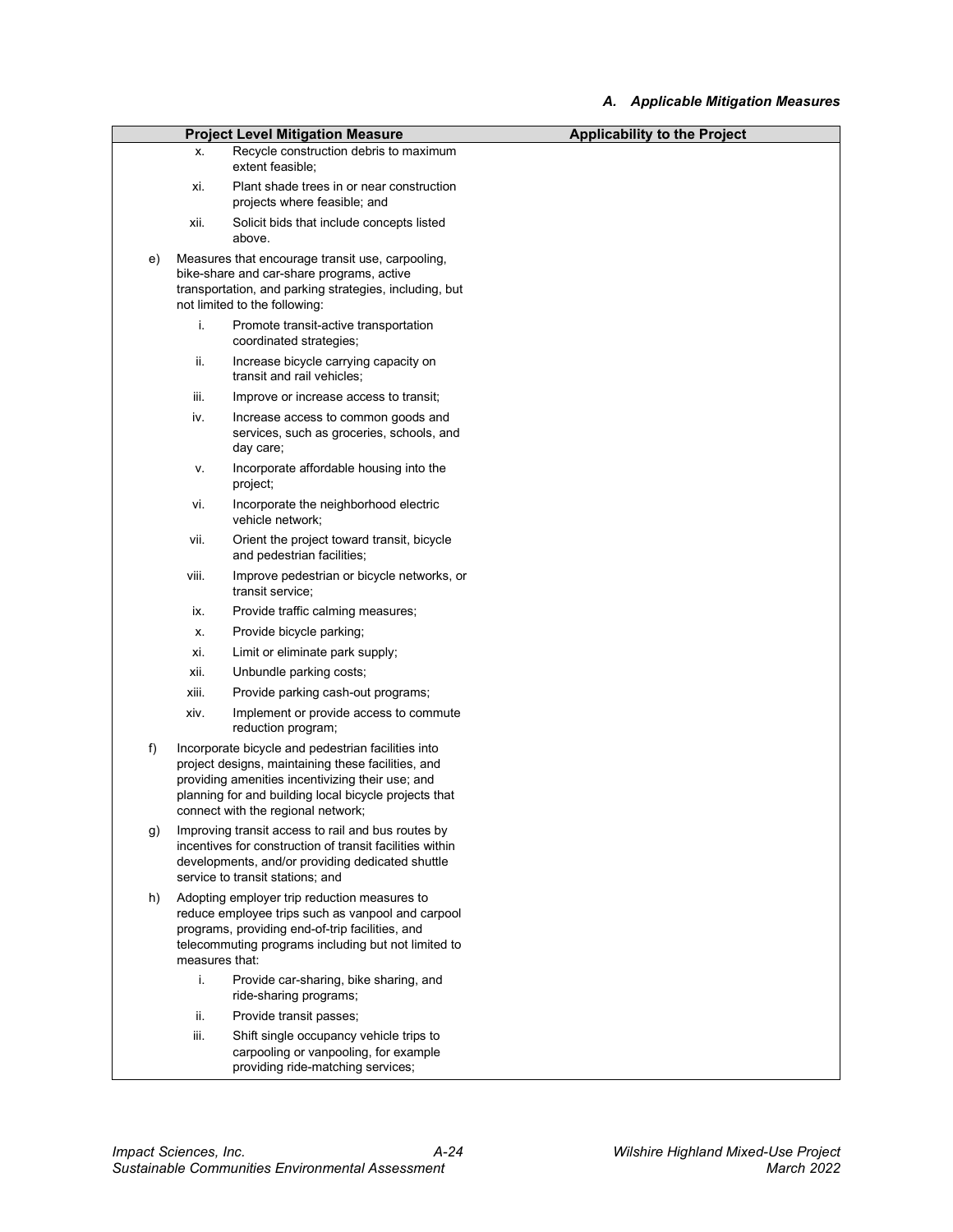| <b>Project Level Mitigation Measure</b> |               |                                                                                                                                                                                                                                                                                                                                                                                                                                                                          | <b>Applicability to the Project</b>                                                                                                                                                                                                                                                                                                                                                                                                      |
|-----------------------------------------|---------------|--------------------------------------------------------------------------------------------------------------------------------------------------------------------------------------------------------------------------------------------------------------------------------------------------------------------------------------------------------------------------------------------------------------------------------------------------------------------------|------------------------------------------------------------------------------------------------------------------------------------------------------------------------------------------------------------------------------------------------------------------------------------------------------------------------------------------------------------------------------------------------------------------------------------------|
|                                         | iv.           | Provide incentives or subsidies that<br>increase that use of modes other than<br>single-occupancy vehicle;                                                                                                                                                                                                                                                                                                                                                               |                                                                                                                                                                                                                                                                                                                                                                                                                                          |
|                                         | ν.            | Provide on-site amenities at places of<br>work, such as priority parking for carpools<br>and vanpools, secure bike parking, and<br>showers and locker rooms;                                                                                                                                                                                                                                                                                                             |                                                                                                                                                                                                                                                                                                                                                                                                                                          |
|                                         | vi.           | Provide employee transportation<br>coordinators at employment sites;                                                                                                                                                                                                                                                                                                                                                                                                     |                                                                                                                                                                                                                                                                                                                                                                                                                                          |
|                                         | vii.          | Provide a guaranteed ride home service to<br>users of non-auto modes.                                                                                                                                                                                                                                                                                                                                                                                                    |                                                                                                                                                                                                                                                                                                                                                                                                                                          |
| i)                                      |               | Designate a percentage of parking spaces for ride-<br>sharing vehicles or high-occupancy vehicles, and<br>provide adequate passenger loading and unloading<br>for those vehicles;                                                                                                                                                                                                                                                                                        |                                                                                                                                                                                                                                                                                                                                                                                                                                          |
| j)                                      |               | Land use siting and design measures that reduce<br>GHG emissions, including:                                                                                                                                                                                                                                                                                                                                                                                             |                                                                                                                                                                                                                                                                                                                                                                                                                                          |
|                                         | i.            | Developing on infill and brownfields sites;                                                                                                                                                                                                                                                                                                                                                                                                                              |                                                                                                                                                                                                                                                                                                                                                                                                                                          |
|                                         | ii.           | Building compact and mixed-use<br>developments near transit;                                                                                                                                                                                                                                                                                                                                                                                                             |                                                                                                                                                                                                                                                                                                                                                                                                                                          |
|                                         | iii.          | Retaining on-site mature trees and<br>vegetation, and planting new canopy<br>trees:                                                                                                                                                                                                                                                                                                                                                                                      |                                                                                                                                                                                                                                                                                                                                                                                                                                          |
|                                         | iv.           | Measures that increase vehicle efficiency,<br>encourage use of zero and low emissions<br>vehicles, or reduce the carbon content of<br>fuels, including constructing or<br>encouraging construction of electric<br>vehicle charging stations or neighborhood<br>electric vehicle networks, or charging for<br>electric bicycles; and                                                                                                                                      |                                                                                                                                                                                                                                                                                                                                                                                                                                          |
|                                         | ۷.            | Measures to reduce GHG emissions from<br>solid waste management through<br>encouraging solid waste recycling and<br>reuse.                                                                                                                                                                                                                                                                                                                                               |                                                                                                                                                                                                                                                                                                                                                                                                                                          |
| k)                                      | and feasible. | Consult the SCAG Environmental Justice Toolbox<br>for potential measures to address impacts to low-<br>income and/or minority communities. The measures<br>provided above are also intended to be applied in<br>low income and minority communities as applicable                                                                                                                                                                                                        |                                                                                                                                                                                                                                                                                                                                                                                                                                          |
|                                         |               | <b>Hazards and Hazardous Materials</b>                                                                                                                                                                                                                                                                                                                                                                                                                                   |                                                                                                                                                                                                                                                                                                                                                                                                                                          |
|                                         |               | <b>PMM HAZ-1:</b> In accordance with provisions of sections<br>15091(a)(2) and 15126.4(a)(1)(B) of the State CEQA<br>Guidelines, a Lead Agency for a project can and should<br>consider mitigation measures to reduce substantial adverse<br>effects related to the routine transport, use, or disposal of<br>hazardous materials, as applicable and feasible. Such<br>measures may include the following or other comparable<br>measures identified by the Lead Agency: | This mitigation measure is not applicable. The Project does not<br>involve the use or storage of hazardous substances other than<br>the small amounts of pesticides, fertilizers and cleaning agents<br>required for normal maintenance of the structure and<br>landscaping. Impacts were found to be less than significant as<br>analyzed in Section 9, Hazards and Hazardous Materials, of<br>the SCEA and mitigation is not required. |

- a) Where the construction or operation of projects involves the transport of hazardous material, provide a written plan of proposed routes of travel demonstrating use of roadways designated for the transport of such materials.
- b) Specify Project requirements for interim storage and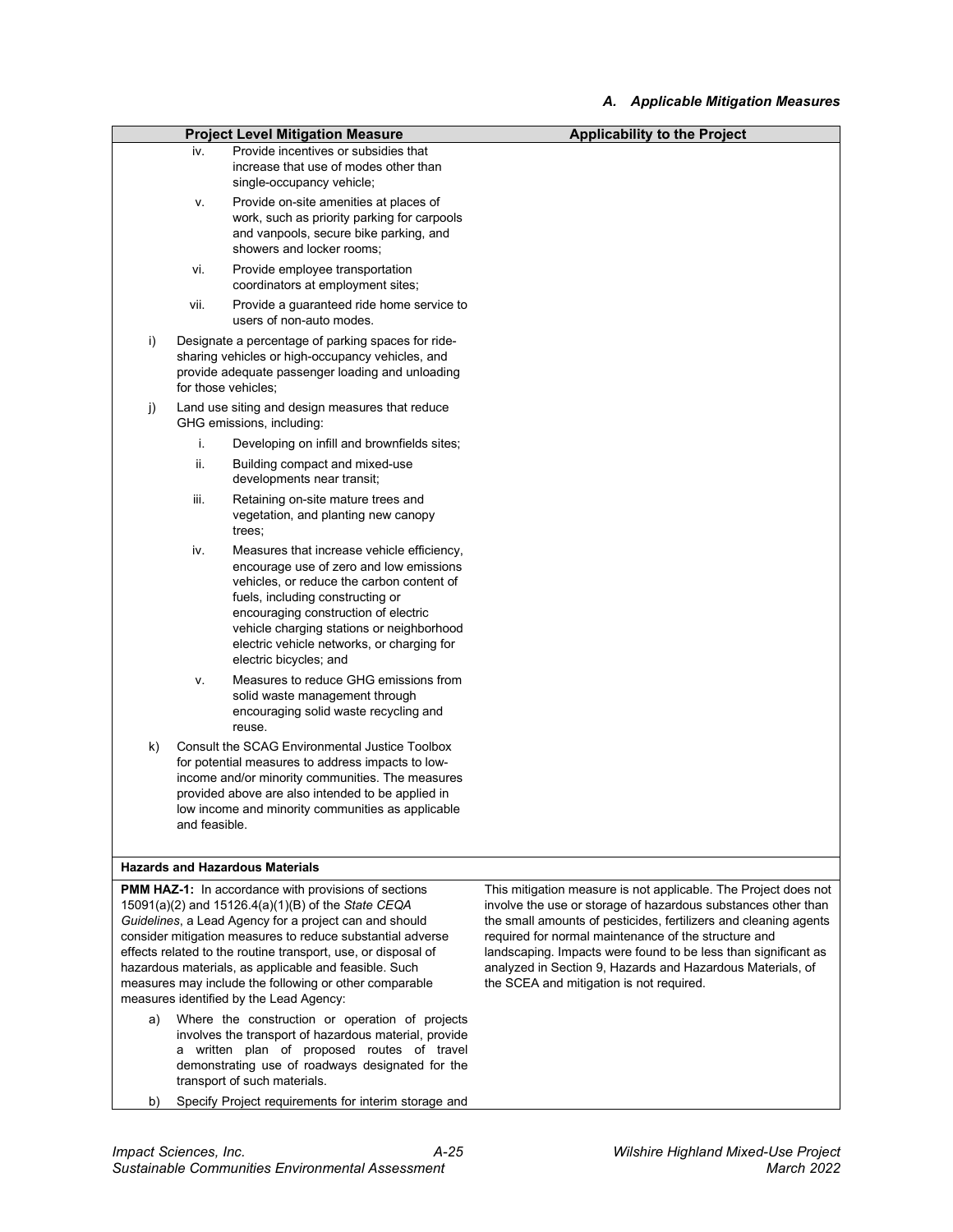|         | <b>Project Level Mitigation Measure</b>                                                                                                                                                                                                                                                                                                                                                                                                                                                                                                                                                                     | <b>Applicability to the Project</b> |
|---------|-------------------------------------------------------------------------------------------------------------------------------------------------------------------------------------------------------------------------------------------------------------------------------------------------------------------------------------------------------------------------------------------------------------------------------------------------------------------------------------------------------------------------------------------------------------------------------------------------------------|-------------------------------------|
|         | disposal of hazardous materials during construction<br>and operation. Storage and disposal strategies must<br>be consistent with applicable federal, state, and local<br>statutes and regulations. Specify the appropriate<br>procedures for interim storage and disposal of                                                                                                                                                                                                                                                                                                                                |                                     |
|         | hazardous materials, anticipated to be required in<br>support of operations and maintenance activities, in<br>conformance with applicable federal, state, and local<br>statutes and regulations, in the business plan for                                                                                                                                                                                                                                                                                                                                                                                   |                                     |
|         | projects as applicable and appropriate.                                                                                                                                                                                                                                                                                                                                                                                                                                                                                                                                                                     |                                     |
| C)      | Submit a Hazardous Materials Business/Operations<br>Plan for review and approval by the appropriate local<br>agency. Once approved, keep the plan on file with<br>the Lead Agency (or other appropriate government<br>agency) and update, as applicable. The purpose of<br>the Hazardous Materials Business/Operations Plan<br>is to ensure that employees are adequately trained<br>to handle the materials and provides information to<br>the local fire protection agency should emergency<br>response be required. The Hazardous Materials<br>Business/Operations Plan should include the<br>following: |                                     |
|         | The types of hazardous materials or<br>chemicals stored and/or used on-site.<br>such as petroleum fuel products,<br>lubricants, solvents, and cleaning fluids.                                                                                                                                                                                                                                                                                                                                                                                                                                              |                                     |
|         | The location of such hazardous materials.                                                                                                                                                                                                                                                                                                                                                                                                                                                                                                                                                                   |                                     |
|         | An emergency response plan including<br>employee training information.                                                                                                                                                                                                                                                                                                                                                                                                                                                                                                                                      |                                     |
|         | A plan that describes the way these<br>materials are handled, transported and<br>disposed.                                                                                                                                                                                                                                                                                                                                                                                                                                                                                                                  |                                     |
| d)      | Follow manufacturer's recommendations on use,<br>storage, and disposal of chemical products used in<br>construction.                                                                                                                                                                                                                                                                                                                                                                                                                                                                                        |                                     |
| e)      | Avoid overtopping construction equipment fuel gas<br>tanks.                                                                                                                                                                                                                                                                                                                                                                                                                                                                                                                                                 |                                     |
| f)      | Properly contain and remove grease and oils during<br>routine maintenance of construction equipment.                                                                                                                                                                                                                                                                                                                                                                                                                                                                                                        |                                     |
| g)      | Properly dispose of discarded containers of fuels<br>and other chemicals.                                                                                                                                                                                                                                                                                                                                                                                                                                                                                                                                   |                                     |
| h)      | Prior to shipment remove the most volatile elements,<br>including flammable natural gas liquids, as feasible.                                                                                                                                                                                                                                                                                                                                                                                                                                                                                               |                                     |
| i)      | Identify and implement more stringent tank car<br>safety standards.                                                                                                                                                                                                                                                                                                                                                                                                                                                                                                                                         |                                     |
| j)      | Improve rail transportation route analysis, and<br>modification of routes based on that analysis.                                                                                                                                                                                                                                                                                                                                                                                                                                                                                                           |                                     |
| k)      | Use the best available inspection equipment and<br>protocols and implement positive train control.                                                                                                                                                                                                                                                                                                                                                                                                                                                                                                          |                                     |
| $\vert$ | Reduce train car speeds to 40 miles per hour when<br>passing through urbanized areas of any size.                                                                                                                                                                                                                                                                                                                                                                                                                                                                                                           |                                     |
| m)      | Limit storage of crude oil tank cars in urbanized<br>areas of any size and provide appropriate security in<br>storage yards for all shipments.                                                                                                                                                                                                                                                                                                                                                                                                                                                              |                                     |
| n)      | Notify in advance county and city emergency<br>operations offices of all crude oil shipments,<br>including a contact number that can provide real-                                                                                                                                                                                                                                                                                                                                                                                                                                                          |                                     |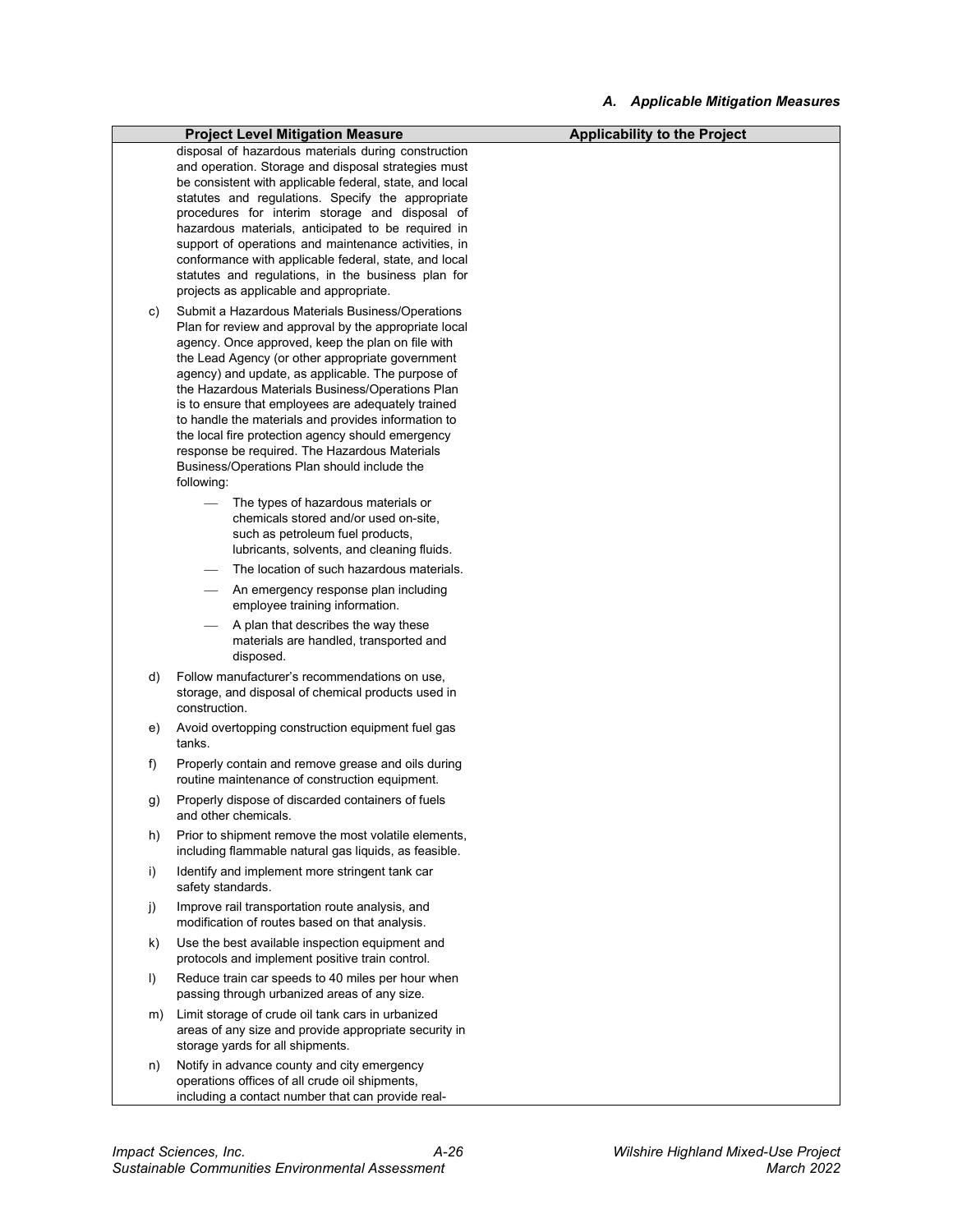|    | <b>Project Level Mitigation Measure</b>                                                                                                                                                                                                                                                                                                                                                                                                                                                                                             | <b>Applicability to the Project</b>                                                                                                                                                                                                                                                                                                                                  |
|----|-------------------------------------------------------------------------------------------------------------------------------------------------------------------------------------------------------------------------------------------------------------------------------------------------------------------------------------------------------------------------------------------------------------------------------------------------------------------------------------------------------------------------------------|----------------------------------------------------------------------------------------------------------------------------------------------------------------------------------------------------------------------------------------------------------------------------------------------------------------------------------------------------------------------|
|    | time information in the event of an oil train                                                                                                                                                                                                                                                                                                                                                                                                                                                                                       |                                                                                                                                                                                                                                                                                                                                                                      |
|    | derailment or accident.                                                                                                                                                                                                                                                                                                                                                                                                                                                                                                             |                                                                                                                                                                                                                                                                                                                                                                      |
| O) | Report quarterly hazardous commodity flow<br>information, including classification and<br>characterization of materials being transported, to all<br>first response agencies (49 Code Fed. Regs. 15.5)<br>along the mainline rail routes used by trains carrying<br>crude oil identified.                                                                                                                                                                                                                                           |                                                                                                                                                                                                                                                                                                                                                                      |
| p) | Fund training and outfitting emergency response<br>crews that includes the cost of backfilling personnel<br>while in training.                                                                                                                                                                                                                                                                                                                                                                                                      |                                                                                                                                                                                                                                                                                                                                                                      |
| q) | Undertake annual emergency responses<br>scenario/field based training including Emergency<br>Operations Center Training activations with local<br>emergency response agencies.                                                                                                                                                                                                                                                                                                                                                      |                                                                                                                                                                                                                                                                                                                                                                      |
|    | <b>PMM HAZ-2:</b> In accordance with provisions of sections                                                                                                                                                                                                                                                                                                                                                                                                                                                                         | This mitigation measure is not applicable. The Proposed                                                                                                                                                                                                                                                                                                              |
|    | 15091(a)(2) and 15126.4(a)(1)(B) of the State CEQA<br>Guidelines, a Lead Agency for a project can and should<br>consider mitigation measures to reduce hazards related to the<br>reasonably foreseeable upsets and accidents involving the<br>release of hazardous materials, as applicable and feasible.<br>Such measures may include the following or other comparable<br>measures identified by the Lead Agency:                                                                                                                 | Project does not involve hazardous materials. There is no<br>significant hazard to the public or the environment through<br>reasonably foreseeable upset and accident conditions. This<br>mitigation measure is therefore not applicable to the Project.                                                                                                             |
| a) | Removal of the most volatile elements, including<br>flammable natural gas liquids, prior to shipment;                                                                                                                                                                                                                                                                                                                                                                                                                               |                                                                                                                                                                                                                                                                                                                                                                      |
| b) | More stringent tank car safety standards;                                                                                                                                                                                                                                                                                                                                                                                                                                                                                           |                                                                                                                                                                                                                                                                                                                                                                      |
| C) | Improved rail transportation route analysis, and<br>modification of routes based on that analysis;                                                                                                                                                                                                                                                                                                                                                                                                                                  |                                                                                                                                                                                                                                                                                                                                                                      |
| d) | Utilization of the best available inspection equipment<br>and protocols, and implementation of positive train<br>control;                                                                                                                                                                                                                                                                                                                                                                                                           |                                                                                                                                                                                                                                                                                                                                                                      |
| e) | Reduced train car speeds to 40 miles per hour when<br>passing through urbanized areas of any size;                                                                                                                                                                                                                                                                                                                                                                                                                                  |                                                                                                                                                                                                                                                                                                                                                                      |
| f) | Limitations on storage of hazardous materials tank<br>cars in urbanized areas of any size and provide<br>appropriate security in storage yards for all<br>shipments;                                                                                                                                                                                                                                                                                                                                                                |                                                                                                                                                                                                                                                                                                                                                                      |
| g) | Advance notification to county and city emergency<br>operations offices of all crude oil and hazardous<br>materials shipments, including a contact number that<br>can provide real-time information in the event of an oil<br>train derailment or accident;                                                                                                                                                                                                                                                                         |                                                                                                                                                                                                                                                                                                                                                                      |
| h) | Quarterly hazardous commodity flow information,<br>including classification and characterization of<br>materials being transported, to all first response<br>agencies (49 Code Fed. Regs. 15.5) along the<br>mainline rail routes used by trains carrying<br>hazardous materials.                                                                                                                                                                                                                                                   |                                                                                                                                                                                                                                                                                                                                                                      |
| a) | <b>PMM HAZ-3:</b> In accordance with provisions of sections<br>15091(a)(2) and 15126.4(a)(1)(B) of the State CEQA<br>Guidelines, a Lead Agency for a project can and should<br>consider mitigation measures to reduce substantial adverse<br>effects related to the release of hazardous materials within<br>one-quarter mile of schools, as applicable and feasible. Such<br>measures may include the following or other comparable<br>measures identified by the Lead Agency:<br>Where the construction and operation of projects | John Burroughs Middle School is within one-quarter mile of the<br>project. However, the project does not involve hazardous<br>emissions or the handling of hazardous materials, substance,<br>or waste. Therefore, the proposed project would have no<br>hazardous material related impacts to schools. This mitigation<br>measure is not applicable to the project. |
|    | involves the transport of hazardous materials, avoid                                                                                                                                                                                                                                                                                                                                                                                                                                                                                |                                                                                                                                                                                                                                                                                                                                                                      |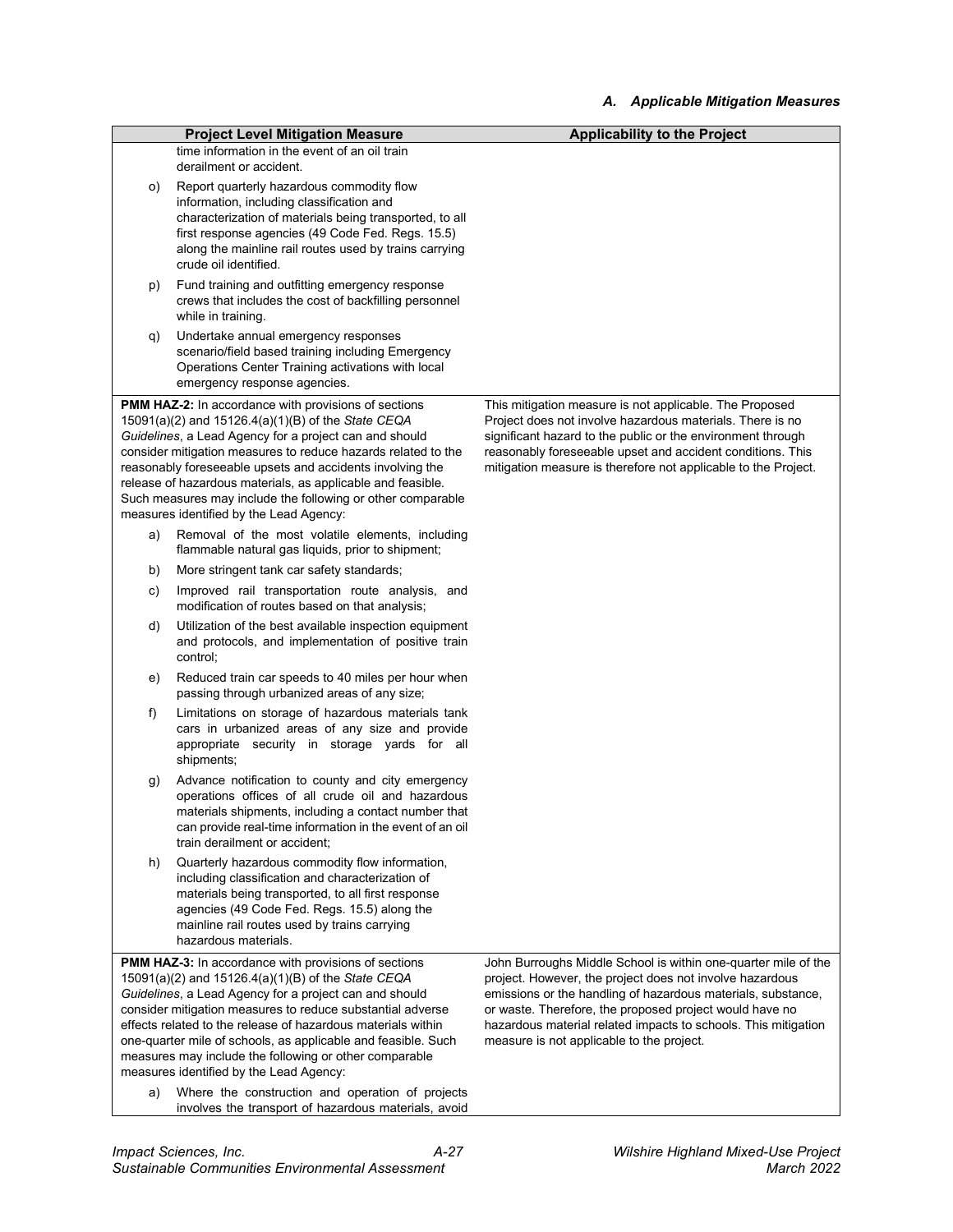|    | <b>Project Level Mitigation Measure</b>                                                                                                                                                                                                                                                                                                                                                                                                                                        | <b>Applicability to the Project</b>                                                                                                                            |
|----|--------------------------------------------------------------------------------------------------------------------------------------------------------------------------------------------------------------------------------------------------------------------------------------------------------------------------------------------------------------------------------------------------------------------------------------------------------------------------------|----------------------------------------------------------------------------------------------------------------------------------------------------------------|
|    | transport of such materials within one-quarter mile of<br>schools, when school is in session, wherever<br>feasible.                                                                                                                                                                                                                                                                                                                                                            |                                                                                                                                                                |
| b) | Where it is not feasible to avoid transport of<br>hazardous materials, within one-quarter mile of<br>schools on local streets, provide notifications of the<br>anticipated schedule of transport of such materials.                                                                                                                                                                                                                                                            |                                                                                                                                                                |
|    | <b>PMM HAZ-4:</b> In accordance with provisions of sections                                                                                                                                                                                                                                                                                                                                                                                                                    | The site is not known or anticipated to have been                                                                                                              |
|    | 15091(a)(2) and 15126.4(a)(1)(B) of the State CEQA<br>Guidelines, a Lead Agency for a project can and should<br>consider mitigation measures to reduce substantial adverse<br>effects related to projects that are located on a site which is<br>included on the Cortese List, as applicable and feasible. Such<br>measures may include the following or other comparable<br>measures identified by the Lead Agency:                                                           | contaminated with hazardous materials and no hazardous<br>material storage facilities are known to exist onsite. This<br>mitigation measure is not applicable. |
| a) | For any listed sites or sites that have the potential for<br>residual hazardous materials as a result of historic<br>land uses, complete a Phase I Environmental Site<br>Assessment, including a review and consideration of<br>data from all known databases of contaminated sites.<br>during the process of planning, environmental<br>clearance, and construction for projects.                                                                                             |                                                                                                                                                                |
| b) | Where warranted due to the known presence of<br>contaminated materials, submit to the appropriate<br>agency responsible for hazardous materials/wastes<br>oversight a Phase II Environmental Site Assessment<br>report if warranted by a Phase I report for the project<br>site. The reports should make recommendations for<br>remedial action, if appropriate, and be signed by a<br>Registered Environmental Assessor, Professional<br>Geologist, or Professional Engineer. |                                                                                                                                                                |
| C) | Implement the recommendations provided in the<br>Phase II Environmental Site Assessment report,<br>where such a report was determined to be necessary<br>for the construction or operation of the project, for<br>remedial action.                                                                                                                                                                                                                                             |                                                                                                                                                                |
| d) | Submit a copy of all applicable documentation<br>required by local, state, and federal environmental<br>regulatory agencies, including but not limited to:<br>permit applications, Phase I and II Environmental Site<br>Assessments, human health and ecological risk<br>remedial<br>action<br>assessments,<br>plans,<br>risk<br>management plans, soil management plans, and<br>groundwater management plans.                                                                 |                                                                                                                                                                |
| e) | Conduct soil sampling and chemical analyses of<br>samples, consistent with the protocols established by<br>the U.S. EPA to determine the extent of potential<br>contamination beneath all underground storage tanks<br>(USTs), elevator shafts, clarifiers, and subsurface<br>hydraulic lifts when on-site demolition or construction<br>activities would potentially affect a particular<br>development or building.                                                          |                                                                                                                                                                |
| f) | Consult with the appropriate local, state, and federal<br>environmental regulatory agencies to ensure<br>sufficient minimization of risk to human health and<br>environmental resources, both during and after<br>construction,<br>soil<br>contamination,<br>posed<br>by<br>groundwater contamination, or other surface hazards<br>including, but not limited to, underground storage                                                                                          |                                                                                                                                                                |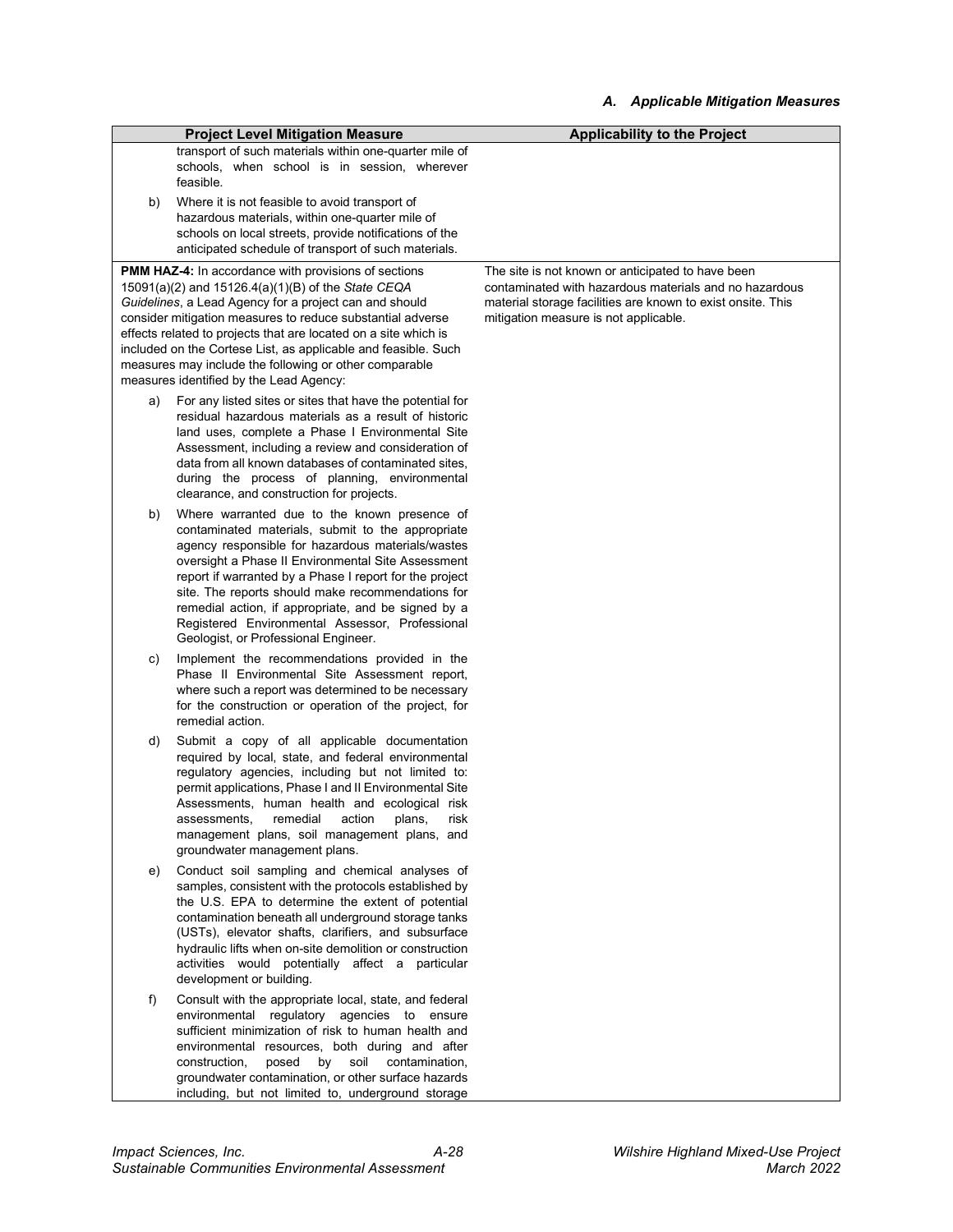|    | <b>Project Level Mitigation Measure</b>                                                                                                                                                                                                                                                                                                                                                                                                                                                                                                                                                                                                                                                                                                                                                                     | <b>Applicability to the Project</b> |
|----|-------------------------------------------------------------------------------------------------------------------------------------------------------------------------------------------------------------------------------------------------------------------------------------------------------------------------------------------------------------------------------------------------------------------------------------------------------------------------------------------------------------------------------------------------------------------------------------------------------------------------------------------------------------------------------------------------------------------------------------------------------------------------------------------------------------|-------------------------------------|
|    | tanks, fuel distribution lines, waste pits and sumps.                                                                                                                                                                                                                                                                                                                                                                                                                                                                                                                                                                                                                                                                                                                                                       |                                     |
| g) | Obtain and submit written evidence of approval for<br>any remedial action if required by a local, state, or<br>federal environmental regulatory agency.                                                                                                                                                                                                                                                                                                                                                                                                                                                                                                                                                                                                                                                     |                                     |
| h) | Cease work if soil, groundwater, or other<br>environmental medium with suspected contamination<br>is encountered unexpectedly during construction<br>activities (e.g., identified by odor or visual staining, or<br>if any underground storage tanks, abandoned drums,<br>or other hazardous materials or wastes are<br>encountered), in the vicinity of the suspect material.<br>Secure the area as necessary and take all<br>appropriate measures to protect human health and<br>the environment, including but not limited to,<br>notification of regulatory agencies and identification<br>of the nature and extent of contamination. Stop work<br>in the areas affected until the measures have been<br>implemented consistent with the quidance of the<br>appropriate regulatory oversight authority. |                                     |
| i) | Soil generated by construction activities should be<br>stockpiled on-site in a secure and safe manner. All<br>contaminated soils determined to be hazardous or<br>non-hazardous waste must be adequately profiled<br>(sampled) prior to acceptable reuse or disposal at an<br>appropriate off-site facility. Complete sampling and<br>handling and transport procedures for reuse or<br>disposal, in accordance with applicable local, state<br>and federal laws and policies.                                                                                                                                                                                                                                                                                                                              |                                     |
| j) | Groundwater pumped from the subsurface should be<br>contained on-site in a secure and safe manner, prior<br>to treatment and disposal, to ensure environmental<br>and health issues are resolved pursuant to applicable<br>laws and policies. Utilize engineering controls, which<br>include impermeable barriers to prohibit groundwater<br>and vapor intrusion into the building.                                                                                                                                                                                                                                                                                                                                                                                                                         |                                     |
| k) | As needed and appropriate, prior to issuance of any<br>demolition, grading, or building permit, submit for<br>review and approval by the Lead Agency (or other<br>appropriate government agency) written verification<br>that the appropriate federal, state and/or local<br>oversight authorities, including but not limited to the<br>Regional Water Quality Control Board (RWQCB).<br>have granted all required clearances and confirmed<br>that the all applicable standards, regulations, and<br>conditions have been met for previous contamination<br>at the site.                                                                                                                                                                                                                                   |                                     |
| I) | Develop, train, and implement appropriate worker<br>awareness and protective measures to assure that<br>worker and public exposure is minimized to an<br>acceptable level and to prevent any further<br>environmental contamination as a result of<br>construction.                                                                                                                                                                                                                                                                                                                                                                                                                                                                                                                                         |                                     |
| m) | If asbestos-containing materials (ACM) are found to<br>be present in building materials to be removed,<br>submit specifications signed by a certified asbestos<br>consultant for the removal, encapsulation, or<br>enclosure of the identified ACM in accordance with all<br>applicable laws and regulations, including but not<br>necessarily limited to: California Code of Regulations,<br>Title 8; Business and Professions Code; Division 3;                                                                                                                                                                                                                                                                                                                                                           |                                     |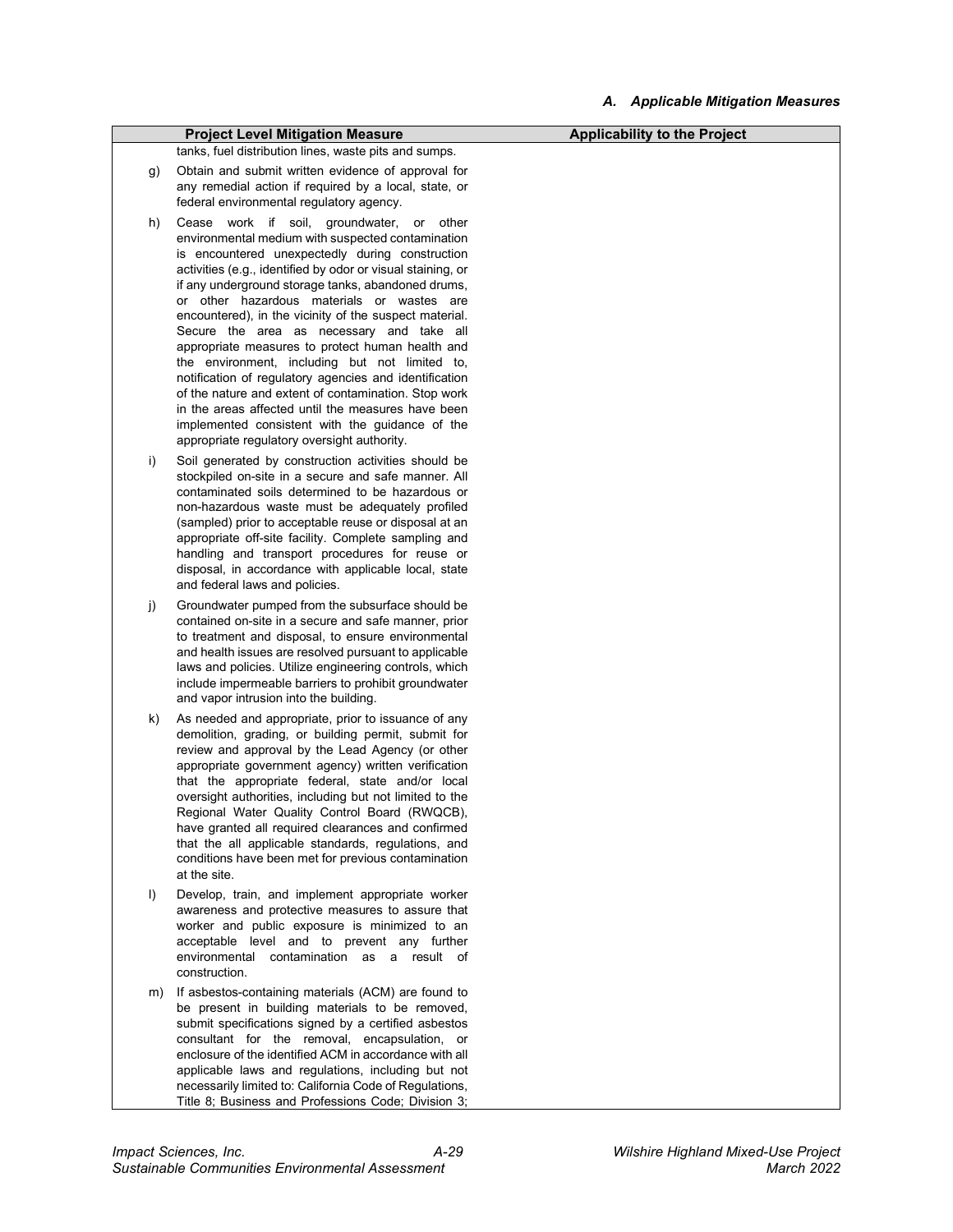| <b>Project Level Mitigation Measure</b>                                                                                                                                                                                                                                                                                                                                                                                                                                                                                                                                                                                                                                                                                                                                                                                                                                                                                                                                                                                                           |                                                                                                                                                                                                                                                                                                                                                                                                                                                                                                                                                                                                                                                                                                            |
|---------------------------------------------------------------------------------------------------------------------------------------------------------------------------------------------------------------------------------------------------------------------------------------------------------------------------------------------------------------------------------------------------------------------------------------------------------------------------------------------------------------------------------------------------------------------------------------------------------------------------------------------------------------------------------------------------------------------------------------------------------------------------------------------------------------------------------------------------------------------------------------------------------------------------------------------------------------------------------------------------------------------------------------------------|------------------------------------------------------------------------------------------------------------------------------------------------------------------------------------------------------------------------------------------------------------------------------------------------------------------------------------------------------------------------------------------------------------------------------------------------------------------------------------------------------------------------------------------------------------------------------------------------------------------------------------------------------------------------------------------------------------|
| California Health and Safety Code Section 25915-                                                                                                                                                                                                                                                                                                                                                                                                                                                                                                                                                                                                                                                                                                                                                                                                                                                                                                                                                                                                  | <b>Applicability to the Project</b>                                                                                                                                                                                                                                                                                                                                                                                                                                                                                                                                                                                                                                                                        |
|                                                                                                                                                                                                                                                                                                                                                                                                                                                                                                                                                                                                                                                                                                                                                                                                                                                                                                                                                                                                                                                   |                                                                                                                                                                                                                                                                                                                                                                                                                                                                                                                                                                                                                                                                                                            |
| or<br>modification of buildings constructed prior to 1978,<br>complete an assessment for the potential presence or<br>lack thereof of ACM, lead based paint, and any other<br>building materials or stored materials classified as                                                                                                                                                                                                                                                                                                                                                                                                                                                                                                                                                                                                                                                                                                                                                                                                                |                                                                                                                                                                                                                                                                                                                                                                                                                                                                                                                                                                                                                                                                                                            |
| Where the remediation of lead-based paint has been<br>determined to be required, provide specifications to<br>the appropriate agency, signed by a certified Lead<br>Supervisor, Project Monitor, or Project Designer for<br>the stabilization and/or removal of the identified lead<br>paint in accordance with all applicable laws and<br>regulations, including but not necessarily limited to:<br>California Occupational Safety and Health<br>Administration's (Cal OSHA's) Construction Lead<br>Standard, Title 8 California Code of Regulations<br>(CCR) Section 1532.1 and Department of Health<br>Services (DHS) Regulation 17 CCR Sections<br>35001-36100, as may be amended. If other<br>materials classified as hazardous waste by state or<br>federal law are present, the project sponsor should<br>submit written confirmation to the appropriate local<br>agency that all state and federal laws and<br>regulations should be followed when profiling,<br>handling, treating, transporting, and/or disposing of<br>such materials. |                                                                                                                                                                                                                                                                                                                                                                                                                                                                                                                                                                                                                                                                                                            |
| <b>PMM HAZ-5:</b> In accordance with provisions of sections<br>15091(a)(2) and 15126.4(a)(1)(B) of the State CEQA<br>Guidelines, a Lead Agency for a project can and should<br>consider mitigation measures to reduce substantial adverse<br>effects which may impair implementation of or physically<br>interfere with an adopted emergency response plan or<br>emergency evacuation plan, as applicable and feasible. Such<br>measures may include the following or other comparable<br>measures identified by the Lead Agency:                                                                                                                                                                                                                                                                                                                                                                                                                                                                                                                 | Demolition, construction and operation of the Proposed Project<br>is not anticipated to significantly impair implementation of, or<br>physically interfere with, any adopted or on-site emergency<br>response or evacuation plans or a local, state, or federal<br>agency's emergency evacuation plan, and the Proposed<br>Project would have a less than significant impact with respect<br>to these issues. This mitigation measure is not applicable.                                                                                                                                                                                                                                                   |
| on ongoing review and integration of projected<br>transportation and circulation conditions.                                                                                                                                                                                                                                                                                                                                                                                                                                                                                                                                                                                                                                                                                                                                                                                                                                                                                                                                                      |                                                                                                                                                                                                                                                                                                                                                                                                                                                                                                                                                                                                                                                                                                            |
| Develop new methods of conveying projected and<br>real time information to citizens using emerging<br>electronic communication tools including social<br>media and cellular networks;                                                                                                                                                                                                                                                                                                                                                                                                                                                                                                                                                                                                                                                                                                                                                                                                                                                             |                                                                                                                                                                                                                                                                                                                                                                                                                                                                                                                                                                                                                                                                                                            |
| Continue to evaluate lifeline routes for movement of<br>emergency supplies and evacuation.                                                                                                                                                                                                                                                                                                                                                                                                                                                                                                                                                                                                                                                                                                                                                                                                                                                                                                                                                        |                                                                                                                                                                                                                                                                                                                                                                                                                                                                                                                                                                                                                                                                                                            |
| <b>Hydrology and Water Quality</b>                                                                                                                                                                                                                                                                                                                                                                                                                                                                                                                                                                                                                                                                                                                                                                                                                                                                                                                                                                                                                |                                                                                                                                                                                                                                                                                                                                                                                                                                                                                                                                                                                                                                                                                                            |
| <b>PMM HYD-1:</b> In accordance with provisions of sections<br>15091(a)(2) and 15126.4(a)(1)(B) of the State CEQA<br>Guidelines, a Lead Agency for a project can and should<br>consider mitigation measures to reduce substantial adverse<br>effects from violation of any water quality standards or waste<br>discharge requirements or otherwise substantially degrade<br>surface or groundwater quality, as applicable and feasible.<br>Such measures may include the following or other comparable<br>measures identified by the Lead Agency:<br>Complete, and have approved, a Stormwater<br>Pollution Prevention Plan (SWPPP) prior to initiation                                                                                                                                                                                                                                                                                                                                                                                           | Full compliance with the LID Plan, SUSMP, and<br>implementation of design-related best management practices<br>would ensure that the operation of the Proposed Project would<br>not violate any water quality standards and discharge<br>requirements or otherwise substantially degrade water quality.<br>The Proposed Project does not include any point-source<br>discharge (discharge of polluted water from a single point such<br>as a sewage-outflow pipe). Therefore, the project would result<br>in a less than significant impact to water quality and waste<br>discharge during its construction and operation. No mitigation<br>is required and this mitigation measure is not applicable. See |
|                                                                                                                                                                                                                                                                                                                                                                                                                                                                                                                                                                                                                                                                                                                                                                                                                                                                                                                                                                                                                                                   | 25919.7; and other local regulations.<br>projects include the demolitions<br>Where<br>hazardous waste by state or federal law.<br>Continue to coordinate locally and regionally based<br>of construction.                                                                                                                                                                                                                                                                                                                                                                                                                                                                                                  |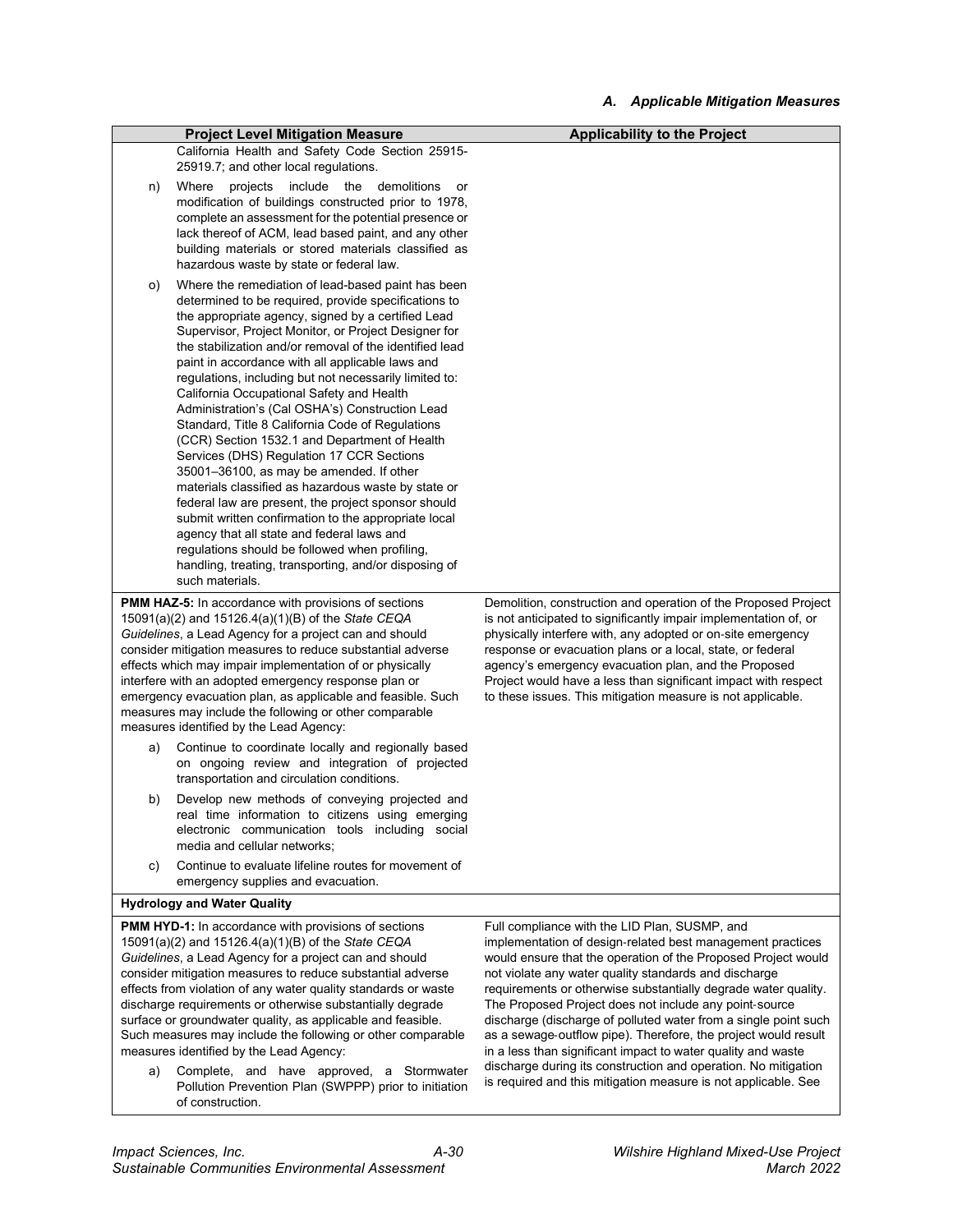|         | <b>Project Level Mitigation Measure</b>                                                                                                                                                                                                                                                                                                                                                                                                                  | <b>Applicability to the Project</b>                                              |
|---------|----------------------------------------------------------------------------------------------------------------------------------------------------------------------------------------------------------------------------------------------------------------------------------------------------------------------------------------------------------------------------------------------------------------------------------------------------------|----------------------------------------------------------------------------------|
| b)      | Implement Best Management Practices to reduce the<br>peak stormwater runoff from the project site to the<br>maximum extent practicable.                                                                                                                                                                                                                                                                                                                  | Section 10, Hydrology and Water Quality, of the SCEA for<br>further information. |
| C)      | Comply with the Caltrans storm water discharge<br>permit as applicable; and identify and implement Best<br>Management Practices to manage site erosion, wash<br>water runoff, and spill control.                                                                                                                                                                                                                                                         |                                                                                  |
| d)      | Complete, and have approved, a Standard Urban<br>Stormwater Management Plan, prior to occupancy of<br>residential or commercial structures.                                                                                                                                                                                                                                                                                                              |                                                                                  |
| e)      | Ensure adequate capacity of the surrounding<br>stormwater system to support stormwater runoff from<br>new or rehabilitated structures or buildings.                                                                                                                                                                                                                                                                                                      |                                                                                  |
| f)      | Prior to construction within an area subject to Section<br>404 of the Clean Water Act, obtain all required permit<br>approvals and certifications for construction within the<br>vicinity of a watercourse:                                                                                                                                                                                                                                              |                                                                                  |
| g)      | Where feasible, restore or expand riparian areas such<br>that there is no net loss of impervious surface as a<br>result of the project.                                                                                                                                                                                                                                                                                                                  |                                                                                  |
| h)      | Install structural water quality control features, such<br>as drainage channels, detention basins, oil and<br>grease traps, filter systems, and vegetated buffers to<br>prevent pollution of adjacent water resources by<br>polluted runoff where required by applicable urban<br>storm water runoff discharge permits, on new<br>facilities.                                                                                                            |                                                                                  |
| i)      | Provide operational best management practices for<br>street cleaning, litter control, and catch basin cleaning<br>are implemented to prevent water quality degradation<br>in compliance with applicable storm water runoff<br>discharge permits; and ensure treatment controls are<br>in place as early as possible, such as during the<br>acquisition process for rights-of-way, not just later<br>during the facilities design and construction phase. |                                                                                  |
| j)      | Comply with applicable municipal separate storm<br>sewer system discharge permits as well as Caltrans'<br>storm water discharge permit including long-term<br>sediment control and drainage of roadway runoff.                                                                                                                                                                                                                                           |                                                                                  |
| k)      | Incorporate as appropriate treatment and control<br>features such as detention basins, infiltration strips,<br>and porous paving, other features to control surface<br>runoff and facilitate groundwater recharge into the<br>design of new transportation projects early on in the<br>process to ensure that adequate acreage and<br>elevation contours are provided during the right-of-<br>way acquisition process.                                   |                                                                                  |
| $\vert$ | Upgrade<br>stormwater<br>drainage<br>facilities<br>to<br>accommodate any increased runoff volumes. These<br>upgrades may include the construction of detention<br>basins or structures that will delay peak flows and<br>reduce flow velocities, including expansion and<br>restoration of wetlands and riparian buffer areas.<br>System designs shall be completed to eliminate<br>increases in peak flow rates from current levels.                    |                                                                                  |
| m)      | Encourage Low Impact Development (LID) and<br>incorporation of natural spaces that reduce, treat,<br>infiltrate and manage stormwater runoff flows in all<br>new developments, where practical and feasible.                                                                                                                                                                                                                                             |                                                                                  |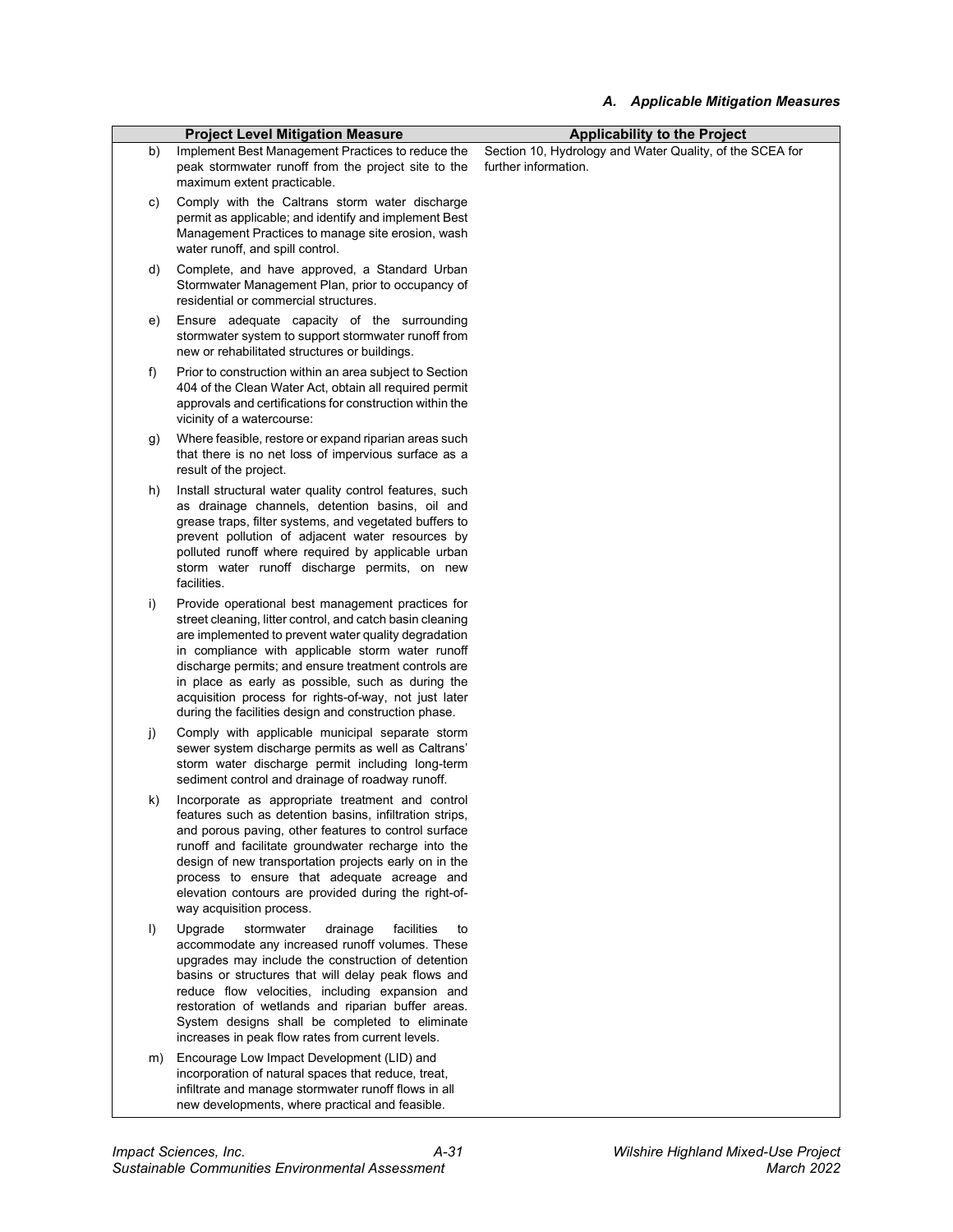#### *A. Applicable Mitigation Measures*

|                                                                                                                                                                                                                                                                                                                                                                                                                                                                                                                                                   | <b>Project Level Mitigation Measure</b>                                                                                                                                                                                                                                                                                                                                                                                                                                                                 | <b>Applicability to the Project</b>                                                                                                                                                                                                                                                                                                                                                                                                                                                                                   |
|---------------------------------------------------------------------------------------------------------------------------------------------------------------------------------------------------------------------------------------------------------------------------------------------------------------------------------------------------------------------------------------------------------------------------------------------------------------------------------------------------------------------------------------------------|---------------------------------------------------------------------------------------------------------------------------------------------------------------------------------------------------------------------------------------------------------------------------------------------------------------------------------------------------------------------------------------------------------------------------------------------------------------------------------------------------------|-----------------------------------------------------------------------------------------------------------------------------------------------------------------------------------------------------------------------------------------------------------------------------------------------------------------------------------------------------------------------------------------------------------------------------------------------------------------------------------------------------------------------|
| <b>PMM HYD-2:</b> In accordance with provisions of sections<br>15091(a)(2) and 15126.4(a)(1)(B) of the State CEQA<br>Guidelines, a Lead Agency for a project can and should<br>consider mitigation measures to reduce substantial adverse<br>effects from violation of any water quality standards or waste<br>discharge requirements or otherwise substantially degrade<br>surface or groundwater quality, as applicable and feasible.<br>Such measures may include the following or other comparable<br>measures identified by the Lead Agency: |                                                                                                                                                                                                                                                                                                                                                                                                                                                                                                         | The Project would be required to comply with the requirements<br>of the Waste Discharge Requirements for Discharges of<br>Groundwater from Construction and Project Dewatering to<br>Surface Waters in Coastal Watersheds of Los Angeles and<br>Ventura Counties (Order No. R4- 2008-0032, National<br>Pollutant Discharge Elimination System No. CAG994004) or<br>subsequent permit. Impacts would be less than significant.<br>See Section 10, Hydrology and Water Quality, of the SCEA for<br>further information. |
| a)                                                                                                                                                                                                                                                                                                                                                                                                                                                                                                                                                | Avoid designs that require continual dewatering<br>where feasible.                                                                                                                                                                                                                                                                                                                                                                                                                                      |                                                                                                                                                                                                                                                                                                                                                                                                                                                                                                                       |
|                                                                                                                                                                                                                                                                                                                                                                                                                                                                                                                                                   | For projects requiring continual dewatering facilities,<br>implement monitoring systems and long-term<br>administrative procedures to ensure proper water<br>management that prevents degrading of surface<br>water and minimizes adverse impacts on<br>groundwater for the life of the project, Construction<br>designs shall comply with appropriate building codes<br>and standard practices including the Uniform<br><b>Building Code.</b>                                                          |                                                                                                                                                                                                                                                                                                                                                                                                                                                                                                                       |
| a)                                                                                                                                                                                                                                                                                                                                                                                                                                                                                                                                                | Maximize, where practical and feasible, permeable<br>surface area in existing urbanized areas to protect<br>water quality, reduce flooding, allow for groundwater<br>recharge, and preserve wildlife habitat. Minimize<br>new impervious surfaces, including the use of in-lieu<br>fees and off-site mitigation.                                                                                                                                                                                        |                                                                                                                                                                                                                                                                                                                                                                                                                                                                                                                       |
| b)                                                                                                                                                                                                                                                                                                                                                                                                                                                                                                                                                | Avoid construction and siting on groundwater<br>recharge areas, to prevent conversion of those<br>areas to impervious surface.                                                                                                                                                                                                                                                                                                                                                                          |                                                                                                                                                                                                                                                                                                                                                                                                                                                                                                                       |
| c)                                                                                                                                                                                                                                                                                                                                                                                                                                                                                                                                                | Reduce hardscape to the extent feasible to facilitate<br>groundwater recharge as appropriate.                                                                                                                                                                                                                                                                                                                                                                                                           |                                                                                                                                                                                                                                                                                                                                                                                                                                                                                                                       |
| <b>PMM HYD-4:</b> In accordance with provisions of sections<br>15091(a)(2) and 15126.4(a)(1)(B) of the State CEQA<br>Guidelines, a Lead Agency for a project can and should<br>consider mitigation measures capable of avoiding or reducing<br>the potential impacts of locating structures that would impede<br>or redirect flood flows, as applicable and feasible. Such<br>measures may include the following or other comparable<br>measures identified by the Lead Agency:                                                                   |                                                                                                                                                                                                                                                                                                                                                                                                                                                                                                         | The Project would be required to prepare a SWPPP and<br>implement BMPs to reduce runoff and preserve water quality<br>during construction the Proposed Project. Further, the project<br>would be required to implement an LID Plan (during the<br>project's operation), which would reduce the amount of surface<br>water runoff leaving the Project Site after a storm event. This<br>mitigation measure is not applicable.                                                                                          |
| a)                                                                                                                                                                                                                                                                                                                                                                                                                                                                                                                                                | Ensure that all roadbeds for new highway and rail<br>facilities be elevated at least one foot above the 100-<br>year base flood elevation. Since alluvial fan flooding<br>is not often identified on FEMA flood maps, the risk<br>of alluvial fan flooding should be evaluated and<br>projects should be sited to avoid alluvial fan flooding.<br>Delineation of floodplains and alluvial fan boundaries<br>should attempt to account for future hydrologic<br>changes caused by global climate change. |                                                                                                                                                                                                                                                                                                                                                                                                                                                                                                                       |
|                                                                                                                                                                                                                                                                                                                                                                                                                                                                                                                                                   | <b>Land Use and Planning</b>                                                                                                                                                                                                                                                                                                                                                                                                                                                                            |                                                                                                                                                                                                                                                                                                                                                                                                                                                                                                                       |
|                                                                                                                                                                                                                                                                                                                                                                                                                                                                                                                                                   | <b>PMM LU-1:</b> In accordance with provisions of sections<br>15091(a)(2) and 15126.4(a)(1)(B) of the State CEQA<br>Guidelines, a Lead Agency for a project can and should<br>consider mitigation measures to reduce substantial adverse<br>effects that physically divide a community, as applicable and<br>feasible. Such measures may include the following or other<br>comparable measures identified by the Lead Agency:<br>Feellitate good decign for lend use projects that build                | The Project would not physically divide an existing community,<br>as the site is surrounded by similar development to the east<br>and west. The project would not create a [physical barrier<br>within an existing community. This mitigation measure is not<br>applicable to the project. See Section 11, Land Use and<br>Planning, of the SCEA for further information.                                                                                                                                             |

a) Facilitate good design for land use projects that build upon and improve existing circulation patterns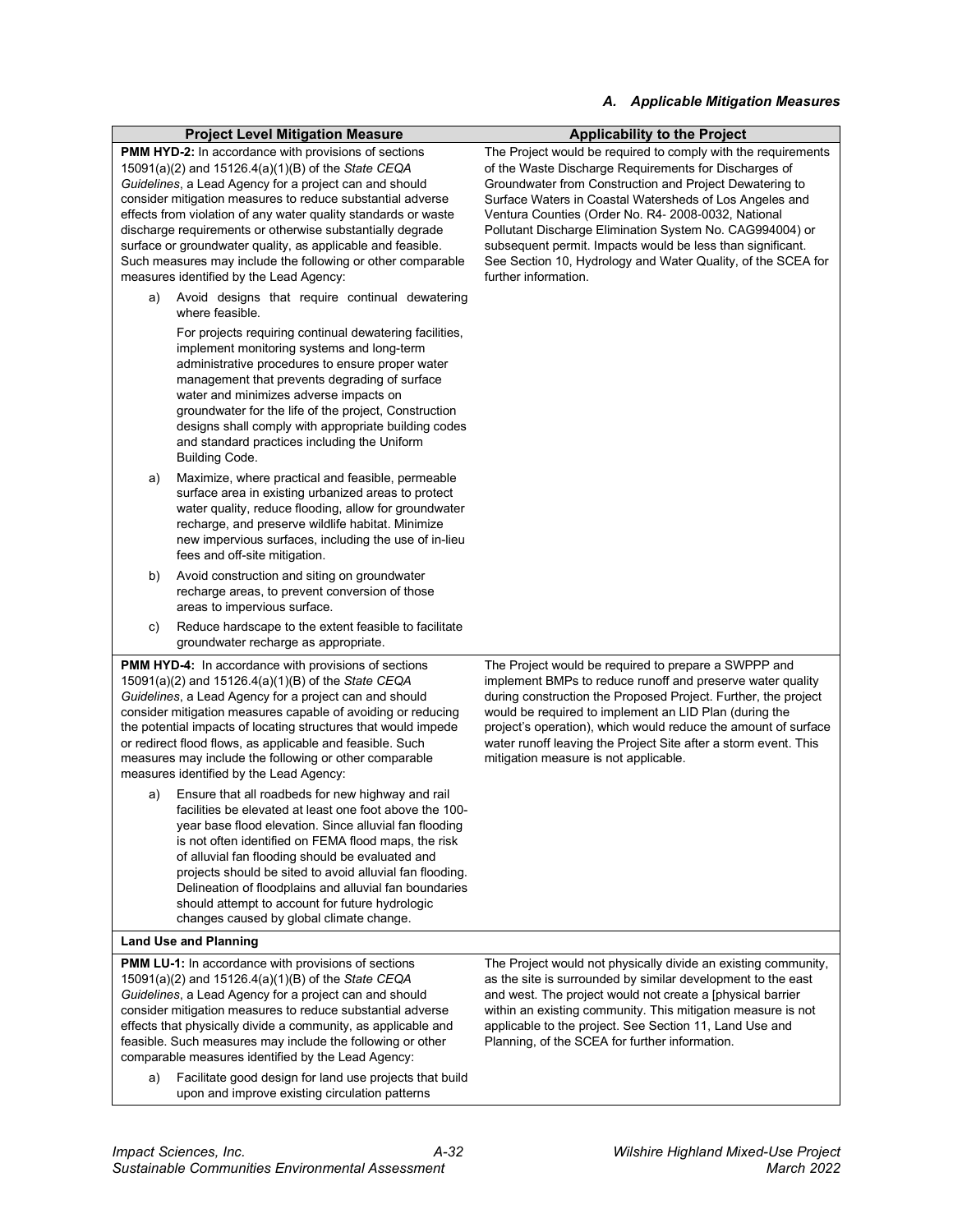|                                                                                                                                                                                                                                                                                                                                                                                                                               | <b>Project Level Mitigation Measure</b>                                                                                                                                                                                                                                                                                                                                                                                           | <b>Applicability to the Project</b>                                                                                                                                                                                                                                                                                                                                                    |
|-------------------------------------------------------------------------------------------------------------------------------------------------------------------------------------------------------------------------------------------------------------------------------------------------------------------------------------------------------------------------------------------------------------------------------|-----------------------------------------------------------------------------------------------------------------------------------------------------------------------------------------------------------------------------------------------------------------------------------------------------------------------------------------------------------------------------------------------------------------------------------|----------------------------------------------------------------------------------------------------------------------------------------------------------------------------------------------------------------------------------------------------------------------------------------------------------------------------------------------------------------------------------------|
| b)                                                                                                                                                                                                                                                                                                                                                                                                                            | Encourage implementing agencies to orient<br>transportation projects to minimize impacts on<br>existing communities by:                                                                                                                                                                                                                                                                                                           |                                                                                                                                                                                                                                                                                                                                                                                        |
|                                                                                                                                                                                                                                                                                                                                                                                                                               | Selecting alignments within or adjacent to<br>existing public rights of way.                                                                                                                                                                                                                                                                                                                                                      |                                                                                                                                                                                                                                                                                                                                                                                        |
|                                                                                                                                                                                                                                                                                                                                                                                                                               | Design sections above or below-grade to<br>maintain viable vehicular, cycling, and<br>pedestrian connections between portions<br>of communities where existing<br>connections are disrupted by the<br>transportation project.                                                                                                                                                                                                     |                                                                                                                                                                                                                                                                                                                                                                                        |
|                                                                                                                                                                                                                                                                                                                                                                                                                               | Wherever feasible incorporate direct<br>crossings, overcrossings, or under<br>crossings at regular intervals for multiple<br>modes of travel (e.g., pedestrians,<br>bicyclists, vehicles).                                                                                                                                                                                                                                        |                                                                                                                                                                                                                                                                                                                                                                                        |
| C)                                                                                                                                                                                                                                                                                                                                                                                                                            | Where it has been determined that it is infeasible to<br>avoid creating a barrier in an established<br>community, consider other measures to reduce<br>impacts, including but not limited to:                                                                                                                                                                                                                                     |                                                                                                                                                                                                                                                                                                                                                                                        |
|                                                                                                                                                                                                                                                                                                                                                                                                                               | Alignment shifts to minimize the area<br>affected.                                                                                                                                                                                                                                                                                                                                                                                |                                                                                                                                                                                                                                                                                                                                                                                        |
|                                                                                                                                                                                                                                                                                                                                                                                                                               | Reduction of the proposed right-of-way<br>take to minimize the overall area of<br>impact.                                                                                                                                                                                                                                                                                                                                         |                                                                                                                                                                                                                                                                                                                                                                                        |
|                                                                                                                                                                                                                                                                                                                                                                                                                               | Provisions for bicycle, pedestrian, and<br>vehicle access across improved<br>roadways.                                                                                                                                                                                                                                                                                                                                            |                                                                                                                                                                                                                                                                                                                                                                                        |
| <b>PMM LU-2:</b> In accordance with provisions of sections<br>15091(a)(2) and 15126.4(a)(1)(B) of the State CEQA<br>Guidelines, a Lead Agency for a project can and should<br>consider mitigation measures to reduce substantial adverse<br>effects that physically divide a community, as applicable and<br>feasible. Such measures may include the following or other<br>comparable measures identified by the Lead Agency: |                                                                                                                                                                                                                                                                                                                                                                                                                                   | This mitigation measure is not applicable to the project as the<br>Proposed Project would not physically divide an existing<br>community and would not conflict with any land use plan,<br>policy, or regulation adopted for the purpose of avoiding or<br>mitigating an environmental effect. See Section 11, Land Use<br>and Planning, of the SCEA for further information.          |
| a)                                                                                                                                                                                                                                                                                                                                                                                                                            | When an inconsistency with the adopted general<br>plan policy or land use regulation (adopted for the<br>purpose of avoiding or mitigating an impact) is<br>identified modify the transportation or land use<br>project to eliminate the conflict; or, determine if the<br>environmental, social, economic, and engineering<br>benefits of the project warrant an amendment to the<br>general plan or land use regulation.        |                                                                                                                                                                                                                                                                                                                                                                                        |
|                                                                                                                                                                                                                                                                                                                                                                                                                               | <b>Mineral Resources</b>                                                                                                                                                                                                                                                                                                                                                                                                          |                                                                                                                                                                                                                                                                                                                                                                                        |
|                                                                                                                                                                                                                                                                                                                                                                                                                               | <b>PMM MIN-1:</b> In accordance with provisions of sections<br>15091(a)(2) and 15126.4(a)(1)(B) of the State CEQA<br>Guidelines, a Lead Agency for a project can and should<br>consider mitigation measures to reduce the use of mineral<br>resources that could be of value to the region, as applicable<br>and feasible. Such measures may include the following or<br>other comparable measures identified by the Lead Agency: | This mitigation measure is not applicable. The Project site has<br>not been utilized for mineral extraction and is not located within<br>an oil drilling district, state-designated oil filed or surface<br>mining district, and there are no active mining operations on<br>the project site or near the project vicinity. The Project site is<br>not within a Mineral Resource Zone. |
| a)                                                                                                                                                                                                                                                                                                                                                                                                                            | Provide for the efficient use of known aggregate and<br>mineral resources or locally important mineral<br>resource recovery sites, by ensuring that the<br>consumptive use of aggregate resources is<br>minimized and that access to recoverable sources of<br>aggregate is not precluded, as a result of<br>construction, operation and maintenance of projects.                                                                 |                                                                                                                                                                                                                                                                                                                                                                                        |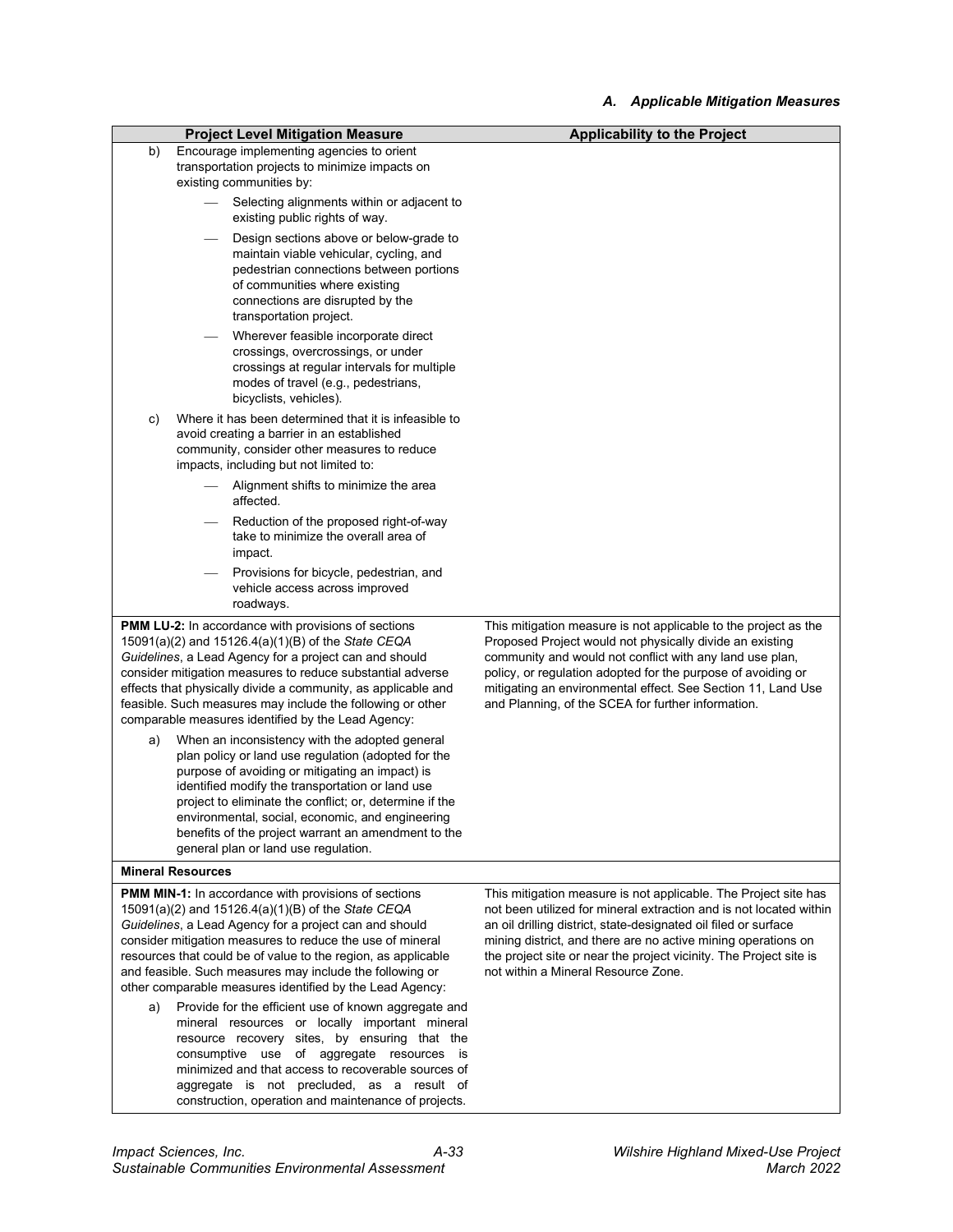|                                                                                                                                                                                                                                                                                                                                                                                               |    | <b>Project Level Mitigation Measure</b>                                                                                                                                                                                                                                                                                                                                                                                                                                 | <b>Applicability to the Project</b>                                                                                                                                                                                                                                                                                 |
|-----------------------------------------------------------------------------------------------------------------------------------------------------------------------------------------------------------------------------------------------------------------------------------------------------------------------------------------------------------------------------------------------|----|-------------------------------------------------------------------------------------------------------------------------------------------------------------------------------------------------------------------------------------------------------------------------------------------------------------------------------------------------------------------------------------------------------------------------------------------------------------------------|---------------------------------------------------------------------------------------------------------------------------------------------------------------------------------------------------------------------------------------------------------------------------------------------------------------------|
| b)                                                                                                                                                                                                                                                                                                                                                                                            |    | Where avoidance is infeasible, minimize impacts to<br>the efficient and effective use of recoverable sources<br>of aggregate through measures that have been<br>identified in county and city general plans, or other<br>comparable measures such as:                                                                                                                                                                                                                   |                                                                                                                                                                                                                                                                                                                     |
|                                                                                                                                                                                                                                                                                                                                                                                               | 1) | Recycle and reuse building materials<br>resulting from demolition, particularly<br>aggregate resources, to the maximum<br>extent practicable.                                                                                                                                                                                                                                                                                                                           |                                                                                                                                                                                                                                                                                                                     |
|                                                                                                                                                                                                                                                                                                                                                                                               | 2) | Identify and use building materials,<br>particularly aggregate materials, resulting<br>from demolition at other construction sites<br>in the SCAG region, or within a<br>reasonable hauling distance of the project<br>site.                                                                                                                                                                                                                                            |                                                                                                                                                                                                                                                                                                                     |
|                                                                                                                                                                                                                                                                                                                                                                                               | 3) | Design transportation network<br>improvements in a manner (such as buffer<br>zones or the use of screening) that does<br>not preclude adjacent or nearby extraction<br>of known mineral and aggregate<br>resources following completion of the<br>improvement and during long-term<br>operations.                                                                                                                                                                       |                                                                                                                                                                                                                                                                                                                     |
|                                                                                                                                                                                                                                                                                                                                                                                               | 4) | Avoid or reduce impacts on known<br>aggregate and mineral resources and<br>mineral resource recovery sites through<br>the evaluation and selection of project<br>sites and design features (e.g., buffers)<br>that minimize impacts on land suitable for<br>aggregate and mineral resource extraction<br>by maintaining portions of MRZ-2 areas in<br>open space or other general plan land use<br>categories and zoning that allow for<br>mining of mineral resources. |                                                                                                                                                                                                                                                                                                                     |
| <b>Noise</b>                                                                                                                                                                                                                                                                                                                                                                                  |    |                                                                                                                                                                                                                                                                                                                                                                                                                                                                         |                                                                                                                                                                                                                                                                                                                     |
| <b>PMM NOISE-1:</b> In accordance with provisions of sections<br>15091(a)(2) and 15126.4(a)(1)(B) of the State CEQA<br>Guidelines, a Lead Agency for a project can and should<br>consider mitigation measures to reduce substantial adverse<br>effects, as applicable and feasible. Such measures may<br>include the following or other comparable measures identified<br>by the Lead Agency: |    |                                                                                                                                                                                                                                                                                                                                                                                                                                                                         | The Proposed Project would implement Mitigation Measures<br>NOI-1 and NOI-2 to reduce construction related noise impacts<br>to a less than significant level. These mitigation measures are<br>project specific and are therefore more applicable. See Section<br>13, Noise and Vibration, for further information. |

- a) Install temporary noise barriers during construction.
- b) Include permanent noise barriers and soundattenuating features as part of the project design. Barriers could be in the form of outdoor barriers, sound walls, buildings, or earth berms to attenuate noise at adjacent sensitive uses.
- c) Schedule construction activities consistent with the allowable hours pursuant to applicable general plan noise element or noise ordinance
- d) Post procedures and phone numbers at the construction site for notifying the Lead Agency staff, local Police Department, and construction contractor (during regular construction hours and off-hours), along with permitted construction days and hours, complaint procedures, and who to notify in the event of a problem.
- e) Notify neighbors and occupants within 300 feet of the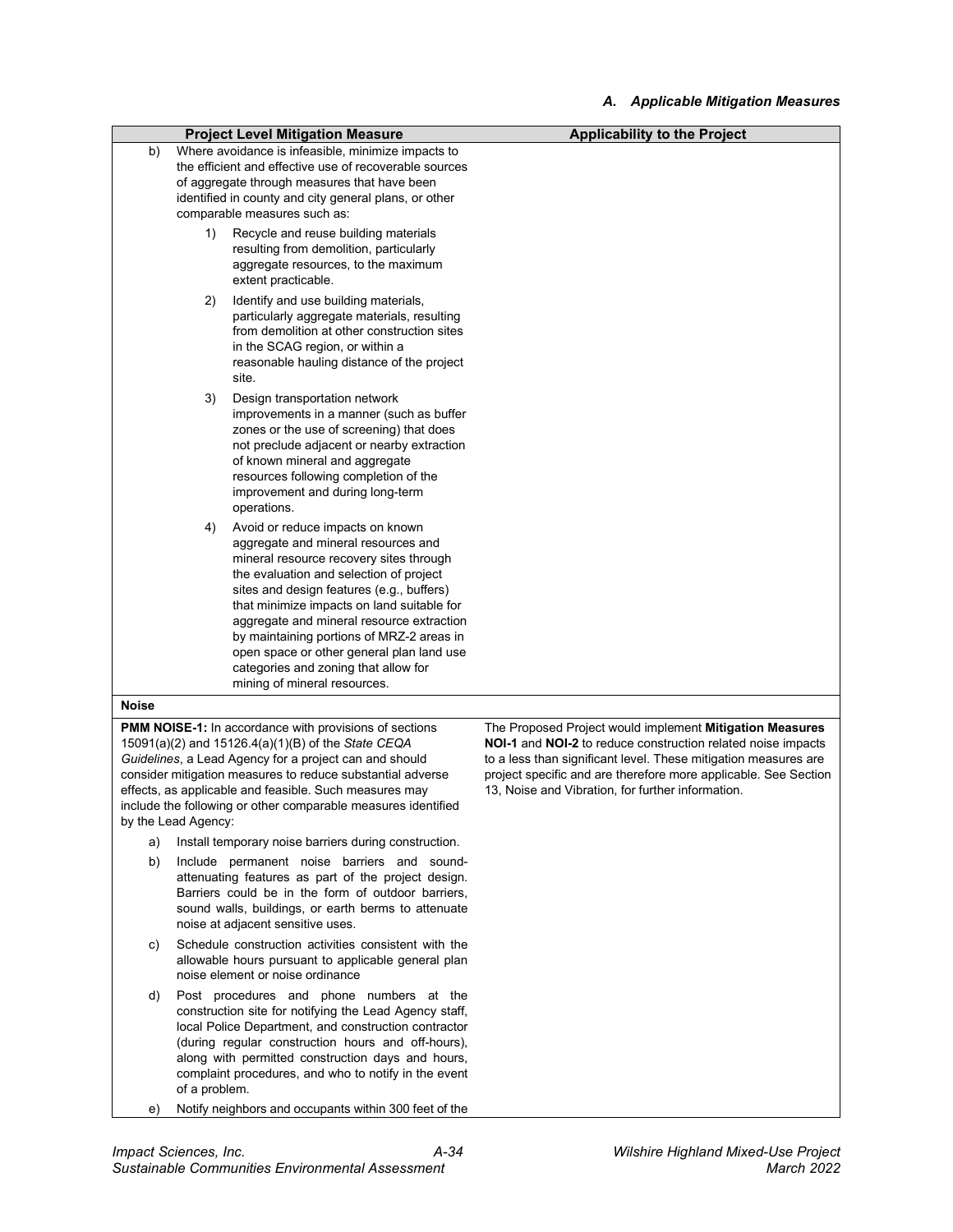|         | <b>Project Level Mitigation Measure</b>                                                                                                                                                                                                                                                                                                                                                                                                                                                                                                                                                                                                                                                                                                                                                              | <b>Applicability to the Project</b> |
|---------|------------------------------------------------------------------------------------------------------------------------------------------------------------------------------------------------------------------------------------------------------------------------------------------------------------------------------------------------------------------------------------------------------------------------------------------------------------------------------------------------------------------------------------------------------------------------------------------------------------------------------------------------------------------------------------------------------------------------------------------------------------------------------------------------------|-------------------------------------|
|         | project construction area at least 30 days in advance<br>of anticipated times when noise levels are expected<br>to exceed limits established in the noise element of<br>the general plan or noise ordinance.                                                                                                                                                                                                                                                                                                                                                                                                                                                                                                                                                                                         |                                     |
| f)      | Designate an on-site construction complaint and<br>enforcement manager for the project.                                                                                                                                                                                                                                                                                                                                                                                                                                                                                                                                                                                                                                                                                                              |                                     |
| g)      | Ensure that construction equipment are properly<br>maintained per manufacturers' specifications and<br>fitted with the best available noise suppression<br>improved<br>mufflers,<br>devices<br>(e.g.,<br>equipment<br>redesign, use of intake silencers, ducts, engine<br>enclosures, and acoustically attenuating shields or<br>shrouds silencers, wraps). All intake and exhaust<br>ports on power equipment shall be muffled or<br>shielded.                                                                                                                                                                                                                                                                                                                                                      |                                     |
| h)      | Use hydraulically or electrically powered tools (e.g.,<br>jack hammers, pavement breakers, and rock drills) for<br>project construction to avoid noise associated with<br>compressed air exhaust from pneumatically powered<br>tools. However, where use of pneumatic tools is<br>unavoidable, an exhaust muffler on the compressed<br>air exhaust should be used; this muffler can lower<br>noise levels from the exhaust by up to about 10 dBA.<br>External jackets on the tools themselves should be<br>used, if such jackets are commercially available, and<br>this could achieve a further reduction of 5 dBA.<br>Quieter procedures should be used, such as drills<br>rather than impact equipment, whenever such<br>procedures are available and consistent with<br>construction procedures. |                                     |
| i)      | Where feasible, design projects so that they are<br>depressed below the grade of the existing noise-<br>sensitive receptor, creating an effective barrier<br>between the roadway and sensitive receptors.                                                                                                                                                                                                                                                                                                                                                                                                                                                                                                                                                                                            |                                     |
| j)      | Where feasible, improve the acoustical insulation of<br>dwelling units where setbacks and sound barriers do<br>not provide sufficient noise reduction.                                                                                                                                                                                                                                                                                                                                                                                                                                                                                                                                                                                                                                               |                                     |
| k)      | Using rubberized asphalt or "quiet pavement" to<br>reduce road noise for new roadway segments,<br>roadways in which widening or other modifications<br>require re-pavement, or normal reconstruction of<br>roadways where re-pavement is planned                                                                                                                                                                                                                                                                                                                                                                                                                                                                                                                                                     |                                     |
| $\vert$ | Projects that require pile driving or other construction<br>noise above 90 dBA in proximity to sensitive<br>receptors, should reduce potential pier drilling, pile<br>driving and/or other extreme noise generating<br>construction impacts greater than 90 dBA; a set of<br>site-specific noise attenuation measures should be<br>completed under the supervision of a qualified<br>acoustical consultant.                                                                                                                                                                                                                                                                                                                                                                                          |                                     |
| m)      | Use land use planning measures, such as zoning,<br>restrictions on development, site design, and buffers<br>to ensure that future development is compatible with<br>adjacent transportation facilities and land uses;                                                                                                                                                                                                                                                                                                                                                                                                                                                                                                                                                                                |                                     |
| n)      | Monitor the effectiveness of noise reduction<br>measures by taking noise measurements and<br>installing adaptive mitigation measures to achieve the<br>standards for ambient noise levels established by the<br>noise element of the general plan or noise ordinance.                                                                                                                                                                                                                                                                                                                                                                                                                                                                                                                                |                                     |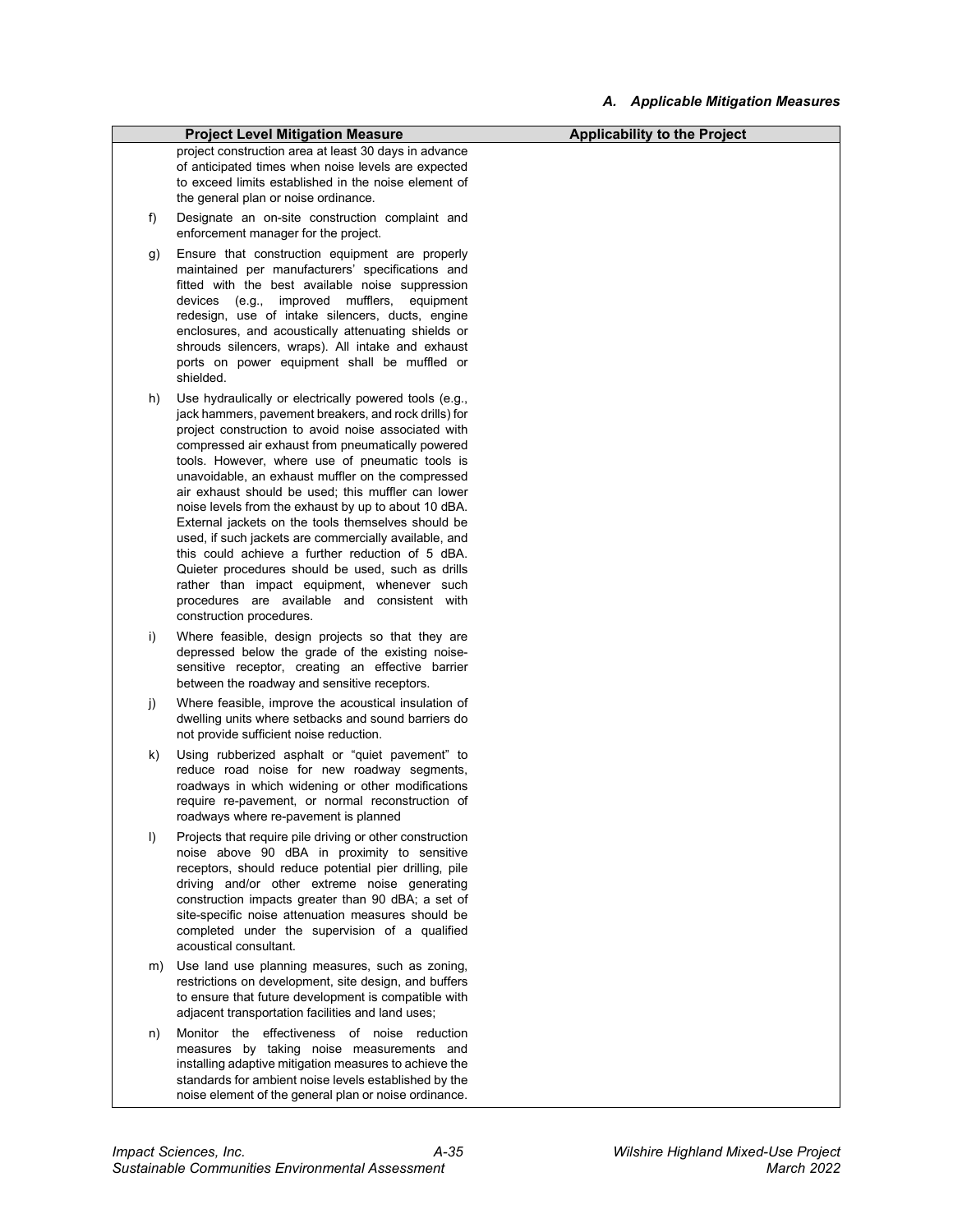|    | <b>Project Level Mitigation Measure</b>                                                                                                                                                                                                                                                                                                                                                                                                                                                                                                                                                                                                   | <b>Applicability to the Project</b>                                                                                                                       |
|----|-------------------------------------------------------------------------------------------------------------------------------------------------------------------------------------------------------------------------------------------------------------------------------------------------------------------------------------------------------------------------------------------------------------------------------------------------------------------------------------------------------------------------------------------------------------------------------------------------------------------------------------------|-----------------------------------------------------------------------------------------------------------------------------------------------------------|
| O) | Use equipment and trucks with the best available<br>noise control techniques (e.g., improved mufflers,<br>equipment redesign, use of intake silencers, ducts,<br>engine enclosures, and acoustically attenuating<br>shields or shrouds, wherever feasible) for project<br>construction.                                                                                                                                                                                                                                                                                                                                                   |                                                                                                                                                           |
| p) | Stationary noise sources can and should be located<br>as far from adjacent sensitive receptors as possible<br>and they should be muffled and enclosed within<br>temporary sheds, incorporate insulation barriers, or<br>use other measures as determined by the Lead<br>Agency (or other appropriate government agency) to<br>provide equivalent noise reduction.                                                                                                                                                                                                                                                                         |                                                                                                                                                           |
| q) | Use of portable barriers in the vicinity of sensitive<br>receptors during construction.                                                                                                                                                                                                                                                                                                                                                                                                                                                                                                                                                   |                                                                                                                                                           |
| r) | Implement noise control at the receivers by<br>temporarily improving the noise reduction capability<br>of adjacent buildings (for instance by the use of sound<br>blankets), and implement if such measures are<br>feasible and would noticeably reduce noise impacts.                                                                                                                                                                                                                                                                                                                                                                    |                                                                                                                                                           |
| s) | Monitor the effectiveness of noise attenuation<br>measures by taking noise measurements.                                                                                                                                                                                                                                                                                                                                                                                                                                                                                                                                                  |                                                                                                                                                           |
| t) | Maximize the distance between noise-sensitive land<br>uses and new roadway lanes, roadways, rail lines,<br>transit centers, park-and-ride lots, and other new<br>noise-generating facilities.                                                                                                                                                                                                                                                                                                                                                                                                                                             |                                                                                                                                                           |
| u) | Construct sound reducing barriers between noise<br>sources and noise-sensitive land uses.                                                                                                                                                                                                                                                                                                                                                                                                                                                                                                                                                 |                                                                                                                                                           |
| V) | Stationary noise sources can and should be located<br>as far from adjacent sensitive receptors as possible<br>and they should be muffled and enclosed within<br>temporary sheds, incorporate insulation barriers, or<br>use other measures as determined by the Lead<br>Agency (or other appropriate government agency) to<br>provide equivalent noise reduction.                                                                                                                                                                                                                                                                         |                                                                                                                                                           |
| W) | Use techniques such as grade separation, buffer<br>zones, landscaped berms, dense plantings, sound<br>walls, reduced-noise paving materials, and traffic<br>calming measures.                                                                                                                                                                                                                                                                                                                                                                                                                                                             |                                                                                                                                                           |
| X) | Locate transit-related passenger stations, central<br>maintenance facilities, decentralized maintenance<br>facilities, and electric substations away from sensitive<br>receptors to the maximum extent feasible.                                                                                                                                                                                                                                                                                                                                                                                                                          |                                                                                                                                                           |
| y) | Consult the SCAG Environmental Justice Toolbox<br>for potential measures to address impacts to low-<br>income and/or minority communities.                                                                                                                                                                                                                                                                                                                                                                                                                                                                                                |                                                                                                                                                           |
| a) | <b>PMM NOISE-2:</b> In accordance with provisions of sections<br>15091(a)(2) and 15126.4(a)(1)(B) of the State CEQA<br>Guidelines, a Lead Agency for a project can and should<br>consider mitigation measures to reduce substantial adverse<br>effects related to vibration, as applicable and feasible. Such<br>measures may include the following or other comparable<br>measures identified by the Lead Agency:<br>For projects that require pile driving or other<br>construction techniques that result in excessive<br>vibration, such as blasting, determine the potential<br>vibration impacts to the structural integrity of the | There would be no significant noise or vibration impacts<br>associated with the Proposed Project, therefore this Mitigation<br>Measure is not applicable. |

adjacent buildings within 50 feet of pile driving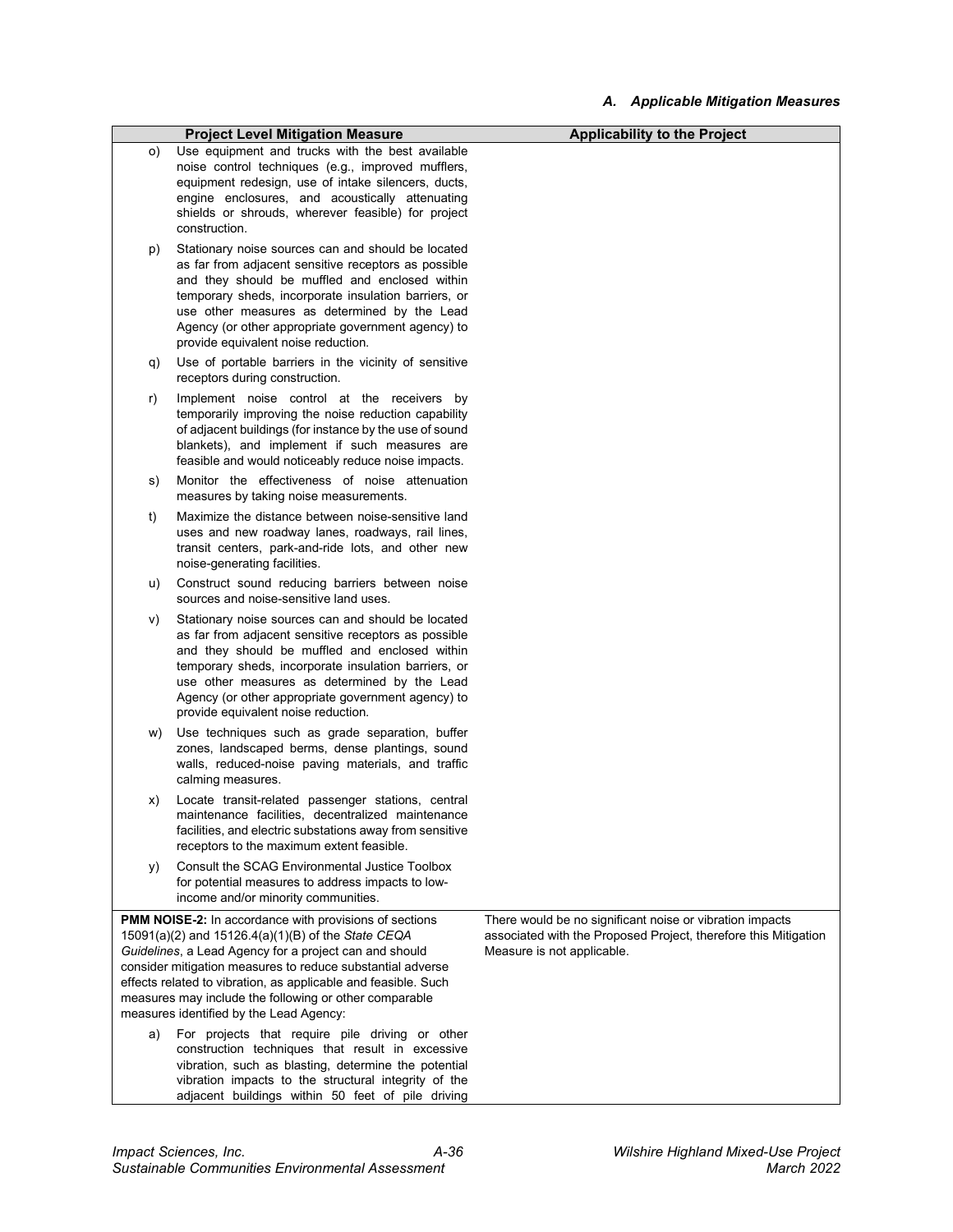|                        | <b>Project Level Mitigation Measure</b>                                                                                                                                                                                                                                                                                                                                                                                                                                                            | <b>Applicability to the Project</b>                                                                                                                                                                                                                |
|------------------------|----------------------------------------------------------------------------------------------------------------------------------------------------------------------------------------------------------------------------------------------------------------------------------------------------------------------------------------------------------------------------------------------------------------------------------------------------------------------------------------------------|----------------------------------------------------------------------------------------------------------------------------------------------------------------------------------------------------------------------------------------------------|
|                        | locations.                                                                                                                                                                                                                                                                                                                                                                                                                                                                                         |                                                                                                                                                                                                                                                    |
| b)                     | For projects that require pile driving or other<br>construction techniques that result in excessive<br>vibration, such as blasting, determine the threshold<br>levels of vibration and cracking that could damage<br>adjacent historic or other structure, and design means<br>and construction methods to not exceed the<br>thresholds.                                                                                                                                                           |                                                                                                                                                                                                                                                    |
| c)                     | For projects where pile driving would be necessary<br>for construction due to geological conditions, utilize<br>quiet pile driving techniques such as predrilling the<br>piles to the maximum feasible depth, where feasible.<br>Predrilling pile holes will reduce the number of blows<br>required to completely seat the pile and will<br>concentrate the pile driving activity closer to the<br>ground where pile driving noise can be shielded more<br>effectively by a noise barrier/curtain. |                                                                                                                                                                                                                                                    |
| d)                     | Restrict construction activities to permitted hours in<br>accordance with local jurisdiction regulation.                                                                                                                                                                                                                                                                                                                                                                                           |                                                                                                                                                                                                                                                    |
| e)                     | Properly maintain construction equipment and outfit<br>construction equipment with the best available noise<br>suppression devices (e.g., mufflers, silences, wraps).                                                                                                                                                                                                                                                                                                                              |                                                                                                                                                                                                                                                    |
| f)                     | Prohibit idling of construction equipment for<br>extended periods of time in the vicinity of sensitive<br>receptors.                                                                                                                                                                                                                                                                                                                                                                               |                                                                                                                                                                                                                                                    |
|                        | <b>Population and Housing</b>                                                                                                                                                                                                                                                                                                                                                                                                                                                                      |                                                                                                                                                                                                                                                    |
|                        | 15091(a)(2) and 15126.4(a)(1)(B) of the State CEQA<br>Guidelines, a Lead Agency for a project can and should<br>consider mitigation measures to reduce the displacement of<br>existing housing, as applicable and feasible. Such measures<br>may include the following or other comparable measures<br>identified by the Lead Agency:                                                                                                                                                              | Therefore, the project would not displace existing housing and<br>this mitigation measure is not applicable.                                                                                                                                       |
| a)                     | Evaluate<br>alternate<br>route<br>alignments<br>and<br>facilities<br>minimize<br>transportation<br>that<br>the<br>displacement of homes and businesses.<br>Use an<br>iterative design and impact analysis where impacts to<br>homes or businesses are involved to minimize the<br>potential of impacts on housing and displacement of<br>people.                                                                                                                                                   |                                                                                                                                                                                                                                                    |
| b)<br>C)               | Prioritize the use existing ROWs, wherever feasible.<br>Develop a construction schedule that minimizes<br>potential neighborhood deterioration from protracted<br>waiting periods between right-of-way acquisition and<br>construction.                                                                                                                                                                                                                                                            |                                                                                                                                                                                                                                                    |
| d)                     | Review capacities of available urban infrastructure<br>and augment capacities as needed to accommodate<br>demand in locations where growth is desirable to the<br>local lead Agency and encouraged by the SCS<br>(primarily TPAs, where applicable).                                                                                                                                                                                                                                               |                                                                                                                                                                                                                                                    |
| e)                     | When General Plans and other local land use<br>regulations are amended or updated, use the most<br>recent growth projections and RHNA allocation plan.                                                                                                                                                                                                                                                                                                                                             |                                                                                                                                                                                                                                                    |
| <b>Public Services</b> |                                                                                                                                                                                                                                                                                                                                                                                                                                                                                                    |                                                                                                                                                                                                                                                    |
|                        | PMM PSP-1: In accordance with provisions of sections<br>15091(a)(2) and 15126.4(a)(1)(B) of the State CEQA<br>Guidelines, a Lead Agency for a project can and should<br>consider mitigation measures to reduce substantial adverse<br>effects of constructing new emergency response facilities, as<br>applicable and feasible. Such measures may include the                                                                                                                                      | This mitigation measure is not applicable to the Project as the<br>Proposed Project would not require the construction or<br>alteration of emergency response facilities. See Section 15,<br>Public Services, of the SCEA for further information. |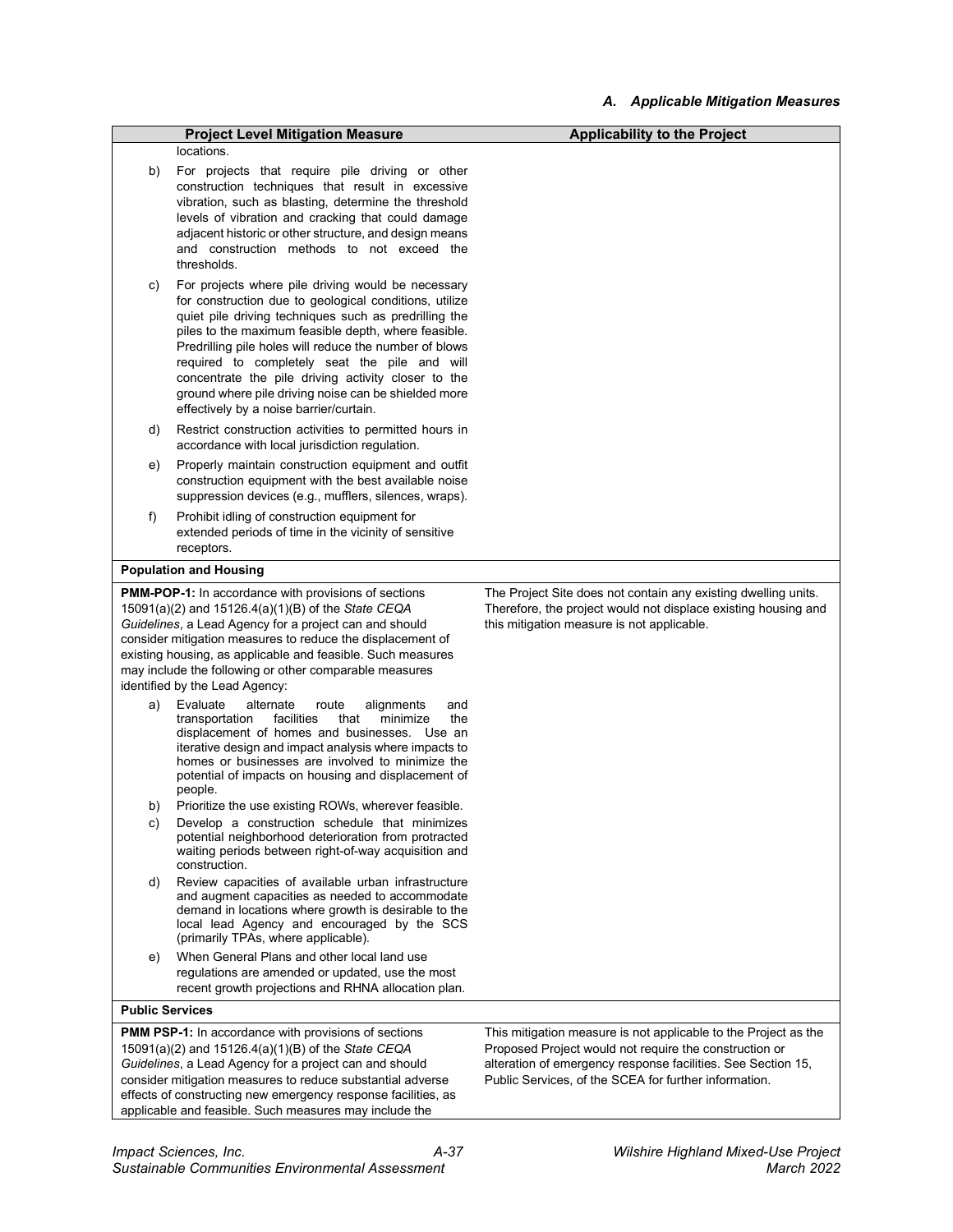| <b>Project Level Mitigation Measure</b>                                                                                                                                                                                                                                                                                                                                                                                                                                                                                                                                                                                                                            | <b>Applicability to the Project</b>                                                                                                                                                                                                                                                                                                                                                                                                                                |
|--------------------------------------------------------------------------------------------------------------------------------------------------------------------------------------------------------------------------------------------------------------------------------------------------------------------------------------------------------------------------------------------------------------------------------------------------------------------------------------------------------------------------------------------------------------------------------------------------------------------------------------------------------------------|--------------------------------------------------------------------------------------------------------------------------------------------------------------------------------------------------------------------------------------------------------------------------------------------------------------------------------------------------------------------------------------------------------------------------------------------------------------------|
| following or other comparable measures identified by the Lead<br>Agency:                                                                                                                                                                                                                                                                                                                                                                                                                                                                                                                                                                                           |                                                                                                                                                                                                                                                                                                                                                                                                                                                                    |
| Coordinate with emergency response agencies to<br>$\bullet$<br>ensure that there are adequate governmental<br>facilities to maintain acceptable service ratios,<br>response times or other performance objectives for<br>emergency response services and that any required<br>additional construction of buildings is incorporated<br>into the project description.                                                                                                                                                                                                                                                                                                |                                                                                                                                                                                                                                                                                                                                                                                                                                                                    |
| Where current levels of services at the project site are<br>found to be inadequate, provide fair share<br>contributions towards infrastructure improvements,<br>as appropriate and applicable, to mitigate identified<br>CEQA impacts.                                                                                                                                                                                                                                                                                                                                                                                                                             |                                                                                                                                                                                                                                                                                                                                                                                                                                                                    |
| Project sponsors can and should develop traffic<br>٠<br>control plans for individual projects. Traffic control<br>plans should include information on lane closures<br>and the anticipated flow of traffic during the<br>construction period. The basic objective of each<br>traffic control plan (TCP) is to permit the contractor<br>to work within the public right of way efficiently and<br>effectively while maintaining a safe, uniform flow of<br>traffic. The construction work and the public traveling<br>through the work zone in vehicles, bicycles or as<br>pedestrians must be given equal consideration when<br>developing a traffic control plan. |                                                                                                                                                                                                                                                                                                                                                                                                                                                                    |
| <b>PMM PSS-1:</b> In accordance with provisions of sections<br>15091(a)(2) and 15126.4(a)(1)(B) of the State CEQA<br>Guidelines, a Lead Agency for a project can and should<br>consider mitigation measures to reduce substantial adverse<br>effects of constructing new or physically altered school<br>facilities, as applicable and feasible. Such measures may<br>include the following or other comparable measures identified<br>by the Lead Agency:                                                                                                                                                                                                         | This mitigation measure is addressed as the project would<br>require fees to reduce impacts as to a less than significant<br>impact. The Applicant would be required to pay applicable<br>school fees in accordance with California Government Code<br>Section 65995, which are deemed by statute to fully mitigate<br>any potentially significant impact on schools.                                                                                              |
| Where construction or expansion of school facilities<br>a)<br>is required to meet public school service ratios,<br>require school district fees, as applicable.                                                                                                                                                                                                                                                                                                                                                                                                                                                                                                    |                                                                                                                                                                                                                                                                                                                                                                                                                                                                    |
| <b>PMM PSL-1:</b> In accordance with provisions of sections<br>15091(a)(2) and 15126.4(a)(1)(B) of the State CEQA<br>Guidelines, a Lead Agency for a project can and should<br>consider mitigation measures to reduce substantial adverse<br>effects of construction of new or altered library facilities, as<br>applicable and feasible. Such measures may include the<br>following or other comparable measures identified by the Lead<br>Agency:<br>Where construction or expansion of library facilities<br>a)<br>is required to meet public library service ratios,<br>require library fees, as appropriate and applicable, to                                | This mitigation measure is not applicable as the Project would<br>not cause a significant impact with regard to library services.<br>The addition of residential units at the Project site it would not<br>be substantial enough to create additional impacts to existing<br>services and the project would not significantly impact library<br>services and no new or expanded library facilities would be<br>needed.                                             |
| mitigate identified CEQA impacts.<br><b>Recreation</b>                                                                                                                                                                                                                                                                                                                                                                                                                                                                                                                                                                                                             |                                                                                                                                                                                                                                                                                                                                                                                                                                                                    |
| <b>PMM REC-1:</b> In accordance with provisions of sections                                                                                                                                                                                                                                                                                                                                                                                                                                                                                                                                                                                                        | Los Angeles Municipal Code § 12.33 requires all new, non-                                                                                                                                                                                                                                                                                                                                                                                                          |
| 15091(a)(2) and 15126.4(a)(1)(B) of the State CEQA<br>Guidelines, a Lead Agency for a project can and should<br>consider mitigation measures to reduce substantial adverse<br>effects on the use of existing neighborhood and regional parks<br>or other recreational facilities, as applicable and feasible. Such<br>measures may include the following or other comparable<br>measures identified by the Lead Agency:                                                                                                                                                                                                                                            | exempt, residential dwelling units to dedicate land, pay a fee or<br>provide a combination of land dedication and fee payment for<br>the purpose of acquiring, expanding and improving park and<br>recreational facilities for new residents, with an exception<br>made for affordable housing units. The project itself would not<br>lead to substantial physical deterioration of any recreational<br>facilities, and would have no related significant impacts. |
| Prior to the issuance of permits, where projects<br>a)                                                                                                                                                                                                                                                                                                                                                                                                                                                                                                                                                                                                             |                                                                                                                                                                                                                                                                                                                                                                                                                                                                    |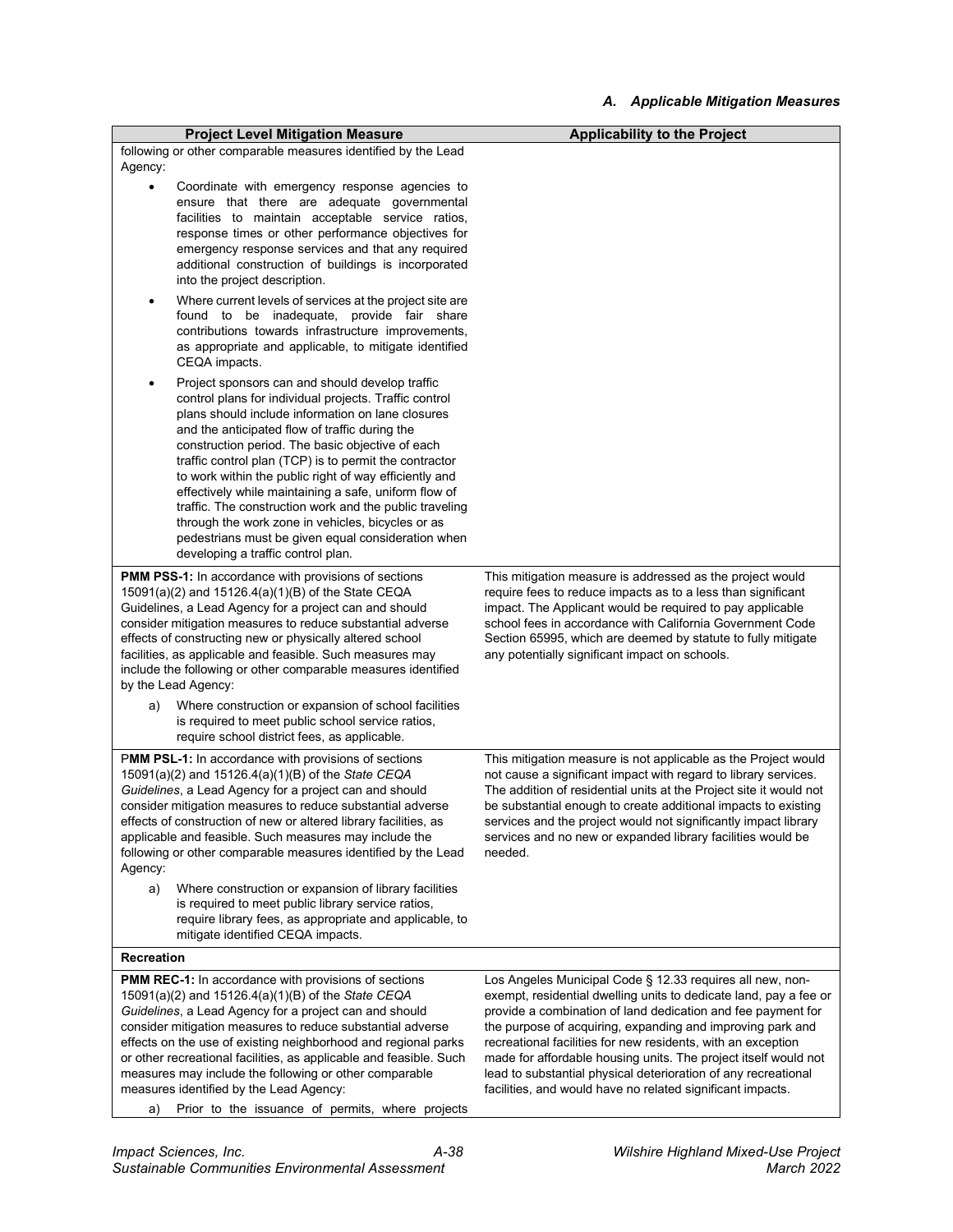|                                                                                                                                                                                                                                                                                                                                                                                                                                                                                                                                                                                                                                                                                                       |      | <b>Project Level Mitigation Measure</b>                                                                                                                                                                                                                                                                                                                      | <b>Applicability to the Project</b>                                                                                                                                                                                                                                                                                                                                                                                                                                            |
|-------------------------------------------------------------------------------------------------------------------------------------------------------------------------------------------------------------------------------------------------------------------------------------------------------------------------------------------------------------------------------------------------------------------------------------------------------------------------------------------------------------------------------------------------------------------------------------------------------------------------------------------------------------------------------------------------------|------|--------------------------------------------------------------------------------------------------------------------------------------------------------------------------------------------------------------------------------------------------------------------------------------------------------------------------------------------------------------|--------------------------------------------------------------------------------------------------------------------------------------------------------------------------------------------------------------------------------------------------------------------------------------------------------------------------------------------------------------------------------------------------------------------------------------------------------------------------------|
|                                                                                                                                                                                                                                                                                                                                                                                                                                                                                                                                                                                                                                                                                                       | open | require the construction or expansion of recreational<br>facilities or the payment of equivalent Quimby fees,<br>consider increasing the accessibility to natural areas<br>and lands for outdoor recreation from the proposed<br>project area, in coordination with local and regional<br>and/or<br>planning<br>responsible<br>space<br>management agencies. |                                                                                                                                                                                                                                                                                                                                                                                                                                                                                |
| Prior to the issuance of permits, where projects<br>b)<br>require the construction or expansion of recreational<br>facilities or the payment of equivalent Quimby fees,<br>encourage patterns of urban development and land<br>use which reduce costs on infrastructure and make<br>better use of existing facilities, using strategies such<br>as:                                                                                                                                                                                                                                                                                                                                                   |      |                                                                                                                                                                                                                                                                                                                                                              |                                                                                                                                                                                                                                                                                                                                                                                                                                                                                |
|                                                                                                                                                                                                                                                                                                                                                                                                                                                                                                                                                                                                                                                                                                       | i.   | Increasing the accessibility to natural<br>areas for outdoor recreation                                                                                                                                                                                                                                                                                      |                                                                                                                                                                                                                                                                                                                                                                                                                                                                                |
|                                                                                                                                                                                                                                                                                                                                                                                                                                                                                                                                                                                                                                                                                                       | ii.  | Utilizing "green" development techniques                                                                                                                                                                                                                                                                                                                     |                                                                                                                                                                                                                                                                                                                                                                                                                                                                                |
|                                                                                                                                                                                                                                                                                                                                                                                                                                                                                                                                                                                                                                                                                                       | iii. | Promoting water-efficient land use and<br>development                                                                                                                                                                                                                                                                                                        |                                                                                                                                                                                                                                                                                                                                                                                                                                                                                |
|                                                                                                                                                                                                                                                                                                                                                                                                                                                                                                                                                                                                                                                                                                       | iv.  | Encouraging multiple uses, such as the<br>joint use of schools                                                                                                                                                                                                                                                                                               |                                                                                                                                                                                                                                                                                                                                                                                                                                                                                |
|                                                                                                                                                                                                                                                                                                                                                                                                                                                                                                                                                                                                                                                                                                       | v.   | Including trail systems and trail segments<br>in General Plan recreation standards.                                                                                                                                                                                                                                                                          |                                                                                                                                                                                                                                                                                                                                                                                                                                                                                |
| Transportation                                                                                                                                                                                                                                                                                                                                                                                                                                                                                                                                                                                                                                                                                        |      |                                                                                                                                                                                                                                                                                                                                                              |                                                                                                                                                                                                                                                                                                                                                                                                                                                                                |
| <b>PMM-TRA-1:</b> In accordance with provisions of sections<br>15091(a)(2) and 15126.4(a)(1)(B) of the State CEQA<br>Guidelines, a Lead Agency for a project can and should<br>consider mitigation measures to reduce substantial adverse<br>effects related to transportation-related impacts, as applicable<br>and feasible. Such measures may include the following or<br>other comparable measures identified by the Lead Agency:<br>Transportation demand management (TDM)<br>strategies should be incorporated into individual land<br>use and transportation projects and plans, as part of<br>the planning process. Local agencies should<br>incorporate strategies identified in the Federal |      |                                                                                                                                                                                                                                                                                                                                                              | As an infill development site, the Project has ready access to<br>community resources, particularly public transportation. The<br>site is serviced by Metro Bus lines with frequency intervals of<br>less than 15 minutes during peak times. The strategic location<br>of this Project is to lessen VMT to and from the site.<br>Transportation impacts were concluded to be less than<br>significant. See Section 17, Transportation, of the SCEA for<br>further information. |

 provide incentives to use alternative modes and reduce driving, such as, universal transit passes, road and parking pricing;

- include TDM mitigation requirements for

 incorporate supporting infrastructure for non-motorized modes, such as, bike lanes, secure bike parking, sidewalks, and

Highway Administration's publication: Integrating Demand Management into the Transportation Planning Process: A Desk Reference (August 2012) into the planning process (FHWA 2012). For example, the following strategies may be included to encourage use of transit and non-motorized modes of transportation and reduce vehicle miles traveled

on the region's roadways:

new developments;

crosswalks;

- implement parking management programs, such as parking cash-out, priority parking for carpools and vanpools;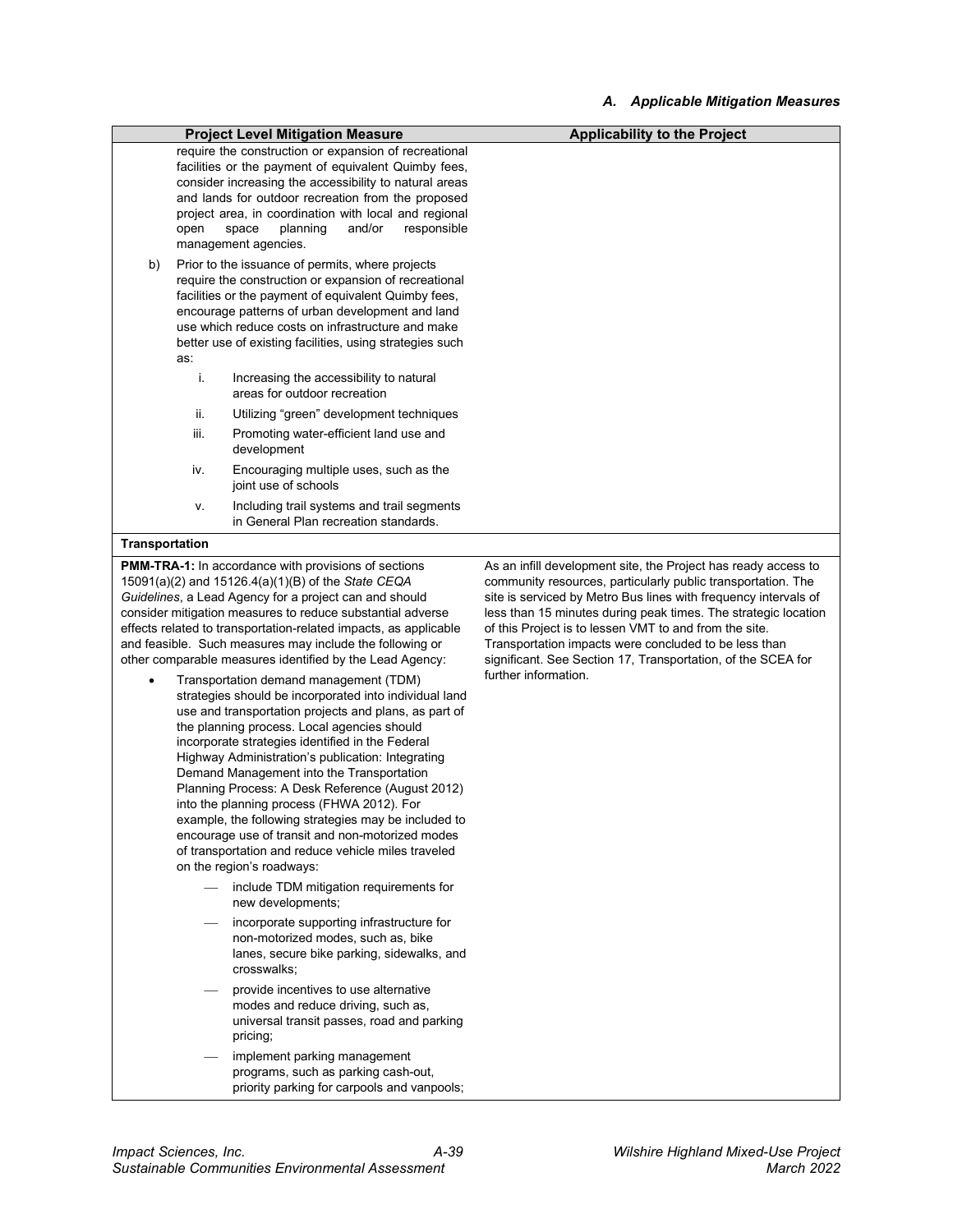|                                                                                                                                                                                                                                                                                                                                                                                                                                                                                                               | <b>Project Level Mitigation Measure</b>                                                                                                                                                                                                                                                                                                                                                                                                                                                                                                                                                                                                                                                                                                                                                                                                                                                                     | <b>Applicability to the Project</b>                                                                                                                                                                                                                                                                                                                                                                                           |
|---------------------------------------------------------------------------------------------------------------------------------------------------------------------------------------------------------------------------------------------------------------------------------------------------------------------------------------------------------------------------------------------------------------------------------------------------------------------------------------------------------------|-------------------------------------------------------------------------------------------------------------------------------------------------------------------------------------------------------------------------------------------------------------------------------------------------------------------------------------------------------------------------------------------------------------------------------------------------------------------------------------------------------------------------------------------------------------------------------------------------------------------------------------------------------------------------------------------------------------------------------------------------------------------------------------------------------------------------------------------------------------------------------------------------------------|-------------------------------------------------------------------------------------------------------------------------------------------------------------------------------------------------------------------------------------------------------------------------------------------------------------------------------------------------------------------------------------------------------------------------------|
|                                                                                                                                                                                                                                                                                                                                                                                                                                                                                                               | develop TDM-specific performance<br>measures to evaluate project-specific and<br>system-wide performance;                                                                                                                                                                                                                                                                                                                                                                                                                                                                                                                                                                                                                                                                                                                                                                                                   |                                                                                                                                                                                                                                                                                                                                                                                                                               |
|                                                                                                                                                                                                                                                                                                                                                                                                                                                                                                               | incorporate TDM performance measures<br>in the decision-making process for<br>identifying transportation investments;                                                                                                                                                                                                                                                                                                                                                                                                                                                                                                                                                                                                                                                                                                                                                                                       |                                                                                                                                                                                                                                                                                                                                                                                                                               |
|                                                                                                                                                                                                                                                                                                                                                                                                                                                                                                               | implement data collection programs for<br>TDM to determine the effectiveness of<br>certain strategies and to measure success<br>over time; and                                                                                                                                                                                                                                                                                                                                                                                                                                                                                                                                                                                                                                                                                                                                                              |                                                                                                                                                                                                                                                                                                                                                                                                                               |
|                                                                                                                                                                                                                                                                                                                                                                                                                                                                                                               | set aside funding for TDM initiatives.                                                                                                                                                                                                                                                                                                                                                                                                                                                                                                                                                                                                                                                                                                                                                                                                                                                                      |                                                                                                                                                                                                                                                                                                                                                                                                                               |
|                                                                                                                                                                                                                                                                                                                                                                                                                                                                                                               | The increase in per capita VMT on<br>facilities experiencing LOS F represents a<br>significant impact compared to existing<br>conditions. To assess whether<br>implementation of these specific mitigation<br>strategies would result in measurable<br>traffic congestion reductions,<br>implementing actions may need to be<br>further refined within the overall<br>parameters of the proposed Plan and<br>matched to local conditions in any<br>subsequent project-level environmental<br>analysis.                                                                                                                                                                                                                                                                                                                                                                                                      |                                                                                                                                                                                                                                                                                                                                                                                                                               |
| <b>PMM TRA-2:</b> In accordance with provisions of sections<br>$15091(a)(2)$ and $15126.4(a)(1)(B)$ of the <i>State CEQA</i><br>Guidelines, a Lead Agency for a project can and should<br>consider mitigation measures to reduce substantial adverse<br>effects which may substantially impair implementation of an<br>adopted emergency response plan or emergency evacuation<br>plan, as applicable and feasible. Such measures may include<br>the following or other comparable measures identified by the |                                                                                                                                                                                                                                                                                                                                                                                                                                                                                                                                                                                                                                                                                                                                                                                                                                                                                                             | No hazardous design features are included in the access<br>design or site plan for the Project that could impede<br>emergency access. Furthermore, the Project would be subject<br>to site plan review by the City of Los Angeles Fire Department<br>and the City of Los Angeles Police Department to ensure that<br>all access roads, driveways, and parking areas would remain<br>accessible to emergency service vehicles. |
| Lead Agency:<br>a)                                                                                                                                                                                                                                                                                                                                                                                                                                                                                            | Prior to construction, project implementation<br>agencies can and should ensure that all necessary<br>local and state road and railroad encroachment<br>permits are obtained. The project implementation<br>agency can and should also comply with all<br>applicable conditions of approval. As deemed<br>necessary by the governing jurisdiction, the road<br>encroachment permits may require the contractor to<br>prepare a traffic control plan in accordance with<br>professional engineering standards prior to<br>construction. Traffic control plans can and should<br>include the following requirements:<br>Identification of all roadway locations<br>where special construction techniques<br>(e.g., directional drilling or night<br>construction) would be used to minimize<br>impacts to traffic flow.<br>Development of circulation and detour<br>plans to minimize impacts to local street |                                                                                                                                                                                                                                                                                                                                                                                                                               |
|                                                                                                                                                                                                                                                                                                                                                                                                                                                                                                               | circulation. This may include the use of<br>signing and flagging to guide vehicles<br>through and/or around the construction<br>zone.<br>Scheduling of truck trips outside of peak<br>morning and evening commute hours.                                                                                                                                                                                                                                                                                                                                                                                                                                                                                                                                                                                                                                                                                    |                                                                                                                                                                                                                                                                                                                                                                                                                               |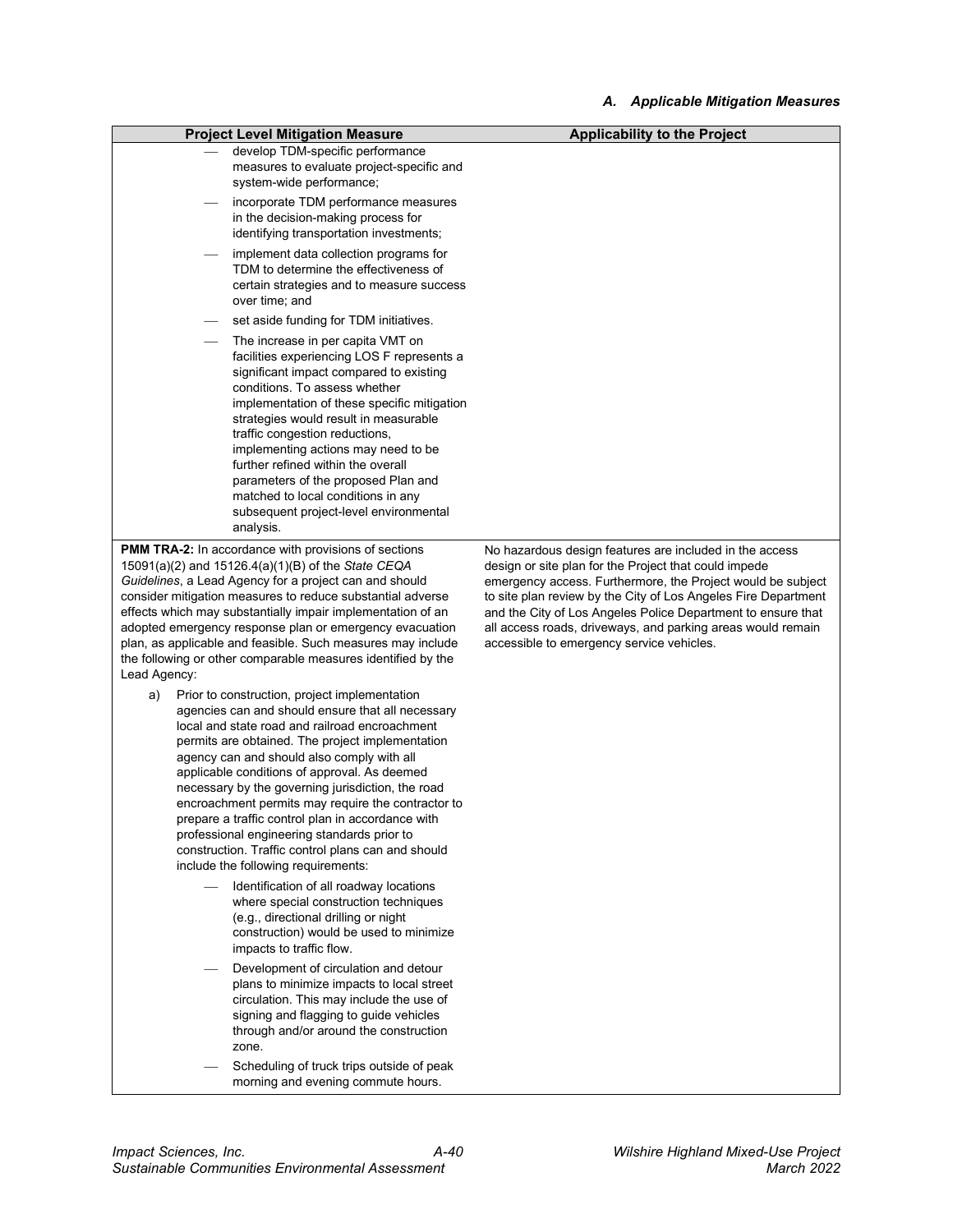| <b>Project Level Mitigation Measure</b>                                                                                                                                                                                                                                                                                                                                                                                                                                                                                                                                                                                                         | <b>Applicability to the Project</b>                                                                                         |
|-------------------------------------------------------------------------------------------------------------------------------------------------------------------------------------------------------------------------------------------------------------------------------------------------------------------------------------------------------------------------------------------------------------------------------------------------------------------------------------------------------------------------------------------------------------------------------------------------------------------------------------------------|-----------------------------------------------------------------------------------------------------------------------------|
| Limiting of lane closures during peak<br>hours to the extent possible.                                                                                                                                                                                                                                                                                                                                                                                                                                                                                                                                                                          |                                                                                                                             |
| Usage of haul routes minimizing truck<br>traffic on local roadways to the extent<br>possible.                                                                                                                                                                                                                                                                                                                                                                                                                                                                                                                                                   |                                                                                                                             |
| Inclusion of detours for bicycles and<br>pedestrians in all areas potentially<br>affected by project construction.                                                                                                                                                                                                                                                                                                                                                                                                                                                                                                                              |                                                                                                                             |
| Installation of traffic control devices as<br>specified in the California Department of<br><b>Transportation Manual of Traffic Controls</b><br>for Construction and Maintenance Work<br>Zones.                                                                                                                                                                                                                                                                                                                                                                                                                                                  |                                                                                                                             |
| Development and implementation of<br>access plans for highly sensitive land uses<br>such as police and fire stations, transit<br>stations, hospitals, and schools. The<br>access plans would be developed with the<br>facility owner or administrator. To<br>minimize disruption of emergency vehicle<br>access, affected jurisdictions can and<br>should be asked to identify detours for<br>emergency vehicles, which will then be<br>posted by the contractor. Notify in<br>advance the facility owner or operator of<br>the timing, location, and duration of<br>construction activities and the locations of<br>detours and lane closures. |                                                                                                                             |
| Storage of construction materials only in<br>designated areas.                                                                                                                                                                                                                                                                                                                                                                                                                                                                                                                                                                                  |                                                                                                                             |
| Coordination with local transit agencies for<br>temporary relocation of routes or bus<br>stops in work zones, as necessary.                                                                                                                                                                                                                                                                                                                                                                                                                                                                                                                     |                                                                                                                             |
| Ensure the rapid repair of transportation<br>infrastructure in the event of an<br>emergency through cooperation among<br>public agencies and by identifying critical<br>infrastructure needs necessary for: a)<br>emergency responders to enter the<br>region, b) evacuation of affected facilities,<br>and c) restoration of utilities.                                                                                                                                                                                                                                                                                                        |                                                                                                                             |
| Enhance emergency preparedness<br>awareness among public agencies and<br>with the public at large.                                                                                                                                                                                                                                                                                                                                                                                                                                                                                                                                              |                                                                                                                             |
| <b>Tribal Cultural Resources</b>                                                                                                                                                                                                                                                                                                                                                                                                                                                                                                                                                                                                                |                                                                                                                             |
| <b>PMM TCR-1:</b> In accordance with provisions of sections<br>15091(a)(2) and 15126.4(a)(1)(B) of the State CEQA                                                                                                                                                                                                                                                                                                                                                                                                                                                                                                                               | In compliance with this mitigation measure, the Lead Agency<br>has considered mitigation measures consistent with § 15064.5 |

*Guidelines*, a Lead Agency for a project can and should consider mitigation measures to reduce substantial adverse effects on tribal cultural resources, as applicable and feasible. Such measures may include the following or other comparable measures identified by the Lead Agency:

a) Avoidance and preservation of the resources in place, including, but not limited to, planning and construction to avoid the resources and protect the cultural and natural context, or planning greenspace, parks, or other open space, to incorporate the resources with culturally appropriate protection and management of the State CEQA Guidelines and, accordingly, incorporated a comparable mitigation measure. Mitigation Measures **MM-CUL-1** and **MM-CUL-2**, in Section 18, Tribal Cultural Resources, of the SCEA would reduce impacts to tribal cultural resources to a less than significant level.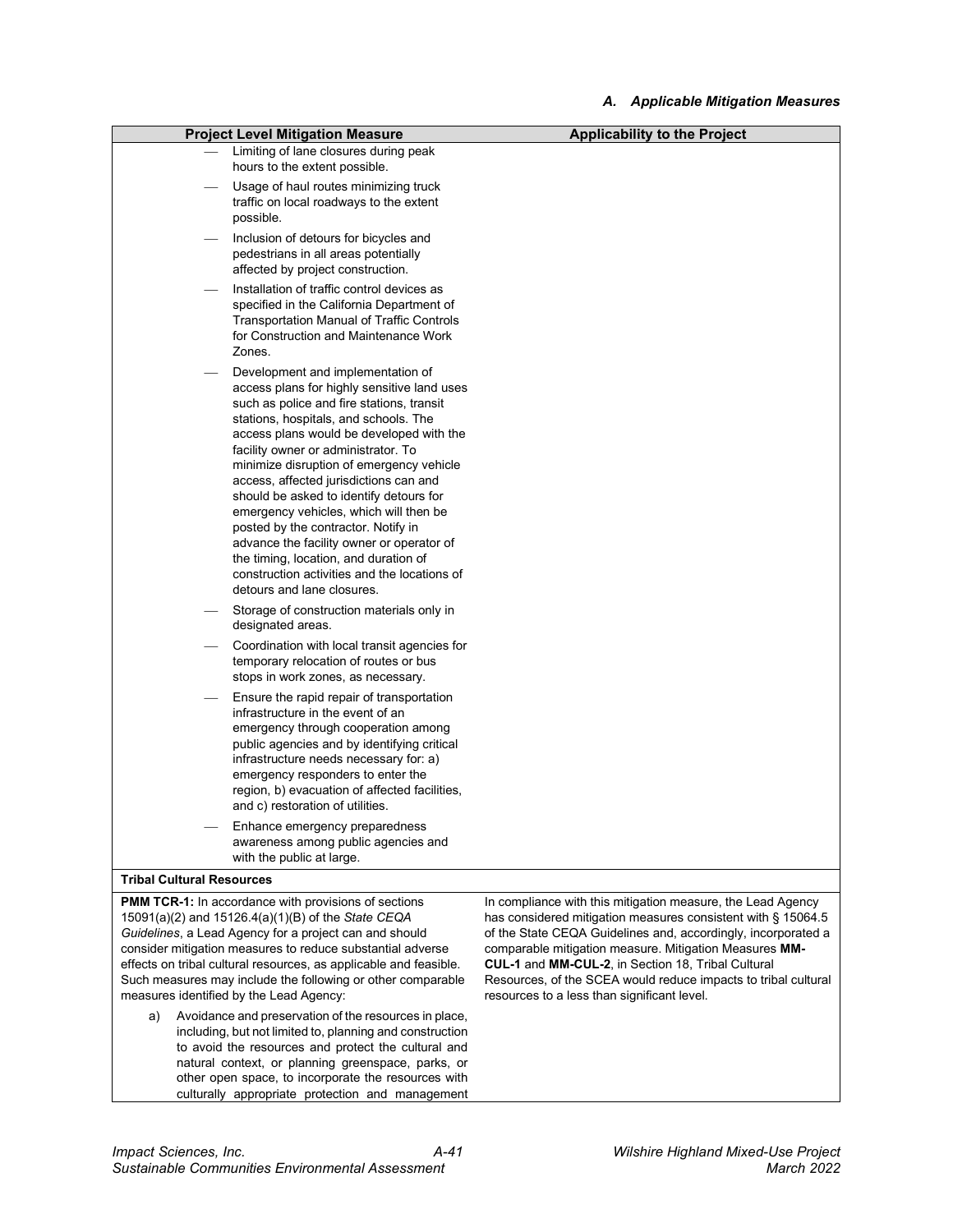| criteria;<br>b)<br>Treating the resource with culturally appropriate<br>dignity taking into account the tribal cultural values<br>and meaning of the resource, including, but not<br>limited to, the following: protecting the cultural<br>character and integrity of the resource; protecting the<br>traditional use of the resource; and protecting the<br>confidentiality of the resource;<br>Permanent conservation easements or other<br>C)<br>interests in real property, with culturally appropriate<br>management criteria for the purposes of preserving<br>or utilizing the resources or places; and protecting<br>the resource.<br><b>Utilities and Service Systems</b><br><b>PMM USSW-2:</b> In accordance with provisions of sections<br>The Project would generate solid waste that is typical of retail<br>15091(a)(2) and 15126.4(a)(1)(B) of the State CEQA<br>and mixed-use residential buildings and would comply with all<br>Guidelines, a Lead Agency for a project can and should<br>federal, State, and local statutes and regulations regarding<br>consider mitigation measures to reduce the generation of solid<br>proper disposal. Impacts would be less than significant and<br>waste, as applicable and feasible. Such measures may include<br>therefore, this mitigation measure would not be applicable.<br>the following or other comparable measures identified by the<br>Lead Agency:<br>Integrate green building measures with CALGreen (California<br>Building Code Title 24) into project design, including but not<br>limited to the following:<br>Reuse and minimization of construction and<br>a)<br>demolition (C&D) debris and diversion of C&D waste<br>from landfills to recycling facilities.<br>Inclusion of a waste management plan that promotes<br>b)<br>maximum C&D diversion.<br>Source reduction through (1) use of materials that are<br>c)<br>more durable and easier to repair and maintain, (2)<br>design to generate less scrap material through<br>dimensional planning, (3) increased recycled content,<br>(4) use of reclaimed materials, and (5) use of<br>structural materials in a dual role as finish material<br>(e.g., stained concrete flooring, unfinished ceilings,<br>$etc.$ ).<br>d)<br>Reuse of existing structure and shell in renovation<br>projects.<br>Development of indoor recycling program and space.<br>e)<br>f)<br>Discourage the siting of new landfills unless all other<br>waste reduction and prevention actions have been<br>fully explored. If landfill siting or expansion is<br>necessary, site landfills with an adequate landfill-<br>owned, undeveloped land buffer to minimize the<br>potential adverse impacts of the landfill in neighboring<br>communities.<br>Discourage exporting of locally generated waste<br>g)<br>outside of the SCAG region during the construction<br>and implementation of a project. Encourage disposal<br>within the county where the waste originates as much<br>as possible. Promote green technologies for long-<br>distance transport of waste (e.g., clean engines and<br>clean locomotives or electric rail for waste-by-rail<br>disposal systems) and consistency with SCAQMD<br>and Connect SoCal policies can and should be<br>required.<br>Encourage waste reduction goals and practices and<br>h) |                                         | <b>Applicability to the Project</b> |
|------------------------------------------------------------------------------------------------------------------------------------------------------------------------------------------------------------------------------------------------------------------------------------------------------------------------------------------------------------------------------------------------------------------------------------------------------------------------------------------------------------------------------------------------------------------------------------------------------------------------------------------------------------------------------------------------------------------------------------------------------------------------------------------------------------------------------------------------------------------------------------------------------------------------------------------------------------------------------------------------------------------------------------------------------------------------------------------------------------------------------------------------------------------------------------------------------------------------------------------------------------------------------------------------------------------------------------------------------------------------------------------------------------------------------------------------------------------------------------------------------------------------------------------------------------------------------------------------------------------------------------------------------------------------------------------------------------------------------------------------------------------------------------------------------------------------------------------------------------------------------------------------------------------------------------------------------------------------------------------------------------------------------------------------------------------------------------------------------------------------------------------------------------------------------------------------------------------------------------------------------------------------------------------------------------------------------------------------------------------------------------------------------------------------------------------------------------------------------------------------------------------------------------------------------------------------------------------------------------------------------------------------------------------------------------------------------------------------------------------------------------------------------------------------------------------------------------------------------------------------------------------------------------------------------------------------------------------------------------------------------------------------------------------------------------------------------------------------------------------------------------------------------------------------------------------------------------------------------------------------------------------------------------------------------------------------------------------|-----------------------------------------|-------------------------------------|
|                                                                                                                                                                                                                                                                                                                                                                                                                                                                                                                                                                                                                                                                                                                                                                                                                                                                                                                                                                                                                                                                                                                                                                                                                                                                                                                                                                                                                                                                                                                                                                                                                                                                                                                                                                                                                                                                                                                                                                                                                                                                                                                                                                                                                                                                                                                                                                                                                                                                                                                                                                                                                                                                                                                                                                                                                                                                                                                                                                                                                                                                                                                                                                                                                                                                                                                                          | <b>Project Level Mitigation Measure</b> |                                     |
|                                                                                                                                                                                                                                                                                                                                                                                                                                                                                                                                                                                                                                                                                                                                                                                                                                                                                                                                                                                                                                                                                                                                                                                                                                                                                                                                                                                                                                                                                                                                                                                                                                                                                                                                                                                                                                                                                                                                                                                                                                                                                                                                                                                                                                                                                                                                                                                                                                                                                                                                                                                                                                                                                                                                                                                                                                                                                                                                                                                                                                                                                                                                                                                                                                                                                                                                          |                                         |                                     |
|                                                                                                                                                                                                                                                                                                                                                                                                                                                                                                                                                                                                                                                                                                                                                                                                                                                                                                                                                                                                                                                                                                                                                                                                                                                                                                                                                                                                                                                                                                                                                                                                                                                                                                                                                                                                                                                                                                                                                                                                                                                                                                                                                                                                                                                                                                                                                                                                                                                                                                                                                                                                                                                                                                                                                                                                                                                                                                                                                                                                                                                                                                                                                                                                                                                                                                                                          |                                         |                                     |
|                                                                                                                                                                                                                                                                                                                                                                                                                                                                                                                                                                                                                                                                                                                                                                                                                                                                                                                                                                                                                                                                                                                                                                                                                                                                                                                                                                                                                                                                                                                                                                                                                                                                                                                                                                                                                                                                                                                                                                                                                                                                                                                                                                                                                                                                                                                                                                                                                                                                                                                                                                                                                                                                                                                                                                                                                                                                                                                                                                                                                                                                                                                                                                                                                                                                                                                                          |                                         |                                     |
|                                                                                                                                                                                                                                                                                                                                                                                                                                                                                                                                                                                                                                                                                                                                                                                                                                                                                                                                                                                                                                                                                                                                                                                                                                                                                                                                                                                                                                                                                                                                                                                                                                                                                                                                                                                                                                                                                                                                                                                                                                                                                                                                                                                                                                                                                                                                                                                                                                                                                                                                                                                                                                                                                                                                                                                                                                                                                                                                                                                                                                                                                                                                                                                                                                                                                                                                          |                                         |                                     |
|                                                                                                                                                                                                                                                                                                                                                                                                                                                                                                                                                                                                                                                                                                                                                                                                                                                                                                                                                                                                                                                                                                                                                                                                                                                                                                                                                                                                                                                                                                                                                                                                                                                                                                                                                                                                                                                                                                                                                                                                                                                                                                                                                                                                                                                                                                                                                                                                                                                                                                                                                                                                                                                                                                                                                                                                                                                                                                                                                                                                                                                                                                                                                                                                                                                                                                                                          |                                         |                                     |
|                                                                                                                                                                                                                                                                                                                                                                                                                                                                                                                                                                                                                                                                                                                                                                                                                                                                                                                                                                                                                                                                                                                                                                                                                                                                                                                                                                                                                                                                                                                                                                                                                                                                                                                                                                                                                                                                                                                                                                                                                                                                                                                                                                                                                                                                                                                                                                                                                                                                                                                                                                                                                                                                                                                                                                                                                                                                                                                                                                                                                                                                                                                                                                                                                                                                                                                                          |                                         |                                     |
|                                                                                                                                                                                                                                                                                                                                                                                                                                                                                                                                                                                                                                                                                                                                                                                                                                                                                                                                                                                                                                                                                                                                                                                                                                                                                                                                                                                                                                                                                                                                                                                                                                                                                                                                                                                                                                                                                                                                                                                                                                                                                                                                                                                                                                                                                                                                                                                                                                                                                                                                                                                                                                                                                                                                                                                                                                                                                                                                                                                                                                                                                                                                                                                                                                                                                                                                          |                                         |                                     |
|                                                                                                                                                                                                                                                                                                                                                                                                                                                                                                                                                                                                                                                                                                                                                                                                                                                                                                                                                                                                                                                                                                                                                                                                                                                                                                                                                                                                                                                                                                                                                                                                                                                                                                                                                                                                                                                                                                                                                                                                                                                                                                                                                                                                                                                                                                                                                                                                                                                                                                                                                                                                                                                                                                                                                                                                                                                                                                                                                                                                                                                                                                                                                                                                                                                                                                                                          |                                         |                                     |
|                                                                                                                                                                                                                                                                                                                                                                                                                                                                                                                                                                                                                                                                                                                                                                                                                                                                                                                                                                                                                                                                                                                                                                                                                                                                                                                                                                                                                                                                                                                                                                                                                                                                                                                                                                                                                                                                                                                                                                                                                                                                                                                                                                                                                                                                                                                                                                                                                                                                                                                                                                                                                                                                                                                                                                                                                                                                                                                                                                                                                                                                                                                                                                                                                                                                                                                                          |                                         |                                     |
|                                                                                                                                                                                                                                                                                                                                                                                                                                                                                                                                                                                                                                                                                                                                                                                                                                                                                                                                                                                                                                                                                                                                                                                                                                                                                                                                                                                                                                                                                                                                                                                                                                                                                                                                                                                                                                                                                                                                                                                                                                                                                                                                                                                                                                                                                                                                                                                                                                                                                                                                                                                                                                                                                                                                                                                                                                                                                                                                                                                                                                                                                                                                                                                                                                                                                                                                          |                                         |                                     |
|                                                                                                                                                                                                                                                                                                                                                                                                                                                                                                                                                                                                                                                                                                                                                                                                                                                                                                                                                                                                                                                                                                                                                                                                                                                                                                                                                                                                                                                                                                                                                                                                                                                                                                                                                                                                                                                                                                                                                                                                                                                                                                                                                                                                                                                                                                                                                                                                                                                                                                                                                                                                                                                                                                                                                                                                                                                                                                                                                                                                                                                                                                                                                                                                                                                                                                                                          |                                         |                                     |
|                                                                                                                                                                                                                                                                                                                                                                                                                                                                                                                                                                                                                                                                                                                                                                                                                                                                                                                                                                                                                                                                                                                                                                                                                                                                                                                                                                                                                                                                                                                                                                                                                                                                                                                                                                                                                                                                                                                                                                                                                                                                                                                                                                                                                                                                                                                                                                                                                                                                                                                                                                                                                                                                                                                                                                                                                                                                                                                                                                                                                                                                                                                                                                                                                                                                                                                                          |                                         |                                     |
|                                                                                                                                                                                                                                                                                                                                                                                                                                                                                                                                                                                                                                                                                                                                                                                                                                                                                                                                                                                                                                                                                                                                                                                                                                                                                                                                                                                                                                                                                                                                                                                                                                                                                                                                                                                                                                                                                                                                                                                                                                                                                                                                                                                                                                                                                                                                                                                                                                                                                                                                                                                                                                                                                                                                                                                                                                                                                                                                                                                                                                                                                                                                                                                                                                                                                                                                          |                                         |                                     |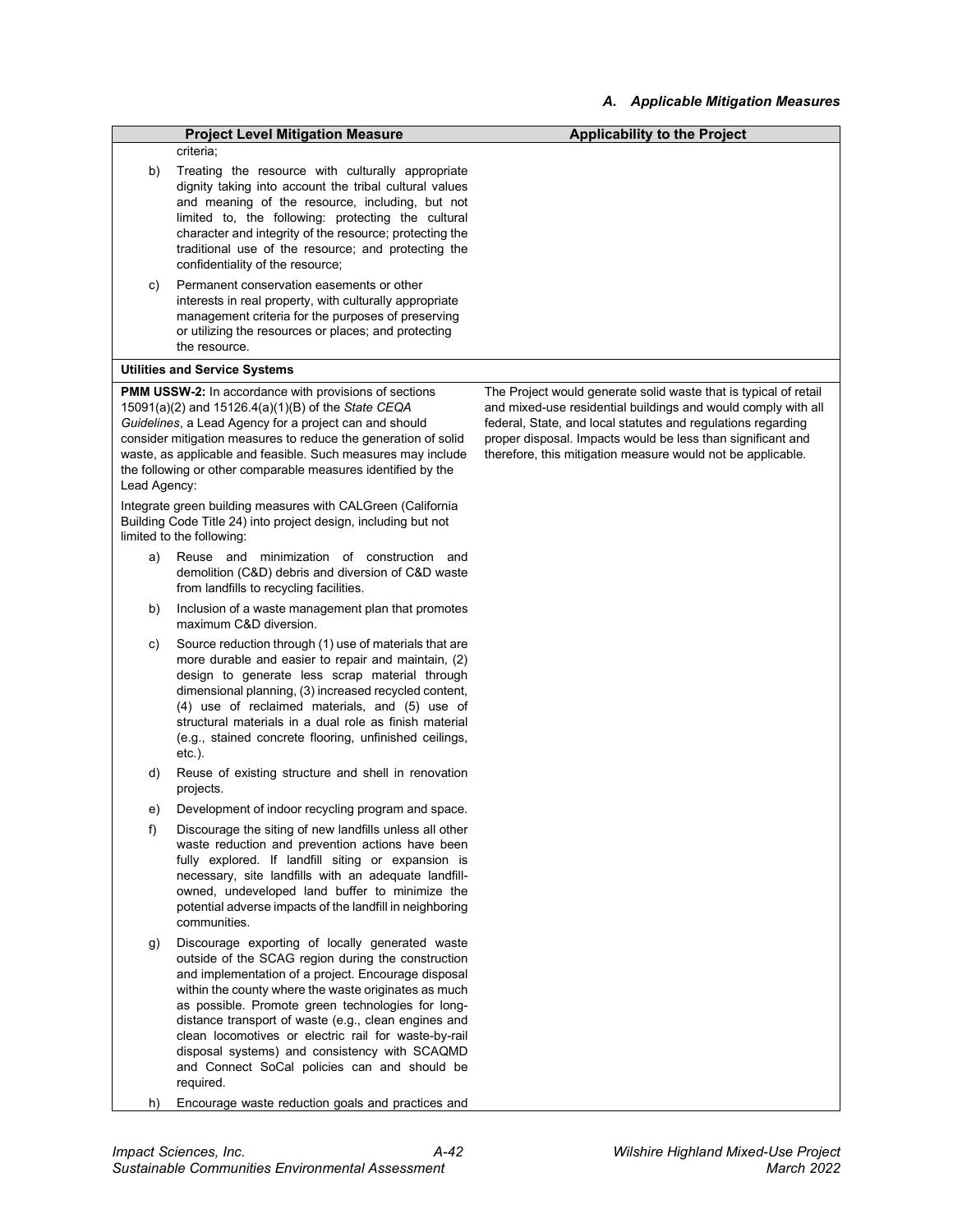|                                                                                                                                                                                                                                                                                                                                                                                                                                                                                                                                                                                                                                                                                                                                                                                                                                                                                                                                                                                                                                                                                                                                                                                                                                                                                                                                                                                                                     | <b>Project Level Mitigation Measure</b>                                                                                                                                                                                                                                                                                                                          | <b>Applicability to the Project</b>                                                                                                                                                                                                                                                                                                                                                                                                                   |
|---------------------------------------------------------------------------------------------------------------------------------------------------------------------------------------------------------------------------------------------------------------------------------------------------------------------------------------------------------------------------------------------------------------------------------------------------------------------------------------------------------------------------------------------------------------------------------------------------------------------------------------------------------------------------------------------------------------------------------------------------------------------------------------------------------------------------------------------------------------------------------------------------------------------------------------------------------------------------------------------------------------------------------------------------------------------------------------------------------------------------------------------------------------------------------------------------------------------------------------------------------------------------------------------------------------------------------------------------------------------------------------------------------------------|------------------------------------------------------------------------------------------------------------------------------------------------------------------------------------------------------------------------------------------------------------------------------------------------------------------------------------------------------------------|-------------------------------------------------------------------------------------------------------------------------------------------------------------------------------------------------------------------------------------------------------------------------------------------------------------------------------------------------------------------------------------------------------------------------------------------------------|
|                                                                                                                                                                                                                                                                                                                                                                                                                                                                                                                                                                                                                                                                                                                                                                                                                                                                                                                                                                                                                                                                                                                                                                                                                                                                                                                                                                                                                     | look for opportunities for voluntary actions to exceed<br>the 80 percent waste diversion target.                                                                                                                                                                                                                                                                 |                                                                                                                                                                                                                                                                                                                                                                                                                                                       |
| i)                                                                                                                                                                                                                                                                                                                                                                                                                                                                                                                                                                                                                                                                                                                                                                                                                                                                                                                                                                                                                                                                                                                                                                                                                                                                                                                                                                                                                  | Encourage the development of local markets for<br>waste prevention, reduction, and recycling practices<br>by supporting recycled content and<br>green<br>procurement policies, as well as other waste<br>prevention, reduction and recycling practices.                                                                                                          |                                                                                                                                                                                                                                                                                                                                                                                                                                                       |
| j)                                                                                                                                                                                                                                                                                                                                                                                                                                                                                                                                                                                                                                                                                                                                                                                                                                                                                                                                                                                                                                                                                                                                                                                                                                                                                                                                                                                                                  | Develop ordinances that promote waste prevention<br>and recycling activities such as: requiring waste<br>prevention and recycling efforts at all large events<br>and venues; implementing recycled content<br>procurement programs; and developing opportunities<br>to divert food waste away from landfills and toward<br>food banks and composting facilities. |                                                                                                                                                                                                                                                                                                                                                                                                                                                       |
| k)                                                                                                                                                                                                                                                                                                                                                                                                                                                                                                                                                                                                                                                                                                                                                                                                                                                                                                                                                                                                                                                                                                                                                                                                                                                                                                                                                                                                                  | Develop and site composting, recycling,<br>and<br>conversion technology facilities that have minimum<br>environmental and health impacts.                                                                                                                                                                                                                        |                                                                                                                                                                                                                                                                                                                                                                                                                                                       |
| I)                                                                                                                                                                                                                                                                                                                                                                                                                                                                                                                                                                                                                                                                                                                                                                                                                                                                                                                                                                                                                                                                                                                                                                                                                                                                                                                                                                                                                  | Integrate reuse and recycling into residential<br>industrial, institutional and commercial projects.                                                                                                                                                                                                                                                             |                                                                                                                                                                                                                                                                                                                                                                                                                                                       |
| m)                                                                                                                                                                                                                                                                                                                                                                                                                                                                                                                                                                                                                                                                                                                                                                                                                                                                                                                                                                                                                                                                                                                                                                                                                                                                                                                                                                                                                  | Provide education and publicity about reducing waste<br>and available recycling services.                                                                                                                                                                                                                                                                        |                                                                                                                                                                                                                                                                                                                                                                                                                                                       |
| n)                                                                                                                                                                                                                                                                                                                                                                                                                                                                                                                                                                                                                                                                                                                                                                                                                                                                                                                                                                                                                                                                                                                                                                                                                                                                                                                                                                                                                  | Implement or expand city or county-wide recycling<br>and composting programs for residents and<br>businesses. This could include extending the types<br>of recycling services offered (e.g., to include food<br>and green waste recycling) and providing public<br>education and publicity about recycling services.                                             |                                                                                                                                                                                                                                                                                                                                                                                                                                                       |
| <b>PMM-USWW-1:</b> In accordance with provisions of sections<br>15091(a)(2) and 15126.4(a)(1)(B) of the State CEQA<br>Guidelines, a Lead Agency for a project can and should<br>consider mitigation measures to reduce substantial adverse<br>effects on utilities and service systems, particularly for<br>construction of wastewater facilities, as applicable and<br>feasible. Such measures may include the following or other<br>comparable measures identified by the Lead Agency:<br>During the design and CEQA review of individual<br>future projects, implementing agencies and projects<br>sponsors shall determine whether sufficient<br>wastewater capacity exists for the proposed<br>projects. There CEQA determinations must ensure<br>that the proposed development can be served by its<br>existing or planned treatment capacity. If adequate<br>capacity does not exist, project sponsors shall<br>coordinate with the applicable service provider to<br>ensure that adequate public services and utilities<br>could accommodate the increased demand, and if<br>not, infrastructure improvements for the appropriate<br>public service or utility shall be identified in each<br>project's CEQA documentation. The applicable<br>public service provider or utility shall be responsible<br>for undertaking project-level review as necessary to<br>provide CEQA clearance for new facilities. |                                                                                                                                                                                                                                                                                                                                                                  | This mitigation measure is not applicable for the Proposed<br>Project. Impacts related to wastewater treatment facilities are<br>analyzed in Section 19, Utilities and Service Systems, of the<br>SCEA. The Project would not require or result in the<br>construction of new wastewater treatment facilities or<br>expansion of existing facilities.<br>Impacts were found to be less than significant and therefore,<br>mitigation is not required. |
| PMM USWS-1: In accordance with provisions of sections<br>15091(a)(2) and 15126.4(a)(1)(B) of the State CEQA<br>Guidelines, a Lead Agency for a project can and should<br>consider mitigation measures to ensure sufficient water<br>supplies, as applicable and feasible. Such measures may<br>include the following or other comparable measures identified<br>by the Lead Agency:                                                                                                                                                                                                                                                                                                                                                                                                                                                                                                                                                                                                                                                                                                                                                                                                                                                                                                                                                                                                                                 |                                                                                                                                                                                                                                                                                                                                                                  | This mitigation measure is not applicable for the Proposed<br>Project. Impacts from the project on water supply are analyzed<br>in Section 19, Utilities and Service Systems, of the SCEA.<br>Impacts were found to be less than significant and therefore,<br>mitigation is not required.                                                                                                                                                            |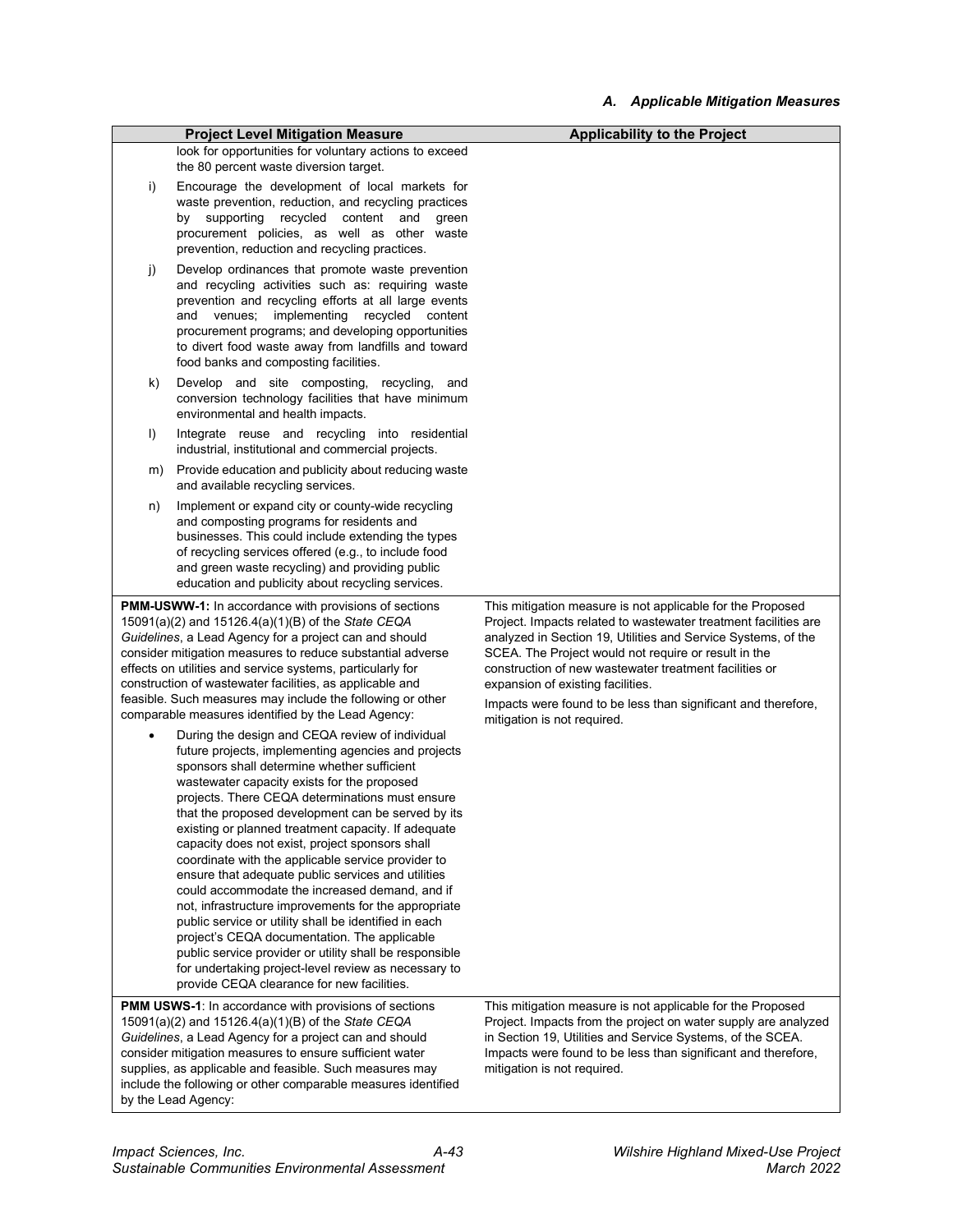|                                                                                                                                                                                                                                                                                                              | <b>Project Level Mitigation Measure</b>                                                                                                                                                                                                                                                                                                                                                                                                                                                                 | <b>Applicability to the Project</b>                                                                                                                                                                                                                              |
|--------------------------------------------------------------------------------------------------------------------------------------------------------------------------------------------------------------------------------------------------------------------------------------------------------------|---------------------------------------------------------------------------------------------------------------------------------------------------------------------------------------------------------------------------------------------------------------------------------------------------------------------------------------------------------------------------------------------------------------------------------------------------------------------------------------------------------|------------------------------------------------------------------------------------------------------------------------------------------------------------------------------------------------------------------------------------------------------------------|
| a)                                                                                                                                                                                                                                                                                                           | Reduce exterior consumptive uses of water in public<br>areas, and should promote reductions in private<br>homes and businesses, by shifting to drought-tolerant<br>native landscape plantings, using weather-based<br>irrigation systems, educating other public agencies<br>about water use, and installing related water pricing<br>incentives.                                                                                                                                                       |                                                                                                                                                                                                                                                                  |
| b)                                                                                                                                                                                                                                                                                                           | Promote<br>the<br>availability of<br>drought-resistant<br>landscaping options and provide information on<br>where these can be purchased. Use of reclaimed<br>water especially in median landscaping and hillside<br>landscaping can and should be implemented where<br>feasible.                                                                                                                                                                                                                       |                                                                                                                                                                                                                                                                  |
| C)                                                                                                                                                                                                                                                                                                           | Implement water conservation best practices such as<br>low-flow toilets, water-efficient clothes washers,<br>water system audits, and leak detection and repair.                                                                                                                                                                                                                                                                                                                                        |                                                                                                                                                                                                                                                                  |
| d)                                                                                                                                                                                                                                                                                                           | For projects located in an area with existing<br>reclaimed water conveyance infrastructure and<br>excess reclaimed water capacity, use reclaimed<br>water for non- potable uses, especially landscape<br>irrigation. For projects in a location planned for<br>future reclaimed water service, projects should<br>install dual plumbing systems in anticipation of future<br>use. Large developments could treat wastewater<br>onsite to tertiary standards and use it for non-<br>potable uses onsite. |                                                                                                                                                                                                                                                                  |
| Wildfire                                                                                                                                                                                                                                                                                                     |                                                                                                                                                                                                                                                                                                                                                                                                                                                                                                         |                                                                                                                                                                                                                                                                  |
| <b>PMM WF-1:</b> In accordance with provisions of sections<br>15091(a)(2) and 15126.4(a)(1)(B) of the State CEQA<br>Guidelines, a Lead Agency for a project can and should<br>consider mitigation measures to wildfire risk, as applicable and<br>feasible. Such measures may include the following or other |                                                                                                                                                                                                                                                                                                                                                                                                                                                                                                         | This mitigation measure is not applicable. The Project Site is<br>not located within a Very High Fire Hazard Severity Zone. As<br>analyzed in Section 20, Wildfire, of the SCEA, there would be<br>a less than significant impact and no mitigation is required. |
| a)                                                                                                                                                                                                                                                                                                           | comparable measures identified by the Lead Agency:<br>Launch fire prevention education for local cities and<br>counties such that local fire agencies, homeowners,<br>as well as commercial and industrial businesses are<br>aware of potential sources of fire ignition and the<br>related procedures to curb or lessen any activities                                                                                                                                                                 |                                                                                                                                                                                                                                                                  |
| b)                                                                                                                                                                                                                                                                                                           | that might initiate fire ignition.<br>Ensure structures in high fire risk areas are built to<br>current state and federal standards which serve to<br>greatly increase the chances the structure will survive<br>a wildfire and also allow for people to shelter-in-place.                                                                                                                                                                                                                              |                                                                                                                                                                                                                                                                  |
| C)                                                                                                                                                                                                                                                                                                           | Improve road access for emergency response and<br>evacuation so people can evacuate safely and timely<br>when necessary.                                                                                                                                                                                                                                                                                                                                                                                |                                                                                                                                                                                                                                                                  |
| d)                                                                                                                                                                                                                                                                                                           | Improve, and educate regarding, local emergency<br>communications and notifications with residents and<br>businesses.                                                                                                                                                                                                                                                                                                                                                                                   |                                                                                                                                                                                                                                                                  |
| e)                                                                                                                                                                                                                                                                                                           | Enforce defensible space regulations to keep<br>and<br>unmanaged<br>vegetation,<br>overgrown<br>accumulations of trash and other flammable material<br>away from structures.                                                                                                                                                                                                                                                                                                                            |                                                                                                                                                                                                                                                                  |
| f)                                                                                                                                                                                                                                                                                                           | Provide public education about wildfire risk and fire<br>prevention measures, and safety procedures and<br>practices to allow for safe evacuation and/or options<br>to shelter-in-place                                                                                                                                                                                                                                                                                                                 |                                                                                                                                                                                                                                                                  |
| <b>PMM WF-2:</b> In accordance with provisions of sections<br>15091(a)(2) and 15126.4(a)(1)(B) of the State CEQA<br>Guidelines, a Lead Agency for a project can and should<br>consider mitigation measures to wildfire risk, as applicable and                                                               |                                                                                                                                                                                                                                                                                                                                                                                                                                                                                                         | This mitigation measure is not applicable to the Proposed<br>Project as impacts would be less than significant. Being in a<br>developed urban area, there are several fire protection<br>facilities in the project vicinity that could respond to an             |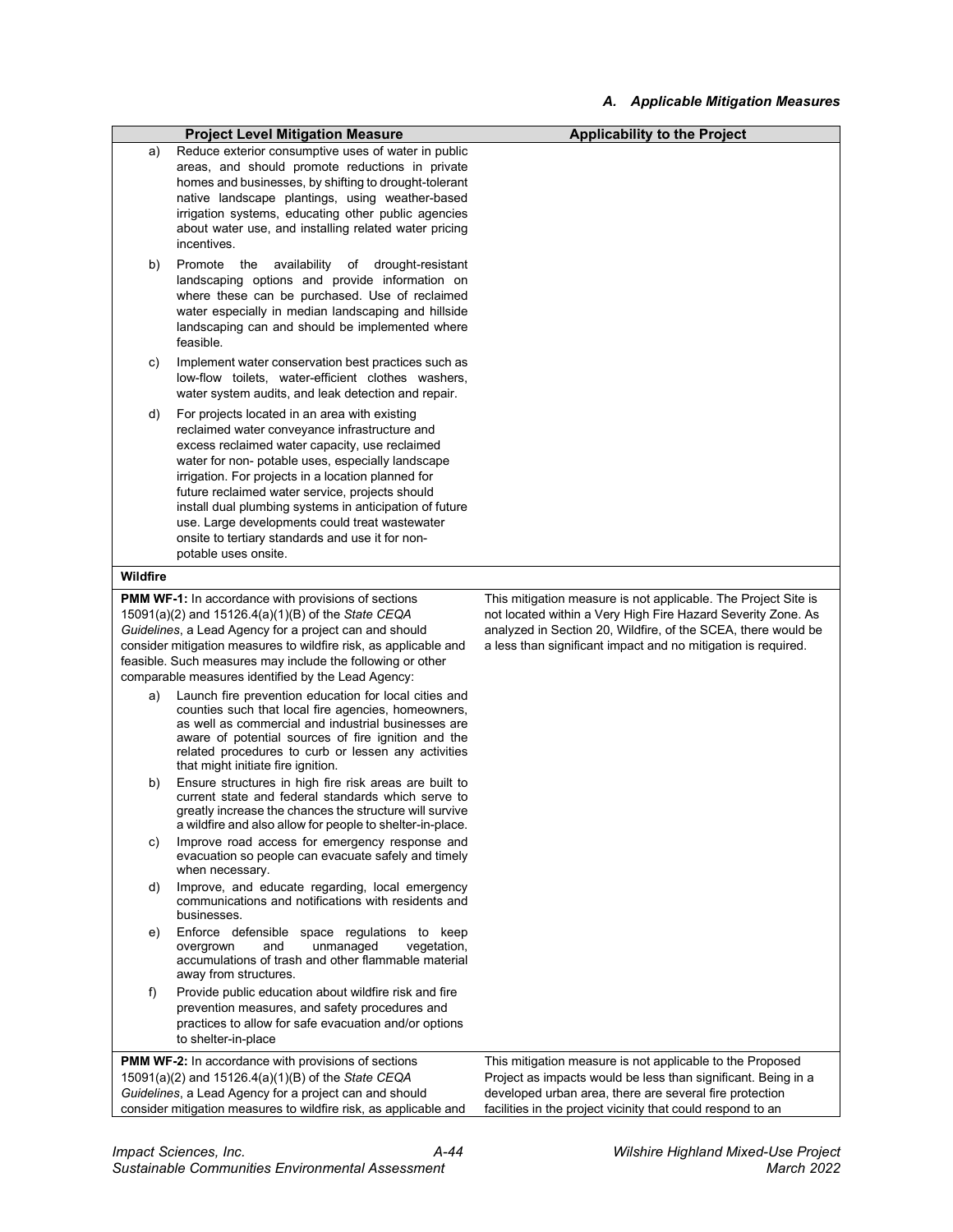#### *A. Applicable Mitigation Measures*

| <b>Project Level Mitigation Measure</b>                                                                                    |                                                                                                                               | <b>Applicability to the Project</b>                                                                    |
|----------------------------------------------------------------------------------------------------------------------------|-------------------------------------------------------------------------------------------------------------------------------|--------------------------------------------------------------------------------------------------------|
| feasible. Such measures may include the following or other<br>comparable measures identified by the Lead Agency:           |                                                                                                                               | emergency at the site. There would be a less than significant<br>impact and no mitigation is required. |
| New development or infrastructure activity within<br>a)<br>very high hazard severity zones or SRAs shall be<br>required to |                                                                                                                               |                                                                                                        |
|                                                                                                                            | Submit a fire protection plan including the<br>designation of fire watch staff;                                               |                                                                                                        |
| maintenance activities;                                                                                                    | Maintain water and other fire suppression<br>equipment designated solely for<br>firefighting on site for any construction and |                                                                                                        |
| combustible materials: and                                                                                                 | Locate construction and maintenance<br>equipment in designated "safe areas"<br>such that they do not discharge                |                                                                                                        |
| hazards.                                                                                                                   | Designate trained fire watch staff during<br>project construction to reduce risk of fire                                      |                                                                                                        |

Source: SCAG Connect SoCal (2020 – 2045 Regional Transportation Plan/ Sustainable Communities Strategy).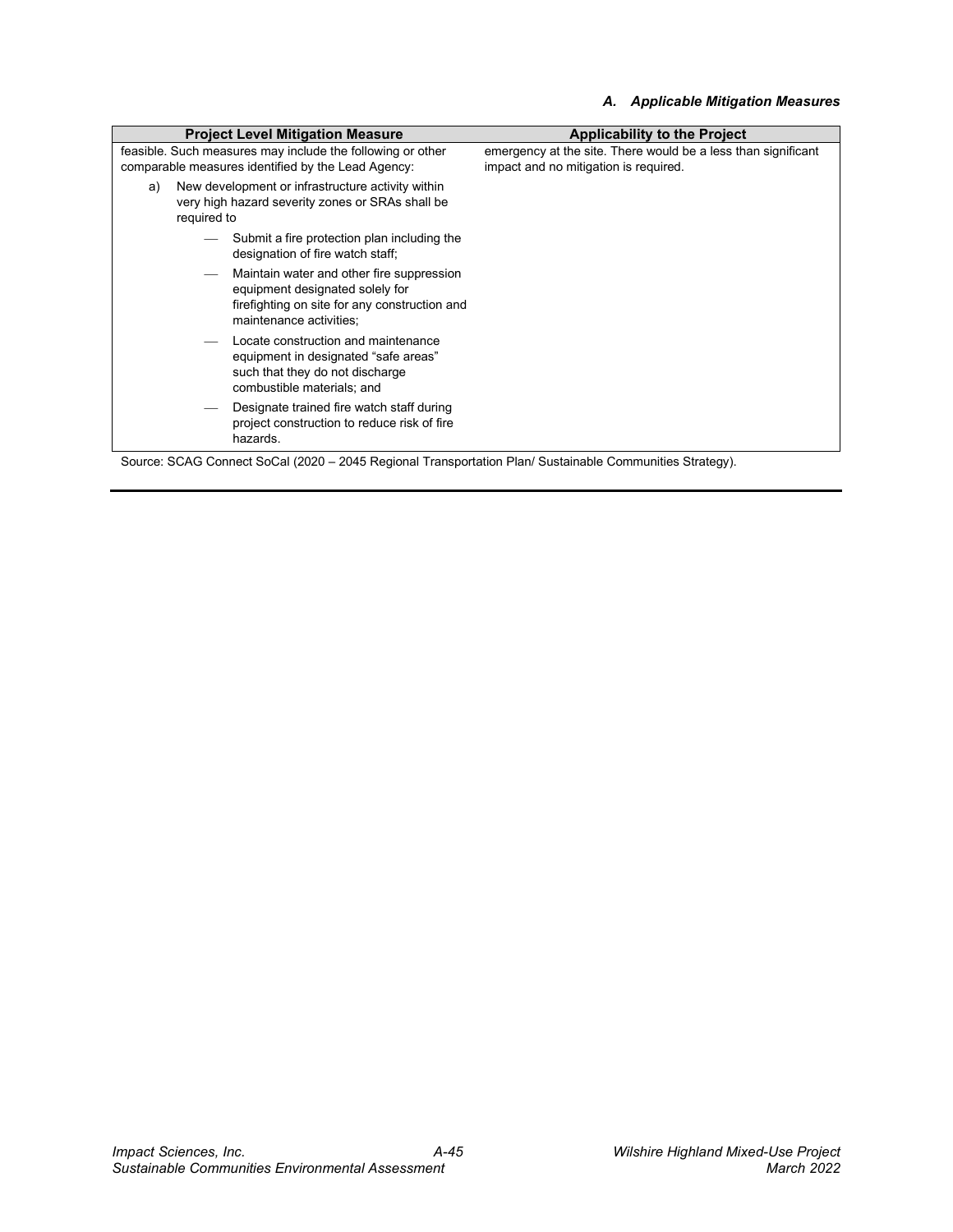# **WILSHIRE COMMUNITY TRANSPORTATION IMPROVEMENT AND MITIGATION PROGRAM (***August 1999***)**

The proposed Wilshire Community Transportation Improvement and Mitigation Program (TIMP) consists of the following elements:

- Transportation System Management (TSM) Strategies
- Transit Improvements
- Transportation Demand Management (TDM) Strategies
- Capital Improvements
- Residential Neighborhood Protection Plans

#### **Transportation Systems Management Strategies**

The major components of the proposed Wilshire Community TIMP are summarized and discussed in this section. In the previous sections it has been shown that increases in congestion is projected to occur throughout the Community Plan Area (CPA). From a practical or financial standpoint there is little opportunity to widen streets to resolve the congestion problem, except, perhaps, at isolated intersections when the adjacent properties redevelop. As a result, many of the improvements for the Wilshire TIMP are designed around transportation system management/traffic operations strategies. These include the following:

*Signalization Improvements* - The City of Los Angeles is in the process of designing the second phase of the ATSAC signal system. The ATSAC system employs smart corridor technology to traffic signal controls through a series of signal timing enhancements that are designed to manage and minimize congestion at a specific intersection. Phase Il of this system is ATCS. This system takes the smart corridor technology to a higher level, whereby the traffic signals along an entire street or corridor are optimized to balance traffic demand by direction. The full implementation of ATSAC and ATCS will have significant benefits in the Wilshire CPA towards the reduction of congestion. Studies have shown increases in the capacities of roadways by approximately 7 percent upon integration of signal systems with ATSAC and an additional 3 percent with ATCS. These gains appear in the form of less congestion, delays and stops at intersections. Traffic flow is improved and in addition, system operations, monitoring and control is significantly enhanced as well.

*Traffic Operations - Off-set Striping*- There are a number of north-south highway corridors that connect both the Santa Monica and Hollywood Freeways with the Wilshire CPA. Some of these streets are severely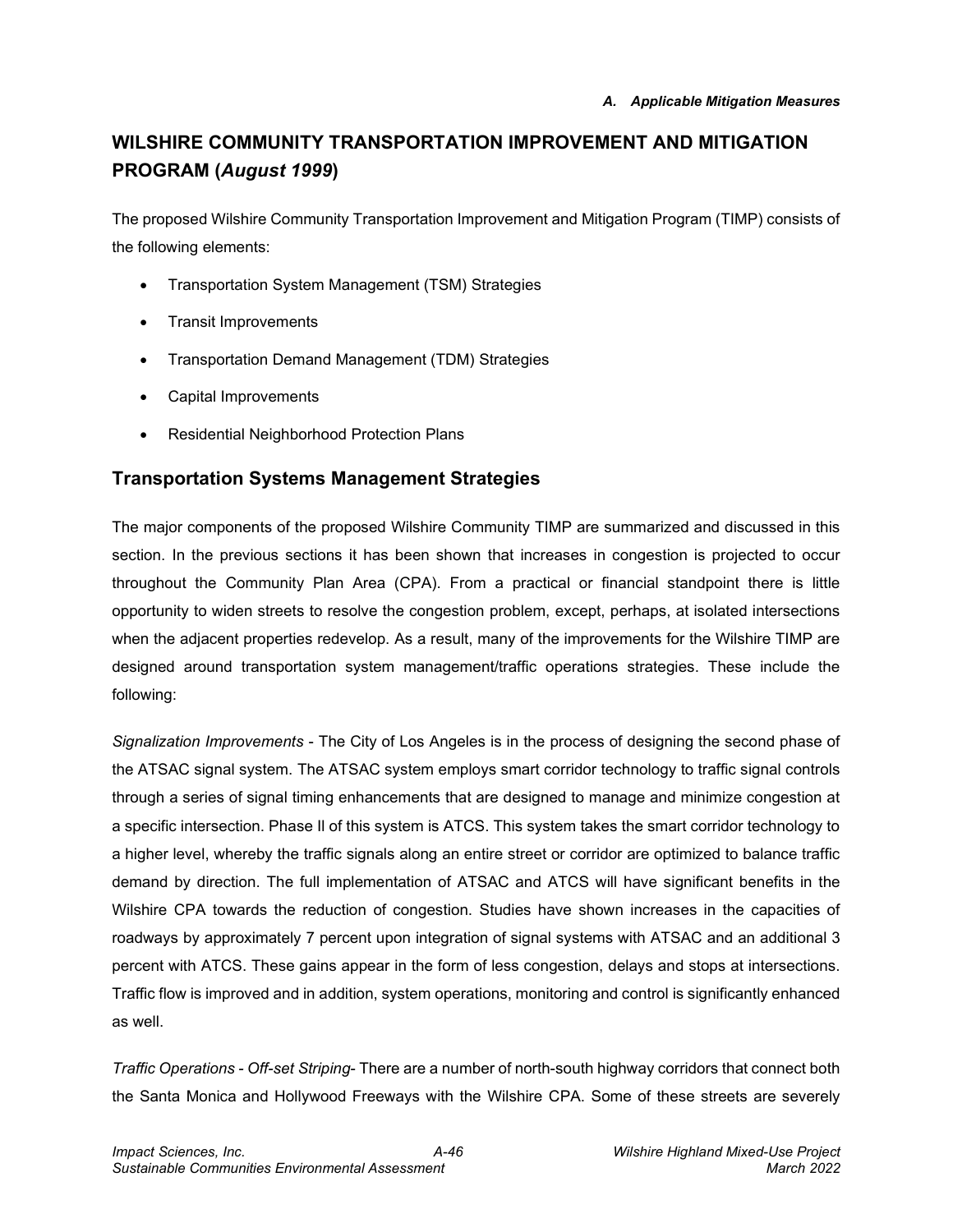#### *A. Applicable Mitigation Measures*

congested during the peak periods. The major arterials have generally been built-out to their ultimate crosssections and often have peak-hour parking prohibitions in place to maximize capacity and enhance flow. Since it is not practically feasible to widen many of the streets without disruption to businesses and residents or incurring significant costs with limited resources, it is recommended that off-set striping be considered on a north-south couplet to augment traffic flow.

Off-set striping is a concept whereby there are more lanes in one direction than the other on one street with more lanes in the other direction in the other direction on the parallel street. Two north-south corridors were evaluated for application of this concept. They include Fairfax Avenue/Crescent Heights Boulevard and Vermont Avenue/Normandie Avenue. The travel demand forecasts indicated that there would be a greater benefit in overall congestion reduction from the implementation of the Vermont/Normandie couplet than the Fairfax/Crescent Heights one. It is recommended then, that off-set striping be implemented on the Vermont/Normandie couplet with four lanes northbound/two lanes southbound on Vermont Avenue and four lanes southbound/two lanes northbound on Normandie Avenue.

#### *General Plan Framework Transit Strategies*

The Los Angeles Citywide General Plan Framework Transportation Improvement and Mitigation Program contains seven transit recommendations:

- 1. Collaborate with other local, regional, state and federal agencies to expand Citywide bus service miles by five percent per year to support significant increases in transit ridership.
- 2. Increase bus service along high-demand routes and corridors in transit-dependent areas to reduce bus overcrowding.
- 3. Provide additional express and local bus service along major transit corridors to augment future rail service and reduce congestion along congested corridors.
- 4. Provide shuttles and other services that increase access to and within Targeted Growth Areas (TGAs) to encourage growth in TGAs and to mitigate the traffic impacts of that growth.
- 5. Increase accessibility in areas with high transit dependence, reduce the unit cost of service delivery, and create entrepreneurial opportunities, by developing alternative community-based services, expanding existing community based services, and participating in demonstration projects.
- 6. Seek maximum opportunities for entrepreneurial services and other private-sector initiatives through such strategies as demonstration programs and financial incentives.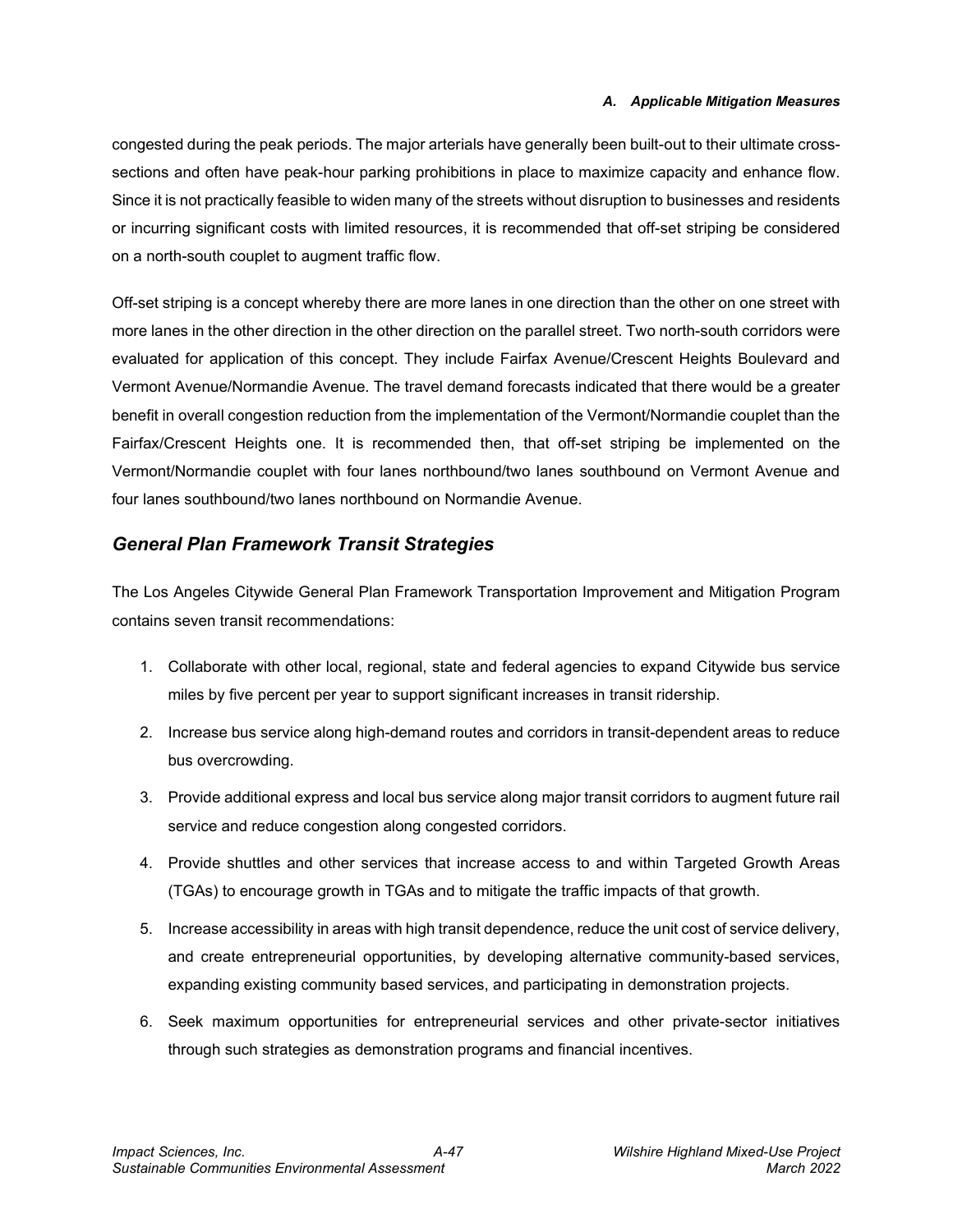- 7. Implement one supplemental program per year to provide transit between depressed residential areas and work opportunities.
- 8. Implement designated transit-priority highways and associated improvements.
- 9. Implement pedestrian-priority street improvements and pedestrian oriented districts within neighborhood, community centers and regional centers as discussed in the General Plan Framework

Some of the strategies mentioned above, such as the first recommendation, arc regional in scope and can not be implemented in just one planning area. However, given the nature of the Wilshire Community Planning Arca, improvements to the transit system may result in substantial accessibility improvements in the planning area. The second and third recommendations, dealing with high-demand corridors arc also regional in nature but would likely include proposed Downtown Wilshire Community Transportation Hub. It is important to note that funding sources for operating and capital costs need to be identified for these programs and recommendations. Without dedicated funding programs these programs could not be implemented.

# *Wilshire/Highland Project TIMP Transportation System Management (TSM) Strategies Mitigation Implementation*

#### **Applicability to the Project:**

As discussed in the foregoing section, these proposed mitigations are regional or Citywide in scope, and not relevant to the Proposed Project.

The Project site is in an urbanized area within the City of Los Angeles. The Proposed Project is a transitoriented mixed-use development that includes residential and commercial uses. The project site is located less than one-half mile from Metro Bus Lines with frequency intervals of less than 15 minutes during morning and afternoon peak times. Furthermore, the planned Metro D (Purple) Line station at Wilshire/La Brea is located less than one-half mile away from the Project Site.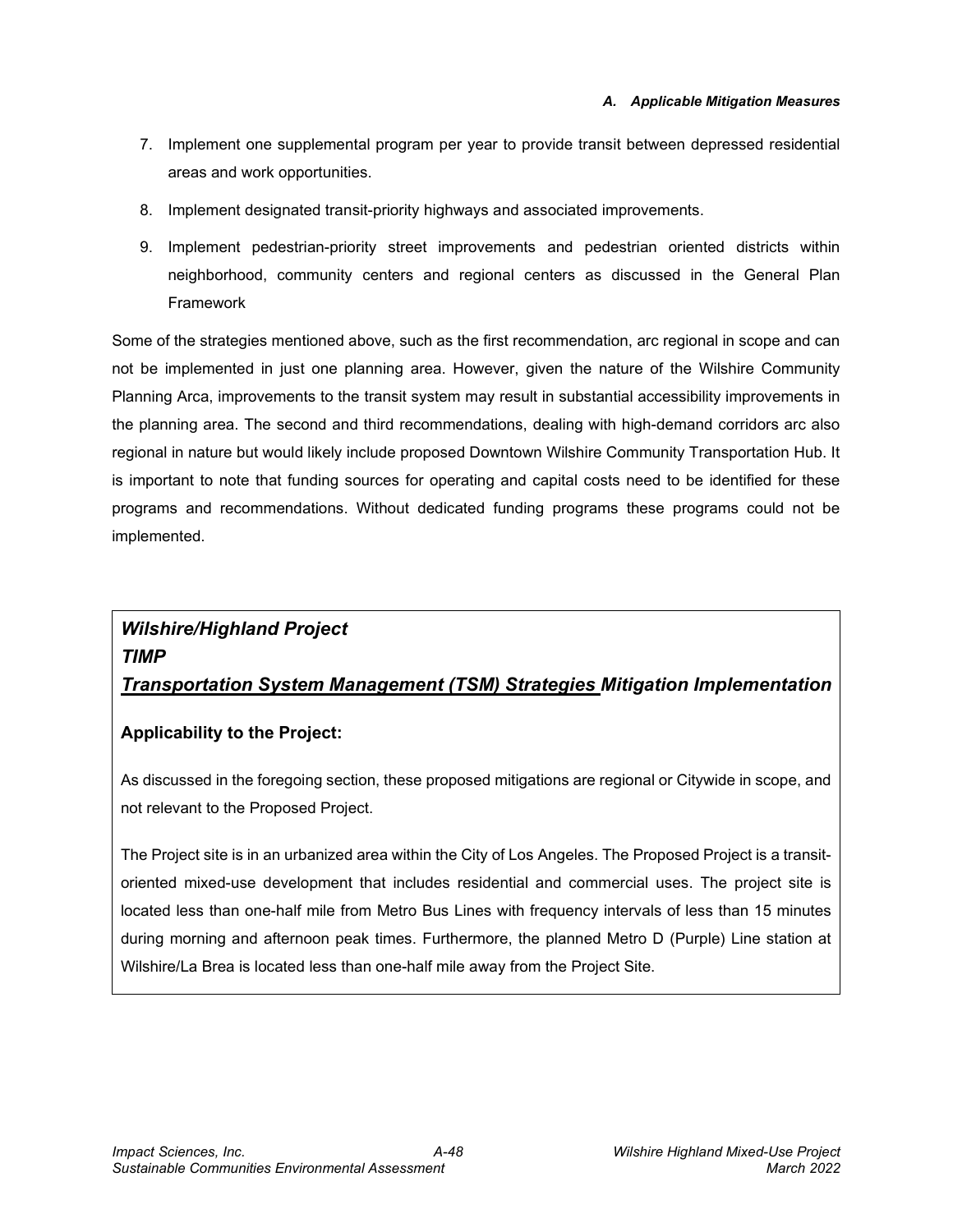#### *Public Transportation (Transit Improvements)*

Improvement of the public transportation system to meet future increases in trip demand through and within the Wilshire District and to reduce adverse environmental impacts due to use of the private automobile should be considered. Both peak hour commuter and local community service could be improved.

The two centers in the Wilshire District should be connected to each other and to other Centers by means of a transit system. The residential, commercial and office areas within the Centers should be linked to each other and the transit system by means of a secondary transit facility.

**Short Range** - The following improvements should be encouraged during the next five years:

- 1. *Carpools* Computerized data systems for forming carpools need to be expanded and improved. Employers should encourage, where possible, use of carpools through incentives such as preferential parking.
- 2. *Staggered Work Hours* Work hours need to be significantly staggered in order to spread peak hour traffic, reduce congestion, and allow more efficient use of both buses and the street system.
- 3. *Bus System* More buses are needed for both express and local service. More frequent service and additional routes are necessary. Specialized service such as minibuses, jitney services and demand response (dial-a-ride) may be appropriate in some areas.
- 4. *Preferential Bus/Carpool Lanes* Preferential and/or exclusive lanes on appropriate surface streets and freeways are needed to facilitate the movement of buses and carpools.
- 5. *Street Improvements* Jog eliminations, street widening, bus bays or turnouts and improved traffic signal systems could facilitate the movement of buses and carpools.

**Long Range** - Improved transit routes and systems should be encouraged, but only after a full study of the alternatives, their impacts and their social, economic and environmental costs and benefits. Participation of both citizens and governmental officials is essential prior to final decisions.

#### *Transit Priority Treatments*

In order to promote transit usage by commuters who currently drive, transit needs to be made more competitive, convenient and reliable by linking urban form to transit priorities with the intent of:

• reducing the overall travel time (total of actual travel and waiting time)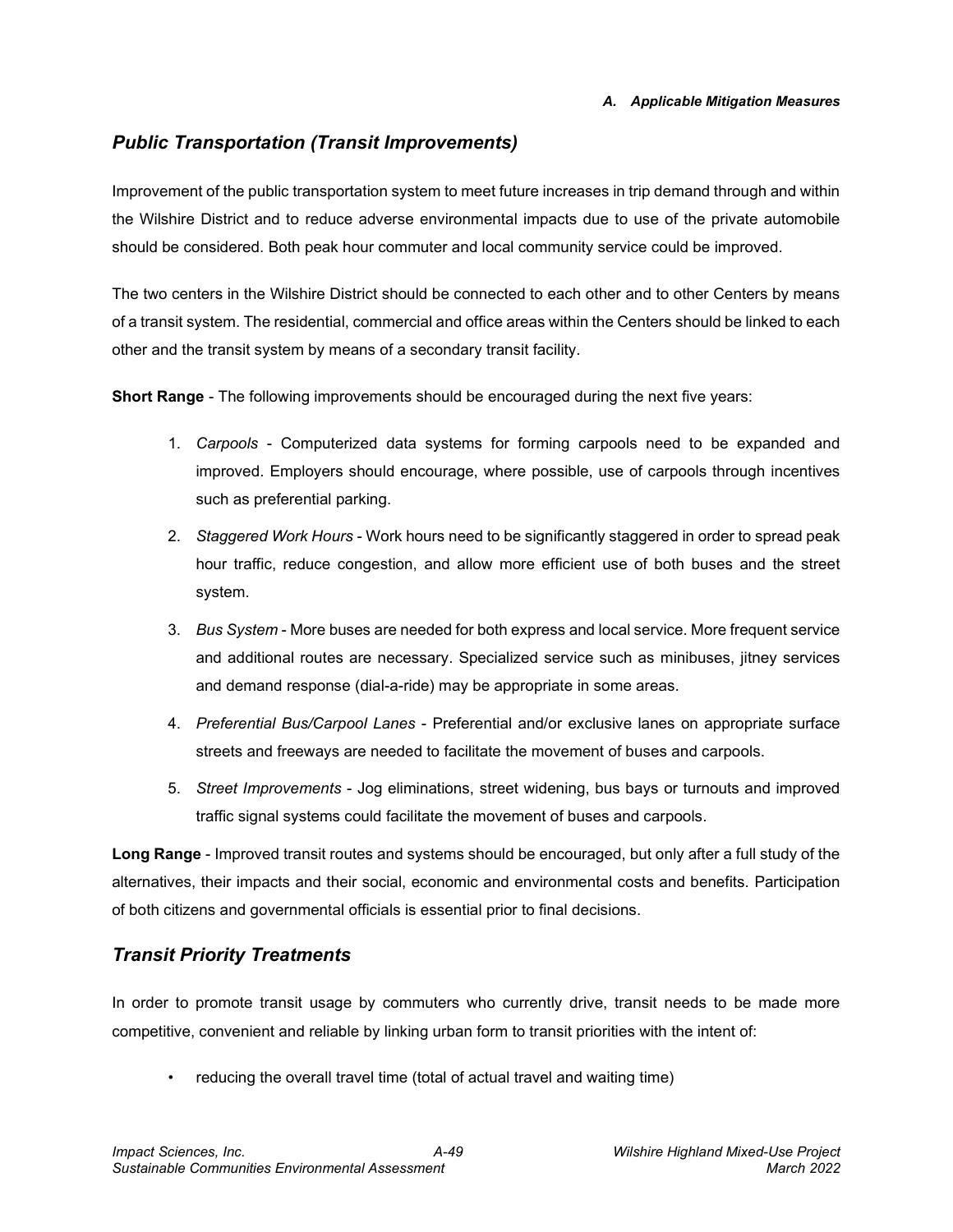- maintaining low transit fares
- improving adherence to schedules

These strategies can be most effectively realized when transit and/or HOV facilities are given priority treatment in land use planning and urban form development. Within neighborhood districts, community centers and pedestrian oriented areas, an emphasis is placed more on the movement of people than automobiles. For example transit priority highways would be established on those routes which have three or more bus lines having a 10-minute or shorter headway in the PM peak period. These highways not only carry higher volumes of transit activity but also carry the largest volumes of commute period bus riders, whose destinations include the residential portions and community activity centers within the Wilshire CPA. As an added mobility enhancing benefit, many of the proposed transit priority highways and routes operating on them, serve the Red Line, adding the potential to significantly increase its access to the community and City, County and region-wide activity centers.

The Wilshire Community Plan recommends the implementation of high capacity bus lane corridors along all Major Class Il and Secondary Highway bus routes, and are discussed below. Buses traveling along these routes would receive signal priority treatment and enhanced bus stops. A "Rapid Bus" demonstration project is also planned along Wilshire Boulevard in partnership with the LACMTA.

The Rapid Bus demonstration program (Phase I) is scheduled to begin in 2000. The program is scheduled for operation through 2010. The Wilshire/Whittier Rapid Bus service is anticipated to operate from about 5 :00 AM to 11 :00 PM on weekdays and from 6:00 AM to 10:00 PM on weekends. During the weekday peak period, service will operate on about a three to seven minute headway and 10 minutes during the off-peak. Weekend service will operate on a 10 minute headway while evening service will be operated on a 20 minute headway.

The Phase Il program will include routes in the CPA operating on Western Avenue, Vermont Avenue and Crenshaw Boulevard.

The MTA in conjunction with LADOT has completed a Transitway Feasibility Study that evaluates the technical feasibility of constructing and operating bus transitways on one or more corridors in Los Angeles County. These high capacity transit corridors feature limited stops, signal priority and high capacity articulated vehicles utilizing pre-paid fares. This program is envisioned as a part of the MTA's 2020 Bus System Vision. The routes that would receive these treatments would be those carrying at least 20,000 passengers per day and serve key activity centers.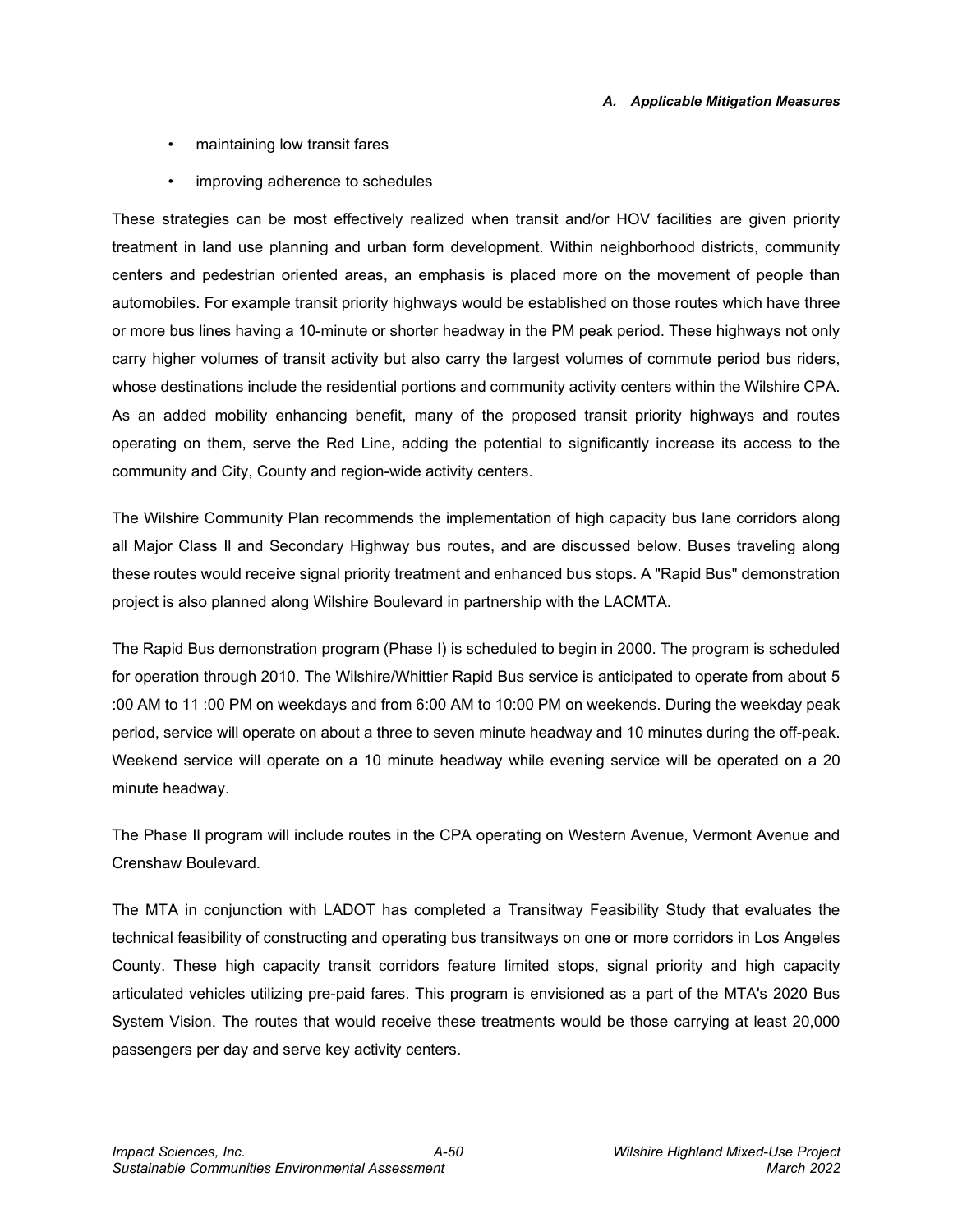#### **Primary Transit Priority Highways**

The Wilshire Community Plan includes nine Primary Transit Priority Highways, including five designated by the Proposed Transportation Element. Six of these facilities are proposed on north-south streets including Vermont, Western, La Brea, and Fairfax Avenues and Crenshaw and La Cienega Boulevards. Three facilities are proposed along east-west street including Wilshire and Olympic Boulevards and Burton Way.

Vermont and Western Avenues are extended northerly as Primary Transit Priority Highways to Melrose Avenue. Wilshire Boulevard is extended easterly to Hoover Street. North-south, Fairfax and La Brea Avenues, La Cienega Boulevard; and east-west Burton Way were all added to Primary Transit Priority Highways.

#### *Transit Priority Streets*

The Wilshire Community Plan also includes two designated north-south Secondary Highways, Normandie Avenue and lrolo Street, which are added to those designated by the Proposed Transportation Element as transit priority streets.

#### *Metro Rail - Red Line*

The Wilshire CPA is currently served by four Metro Red Line Stations, including Wilshire at Vermont, Wilshire at Normandie, Wilshire at Western and Vermont at Beverly. In June 1999, service commenced on a new 4.6 mile extension to Hollywood. This north extension will ultimately reach Universal City sometime in mid-2000.

These four stations will provide new auto-less mobility options to and from the Wilshire CPA. This is because the Red Line is an integral part of a larger 400 mile-plus rail system that includes Metrolink, the Blue and Green Lines. By utilizing MTA and other bus lines in conjunction with these lines travelers will be able to connect with Hollywood, the LA CBD, Long Beach, Norwalk, El Segundo as well as the counties of Riverside, San Bernardino, Orange, Ventura and the northern reaches of LA County. It is estimated that in 2000 when the Red Line extension to Universal City is competed, subway ridership will be about 125,000 passengers per day.

### *Transit Restructuring*

The City of Los Angeles Department of Transportation has been involved in a transit restructuring study for West Los Angeles which includes the Wilshire CPA. Working with the LACMTA, the study identifies transit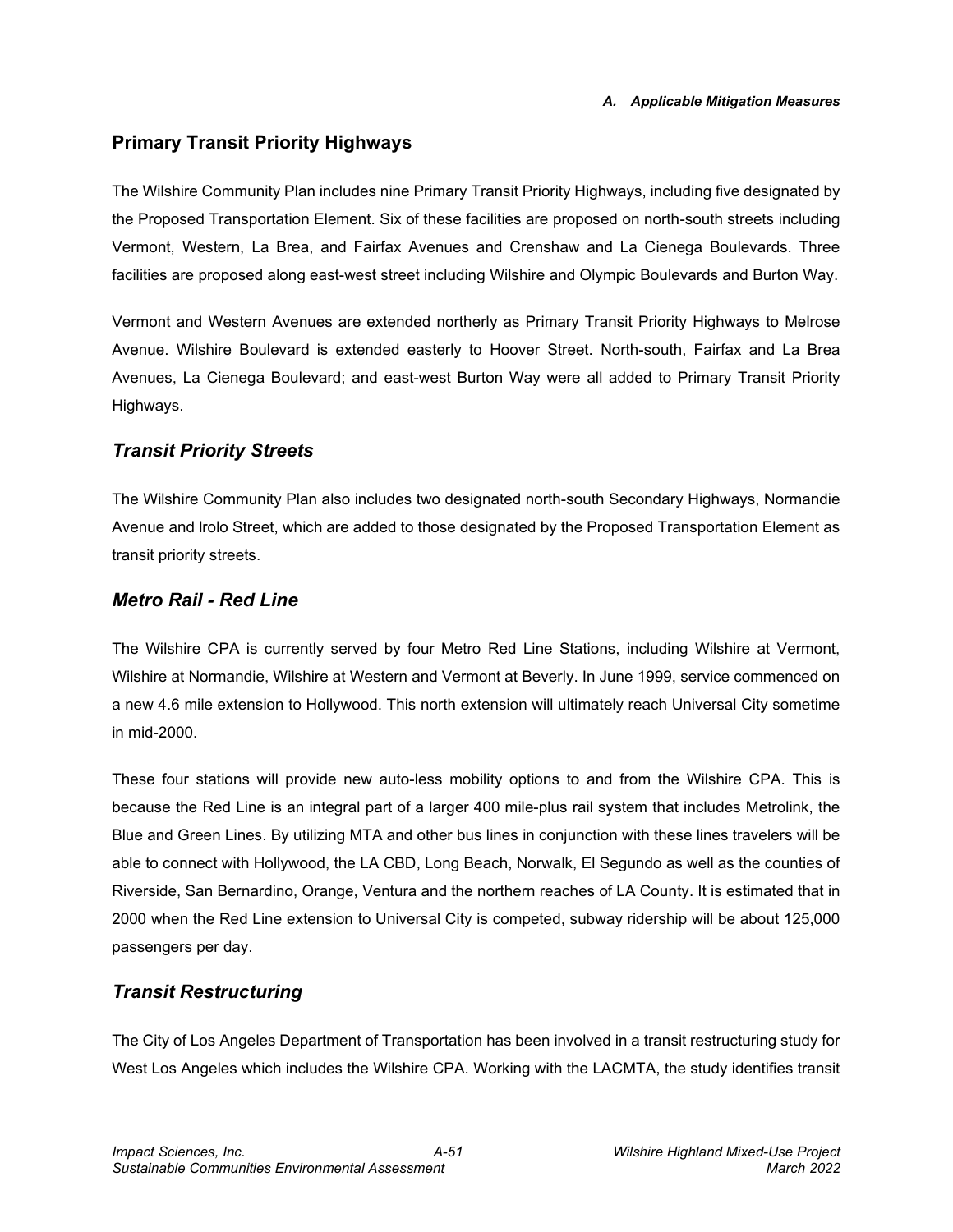#### *A. Applicable Mitigation Measures*

needs and makes recommendations for improved transit services. Service enhancements identified in the study include those operated by LADOT, MTA, Culver City and Santa Monica Municipal Bus Lines.

Some of the preliminary recommendations from the Westside Bus Restructuring Study which can enhance mobility in the CPA include:

- Enhancing the regional network through the introduction of a new super-limited stop service called Metro Rapid Bus. The primary corridors in the Wilshire CPA include Vermont, Western, Crenshaw, Wilshire and Venice.
- The introduction of low-floor articulated buses on high ridership, high frequency routes. The use of these vehicles can reduce running times via faster passenger stops.
- Improved and enhanced service to existing and upcoming Red Line stations.
- Enhanced DASH services that will result in more bus service between key transportation hubs and major activity centers in the area. The net result will be to offer additional and/or alternate service to a number of overcrowded regional routes.

#### *Pedestrian-Oriented Districts*

Streets must serve multiple functions including the movement of vehicles, bicycles, pedestrians and multiple users including motorists, transit, trucking (i.e motorized transport), and pedestrians and bicyclists (nonmotorized transport).

Pedestrian-priority districts or street segments arc those areas or facilities where pedestrians and their treatment are the priority. Typically these streets can serve as open space in both the daytime and nighttime and are served by buildings with ground floor retail and services and are served by sidewalks that are wide, lined with open canopied street trees and pedestrian scale lighting.

In the Wilshire Community Plan Area there are two areas where the application of pedestrian-oriented design could be applied as a catalyst to enhancing non-motorized transportation. These include neighborhood districts and mixed-use boulevards.

Neighborhood districts are areas that are primarily developed into small commercial village arrangements with a mix of retail, office, and residential uses. There are four neighborhood districts in the Wilshire Community Plan area including Larchmont, Fairfax-Beverly, 3rd Street, and Fairfax-Olympic.

The mixed-use boulevard concept would engender cohesive commercial development that could be integrated typically with housing in a vertical pattern. The intent of mixed use development is to provide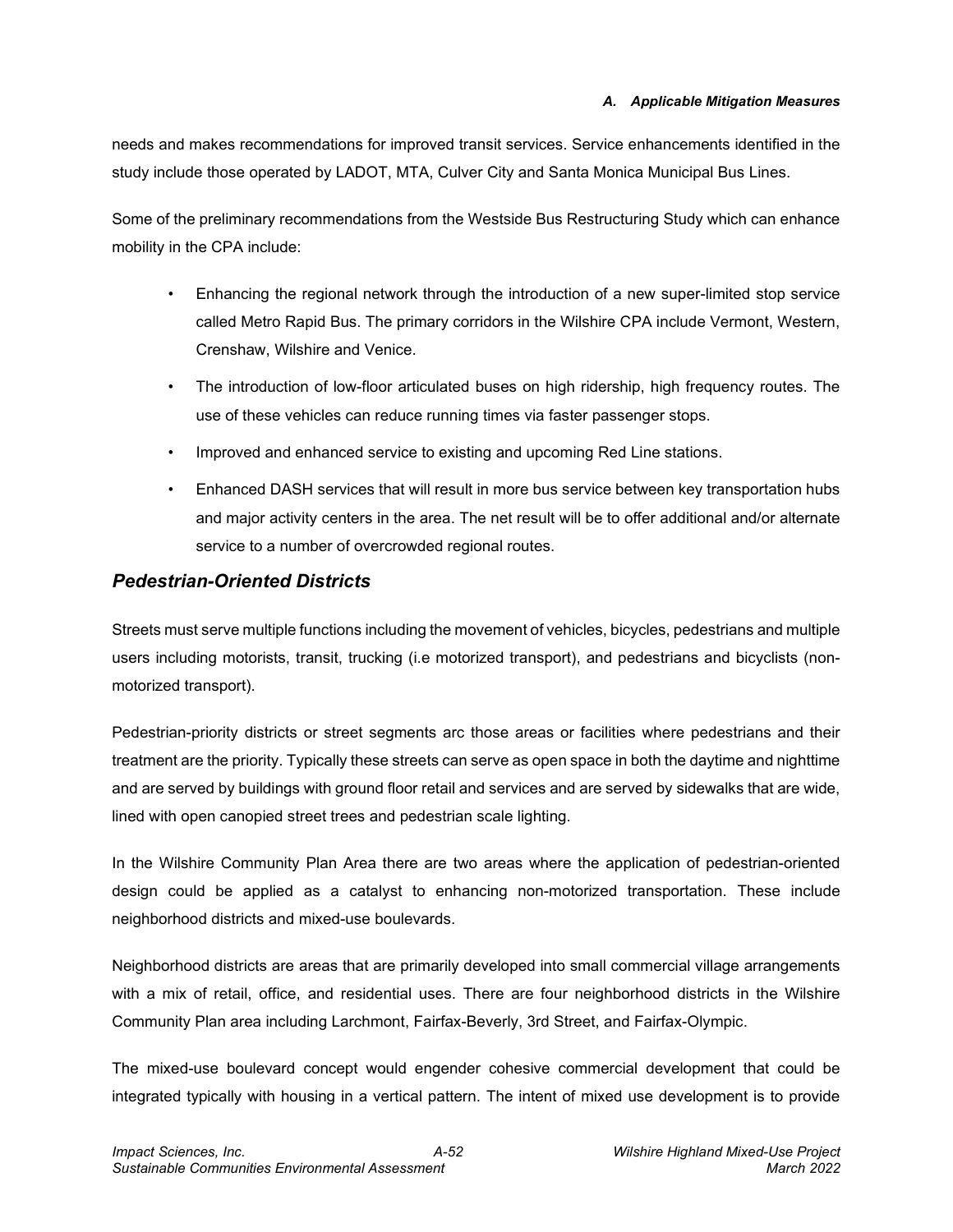housing in close proximity to jobs and services, to reduce vehicular trips, traffic congestion and air pollution, to provide rental housing and stimulate a pedestrian oriented environment.

#### *Curbside Taxi Zones*

Another alternative to reducing auto trips in the Wilshire Community Plan area is through greater use of taxi cabs. Taxi cabs, when readily and frequently available, can serve a variety of trip purposes and lengths, replacing trips that would otherwise be made by automobile and reducing the need for auto ownership. They also reduce paring demands in the urban area. The high density of office, commercial and residential activity in the area is ideally suited for these types of taxi cab use. Taxis can also provide convenient service to Red Line stations from locations not conveniently served by fixed route or shuttle buses. In order to maximize the potential of taxi service in the Wilshire Community Plan area, curbside taxi zones should be considered at major activity centers. A curbside taxi zone would allow taxis to queue near major activity centers or other designated off-street loading zones, as and where appropriate. Some of the centers that could benefit by, and play an important role in the utilization of taxis in reducing auto trips include:

- Wilshire Center Koreatown
- Miracle Mile
- Beverly Center-Cedars Sinai
- Vermont Community Commercial Center
- Western Community Commercial Center
- Crenshaw Community Commercial Center
- Pico Community Commercial Center
- Beverly-Fairfax Community Commercial Center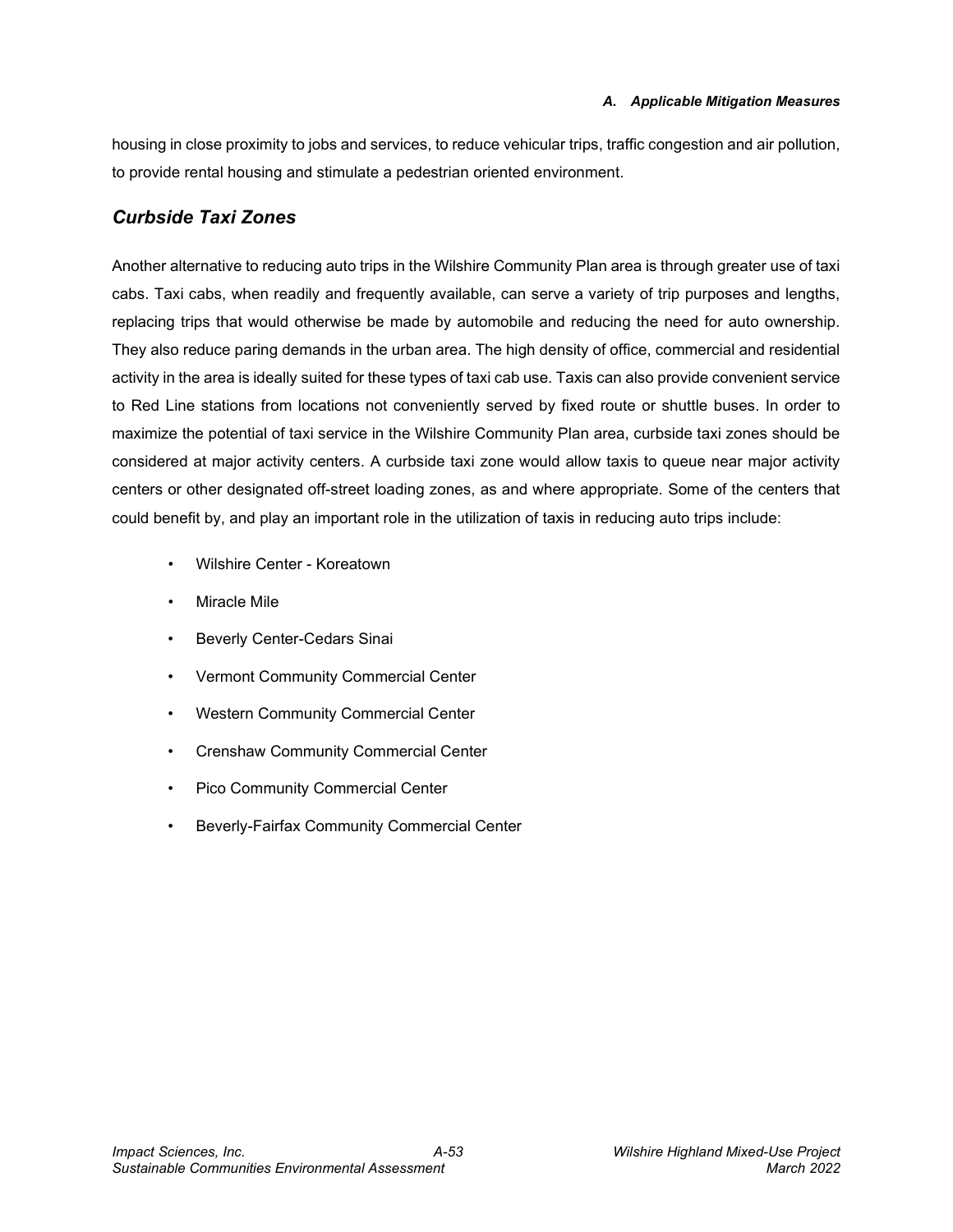# *Wilshire/Highland Project TIMP Transit Improvements Mitigation Implementation*

#### **Applicability to the Project**

As discussed in the foregoing section, these proposed mitigations are regional, Citywide, or CPA-wide in scope, and not relevant to the Proposed Project.

As an infill development site, the Project has ready access to community resources, particularly public transportation. The site is serviced by four Metro Bus lines with frequency intervals of less than 15 minutes during peak times, and the Metro Purple Line (D Line) subway. The strategic location of this Project is to lessen vehicle miles travelled (VMT) to and from the site. Transportation impacts were concluded to be less than significant. See **Section 17, Transportation**, of the SCEA for further information.

#### **Transportation Demand Management Strategies**

### *Public Policy*

Employer-based trip reduction regulations have come under fire for being an ineffective strategy for meeting regional air quality and mobility goals. This sentiment led to state legislation that prohibits public agencies from mandating the employer involvement in trip reduction programs and, at the federal level, the removal of the Employee Commute Options provision of the Clean Air Act. In response to these actions, the SCAQMD repealed Rule 1501 and enacted Rule 2202 by SCAQMD in December 1995 to set mobile source emission reduction targets for employers and provide several ways to comply including retaining employee transportation programs. Several Wilshire Community employers will continue their involvement in employee transportation, however many will either diminish their efforts or cease their involvement in trip reduction programs altogether thus making the attainment of a 1.5 area-wide Average Vehicle Ridership an unrealistic assumption to use in forecasting vehicle trips. The effect of the purported "failure" of Rule 1501 has dealt a severe blow to the constituency for ridesharing and makes proposing TDM measures a more difficult task. In fact, the State Legislature is considering legislation that would compel SCAQMD to repeal Rule 2202 and find ways to shift the burden for emission reduction from employers to individuals, a strategy that is not likely to be embraced by local policy makers.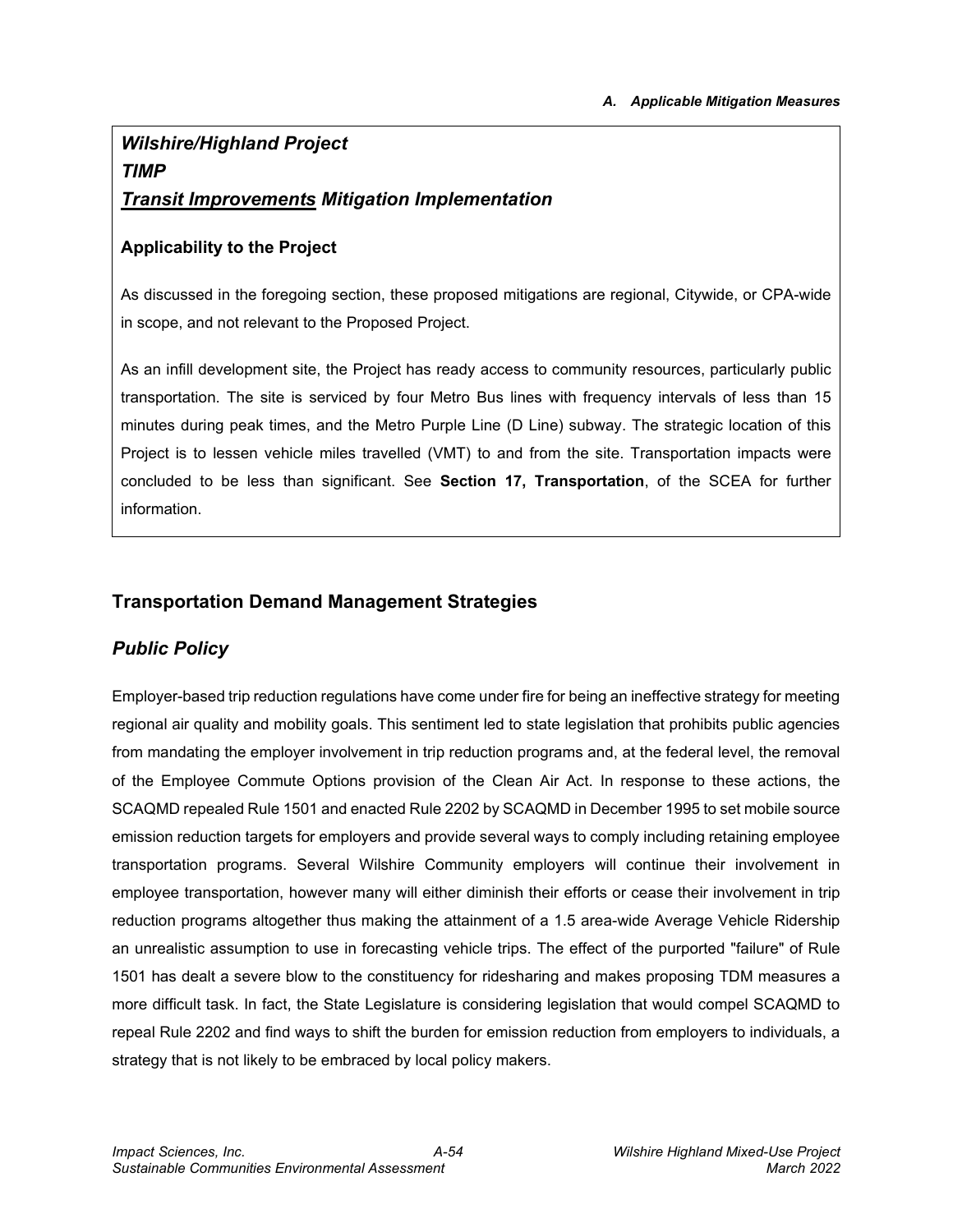#### *A. Applicable Mitigation Measures*

There is recognition, however, among local and regional planners of using TDM to solve local traffic and mobility problems. Numerous studies have found TDM to be highly cost effective in reducing trips if (1) there is a specific problem to be solved, (2) participants are motivated to solve the problem, and (3) there is support to affect change. Trip reductions of between 40 and 50 percent (as compared to existing trip making) have been achieved at individual sites when these conditions have existed. Provisions that call for the inclusion of transit-friendly site design elements and car and vanpool parking spaces, when placed on developers and property owners as a condition of development can help achieve reductions in trip generation. Making TDM requirements affecting property owners and developers part of city policy through Trip Reduction Ordinances (TRO), circulation elements, the Congestion Management Plan, specific plans, as Los Angeles has done in the Coastal Corridor and Warner Center, provide tools for cities to mitigate the effect of traffic generated by new developments. These development-based TROs will endure in the face of receding area-wide employer TROs.

Recent research studies, policy initiatives and investments in demonstration projects by federal and state agencies have begun exploring how pricing can be used to improve performance of the transportation system and reduce mobile source emissions. While it sounds like good economics, pricing projects have significant problems since most people feel that they have already paid for the right to use the transportation system through taxes. In the case of implementing pricing through parking fees, most employers and property owners are reluctant to eliminate free parking since it is considered a staple of leasing practices and employment. Pricing may become a more accepted tool for managing transportation resources as new techniques, such as debit cards, make its implementation convenient and as communities become more willing to accept pricing's shortcomings relative to the problems of other congestion management strategies, such as employer trip reduction mandates.

Other public policy issues to be considered in crafting a TDM program for Wilshire Community include:

- Recognition of the dynamics between land use and travel demand in local land use planning. Effective land use policies can help the area' s economy by ensuring convenient access, high level of mobility, and positioning the city as safeguarding the environmental quality.
- Creating a tangible return on investments in public services and infrastructure for those asked to provide financial support.
- A reluctance of the SCAQMD to add regulatory burdens that affect the region' s economy. This position will likely result in rules affecting trip making to shopping centers and other non-work activity centers that are less stringent than anticipated in the 1994 Air Quality Management Plan and scheduled for adoption in 1996.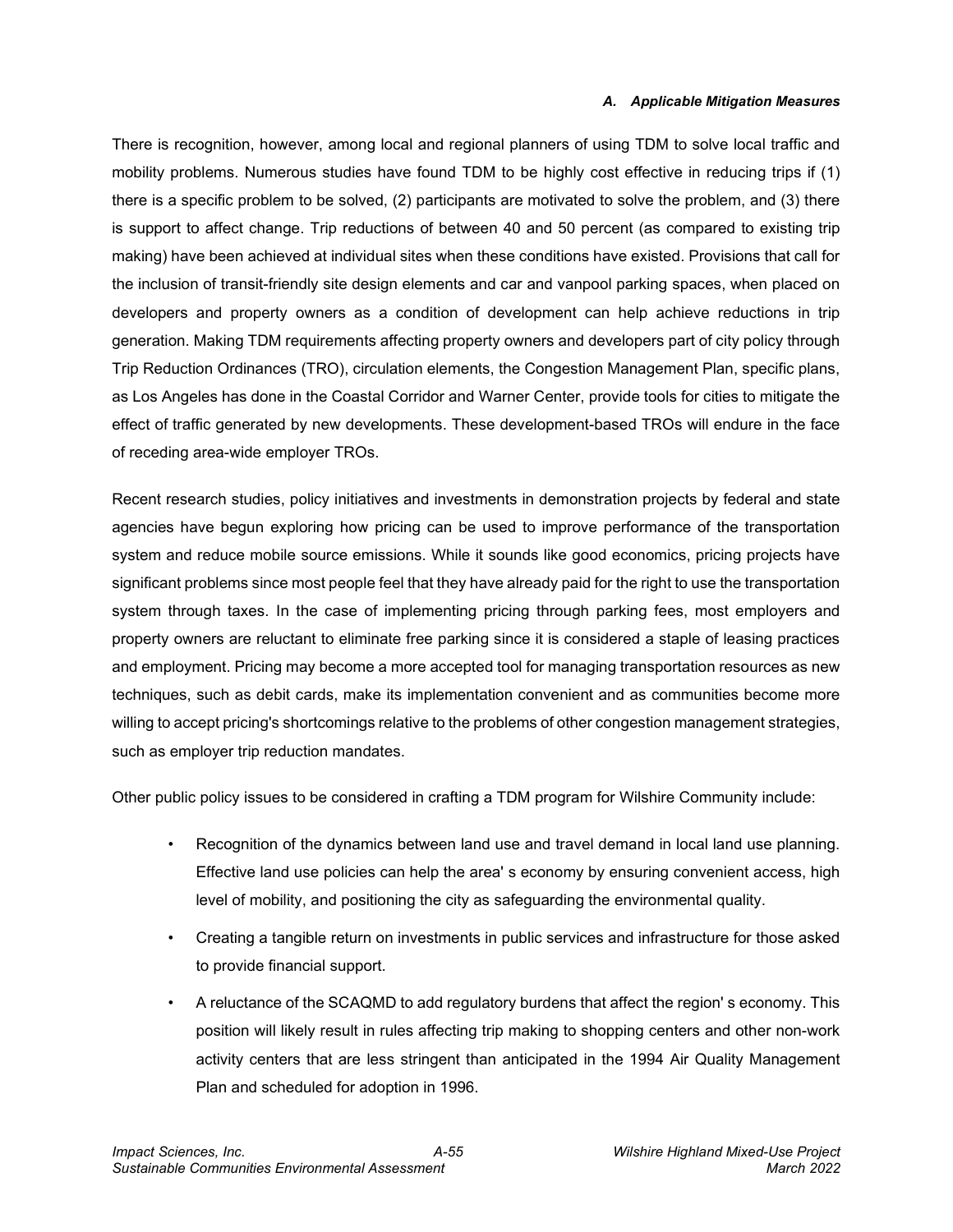#### *Institutional Arrangements*

There are many organizations involved in the planning and delivery of trip reduction programs including the Southern California Association of Governments (SCAG), the Los Angeles County Metropolitan Transportation Authority (LACMTA), Transportation Management Associations (TMA), and local cities. Key institutional issues affecting the planning for, and delivery of TDM actions in Wilshire Community include:

- SCAG has taken the lead in developing and delivering TDM programs. Caltrans has abandoned its involvement in providing financial and technical support for area-wide ridesharing services and transportation information.
- The Los Angeles County Metropolitan Transportation Authority (LACMTA) supports the development, funding, and delivery of TDM activities in Los Angeles County. It oversees the county' s Congestion Management Program including the TDM element requiring each jurisdiction to have a TDM ordinance to reduce vehicle trips at work sites with a particular emphasis on managing trip making at sites being developed. The LACMTA distributes funds for TDM projects biennially on a competitive basis. A review of prior TDM projects is being conducted to determine their effectiveness in order to guide future investments.
- Local cities have begun to assume more responsibility for delivering TDM services often through Transportation Management Associations. Communities with TMAs will be better prepared to respond to specific local needs. SCAG will be looking to deliver its rideshare services through TMAs. The likelihood of forming a TMA in Wilshire Community is remote however.
- There is a growing practice of creating partnerships of business and government to reduce costs and improve effectiveness in solving community problems in which businesses hold a stake.

#### *Financing*

TDM funds are scarce. This trend will continue and will get worse if initiatives, such as SCAQMD' s Rule 2202, are eliminated. Funding has suffered from the criticism leveled at mandatory trip reduction programs. TOM funds available from LACMrA have been reduced to support capital construction funding and may suffer even further to make up a shortfall in transit operating funds caused by changes in federal and state funding. LACMTA and the Mobile Source Review Committee (through the SCAQMD) direct TDM funds through competitive awards to specific investments, such as improving the environment for walking or operating a shuttle service. LACMTA' s bi-annual call for projects is a major source of funds that should be considered in developing and demonstrating new transportation programs. Funds are often directed to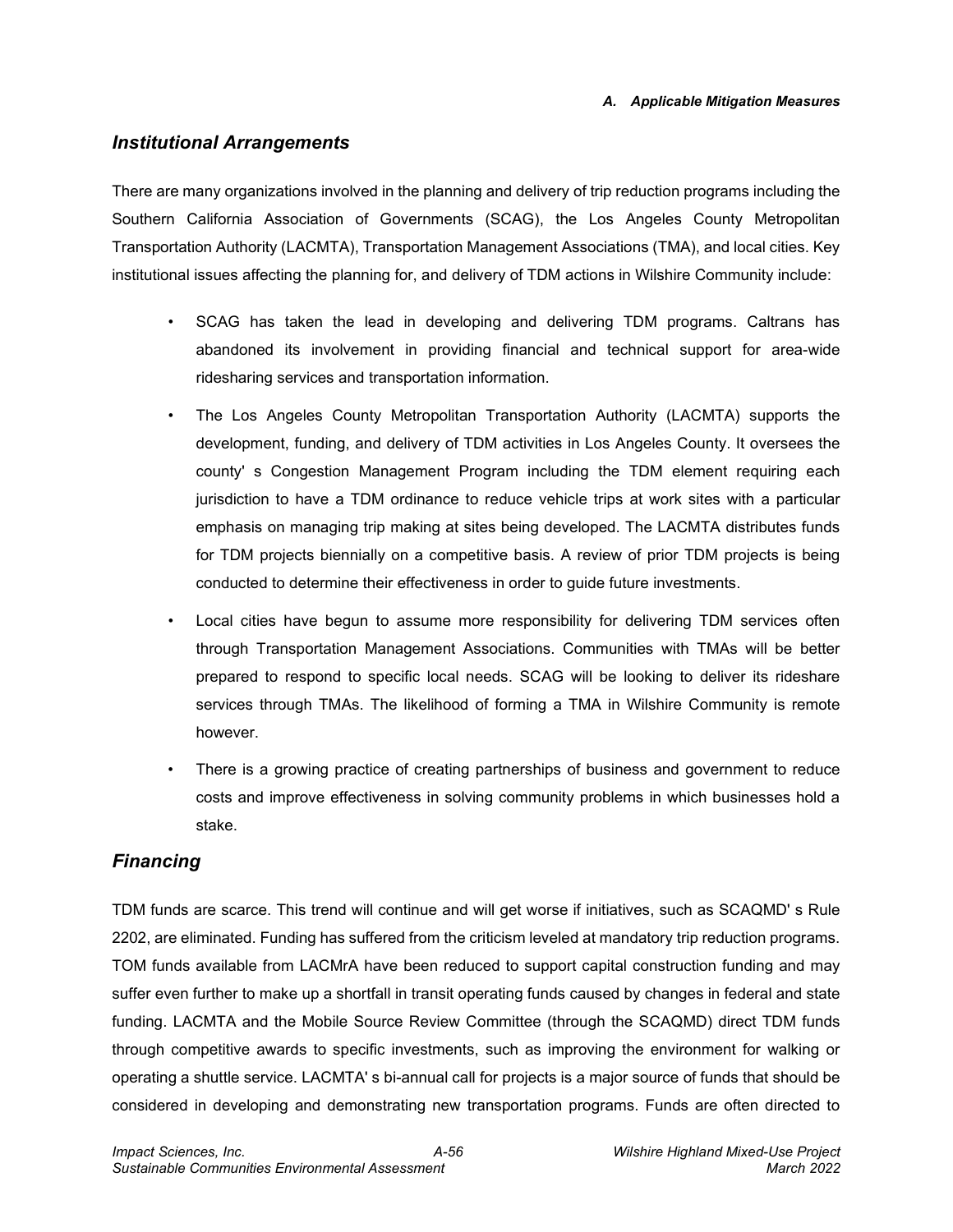development and initial operation. Local jurisdictions are expected to sustain services should they prove valuable.

#### *Market Demands*

The need to, and desire for, travel has mushroomed. Individual and household travel has increased substantially as demonstrated by the growth of vehicle trips and miles traveled. Most of this increase has occurred for non-work purposes. Discretionary trips for shopping, recreation, and school have also increased as household activities have expanded and diversified and as work schedules have become more varied. This trend has brought attention to the need for addressing the traffic, air quality and mobility consequences of non-work travel. Principles of demand management gained through work-based trip reduction programs offer the opportunity for TDM practitioners to apply their specialized knowledge of travel behavior dynamics to new markets. These trends are of particular importance to Wilshire Community since many of trips causing congestion are not for work purposes given the high density of tourist and recreational uses in the community.

Saving travel time is very important to short distance commuters since each minute represents a larger share of a trip compared to longer distance travelers. This is why workers that live close to their jobs find ridesharing (including riding the bus) very inconvenient. Conversely, each minute saved from taking advantage of a rides hare arrangement, such as access to a close parking space, may be very appealing enough to make non-solo travel attractive.

#### *Technology*

Information technology is being embraced as a means for removing the need to travel, opening up opportunities that improve productivity at work, and increasing lifestyle choices. In regard to TOM, the use of technology has been demonstrated in:

- the development of real time ridematching capabilities along with use of mapping
- use of computerized transportation information displays
- the growing incidence of work occurring away from an office including at home on a part-time basis, home-based businesses, and at telecenters
- in-vehicle navigation systems including vehicle tracking and dispatching systems
- availability of, and improvement in, traffic condition reports
- the use of communication technology as a substitute for trip making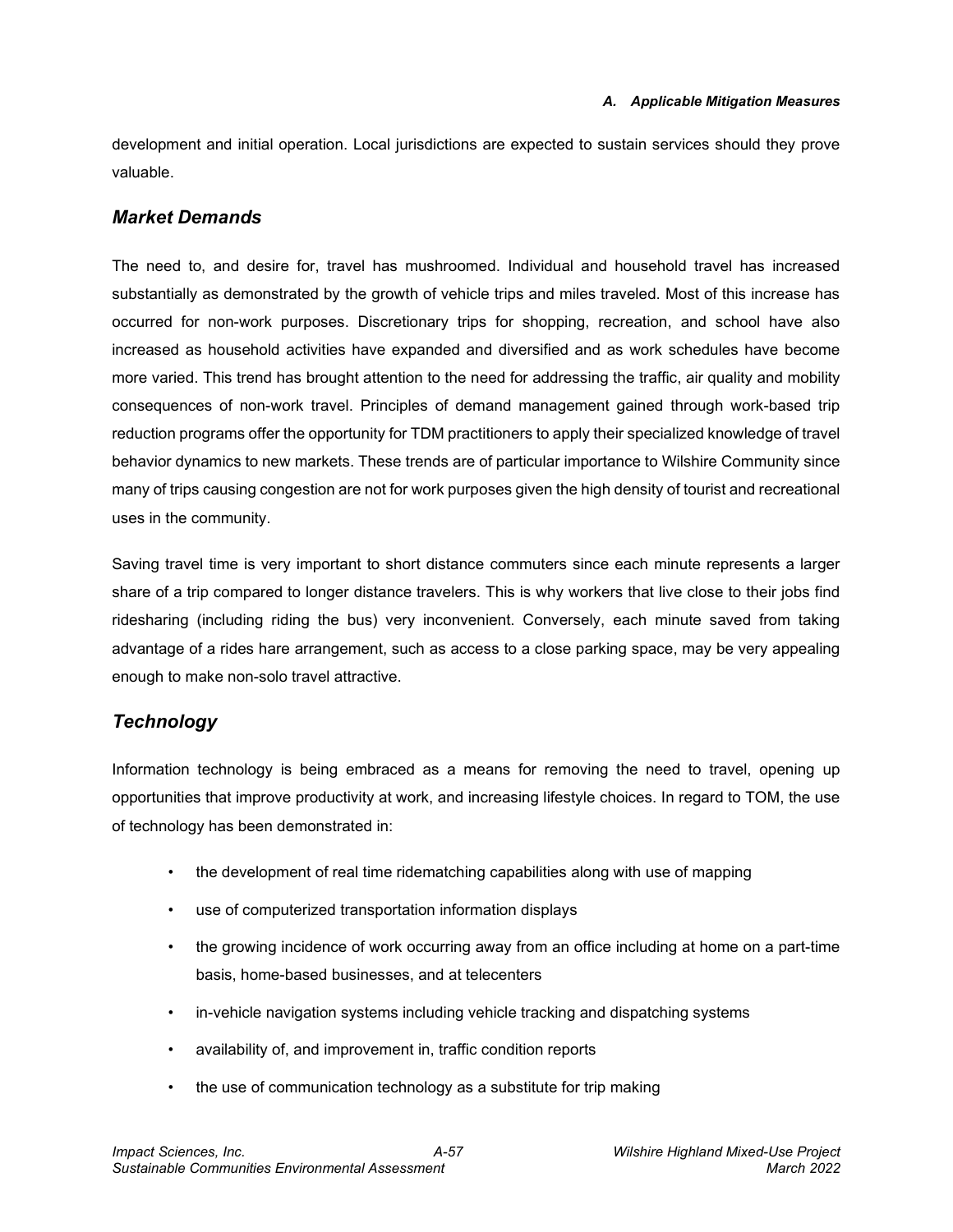• residents use of electronic communication services

TDM programs need to consider how technology can improve operations, customer access and convenience. SCAQMD will be placing greater emphasis on improving air quality through technological means as compared to changing travel behavior as evidenced by the liberalization of employer compliance options under Rule 2202.

#### *Implications of Transportation Facilities and Policies*

- Recent changes in public policy on trip reduction programs may cause employers to reduce their involvement in employee transportation programs although the City of Los Angeles may continue to require employers to provide a subsidy of transit fares.
- City policy to reduce parking requirements as a trade for investments in TOM actions may have appeal for property owners seeking to gain entitlements for development projects that require the provision of parking.
- Designating streets as •Commuter Bikeways• will make bicycling more attractive for residents in Wilshire Community.

#### *Recommendations*

This section presents recommendations for Transportation Demand Management (TDM) measures to be considered in the update of the Community Plan for the Wilshire Community Planning Area. Recommendations are based on:

- Factors influencing travel demand including the area's employment. residential, travel, and demographic characteristics
- Wilshire Community' s TDM related transportation services and facilities
- City of Los Angeles TDM policies and practices (e.g., requirement for TDM Plan for new developments, Transit Fare Subsidy Ordinance, TDM Ordinance, and bicycle parking requirements)
- Implementation of projects and improvements that have been endorsed and/or improved (e.g., Citywide Bicycle Plan)

#### **Policy Context**

Recommendations for TDM measures in Wilshire Community should be consistent with adopted City policy. The Los Angeles Citywide General Plan Framework Transportation Improvement and Mitigation Program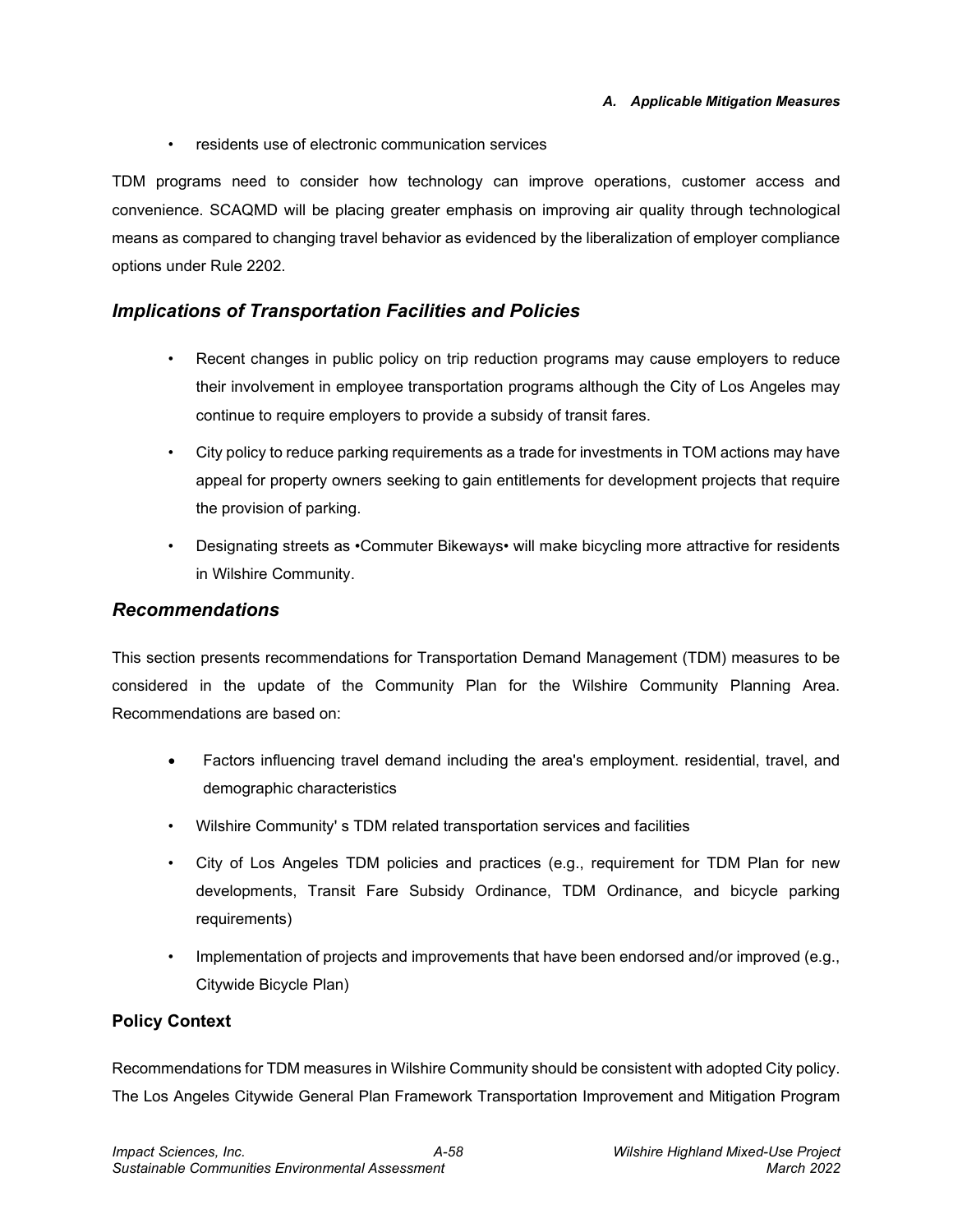(TIMP) contains four TDM recommendations as described in the following paragraphs. Measures marked with an asterisk (\*) should be considered in Wilshire Community:

- 1. Continue. progress in trip reduction through implementation of Clean Air Program (CAP) projects to meet or exceed the projected 2010 Market levels of Ridesharing and transit ridership
- 2. Support proactively the regional implementation of market incentives to achieve regional levels of trip reduction mandated by state and federal Clean Air Acts while protecting the economic future of the City and the region.
- 3. Encourage regional agencies to consider the following measures when developing regional TDM program for work trips:
	- implement parking cash out legislation
	- reduce on-site parking requirements in exchange for Park and Ride lots
	- develop and expand Transportation Management Organizations (TMO)
		- ❖ develop and implement public education on carpooling and ridesharing
		- $\div$  expand employer based commute assistance programs
		- $\div$  encourage businesses to implement telecommuting and alternative work schedules
		- ❖ require new developments to include bicycle facilities
	- complete Caltrans' HOV-on-freeways facilities
	- implement HOV facilities on arterials
		- $\div$  implement shuttle bus programs to serve transit stations
	- implement parking pricing and enforcement strategies
	- implement market-based incentives
- 4. Encourage regional agencies to consider the following measures when developing regional TDM programs for non-work trips:
	- provide public education on TDM
	- develop and adopt appropriate land use measures
	- provide express bus service to major activity centers and shuttle services within centers enhance and expand local transit services
	- expand the bicycle system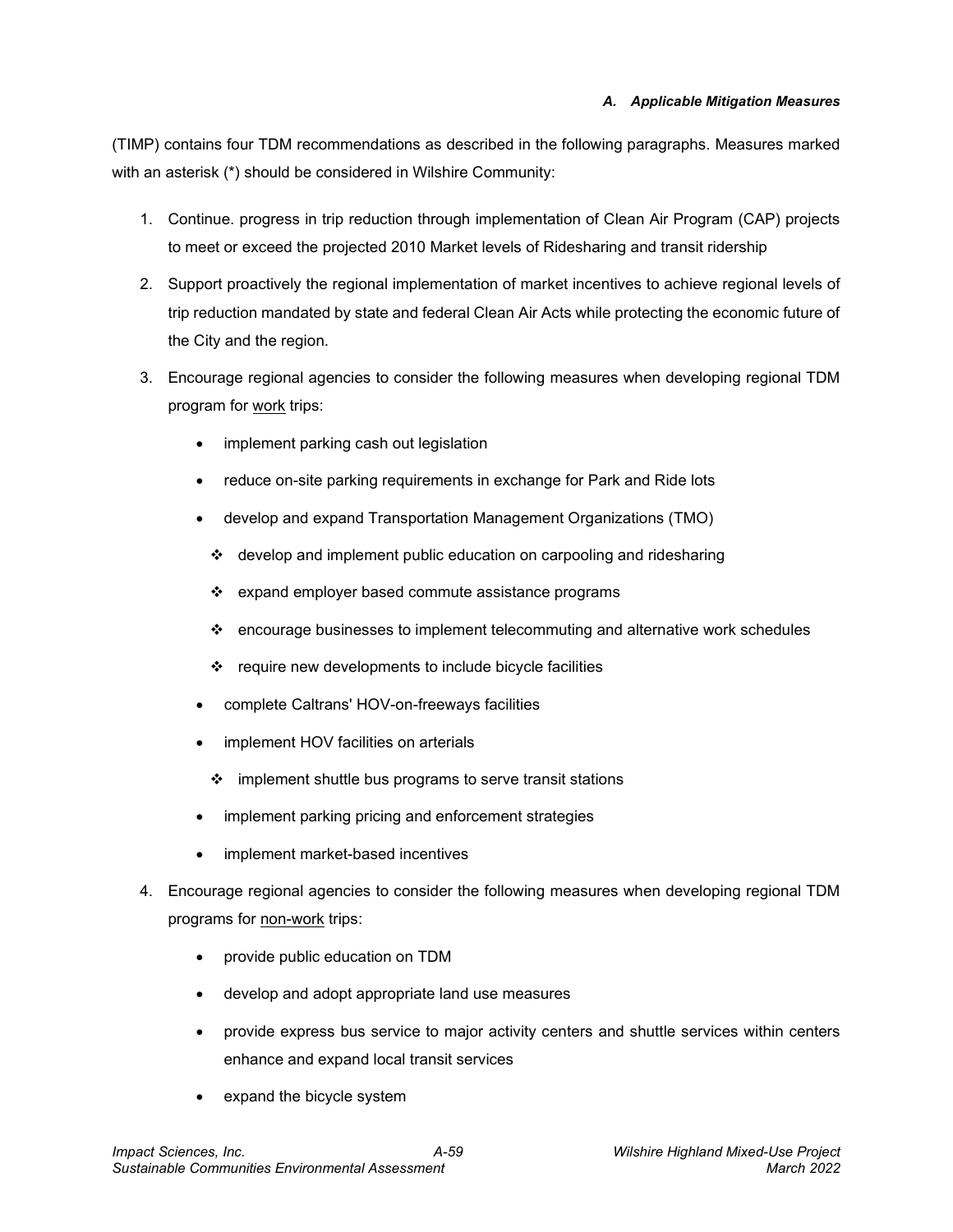- develop residential based TMOs
- develop merchant incentives for customers with bus passes provide Park and Ride services to centers and special events

#### **Recommended Specific Strategies**

TDM strategies and measures recommended for the Wilshire Community Planning Area include:

#### *Limit Vehicle Trip Generation for New Development*

- 1. Require new commercial and industrial development projects to limit peak period vehicle trips to 85 percent of that forecasted for the project (i.e., as compared to trip generation rates used to determine project traffic impacts) or to achieve a 1.5 peak period Average Vehicle Ridership among employees.
- 2. Provide development related incentives, such as increased density and/or reduced on-site parking requirements, for projects that exceed minimum trip reduction performance. Properties conditioned with these requirements should be compelled to monitor performance and provide a contingency plan for addressing potential problems, such as spillover parking.

These programs can be enforced through monitoring programs developed in conjunction with the project developer and City staff. One method, currently in place in the City of Los Angeles at UCLA and Howard Hughes Center, relics on annual vehicle driveway counts. These two sites have established trips caps, which, by agreement with the developers cannot be exceeded. If the number of trips exceed the allowable cap, financial penalties can be imposed.

*These recommendations are consistent with City policy established in Transportation Specific Plans, policies of the Community Redevelopment Agency.*

#### *Financial Incentives*

3. Offer employers with 25 or more employees an incentive for participating in the Los Angeles Transit Subsidy ordinance (only firms with 100 or more employees are required to comply), such as reducing the fees for the City's Business Registration License. Alternatively, smaller employers could be required to participate thus increasing the number of employees receiving the subsidy.

#### *Communications*

4. Develop an Access Guide to the Wilshire Community identifying locations served by transit, pedestrian paths, and bicycling facilities. The Access Guide should indicate travel times by bus,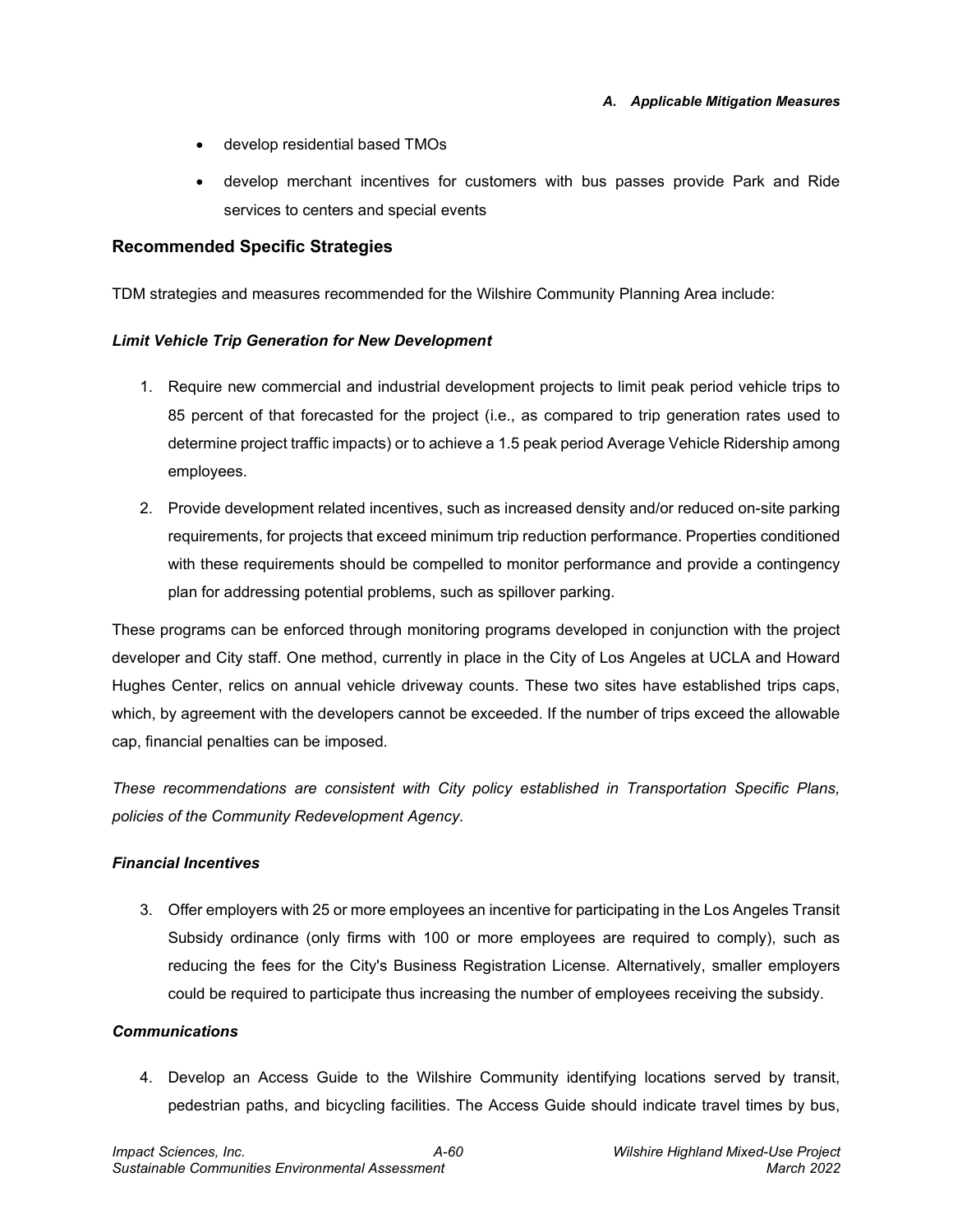walking, and bicycling to/from the proposed Downtown Wilshire Community Transportation Hub. The Access Guide should be made available at work sites and community facilities.

#### *Telecommunications*

5. Provide incentives (e.g., increased density, reduced development fees) for developers of new multifamily housing to provide capabilities for use of telecommunications equipment that makes it easier to work at home.

#### *Facility Improvements*

- 6. Provide bicycle storage devices at the proposed Downtown Wilshire Community Transportation Hub for nearby residents and commuters to use when accessing Metro transit services.
- 7. Designate car/vanpool waiting zones on or adjacent to arterials in employment areas that are out of traffic flows, well lighted, visible, and distinguished from bus stops.
- 8. Identify and develop a series of pedestrian paths and trails that are well lighted, visible, and well marked that make walking to activity centers, the proposed Downtown Wilshire Community Transportation Hub, convenient and safe.
- 9. Identify and install signs and pavement markings to guide bicycle riders along bicycle routes and lanes through Wilshire Community.

#### *Parking Management*

10. Require property owners of new commercial and industrial developments to uncouple leases on parking spaces from that of work space and allow tenants to lease only the parking that they want (versus requiring tenants to take a minimum parking allocation).

This can be enforced through the implementation of a mitigation monitoring type program. For example, the property owner and lessee can sign agreements which separate the office space from the use of parking facilities. In this case the cost of the office space would not include parking rights. The use of parking would be contracted for separately with the parking operator or with the landlord, depending on who operates the garage. This would then be submitted to the City as any other mitigation monitoring program is for annual review. Property owners failing to meet established thresholds or maximums would be subject to financial penalty.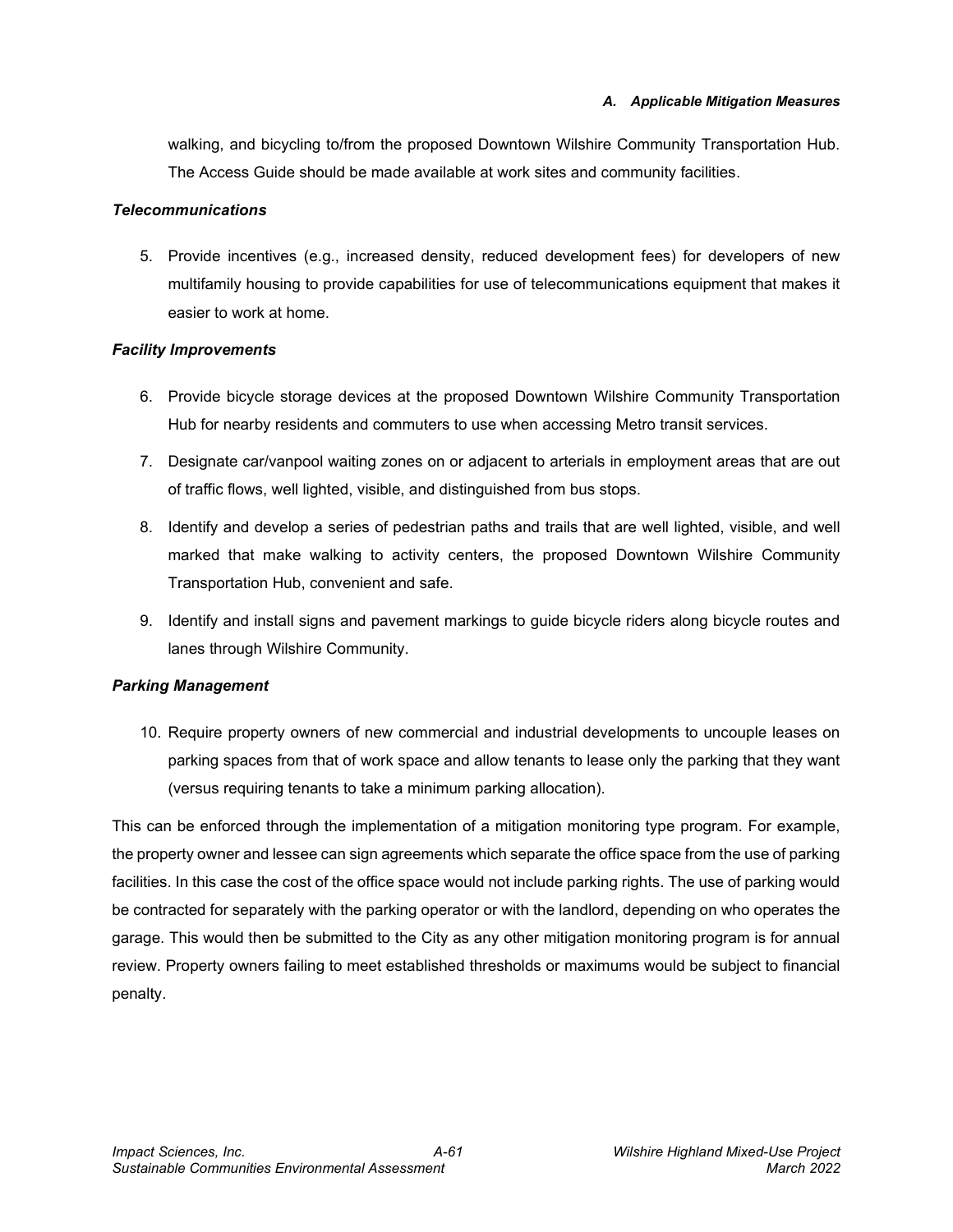# *Wilshire/Highland Project TIMP*

*Transportation Demand Management (TDM) Strategies Mitigation Implementation*

#### **Applicability to the Project**

As discussed in the foregoing section, these proposed mitigations are related to the implementation of Citywide policies, and TDM strategies, and not relevant to the Proposed Project.

The Proposed Project is taking advantage of City development related incentives, including increased density, and reduced on-site parking requirements.

The Proposed Project would include full connectivity to the current telecommunications network to facilitate the ability of residents to work from home, on-site bicycle storage facilities, designated areas for ridesharing waiting zones out of traffic flows, and well-lit pedestrian pathways.

#### **Capital Improvements**

Major and Secondary Highways in the Wilshire District should be improved to encourage traffic to use them rather than Local Streets through residential areas. Improvements should be phased according to need and be designed to minimize disruption to the residential and commercial areas which they serve. Low-cost, short-term improvements such as one-way streets, reversible lanes, computerized traffic signal systems, street parking restrictions, provision of adequate off-street parking, and closing of local street intersections with major arterials should be emphasized.

Highways, Collector Streets and Local Streets shall be developed in accordance with standards and criteria contained in the Highways and Freeways Element of the General Plan and the City's Standard Street Dimensions, except where environmental issues and planning practices warrant alternate standards consistent with capacity requirements.

To meet environmental objectives, the following special standards are established for the development of certain streets. These streets, which are among those which should be considered for alternate standards because of environmental considerations, are as follows: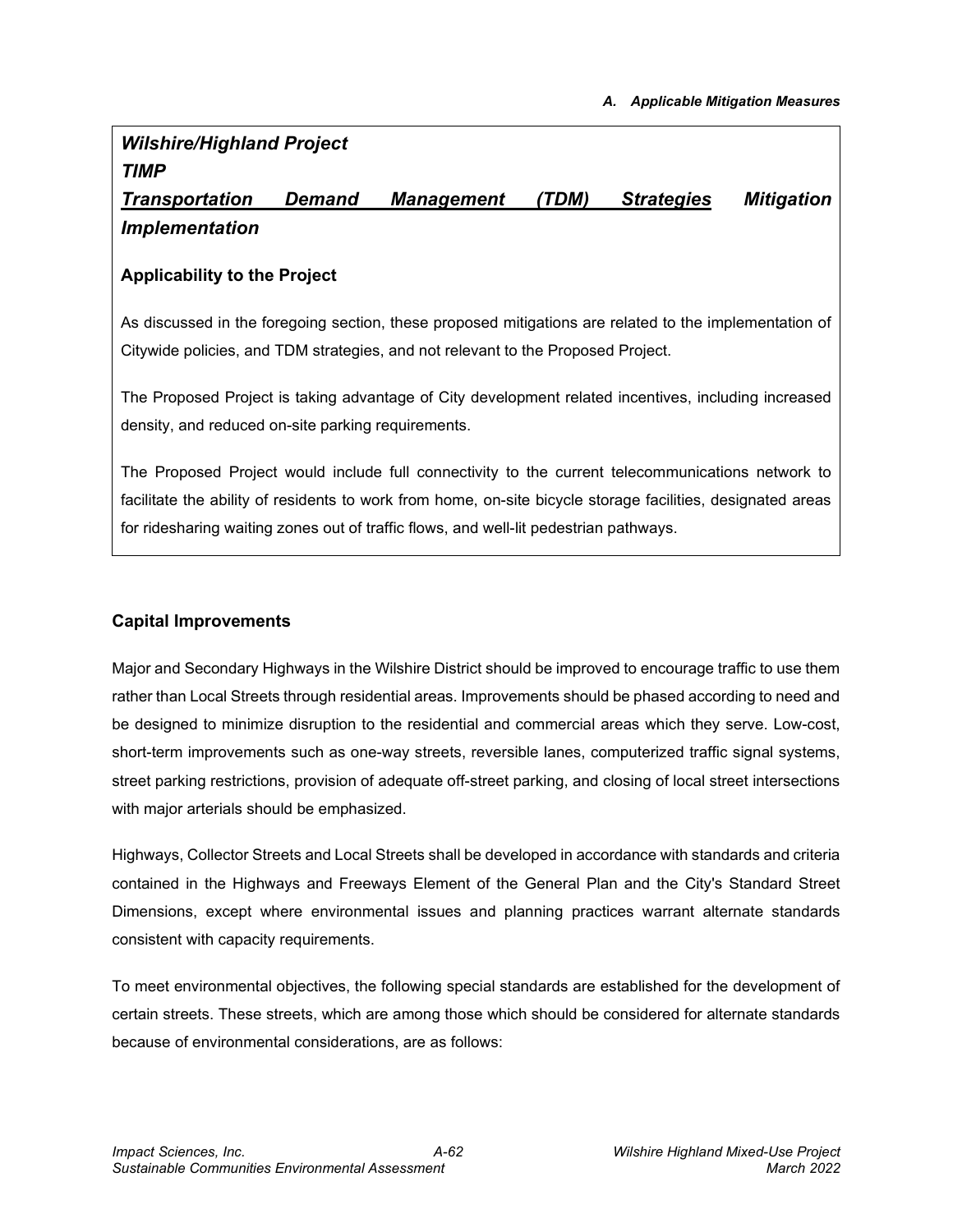- 1. *Robertson Boulevard* Minimum Secondary Highway standard with an 80-foot right-of-way and 60 foot roadway.
- 2. *Highland Avenue (Melrose Avenue to Wilshire Boulevard)* Trees to be preserved with no improvements beyond the existing right-of-way.
- 3. *Wilshire Boulevard* No widening in excess of exiting roadway.
- 4. *Sixth Street* Standards to be determined as part of the Specific Plan for Park Mile Area.
- 5. *Eighth Street* Standards to be determined as part of the Specific Plan for Park Mile Area.
- 6. *Beverly Boulevard* No widening of roadway west of Western Avenue.
- 7. *Fairfax Avenue* Secondary Highway.
- 8. *Crescent Heights Boulevard* -No widening to increase capacity of Crescent Heights Boulevard north of San Vicente Boulevard for 20 years.
- 9. *Redondo Boulevard* No widening in excess of existing roadway.
- 10. *Oxford Avenue* -Minimum Secondary Highway standard with an 80-foot right-of-way and 60-foot roadway.

Additional specific facility improvements include:

• *Off-set striping* - whereby there are more lanes in one direction than the other on one street with more lanes in the other direction in the other direction on the parallel street. Two northsouth corridors were evaluated for application of this concept. They include Fairfax Avenue/Crescent Heights Boulevard and Vermont Avenue/Normandie Avenue. The travel demand forecasts indicated that there would be a greater benefit in overall congestion reduction from the implementation of one of them, the Vermont/Normandie couplet than the Fairfax/Crescent Heights one. Only this one was used in subsequent analyses.

The concept assumed that Vermont would be striped with four northbound lanes and 2 southbound lanes between 6111 Street and the Hollywood Freeway. Normandie Avenue would be striped with two northbound lanes and three southbound lanes between Wilshire Boulevard and the Hollywood Freeway.

• *Signalization Improvements* - The City of Los Angeles is in the process of designing the second phase of the ATSAC signal system. Phase II of this system is ATCS. This system takes the smart corridor technology to a higher level, whereby the tq1.ffic signals along an entire street or corridor are optimized to balance traffic demand by direction. The full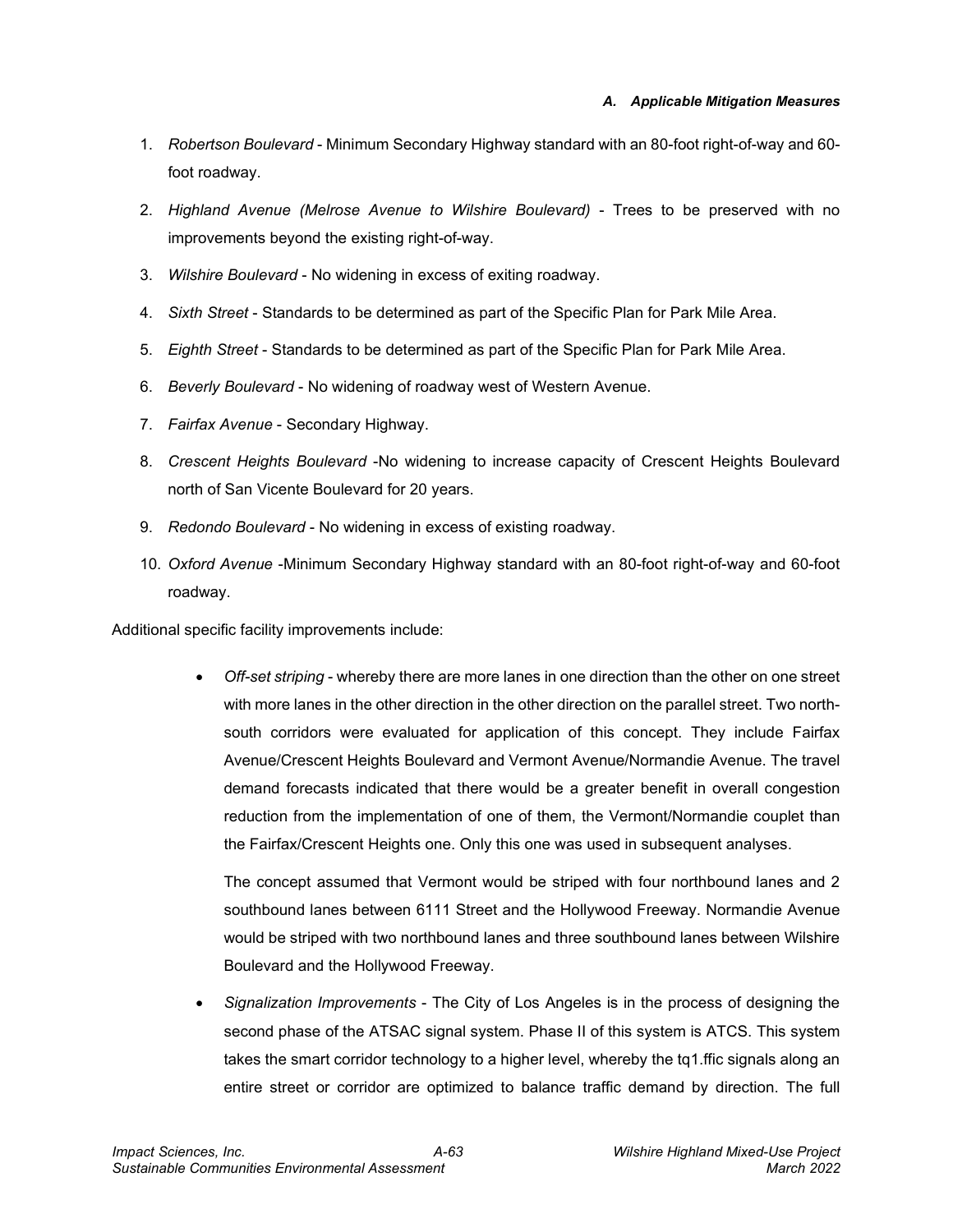implementation of ATSAC and ATCS will have significant benefits in the Wilshire CPA towards the reduction of congestion. Studies conducted by LADOT have shown increases in the capacities of roadways by approximately 7 percent upon integration of signal systems with ATSAC and an additional 3 percent with ATCS.

• One new street is recommended for construction in the Wilshire CPA. Stanley Avenue would be constructed as a collector street between Beverly Boulevard and 3rd Street in conjunction with planned development at the Farmer's Market.

#### **Phased Improvements**

Major Highways are intended primarily for use of commuter and through traffic, and shall receive staged improvements to accommodate this traffic on a basis of demonstrated need. The following improvement programs are considered appropriate to Western Avenue, Vermont Avenue, La Brea Avenue and La Cienega Boulevard:

> **Stage 1:** Limit improvements essentially to existing right-of-way within roadway to increase lane widths. Eliminate on-street parking during peak hour periods and throughout the day as necessary, if adequate off-street parking facilities are provided. Utilize exclusive bus lanes, indented bus stops, pedestrian overpasses, and removal of selected signals as appropriate.

> **Stage 2:** Widening of the right-of-way may occur to facilitate the addition of lanes. Alternatively, use adjacent parallel street(s) as two-way, one-way or reversible direction flows to accommodate excess traffic. Use grade-separated pedestrian circulation and local street signalization removal to alleviate traffic obstructions where compatible with land uses.

If and when Western and Oxford Avenues are improved as a one-way pair, then properties on the west side of Oxford should be given automatic back-to-back transitional parking rights.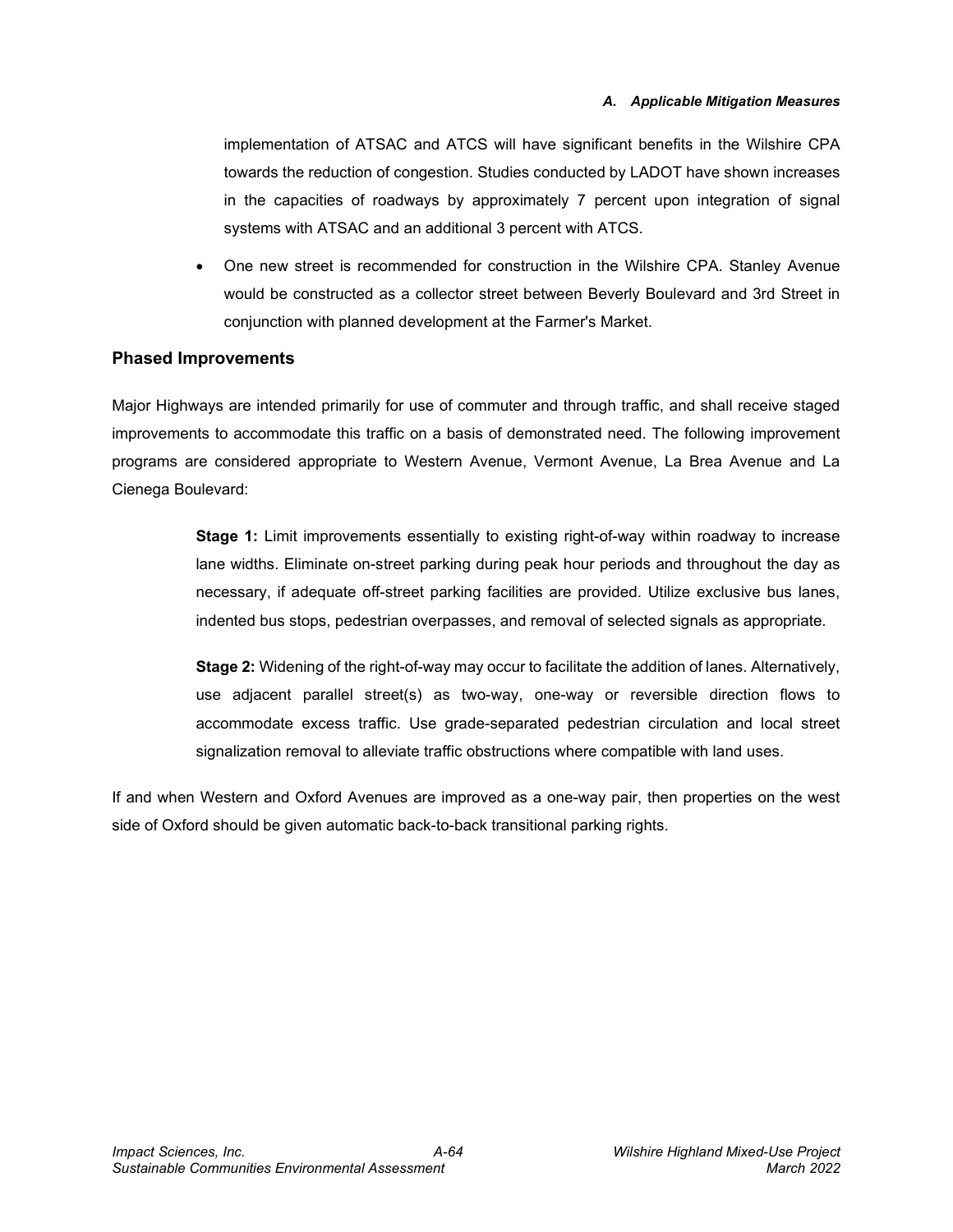# *Wilshire/Highland Project TIMP Capital Improvements Mitigation Implementation*

#### **Applicability to the Project**

As discussed in the foregoing section, these proposed mitigations are related to the implementation of Capital Improvements throughout the CPA, and are not relevant to the Proposed Project.

### **Residential Neighborhood Protection Plan**

In the Wilshire Community there is a predominance of local residential streets. As traffic volumes build up on the arterial street network, some drivers seek alternate routes on residential streets to avoid the arterial congestion. This is often referred to as "cut through" traffic. Areas with grid system patterns of streets are particularly susceptible to cut through traffic because the local streets are often parallel to major and secondary highways and provide convenient alternate routes. Neighborhood protection plans are frequently developed to reduce the impacts of traffic on local residential streets by either slowing the speed of the traffic or reducing the volume of cut through traffic by making it harder for such vehicles to reach the residential streets.

#### *Identification of Problems*

As noted in the Wilshire Community Plan, the Plan does not provide sufficient circulation facilities in both the north-south and east-west directions to meet the projected citywide transportation needs. Additional studies are required to determine and achieve a balance between circulation demands and facilities, taking into account the minimization of air pollution, noise and community disruption.

Travel demands through the District can be accommodated by one or a combination of the following transportation alternatives:

- Surface street improvements, including various types of traffic operational improvements
- **Freeways**
- Limited access expressways
- Public Transportation Including both surface bus and fixed guideway systems
- No Improvements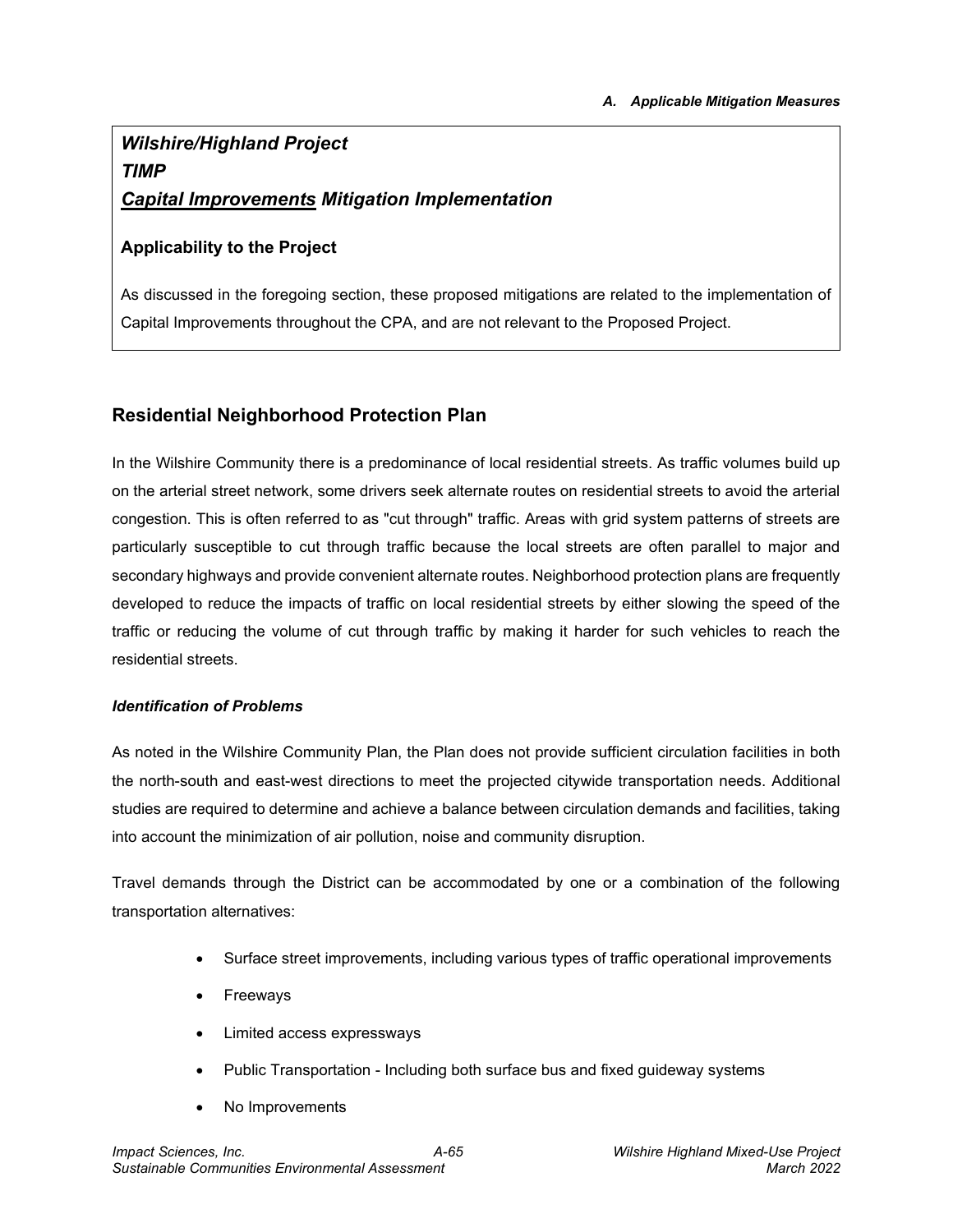Further study of future transportation needs and possible alternative solutions is necessary. These studies should be conducted with participation from the local community, elected officials and City, County regional and State agencies.

Upon request from members of the community or the Council office, the City should hold neighborhood meetings to identify where traffic or parking intrusion is considered a problem. Such meetings are important not only to identify the locations of problems, but also to discuss the pros and cons of potential solutions to the problems.

#### *Traffic Control Measures*

The types of neighborhood traffic control devices that have been used to regulate, warn and guide traffic in residential areas include the following:

- **Diverters**
- Semi-diverters or partial street closures
- Chokers (narrowing of the roadway)
- Turn Restrictions
- Turn Channelization
- Stop signs
- Traffic circles
- Speed humps
- Special pavement
- On-street Parking
- **Bikeway Striping**
- Warning or Advisory signs

Installation of certain types of traffic control devices such as stop signs, require satisfaction of specific criteria to justify their installation. The City must study conditions within the neighborhood to determine if the installation on such traffic control devices is warranted.